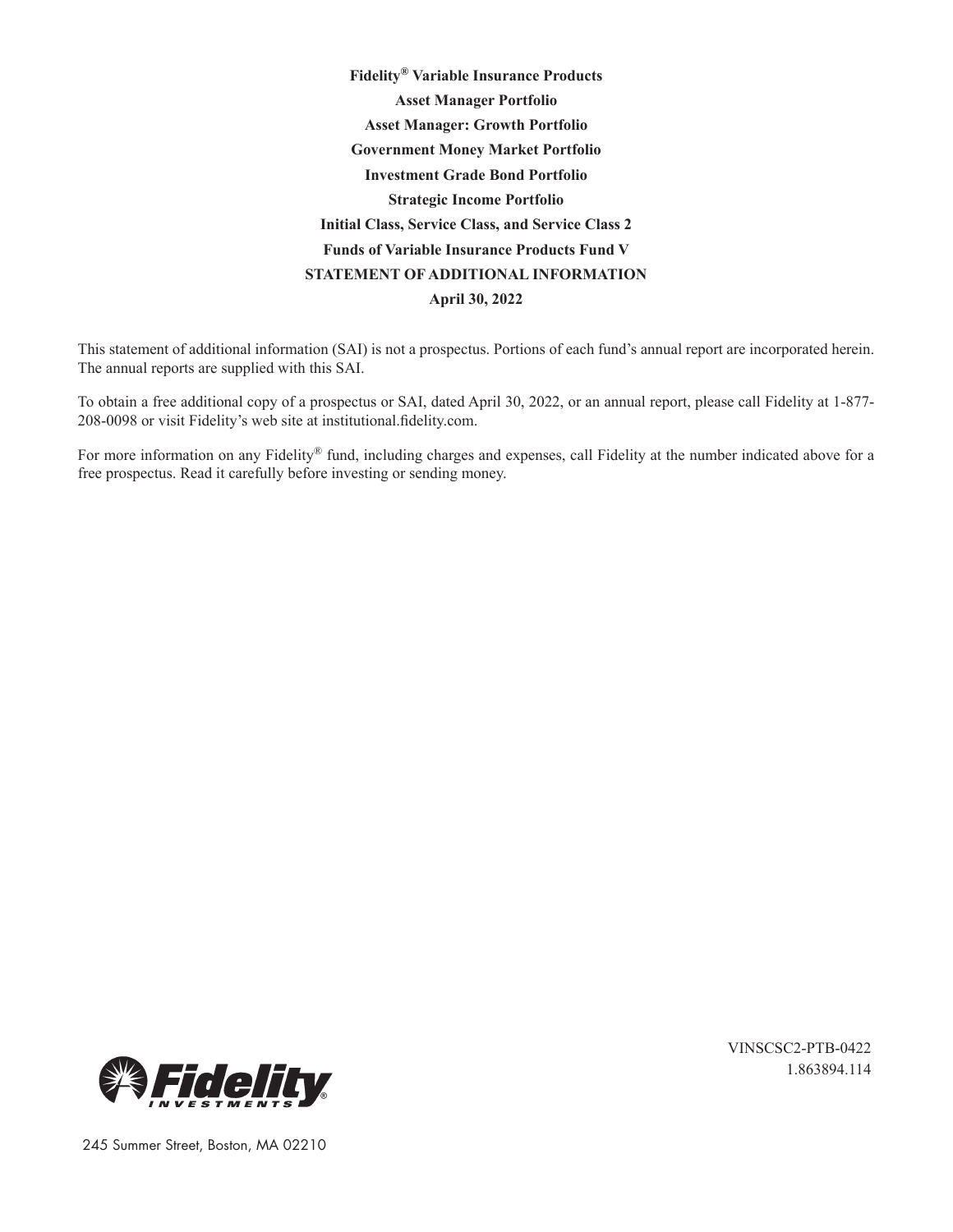# **TABLE OF CONTENTS**

# **PAGE**

| <b>INVESTMENT POLICIES AND LIMITATIONS</b> | 3   |
|--------------------------------------------|-----|
| SPECIAL GEOGRAPHIC CONSIDERATIONS          | 27  |
| PORTFOLIO TRANSACTIONS                     | 41  |
| <b>VALUATION</b>                           | 51  |
| <b>BUYING AND SELLING INFORMATION</b>      | 52  |
| DISTRIBUTIONS AND TAXES                    | 52  |
| <b>TRUSTEES AND OFFICERS</b>               | 53  |
| <b>CONTROL OF INVESTMENT ADVISERS</b>      | 68  |
| MANAGEMENT CONTRACTS                       | 68  |
| PROXY VOTING GUIDELINES                    | 81  |
| <b>DISTRIBUTION SERVICES</b>               | 95  |
| TRANSFER AND SERVICE AGENT AGREEMENTS      | 97  |
| <b>SECURITIES LENDING</b>                  | 98  |
| DESCRIPTION OF THE TRUST                   | 98  |
| <b>FUND HOLDINGS INFORMATION</b>           | 99  |
| <b>FINANCIAL STATEMENTS</b>                | 101 |
| <b>APPENDIX</b>                            | 101 |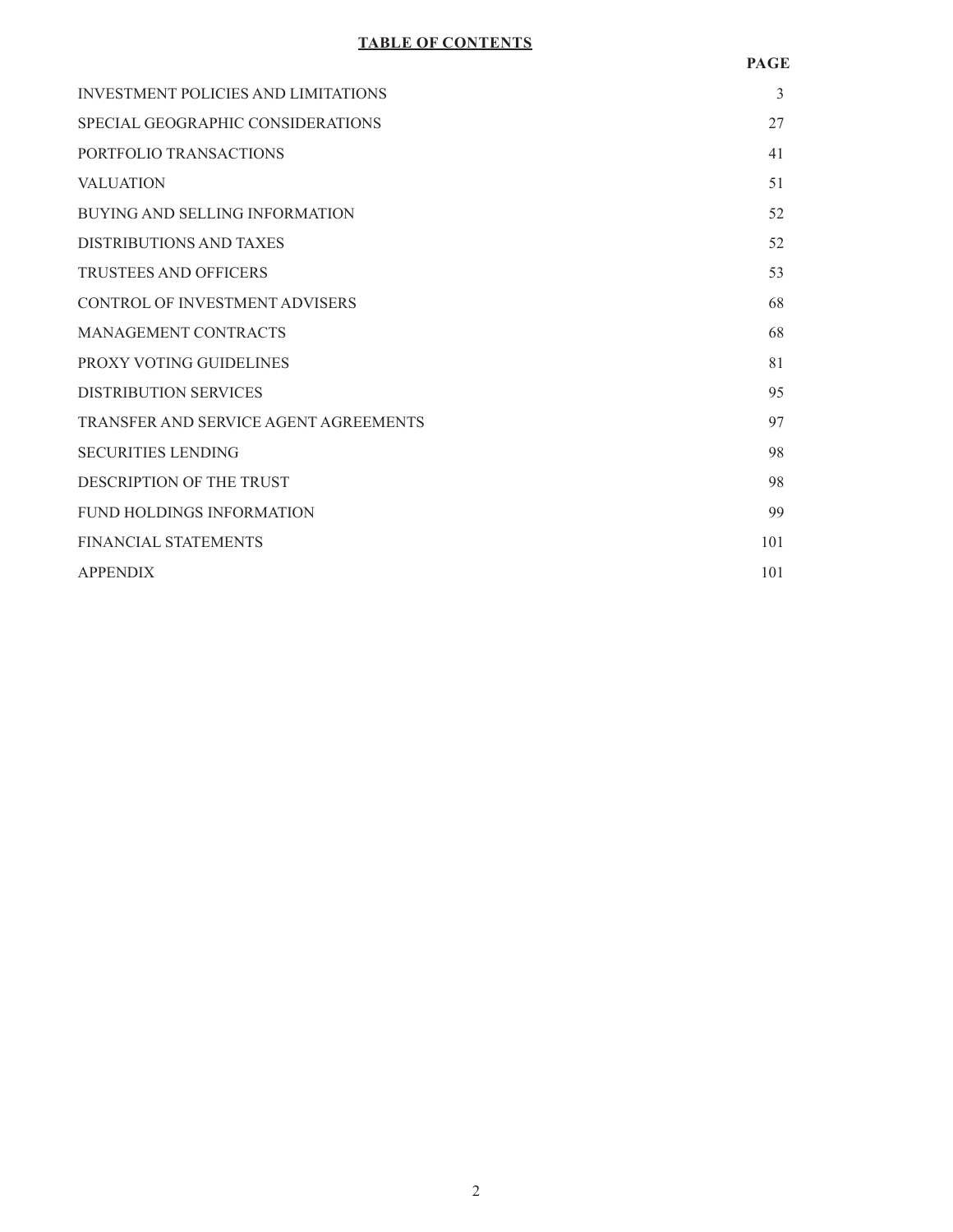# **INVESTMENT POLICIES AND LIMITATIONS**

The following policies and limitations supplement those set forth in the prospectus. Unless otherwise noted, whenever an investment policy or limitation states a maximum percentage of a fund's assets that may be invested in any security or other asset, or sets forth a policy regarding quality standards, such standard or percentage limitation will be determined immediately after and as a result of the fund's acquisition of such security or other asset. Accordingly, any subsequent change in values, net assets, or other circumstances will not be considered when determining whether the investment complies with the fund's investment policies and limitations.

A fund's fundamental investment policies and limitations cannot be changed without approval by a "majority of the outstanding voting securities" (as defined in the Investment Company Act of 1940 (1940 Act)) of the fund. However, except for the fundamental investment limitations listed below, the investment policies and limitations described in this SAI are not fundamental and may be changed without shareholder approval.

#### **The following are each fund's fundamental investment limitations set forth in their entirety.**

#### **Diversification**

#### *For each fund (other than VIP Government Money Market Portfolio):*

The fund may not with respect to 75% of the fund's total assets, purchase the securities of any issuer (other than securities issued or guaranteed by the U.S. Government or any of its agencies or instrumentalities, or securities of other investment companies) if, as a result, (a) more than 5% of the fund's total assets would be invested in the securities of that issuer, or (b) the fund would hold more than 10% of the outstanding voting securities of that issuer.

For purposes of each fund's (other than VIP Government Money Market Portfolio's) diversification limitation discussed above, the extent to which the fund may invest in the securities of a single issuer or a certain number of issuers is limited by the diversification requirements imposed by Section 817(h) of the Internal Revenue Code, which are in addition to the diversification requirements described in the above limitation.

#### *For VIP Government Money Market Portfolio:*

The fund may not purchase the securities of any issuer, if, as a result, the fund would not comply with any applicable diversification requirements for a money market fund under the Investment Company Act of 1940 and the rules thereunder, as such may be amended from time to time.

For purposes of the fund's diversification limitation discussed above, the extent to which the fund may invest in the securities of a single issuer or a certain number of issuers is limited by the diversification requirements imposed by Section 817(h) of the Internal Revenue Code, which are in addition to the diversification requirements described in the above limitation.

#### **Senior Securities**

#### *For each fund:*

The fund may not issue senior securities, except in connection with the insurance program established by the fund pursuant to an exemptive order issued by the Securities and Exchange Commission or as otherwise permitted under the Investment Company Act of 1940.

#### **Borrowing**

#### *For each fund (other than VIP Government Money Market Portfolio):*

The fund may not borrow money, except that the fund may borrow money for temporary or emergency purposes (not for leveraging or investment) in an amount not exceeding 33 1/3% of its total assets (including the amount borrowed) less liabilities (other than borrowings). Any borrowings that come to exceed this amount will be reduced within three days (not including Sundays and holidays) to the extent necessary to comply with the 33 1/3% limitation.

## *For VIP Government Money Market Portfolio:*

The fund may not borrow money, except that the fund may (i) borrow money for temporary or emergency purposes (not for leveraging or investment) and (ii) engage in reverse repurchase agreements for any purpose; provided that (i) and (ii) in combination do not exceed 33 1/3% of the fund's total assets (including the amount borrowed) less liabilities (other than borrowings). Any borrowings that come to exceed this amount will be reduced within three days (not including Sundays and holidays) to the extent necessary to comply with the 33 1/3% limitation.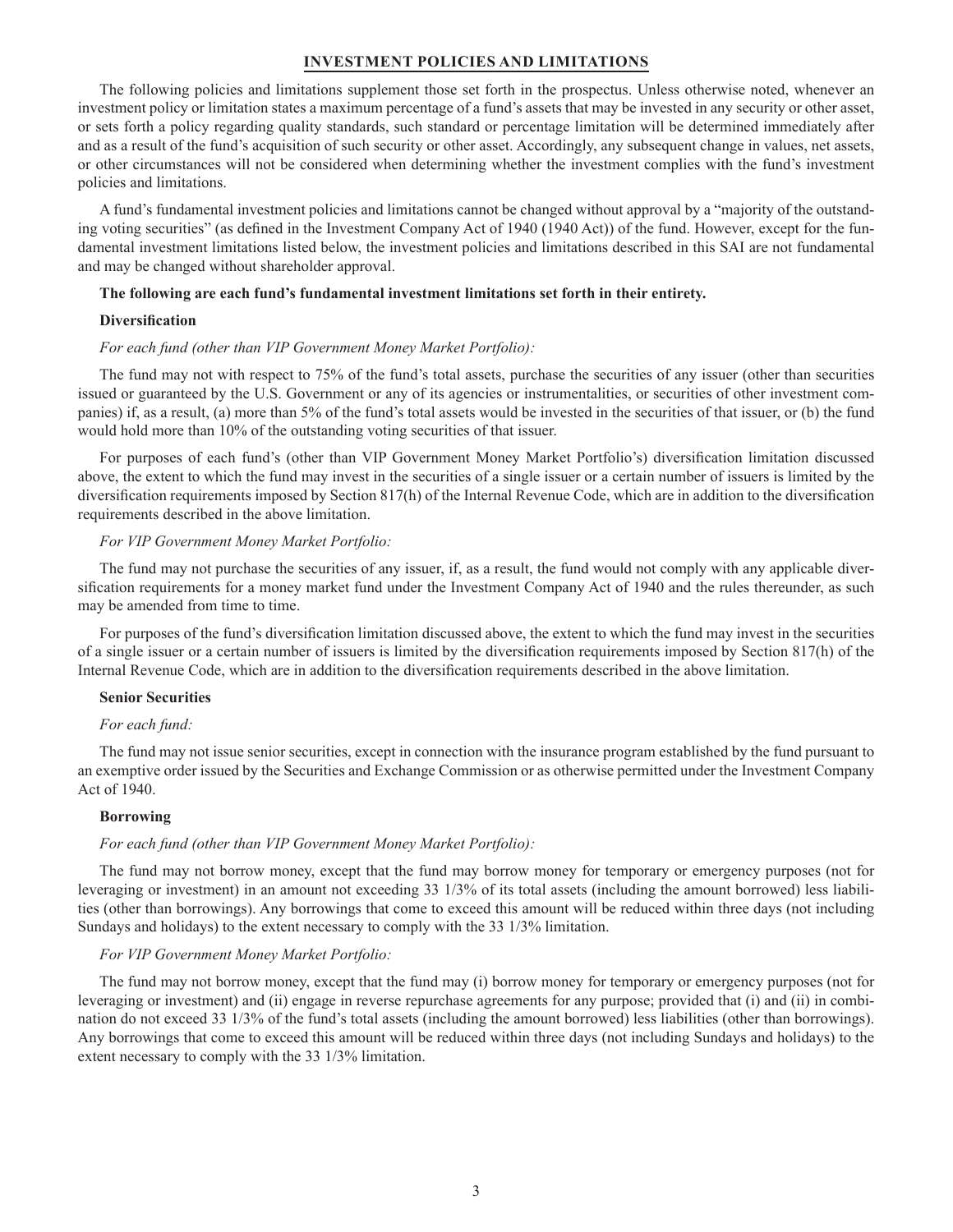# **Underwriting**

## *For each fund:*

The fund may not underwrite securities issued by others, except to the extent that the fund may be considered an underwriter within the meaning of the Securities Act of 1933 in the disposition of restricted securities or in connection with investments in other investment companies.

## **Concentration**

## *For each fund (other than VIP Government Money Market Portfolio):*

The fund may not purchase the securities of any issuer (other than securities issued or guaranteed by the U.S. Government or any of its agencies or instrumentalities) if, as a result, more than 25% of the fund's total assets would be invested in the securities of companies whose principal business activities are in the same industry.

For purposes of each of VIP Asset Manager Portfolio's, VIP Asset Manager: Growth Portfolio's, VIP Investment Grade Bond Portfolio's, and VIP Strategic Income Portfolio's concentration limitation discussed above, with respect to any investment in repurchase agreements collateralized by U.S. Government securities, Fidelity Management & Research Company LLC (FMR) looks through to the U.S. Government securities.

For purposes of each of VIP Asset Manager Portfolio's, VIP Asset Manager: Growth Portfolio's, VIP Investment Grade Bond Portfolio's, and VIP Strategic Income Portfolio's concentration limitation discussed above, with respect to any investment in Fidelity® Money Market Central Fund and/or any non-money market central fund, FMR looks through to the holdings of the central fund.

For purposes of each of VIP Asset Manager Portfolio's, VIP Asset Manager: Growth Portfolio's, VIP Investment Grade Bond Portfolio's, and VIP Strategic Income Portfolio's concentration limitation discussed above, FMR may analyze the characteristics of a particular issuer and security and assign an industry or sector classification consistent with those characteristics in the event that the third-party classification provider used by FMR does not assign a classification.

## *For VIP Government Money Market Portfolio:*

The fund may not purchase the securities of any issuer (other than securities issued or guaranteed by the U.S. Government or any of its agencies or instrumentalities) if, as a result, more than 25% of the fund's total assets would be invested in the securities of companies whose principal business activities are in the same industry.

For purposes of the fund's concentration limitation discussed above, with respect to any investment in repurchase agreements collateralized by U.S. Government securities, FMR looks through to the U.S. Government securities.

For purposes of the fund's concentration limitation discussed above, FMR may analyze the characteristics of a particular issuer and security and assign an industry or sector classification consistent with those characteristics in the event that the thirdparty classification provider used by FMR does not assign a classification.

## **Real Estate**

#### *For each fund:*

The fund may not purchase or sell real estate unless acquired as a result of ownership of securities or other instruments (but this shall not prevent the fund from investing in securities or other instruments backed by real estate or securities of companies engaged in the real estate business).

# **Commodities**

## *For each fund (other than VIP Government Money Market Portfolio):*

The fund may not purchase or sell physical commodities unless acquired as a result of ownership of securities or other instruments (but this shall not prevent the fund from purchasing or selling options and futures contracts or from investing in securities or other instruments backed by physical commodities).

#### *For VIP Government Money Market Portfolio:*

The fund may not purchase or sell physical commodities unless acquired as a result of ownership of securities or other instruments.

## **Loans**

#### *For each fund:*

The fund may not lend any security or make any other loan if, as a result, more than 33 1/3% of its total assets would be lent to other parties, but this limitation does not apply to purchases of debt securities or to repurchase agreements, or to acquisitions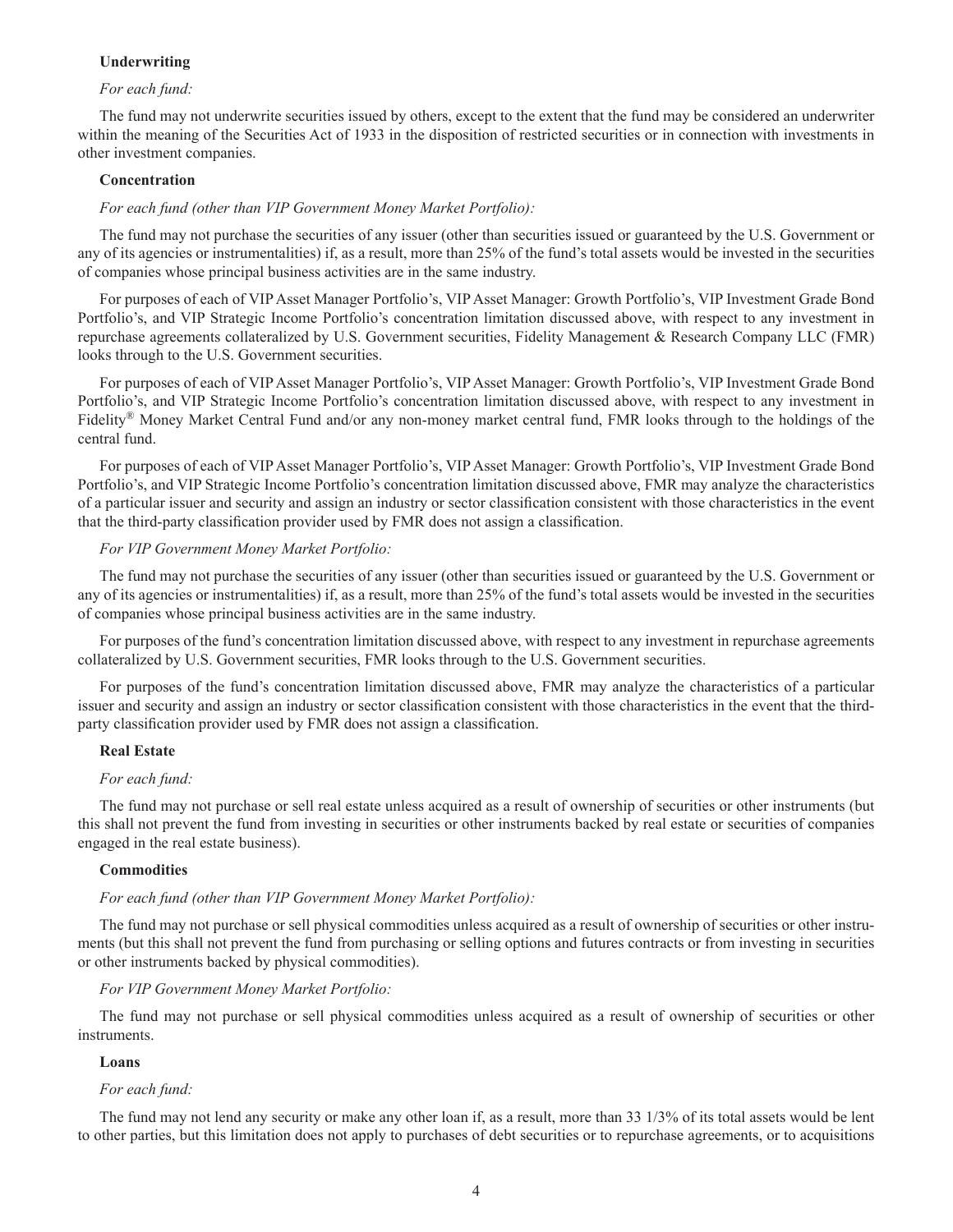of loans, loan participations or other forms of debt instruments.

# **Investing for Control or Management**

*For VIP Government Money Market Portfolio:*

The fund may not invest in companies for the purpose of exercising control or management.

# **The following investment limitations are not fundamental and may be changed without shareholder approval.**

#### **Diversification**

## *For VIP Government Money Market Portfolio:*

The fund does not currently intend to purchase a security (other than securities issued or guaranteed by the U.S. Government or any of its agencies or instrumentalities, or securities of other money market funds) if, as a result, more than 5% of its total assets would be invested in securities of a single issuer; provided that the fund may invest up to 10% of its total assets in the first tier securities of a single issuer for up to three business days.

For purposes of the fund's diversification limitation discussed above, certain securities subject to guarantees (including insurance, letters of credit and demand features) are not considered securities of their issuer, but are subject to separate diversification requirements, in accordance with industry standard requirements for money market funds.

For purposes of the fund's diversification limitation discussed above, the extent to which the fund may invest in the securities of a single issuer or a certain number of issuers is limited by the diversification requirements imposed by Section 817(h) of the Internal Revenue Code, which are in addition to the diversification requirements described in the above limitation.

## **Short Sales**

# *For each fund (other than VIP Government Money Market Portfolio):*

The fund does not currently intend to sell securities short, unless it owns or has the right to obtain securities equivalent in kind and amount to the securities sold short, except for sales of to be announced (TBA) securities, and provided that transactions in futures contracts, options, and swaps are not deemed to constitute selling securities short.

# *For VIP Government Money Market Portfolio:*

The fund does not currently intend to sell securities short, unless it owns or has the right to obtain securities equivalent in kind and amount to the securities sold short, and provided that transactions in futures contracts and options are not deemed to constitute selling securities short.

# **Margin Purchases**

## *For each fund:*

The fund does not currently intend to purchase securities on margin, except that the fund may obtain such short-term credits as are necessary for the clearance of transactions, and provided that margin payments in connection with futures contracts and options on futures contracts shall not constitute purchasing securities on margin.

# **Borrowing**

# *For each fund (other than VIP Government Money Market Portfolio):*

The fund may borrow money only (a) from a bank or from a registered investment company or portfolio for which FMR or an affiliate serves as investment adviser or (b) by engaging in reverse repurchase agreements with any party (reverse repurchase agreements are treated as borrowings for purposes of the fundamental borrowing investment limitation).

## *For VIP Government Money Market Portfolio:*

The fund may borrow money only (a) from a bank or from a registered investment company or portfolio for which FMR or an affiliate serves as investment adviser or (b) by engaging in reverse repurchase agreements with any party.

## **Illiquid Securities**

# *For each fund (other than VIP Government Money Market Portfolio and VIP Strategic Income Portfolio):*

The fund does not currently intend to purchase any security if, as a result, more than 10% of its net assets would be invested in securities that are deemed to be illiquid because they are subject to legal or contractual restrictions on resale or because they cannot be sold or disposed of in the ordinary course of business at approximately the prices at which they are valued.

For purposes of each fund's illiquid securities limitation discussed above, if through a change in values, net assets, or other circumstances, the fund were in a position where more than 10% of its net assets were invested in illiquid securities, it would consider appropriate steps to protect liquidity.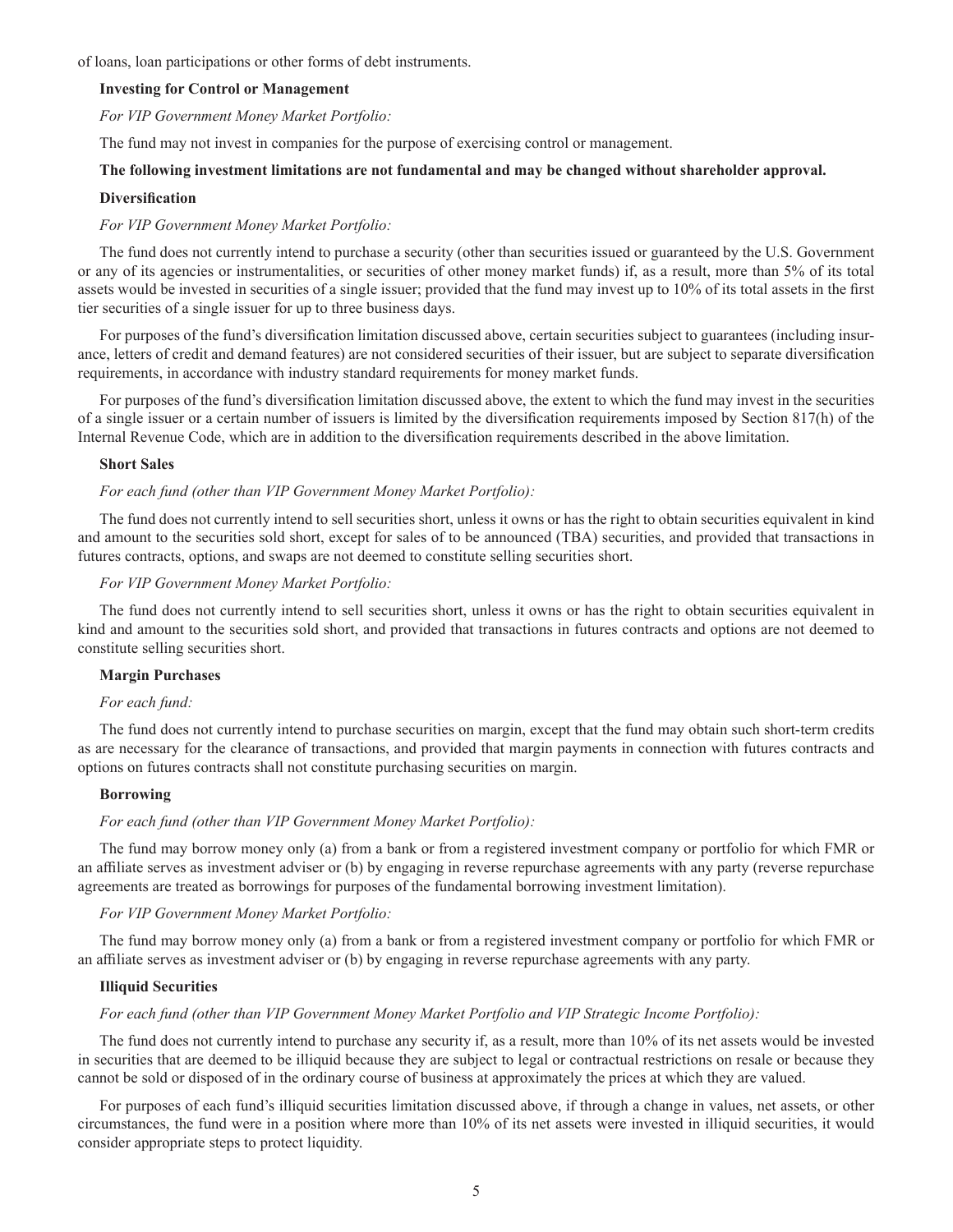## *For VIP Government Money Market Portfolio:*

The fund does not currently intend to purchase any security if, as a result, more than 5% of its total assets would be invested in securities that are deemed to be illiquid because they are subject to legal or contractual restrictions on resale or because they cannot be sold or disposed of in the ordinary course of business within seven days at approximately the value ascribed to it by the fund.

For purposes of the fund's illiquid securities limitation discussed above, if through a change in values, net assets, or other circumstances, the fund were in a position where more than 5% of its total assets were invested in illiquid securities, it would consider appropriate steps to protect liquidity.

## *For VIP Strategic Income Portfolio:*

The fund does not currently intend to purchase any security if, as a result, more than 15% of its net assets would be invested in securities that are deemed to be illiquid because they are subject to legal or contractual restrictions on resale or because they cannot be sold or disposed of in the ordinary course of business at approximately the prices at which they are valued.

For purposes of the fund's illiquid securities limitation discussed above, if through a change in values, net assets, or other circumstances, the fund were in a position where more than 15% of its net assets were invested in illiquid securities, it would consider appropriate steps to protect liquidity.

### **Commodities**

# *For VIP Government Money Market Portfolio:*

The fund does not currently intend to purchase or sell futures contracts or call options. This limitation does not apply to options attached to, or acquired or traded together with, their underlying securities, and does not apply to securities that incorporate features similar to options or futures contracts.

## **Loans**

# *For each fund (other than VIP Government Money Market Portfolio):*

The fund does not currently intend to lend assets other than securities to other parties, except by (a) making direct loans to companies in which the fund has a pre-existing investment (b) lending money (up to 15% of the fund's net assets) to a registered investment company or portfolio for which FMR or an affiliate serves as investment adviser or (c) assuming any unfunded commitments in connection with the acquisition of loans, loan participations, or other forms of debt instruments. (This limitation does not apply to purchases of debt securities, to repurchase agreements, or to acquisitions of loans, loan participations or other forms of debt instruments.)

## *For VIP Government Money Market Portfolio:*

The fund does not currently intend to lend assets other than securities to other parties, except by (a) lending money (up to 15% of the fund's net assets) to a registered investment company or portfolio for which FMR or an affiliate serves as investment adviser or (b) assuming any unfunded commitments in connection with the acquisition of loans, loan participations, or other forms of debt instruments. (This limitation does not apply to purchases of debt securities, to repurchase agreements, or to acquisitions of loans, loan participations or other forms of debt instruments.)

#### **Oil, Gas, and Mineral Exploration Programs**

#### *For each fund:*

The fund does not currently intend to invest in oil, gas, or other mineral exploration or development programs or leases.

# **Foreign Securities**

## *For VIP Asset Manager Portfolio, VIP Investment Grade Bond Portfolio, and VIP Strategic Income Portfolio:*

FMR limits the amount of the fund's assets that may be invested in foreign securities to 50%.

In addition to each fund's fundamental and non-fundamental investment limitations discussed above:

In order to qualify as a "regulated investment company" under Subchapter M of the Internal Revenue Code of 1986, as amended, each fund currently intends to comply with certain diversification limits imposed by Subchapter M.

Pursuant to certain state insurance regulations, any repurchase agreements or foreign repurchase agreements a fund enters into will be secured by collateral consisting of liquid assets having a market value of not less than 102% of the cash or assets transferred to the other party.

The following pages contain more detailed information about types of instruments in which a fund may invest, techniques a fund's adviser (or a sub-adviser) may employ in pursuit of the fund's investment objective, and a summary of related risks. A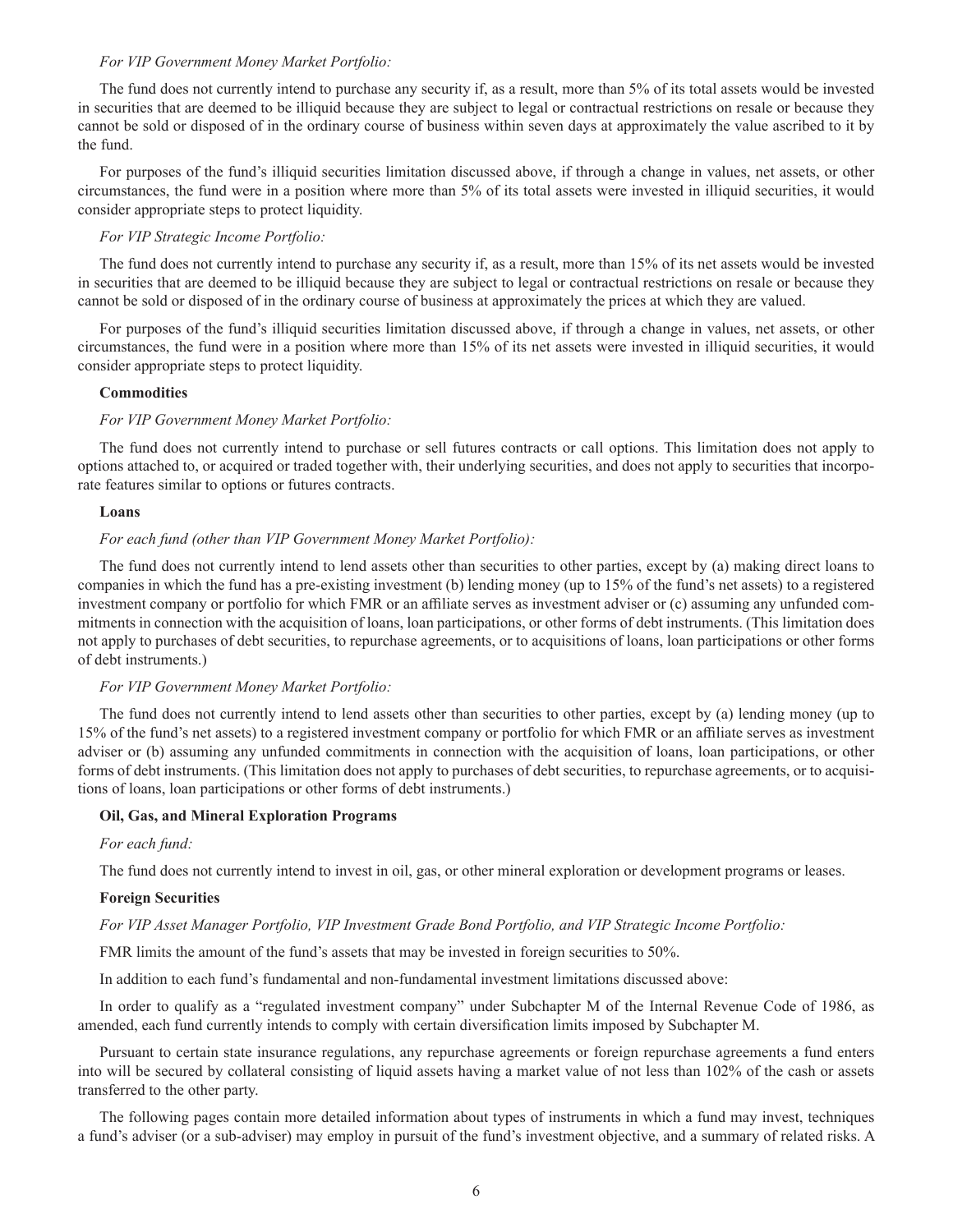fund's adviser (or a sub-adviser) may not buy all of these instruments or use all of these techniques unless it believes that doing so will help the fund achieve its goal. However, a fund's adviser (or a sub-adviser) is not required to buy any particular instrument or use any particular technique even if to do so might benefit the fund.

On the following pages in this section titled "Investment Policies and Limitations," and except as otherwise indicated, references to "an adviser" or "the adviser" may relate to a fund's adviser or a sub-adviser, as applicable.

**Affiliated Bank Transactions.** A Fidelity® fund may engage in transactions with financial institutions that are, or may be considered to be, "affiliated persons" of the fund under the 1940 Act. These transactions may involve repurchase agreements with custodian banks; short-term obligations of, and repurchase agreements with, the 50 largest U.S. banks (measured by deposits); municipal securities; U.S. Government securities with affiliated financial institutions that are primary dealers in these securities; short-term currency transactions; and short-term borrowings. In accordance with exemptive orders issued by the Securities and Exchange Commission (SEC), the Board of Trustees has established and periodically reviews procedures applicable to transactions involving affiliated financial institutions.

**Asset Allocation (VIP Asset Manager Portfolio and VIP Asset Manager: Growth Portfolio only).** Each of VIP Asset Manager Portfolio and VIP Asset Manager: Growth Portfolio invests in stocks mainly by investing in a domestic stock subportfolio and central funds. The stock class includes domestic and foreign equity securities of all types (other than adjustable rate preferred stocks, which are included in the bond class). Securities in the stock class may include common stocks, fixed-rate preferred stocks (including convertible preferred stocks), warrants, rights, depositary receipts, securities of closed-end investment companies, and other equity securities issued by companies of any size, located throughout the world.

Each of VIP Asset Manager Portfolio and VIP Asset Manager: Growth Portfolio invests in bonds mainly by investing in central funds that focus on particular types of fixed-income securities. The bond class includes all varieties of domestic and foreign fixed-income securities maturing in more than one year. Securities in this asset class may include bonds, notes, adjustable-rate preferred stocks, convertible bonds, mortgage-related and asset-backed securities, domestic and foreign government and government agency securities, zero coupon bonds, and other intermediate and long-term securities. These securities may be denominated in U.S. dollars or foreign currency.

The short-term/money market class includes central funds that invest in all types of domestic and foreign short-term and money market instruments. Short-term and money market instruments may include commercial paper, notes, and other corporate debt securities, government securities issued by U.S. or foreign governments or their agencies or instrumentalities, bank deposits and other financial institution obligations, repurchase agreements involving any type of security, and other similar short-term instruments. These instruments may be denominated in U.S. dollars or foreign currency.

Although the underlying central funds are categorized generally as stock, bond, and short-term/money market funds, many of the underlying central funds may invest in a mix of securities of foreign (including emerging markets) and domestic issuers, investment-grade and lower-quality debt securities, and other securities. In making asset allocation decisions, FMR will evaluate projections of risk, market conditions, economic conditions, volatility, yields, and returns. FMR's management will use database systems to help analyze past situations and trends, research specialists in each of the asset classes to help in securities selection, portfolio management professionals to determine asset allocation and to select individual securities, and its own credit analysis as well as credit analyses provided by rating services.

**Asset-Backed Securities** represent interests in pools of mortgages, loans, receivables, or other assets. Payment of interest and repayment of principal may be largely dependent upon the cash flows generated by the assets backing the securities and, in certain cases, supported by letters of credit, surety bonds, or other credit enhancements. Asset-backed security values may also be affected by other factors including changes in interest rates, the availability of information concerning the pool and its structure, the creditworthiness of the servicing agent for the pool, the originator of the loans or receivables, or the entities providing the credit enhancement. In addition, these securities may be subject to prepayment risk.

Collateralized Loan Obligations (CLO) are a type of asset-backed security. A CLO is a trust typically collateralized by a pool of loans, which may include, among others, domestic and foreign senior secured loans, senior unsecured loans, and subordinate corporate loans, including loans that may be rated below investment grade or equivalent unrated loans. CLOs may charge management fees and administrative expenses. For CLOs, the cash flows from the trust are split into two or more portions, called tranches, varying in risk and yield. The riskiest portion is the "equity" tranche which bears the bulk of defaults from the bonds or loans in the trust and serves to protect the other, more senior tranches from default in all but the most severe circumstances. Since they are partially protected from defaults, senior tranches from a CLO trust typically have higher ratings and lower yields than their underlying securities and can be rated investment grade. Despite the protection from the equity tranche, CLO tranches can experience substantial losses due to actual defaults, increased sensitivity to defaults due to collateral default and disappearance of protecting tranches, market anticipation of defaults, as well as aversion to CLO securities as a class. Normally, CLOs are privately offered and sold, and thus, are not registered under the securities laws. As a result, investments in CLOs may be characterized by a fund as illiquid securities, however an active dealer market may exist allowing them to qualify for Rule 144A transactions.

**Borrowing.** If a fund borrows money, its share price may be subject to greater fluctuation until the borrowing is paid off. If a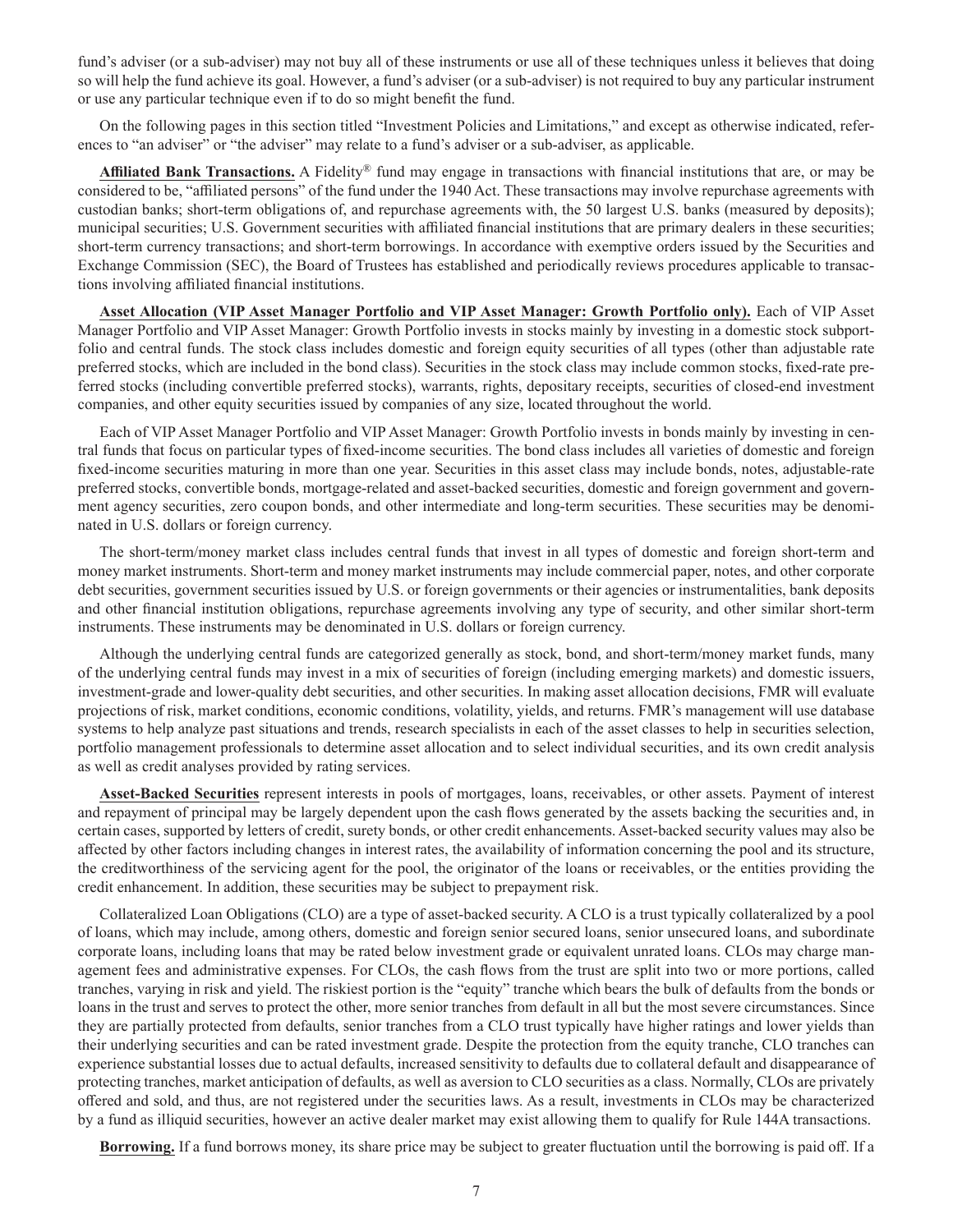fund makes additional investments while borrowings are outstanding, this may be considered a form of leverage.

**Cash Management.** A fund may hold uninvested cash or may invest it in cash equivalents such as money market securities, repurchase agreements, or shares of short-term bond or money market funds, including (for Fidelity® funds and other advisory clients only) shares of Fidelity® central funds. Generally, these securities offer less potential for gains than other types of securities.

**Central Funds** are special types of investment vehicles created by Fidelity for use by the Fidelity® funds and other advisory clients. Central funds are used to invest in particular security types or investment disciplines, or for cash management. Central funds incur certain costs related to their investment activity (such as custodial fees and expenses), but do not pay additional management fees. The investment results of the portions of a Fidelity® fund's assets invested in the central funds will be based upon the investment results of those funds.

**Commodity Futures Trading Commission (CFTC) Notice of Exclusion.** The Adviser, on behalf of the Fidelity® funds to which this SAI relates, has filed with the National Futures Association a notice claiming an exclusion from the definition of the term "commodity pool operator" (CPO) under the Commodity Exchange Act, as amended, and the rules of the CFTC promulgated thereunder, with respect to each fund's operation. Accordingly, neither a fund nor its adviser is subject to registration or regulation as a commodity pool or a CPO. However, the CFTC has adopted certain rule amendments that significantly affect the continued availability of this exclusion, and may subject advisers to funds to regulation by the CFTC. As of the date of this SAI, the adviser does not expect to register as a CPO of the funds. However, there is no certainty that a fund or its adviser will be able to rely on an exclusion in the future as the fund's investments change over time. A fund may determine not to use investment strategies that trigger additional CFTC regulation or may determine to operate subject to CFTC regulation, if applicable. If a fund or its adviser operates subject to CFTC regulation, it may incur additional expenses.

**Common Stock** represents an equity or ownership interest in an issuer. In the event an issuer is liquidated or declares bankruptcy, the claims of owners of bonds and preferred stock take precedence over the claims of those who own common stock, although related proceedings can take time to resolve and results can be unpredictable. For purposes of a Fidelity® fund's policies related to investment in common stock Fidelity considers depositary receipts evidencing ownership of common stock to be common stock.

**Convertible Securities** are bonds, debentures, notes, or other securities that may be converted or exchanged (by the holder or by the issuer) into shares of the underlying common stock (or cash or securities of equivalent value) at a stated exchange ratio. A convertible security may also be called for redemption or conversion by the issuer after a particular date and under certain circumstances (including a specified price) established upon issue. If a convertible security held by a fund is called for redemption or conversion, the fund could be required to tender it for redemption, convert it into the underlying common stock, or sell it to a third party.

Convertible securities generally have less potential for gain or loss than common stocks. Convertible securities generally provide yields higher than the underlying common stocks, but generally lower than comparable non-convertible securities. Because of this higher yield, convertible securities generally sell at prices above their "conversion value," which is the current market value of the stock to be received upon conversion. The difference between this conversion value and the price of convertible securities will vary over time depending on changes in the value of the underlying common stocks and interest rates. When the underlying common stocks decline in value, convertible securities will tend not to decline to the same extent because of the interest or dividend payments and the repayment of principal at maturity for certain types of convertible securities. However, securities that are convertible other than at the option of the holder generally do not limit the potential for loss to the same extent as securities convertible at the option of the holder. When the underlying common stocks rise in value, the value of convertible securities may also be expected to increase. At the same time, however, the difference between the market value of convertible securities and their conversion value will narrow, which means that the value of convertible securities will generally not increase to the same extent as the value of the underlying common stocks. Because convertible securities may also be interest-rate sensitive, their value may increase as interest rates fall and decrease as interest rates rise. Convertible securities are also subject to credit risk, and are often lower-quality securities.

**Country or Geographic Region.** Various factors may be considered in determining whether an investment is tied economically to a particular country or region, including: whether the investment is issued or guaranteed by a particular government or any of its agencies, political subdivisions, or instrumentalities; whether the investment has its primary trading market in a particular country or region; whether the issuer is organized under the laws of, derives at least 50% of its revenues from, or has at least 50% of its assets in a particular country or region; whether the investment is included in an index representative of a particular country or region; and whether the investment is exposed to the economic fortunes and risks of a particular country or region.

**Disruption to Financial Markets and Related Government Intervention.** Economic downturns can trigger various economic, legal, budgetary, tax, and regulatory reforms across the globe. Instability in the financial markets in the wake of events such as the 2008 economic downturn led the U.S. Government and other governments to take a number of then-unprecedented actions designed to support certain financial institutions and segments of the financial markets that experienced extreme volatility, and in some cases, a lack of liquidity. Federal, state, local, foreign, and other governments, their regulatory agencies, or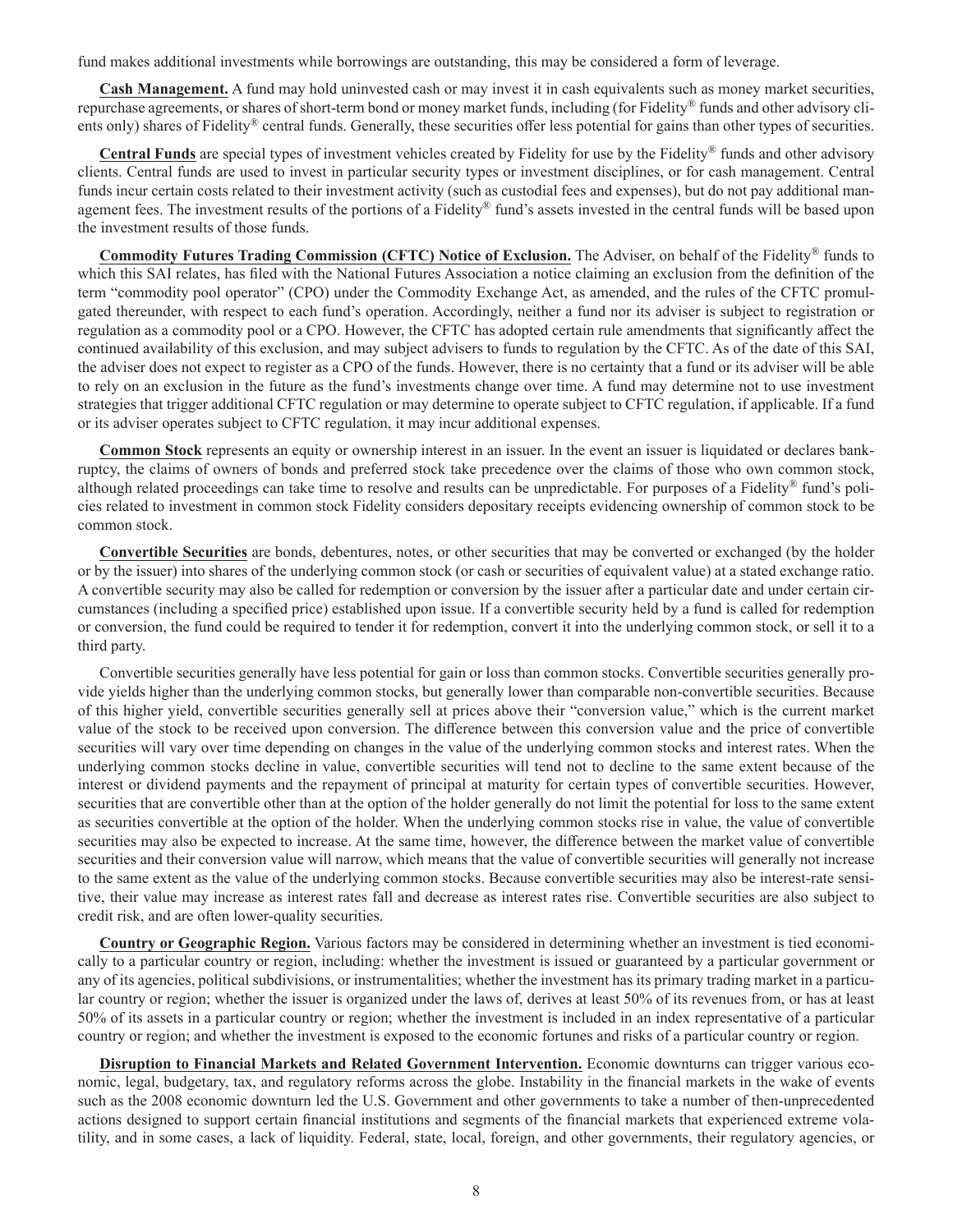self-regulatory organizations may take actions that affect the regulation of the instruments in which a fund invests, or the issuers of such instruments, in ways that are unforeseeable. Reforms may also change the way in which a fund is regulated and could limit or preclude a fund's ability to achieve its investment objective or engage in certain strategies. Also, while reforms generally are intended to strengthen markets, systems, and public finances, they could affect fund expenses and the value of fund investments in unpredictable ways.

Similarly, widespread disease including pandemics and epidemics, and natural or environmental disasters, such as earthquakes, droughts, fires, floods, hurricanes, tsunamis and climate-related phenomena generally, have been and can be highly disruptive to economies and markets, adversely impacting individual companies, sectors, industries, markets, currencies, interest and inflation rates, credit ratings, investor sentiment, and other factors affecting the value of a fund's investments. Economies and financial markets throughout the world have become increasingly interconnected, which increases the likelihood that events or conditions in one region or country will adversely affect markets or issuers in other regions or countries, including the United States. Additionally, market disruptions may result in increased market volatility; regulatory trading halts; closure of domestic or foreign exchanges, markets, or governments; or market participants operating pursuant to business continuity plans for indeterminate periods of time. Further, market disruptions can (i) prevent a fund from executing advantageous investment decisions in a timely manner, (ii) negatively impact a fund's ability to achieve its investment objective, and (iii) may exacerbate the risks discussed elsewhere in a fund's registration statement, including political, social, and economic risks.

The value of a fund's portfolio is also generally subject to the risk of future local, national, or global economic or natural disturbances based on unknown weaknesses in the markets in which a fund invests. In the event of such a disturbance, the issuers of securities held by a fund may experience significant declines in the value of their assets and even cease operations, or may receive government assistance accompanied by increased restrictions on their business operations or other government intervention. In addition, it remains uncertain that the U.S. Government or foreign governments will intervene in response to current or future market disturbances and the effect of any such future intervention cannot be predicted.

**Dollar-Weighted Average Maturity** is derived by multiplying the value of each security by the time remaining to its maturity, adding these calculations, and then dividing the total by the value of a fund's portfolio. An obligation's maturity is typically determined on a stated final maturity basis, although there are some exceptions to this rule.

Under certain circumstances, a fund may invest in nominally long-term securities that have maturity-shortening features of shorter-term securities, and the maturities of these securities may be deemed to be earlier than their ultimate maturity dates by virtue of an existing demand feature or an adjustable interest rate. Under other circumstances, if it is probable that the issuer of an instrument will take advantage of a maturity-shortening device, such as a call, refunding, or redemption provision, the date on which the instrument will probably be called, refunded, or redeemed may be considered to be its maturity date. The maturities of mortgage securities, including collateralized mortgage obligations, and some asset-backed securities are determined on a weighted average life basis, which is the average time for principal to be repaid. For a mortgage security, this average time is calculated by estimating the timing of principal payments, including unscheduled prepayments, during the life of the mortgage. The weighted average life of these securities is likely to be substantially shorter than their stated final maturity.

**Duration** is a measure of a bond's price sensitivity to a change in its yield. For example, if a bond has a 5-year duration and its yield rises 1%, the bond's value is likely to fall about 5%. Similarly, if a bond fund has a 5-year average duration and the yield on each of the bonds held by the fund rises 1%, the fund's value is likely to fall about 5%. For funds with exposure to foreign markets, there are many reasons why all of the bond holdings do not experience the same yield changes. These reasons include: the bonds are spread off of different yield curves around the world and these yield curves do not move in tandem; the shapes of these yield curves change; and sector and issuer yield spreads change. Other factors can influence a bond fund's performance and share price. Accordingly, a bond fund's actual performance will likely differ from the example.

**Exchange Traded Funds (ETFs)** are shares of other investment companies, commodity pools, or other entities that are traded on an exchange. Typically, assets underlying the ETF shares are stocks, though they may also be commodities or other instruments. An ETF may seek to replicate the performance of a specific index or may be actively managed.

Typically, shares of an ETF that tracks an index are expected to increase in value as the value of the underlying benchmark increases. However, in the case of inverse ETFs (also called "short ETFs" or "bear ETFs"), ETF shares are expected to increase in value as the value of the underlying benchmark decreases. Inverse ETFs seek to deliver the opposite of the performance of the benchmark they track and are often marketed as a way for investors to profit from, or at least hedge their exposure to, downward moving markets. Investments in inverse ETFs are similar to holding short positions in the underlying benchmark.

ETF shares are redeemable only in large blocks of shares often called "creation units" by persons other than a fund, and are redeemed principally in-kind at each day's next calculated net asset value per share (NAV). ETFs typically incur fees that are separate from those fees incurred directly by a fund. A fund's purchase of ETFs results in the layering of expenses, such that the fund would indirectly bear a proportionate share of any ETF's operating expenses. Further, while traditional investment companies are continuously offered at NAV, ETFs are traded in the secondary market (*e.g.,* on a stock exchange) on an intra-day basis at prices that may be above or below the value of their underlying portfolios.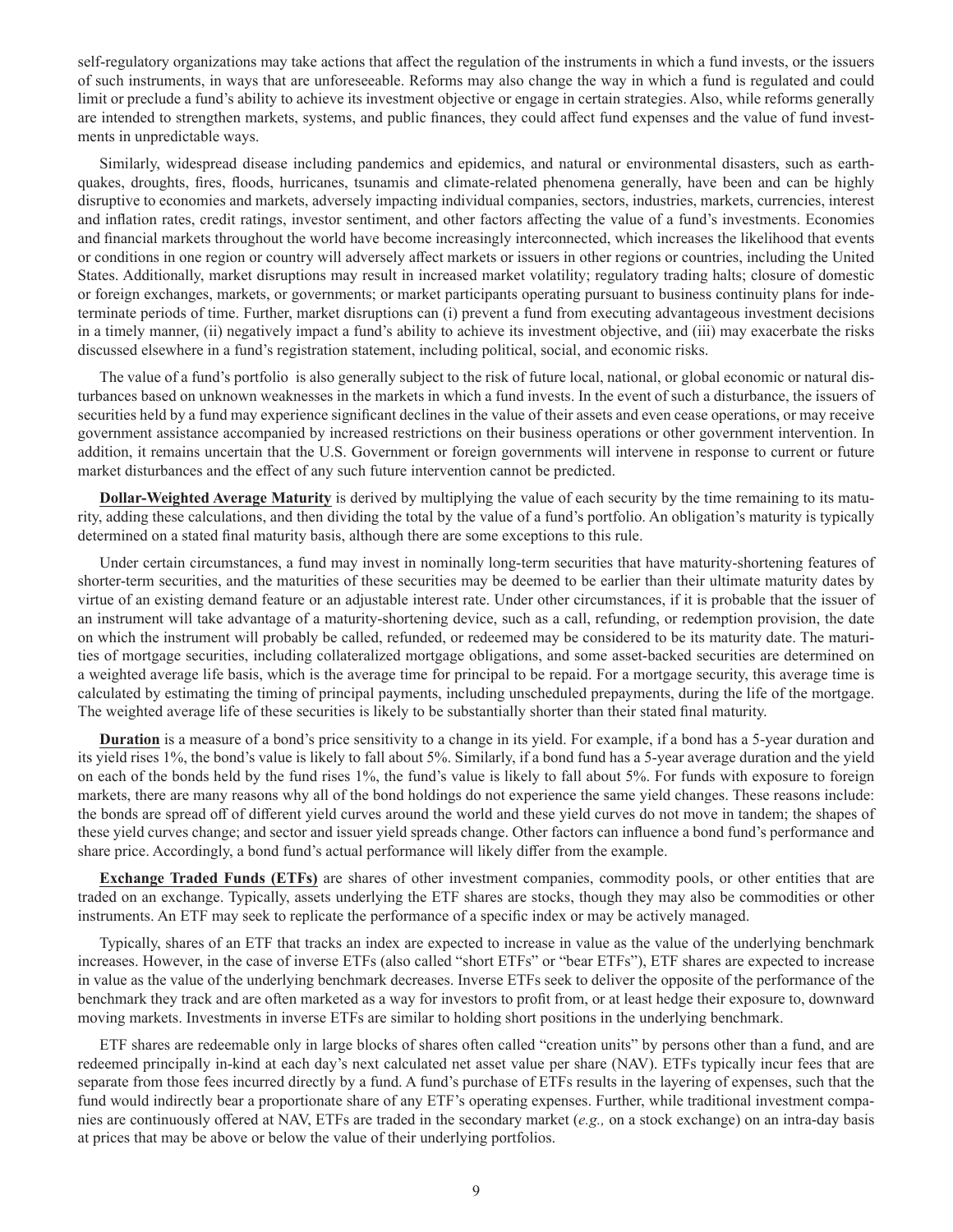Some of the risks of investing in an ETF that tracks an index are similar to those of investing in an indexed mutual fund, including tracking error risk (the risk of errors in matching the ETF's underlying assets to the index or other benchmark); and the risk that because an ETF that tracks an index is not actively managed, it cannot sell stocks or other assets as long as they are represented in the index or other benchmark. Other ETF risks include the risk that ETFs may trade in the secondary market at a discount from their NAV and the risk that the ETFs may not be liquid. ETFs also may be leveraged. Leveraged ETFs seek to deliver multiples of the performance of the index or other benchmark they track and use derivatives in an effort to amplify the returns (or decline, in the case of inverse ETFs) of the underlying index or benchmark. While leveraged ETFs may offer the potential for greater return, the potential for loss and the speed at which losses can be realized also are greater. Most leveraged and inverse ETFs "reset" daily, meaning they are designed to achieve their stated objectives on a daily basis. Leveraged and inverse ETFs can deviate substantially from the performance of their underlying benchmark over longer periods of time, particularly in volatile periods.

**Exchange Traded Notes (ETNs)** are a type of senior, unsecured, unsubordinated debt security issued by financial institutions that combines aspects of both bonds and ETFs. An ETN's returns are based on the performance of a market index or other reference asset minus fees and expenses. Similar to ETFs, ETNs are listed on an exchange and traded in the secondary market. However, unlike an ETF, an ETN can be held until the ETN's maturity, at which time the issuer will pay a return linked to the performance of the market index or other reference asset to which the ETN is linked minus certain fees. Unlike regular bonds, ETNs typically do not make periodic interest payments and principal typically is not protected.

ETNs also incur certain expenses not incurred by their applicable index. The market value of an ETN is determined by supply and demand, the current performance of the index or other reference asset, and the credit rating of the ETN issuer. The market value of ETN shares may differ from their intraday indicative value. The value of an ETN may also change due to a change in the issuer's credit rating. As a result, there may be times when an ETN's share trades at a premium or discount to its NAV. Some ETNs that use leverage in an effort to amplify the returns of an underlying index or other reference asset can, at times, be relatively illiquid and, thus, they may be difficult to purchase or sell at a fair price. Leveraged ETNs may offer the potential for greater return, but the potential for loss and speed at which losses can be realized also are greater.

**Exposure to Foreign and Emerging Markets.** Foreign securities, foreign currencies, and securities issued by U.S. entities with substantial foreign operations may involve significant risks in addition to the risks inherent in U.S. investments.

Foreign investments involve risks relating to local political, economic, regulatory, or social instability, military action or unrest, or adverse diplomatic developments, and may be affected by actions of foreign governments adverse to the interests of U.S. investors. Such actions may include expropriation or nationalization of assets, confiscatory taxation, restrictions on U.S. investment or on the ability to repatriate assets or convert currency into U.S. dollars, or other government intervention. From time to time, a fund's adviser and/or its affiliates may determine that, as a result of regulatory requirements that may apply to the adviser and/or its affiliates due to investments in a particular country, investments in the securities of issuers domiciled or listed on trading markets in that country above certain thresholds (which may apply at the account level or in the aggregate across all accounts managed by the adviser and its affiliates) may be impractical or undesirable. In such instances, the adviser may limit or exclude investment in a particular issuer, and investment flexibility may be restricted. Additionally, governmental issuers of foreign debt securities may be unwilling to pay interest and repay principal when due and may require that the conditions for payment be renegotiated. There is no assurance that a fund's adviser will be able to anticipate these potential events or counter their effects. In addition, the value of securities denominated in foreign currencies and of dividends and interest paid with respect to such securities will fluctuate based on the relative strength of the U.S. dollar.

It is anticipated that in most cases the best available market for foreign securities will be on an exchange or in over-thecounter (OTC) markets located outside of the United States. Foreign stock markets, while growing in volume and sophistication, are generally not as developed as those in the United States, and securities of some foreign issuers may be less liquid and more volatile than securities of comparable U.S. issuers. Foreign security trading, settlement and custodial practices (including those involving securities settlement where fund assets may be released prior to receipt of payment) are often less developed than those in U.S. markets, and may result in increased investment or valuation risk or substantial delays in the event of a failed trade or the insolvency of, or breach of duty by, a foreign broker-dealer, securities depository, or foreign subcustodian. In addition, the costs associated with foreign investments, including withholding taxes, brokerage commissions, and custodial costs, are generally higher than with U.S. investments.

Foreign markets may offer less protection to investors than U.S. markets. Foreign issuers are generally not bound by uniform accounting, auditing, and financial reporting requirements and standards of practice comparable to those applicable to U.S. issuers. Adequate public information on foreign issuers may not be available, and it may be difficult to secure dividends and information regarding corporate actions on a timely basis. In general, there is less overall governmental supervision and regulation of securities exchanges, brokers, and listed companies than in the United States. OTC markets tend to be less regulated than stock exchange markets and, in certain countries, may be totally unregulated. Regulatory enforcement may be influenced by economic or political concerns, and investors may have difficulty enforcing their legal rights in foreign countries.

Some foreign securities impose restrictions on transfer within the United States or to U.S. persons. Although securities subject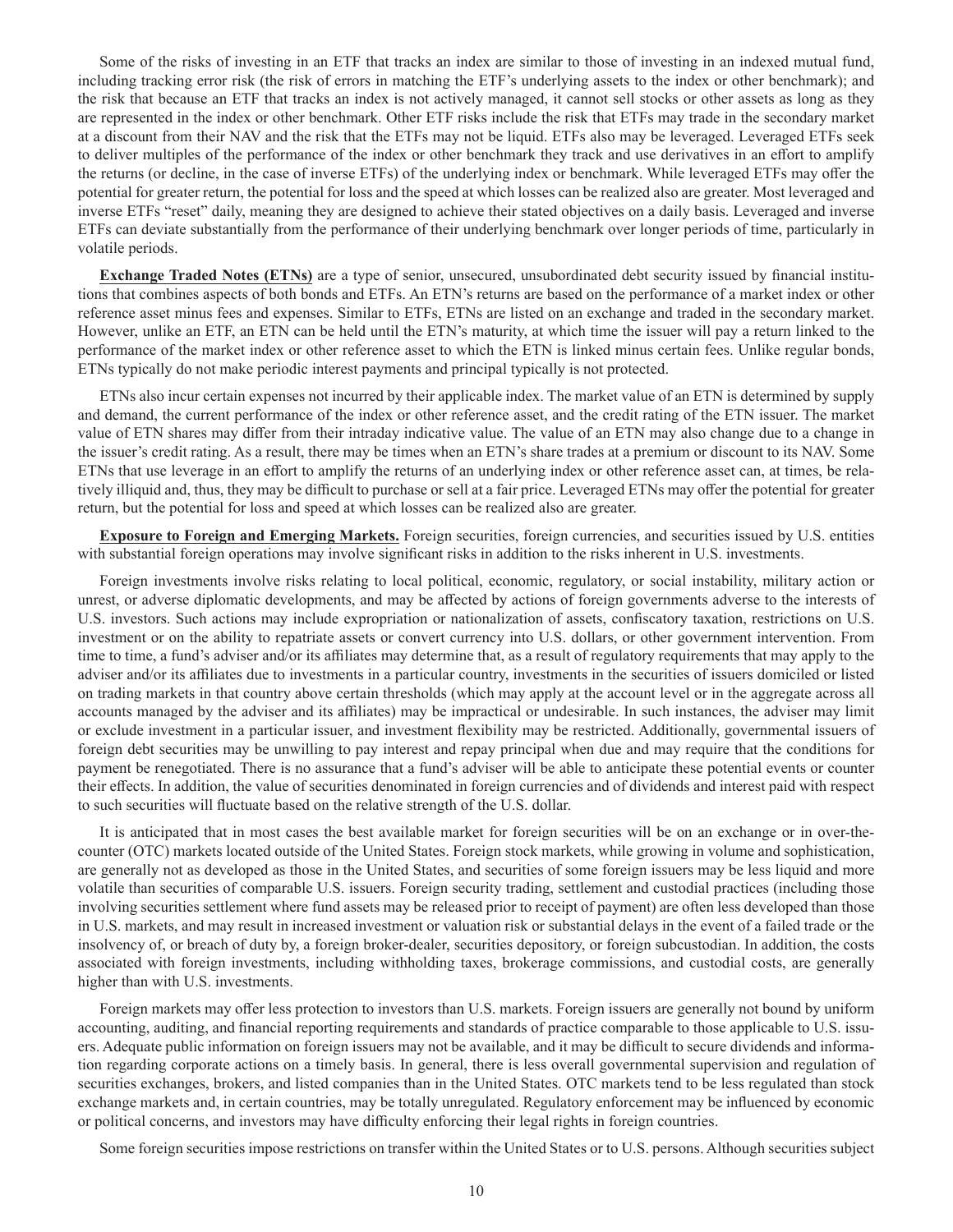to such transfer restrictions may be marketable abroad, they may be less liquid than foreign securities of the same class that are not subject to such restrictions.

American Depositary Receipts (ADRs) as well as other "hybrid" forms of ADRs, including European Depositary Receipts (EDRs) and Global Depositary Receipts (GDRs), are certificates evidencing ownership of shares of a foreign issuer. These certificates are issued by depository banks and generally trade on an established market in the United States or elsewhere. The underlying shares are held in trust by a custodian bank or similar financial institution in the issuer's home country. The depository bank may not have physical custody of the underlying securities at all times and may charge fees for various services, including forwarding dividends and interest and corporate actions. ADRs are alternatives to directly purchasing the underlying foreign securities in their national markets and currencies. However, ADRs continue to be subject to many of the risks associated with investing directly in foreign securities. These risks include foreign exchange risk as well as the political and economic risks of the underlying issuer's country.

The risks of foreign investing may be magnified for investments in emerging markets. Security prices in emerging markets can be significantly more volatile than those in more developed markets, reflecting the greater uncertainties of investing in less established markets and economies. In particular, countries with emerging markets may have relatively unstable governments, may present the risks of nationalization of businesses, restrictions on foreign ownership and prohibitions on the repatriation of assets, and may have less protection of property rights than more developed countries. The economies of countries with emerging markets may be based on only a few industries, may be highly vulnerable to changes in local or global trade conditions, and may suffer from extreme and volatile debt burdens or inflation rates. Local securities markets may trade a small number of securities and may be unable to respond effectively to increases in trading volume, potentially making prompt liquidation of holdings difficult or impossible at times.

**Floating Rate Loans and Other Debt Securities.** Floating rate loans consist generally of obligations of companies or other entities (collectively, "borrowers") incurred for the purpose of reorganizing the assets and liabilities of a borrower (recapitalization); acquiring another company (acquisition); taking over control of a company (leveraged buyout); temporary financing (bridge loan); or refinancings, internal growth, or other general business purposes. Floating rate loans are often obligations of borrowers who are highly leveraged.

Floating rate loans may be structured to include both term loans, which are generally fully funded at the time of the making of the loan, and revolving credit facilities, which would require additional investments upon the borrower's demand. A revolving credit facility may require a purchaser to increase its investment in a floating rate loan at a time when it would not otherwise have done so, even if the borrower's condition makes it unlikely that the amount will ever be repaid.

Floating rate loans may be acquired by direct investment as a lender, as a participation interest (which represents a fractional interest in a floating rate loan) issued by a lender or other financial institution, or as an assignment of the portion of a floating rate loan previously attributable to a different lender.

A floating rate loan offered as part of the original lending syndicate typically is purchased at par value. As part of the original lending syndicate, a purchaser generally earns a yield equal to the stated interest rate. In addition, members of the original syndicate typically are paid a commitment fee. In secondary market trading, floating rate loans may be purchased or sold above, at, or below par, which can result in a yield that is below, equal to, or above the stated interest rate, respectively. At certain times when reduced opportunities exist for investing in new syndicated floating rate loans, floating rate loans may be available only through the secondary market. There can be no assurance that an adequate supply of floating rate loans will be available for purchase.

Historically, floating rate loans have not been registered with the SEC or any state securities commission or listed on any securities exchange. As a result, the amount of public information available about a specific floating rate loan historically has been less extensive than if the floating rate loan were registered or exchange-traded.

Purchasers of floating rate loans and other forms of debt securities depend primarily upon the creditworthiness of the borrower for payment of interest and repayment of principal. If scheduled interest or principal payments are not made, the value of the security may be adversely affected. Floating rate loans and other debt securities that are fully secured provide more protections than unsecured securities in the event of failure to make scheduled interest or principal payments. Indebtedness of borrowers whose creditworthiness is poor involves substantially greater risks and may be highly speculative. Borrowers that are in bankruptcy or restructuring may never pay off their indebtedness, or may pay only a small fraction of the amount owed. Some floating rate loans and other debt securities are not rated by any nationally recognized statistical rating organization. In connection with the restructuring of a floating rate loan or other debt security outside of bankruptcy court in a negotiated work-out or in the context of bankruptcy proceedings, equity securities or junior debt securities may be received in exchange for all or a portion of an interest in the security.

Floating rate debt securities include other forms of indebtedness of borrowers such as notes and bonds, securities with fixed rate interest payments in conjunction with a right to receive floating rate interest payments, and shares of other investment companies. These instruments are generally subject to the same risks as floating rate loans but are often more widely issued and traded.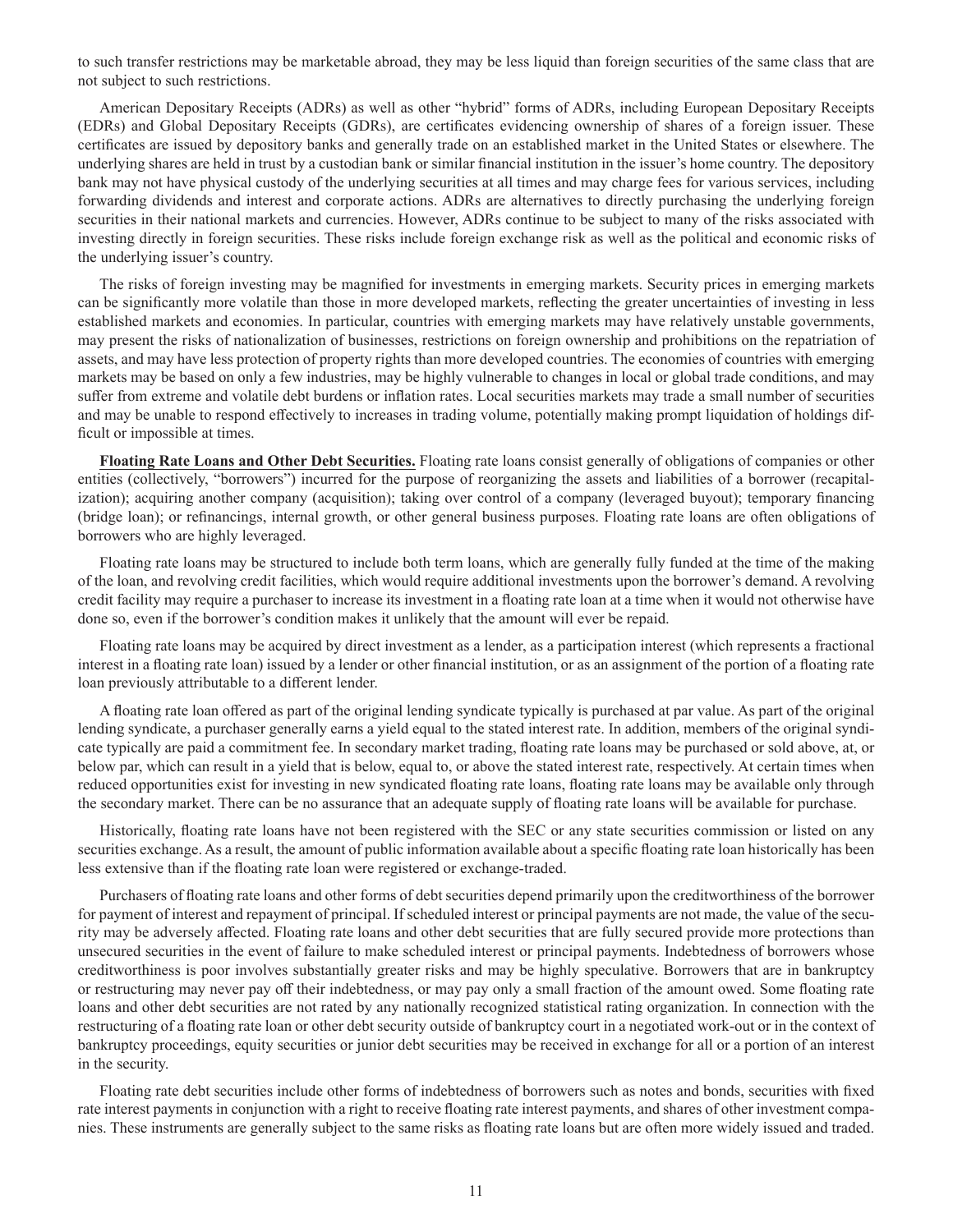**Foreign Currency Transactions.** A fund (other than a money market fund) may conduct foreign currency transactions on a spot (*i.e.,* cash) or forward basis (*i.e.,* by entering into forward contracts to purchase or sell foreign currencies). Although foreign exchange dealers generally do not charge a fee for such conversions, they do realize a profit based on the difference between the prices at which they are buying and selling various currencies. Thus, a dealer may offer to sell a foreign currency at one rate, while offering a lesser rate of exchange should the counterparty desire to resell that currency to the dealer. Forward contracts are customized transactions that require a specific amount of a currency to be delivered at a specific exchange rate on a specific date or range of dates in the future. Forward contracts are generally traded in an interbank market directly between currency traders (usually large commercial banks) and their customers. The parties to a forward contract may agree to offset or terminate the contract before its maturity, or may hold the contract to maturity and complete the contemplated currency exchange.

The following discussion summarizes the principal currency management strategies involving forward contracts that could be used by a fund. A fund may also use swap agreements, indexed securities, and options and futures contracts relating to foreign currencies for the same purposes. Forward contracts not calling for physical delivery of the underlying instrument will be settled through cash payments rather than through delivery of the underlying currency. All of these instruments and transactions are subject to the risk that the counterparty will default.

A "settlement hedge" or "transaction hedge" is designed to protect a fund against an adverse change in foreign currency values between the date a security denominated in a foreign currency is purchased or sold and the date on which payment is made or received. Entering into a forward contract for the purchase or sale of the amount of foreign currency involved in an underlying security transaction for a fixed amount of U.S. dollars "locks in" the U.S. dollar price of the security. Forward contracts to purchase or sell a foreign currency may also be used to protect a fund in anticipation of future purchases or sales of securities denominated in foreign currency, even if the specific investments have not yet been selected.

A fund may also use forward contracts to hedge against a decline in the value of existing investments denominated in a foreign currency. For example, if a fund owned securities denominated in pounds sterling, it could enter into a forward contract to sell pounds sterling in return for U.S. dollars to hedge against possible declines in the pound's value. Such a hedge, sometimes referred to as a "position hedge," would tend to offset both positive and negative currency fluctuations, but would not offset changes in security values caused by other factors. A fund could also attempt to hedge the position by selling another currency expected to perform similarly to the pound sterling. This type of hedge, sometimes referred to as a "proxy hedge," could offer advantages in terms of cost, yield, or efficiency, but generally would not hedge currency exposure as effectively as a direct hedge into U.S. dollars. Proxy hedges may result in losses if the currency used to hedge does not perform similarly to the currency in which the hedged securities are denominated.

A fund may enter into forward contracts to shift its investment exposure from one currency into another. This may include shifting exposure from U.S. dollars to a foreign currency, or from one foreign currency to another foreign currency. This type of strategy, sometimes known as a "cross-hedge," will tend to reduce or eliminate exposure to the currency that is sold, and increase exposure to the currency that is purchased, much as if a fund had sold a security denominated in one currency and purchased an equivalent security denominated in another. A fund may cross-hedge its U.S. dollar exposure in order to achieve a representative weighted mix of the major currencies in its benchmark index and/or to cover an underweight country or region exposure in its portfolio. Cross-hedges protect against losses resulting from a decline in the hedged currency, but will cause a fund to assume the risk of fluctuations in the value of the currency it purchases.

Successful use of currency management strategies will depend on an adviser's skill in analyzing currency values. Currency management strategies may substantially change a fund's investment exposure to changes in currency exchange rates and could result in losses to a fund if currencies do not perform as an adviser anticipates. For example, if a currency's value rose at a time when a fund had hedged its position by selling that currency in exchange for dollars, the fund would not participate in the currency's appreciation. If a fund hedges currency exposure through proxy hedges, the fund could realize currency losses from both the hedge and the security position if the two currencies do not move in tandem. Similarly, if a fund increases its exposure to a foreign currency and that currency's value declines, the fund will realize a loss. Foreign currency transactions involve the risk that anticipated currency movements will not be accurately predicted and that a fund's hedging strategies will be ineffective. Moreover, it is impossible to precisely forecast the market value of portfolio securities at the expiration of a foreign currency forward contract. Accordingly, a fund may be required to buy or sell additional currency on the spot market (and bear the expenses of such transaction), if an adviser's predictions regarding the movement of foreign currency or securities markets prove inaccurate.

A fund may be required to limit its hedging transactions in foreign currency forwards, futures, and options in order to maintain its classification as a "regulated investment company" under the Internal Revenue Code (Code). Hedging transactions could result in the application of the mark-to-market provisions of the Code, which may cause an increase (or decrease) in the amount of taxable dividends paid by a fund and could affect whether dividends paid by a fund are classified as capital gains or ordinary income. A fund will cover its exposure to foreign currency transactions with liquid assets in compliance with applicable requirements. There is no assurance that an adviser's use of currency management strategies will be advantageous to a fund or that it will employ currency management strategies at appropriate times.

**Options and Futures Relating to Foreign Currencies.** Currency futures contracts are similar to forward currency exchange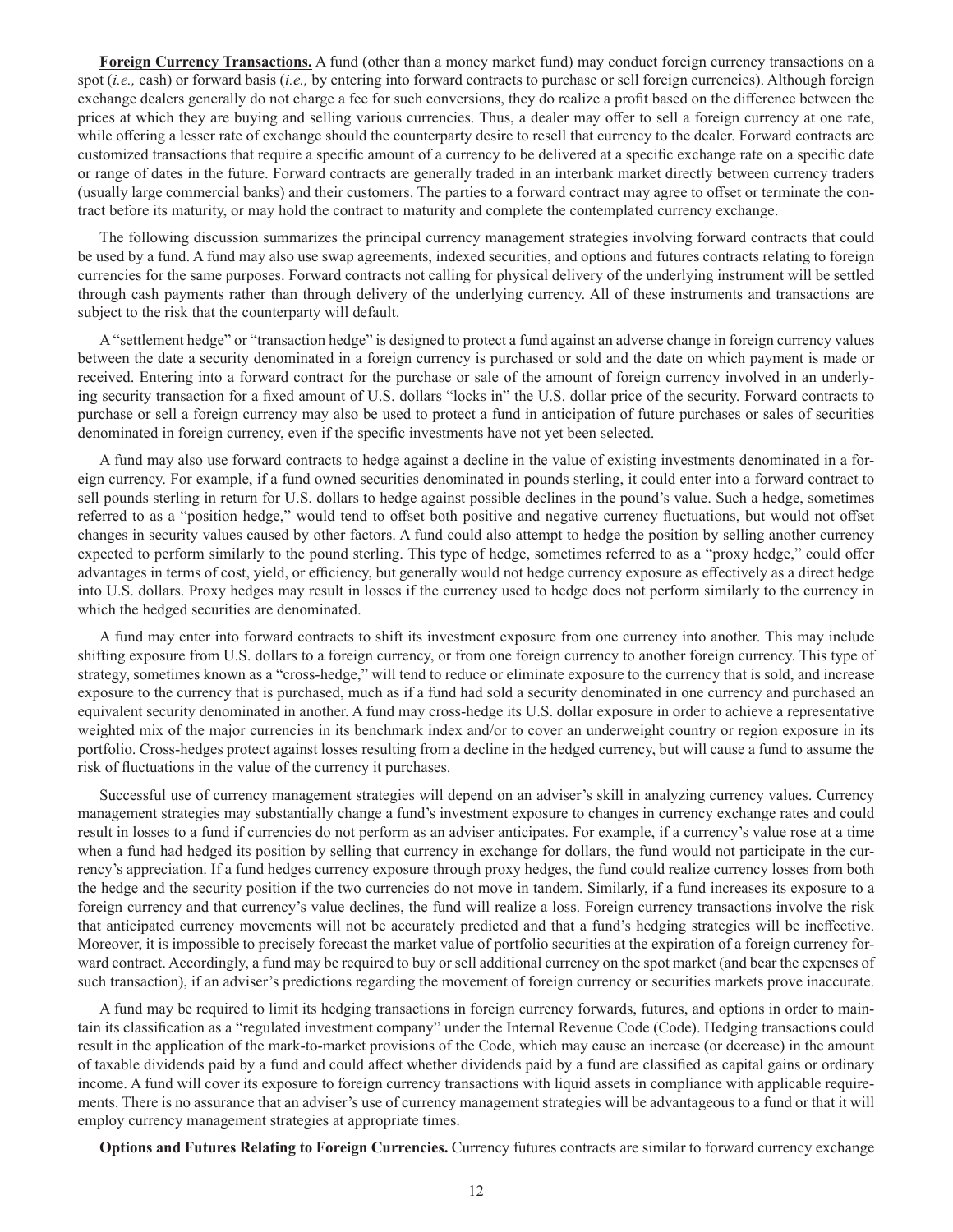contracts, except that they are traded on exchanges (and have margin requirements) and are standardized as to contract size and delivery date. Most currency futures contracts call for payment or delivery in U.S. dollars. The underlying instrument of a currency option may be a foreign currency, which generally is purchased or delivered in exchange for U.S. dollars, or may be a futures contract. The purchaser of a currency call obtains the right to purchase the underlying currency, and the purchaser of a currency put obtains the right to sell the underlying currency.

The uses and risks of currency options and futures are similar to options and futures relating to securities or indexes, as discussed below. A fund may purchase and sell currency futures and may purchase and write currency options to increase or decrease its exposure to different foreign currencies. Currency options may also be purchased or written in conjunction with each other or with currency futures or forward contracts. Currency futures and options values can be expected to correlate with exchange rates, but may not reflect other factors that affect the value of a fund's investments. A currency hedge, for example, should protect a Yen-denominated security from a decline in the Yen, but will not protect a fund against a price decline resulting from deterioration in the issuer's creditworthiness. Because the value of a fund's foreign-denominated investments changes in response to many factors other than exchange rates, it may not be possible to match the amount of currency options and futures to the value of the fund's investments exactly over time.

Currency options traded on U.S. or other exchanges may be subject to position limits which may limit the ability of the fund to reduce foreign currency risk using such options.

**Foreign Repurchase Agreements.** Foreign repurchase agreements involve an agreement to purchase a foreign security and to sell that security back to the original seller at an agreed-upon price in either U.S. dollars or foreign currency. Unlike typical U.S. repurchase agreements, foreign repurchase agreements may not be fully collateralized at all times. The value of a security purchased by a fund may be more or less than the price at which the counterparty has agreed to repurchase the security. In the event of default by the counterparty, a fund may suffer a loss if the value of the security purchased is less than the agreed-upon repurchase price, or if the fund is unable to successfully assert a claim to the collateral under foreign laws. As a result, foreign repurchase agreements may involve higher credit risks than repurchase agreements in U.S. markets, as well as risks associated with currency fluctuations. In addition, as with other emerging market investments, repurchase agreements with counterparties located in emerging markets or relating to emerging markets may involve issuers or counterparties with lower credit ratings than typical U.S. repurchase agreements.

**Funds of Funds and Other Large Shareholders.** Certain Fidelity® funds and accounts (including funds of funds) invest in other funds ("underlying funds") and, as a result, may at times have substantial investments in one or more underlying funds.

An underlying fund may experience large redemptions or investments due to transactions in its shares by funds of funds, other large shareholders, or similarly managed accounts. While it is impossible to predict the overall effect of these transactions over time, there could be an adverse impact on an underlying fund's performance. In the event of such redemptions or investments, an underlying fund could be required to sell securities or to invest cash at a time when it may not otherwise desire to do so. Such transactions may increase an underlying fund's brokerage and/or other transaction costs and affect the liquidity of a fund's portfolio. In addition, when funds of funds or other investors own a substantial portion of an underlying fund's shares, a large redemption by such an investor could cause actual expenses to increase, or could result in the underlying fund's current expenses being allocated over a smaller asset base, leading to an increase in the underlying fund's expense ratio. Redemptions of underlying fund shares could also accelerate the realization of taxable capital gains in the fund if sales of securities result in capital gains. The impact of these transactions is likely to be greater when a fund of funds or other significant investor purchases, redeems, or owns a substantial portion of the underlying fund's shares.

When possible, Fidelity will consider how to minimize these potential adverse effects, and may take such actions as it deems appropriate to address potential adverse effects, including redemption of shares in-kind rather than in cash or carrying out the transactions over a period of time, although there can be no assurance that such actions will be successful. A high volume of redemption requests can impact an underlying fund the same way as the transactions of a single shareholder with substantial investments. As an additional safeguard, Fidelity® fund of funds may manage the placement of their redemption requests in a manner designed to minimize the impact of such requests on the day-to-day operations of the underlying funds in which they invest. This may involve, for example, redeeming its shares of an underlying fund gradually over time.

**Funds' Rights as Investors.** Fidelity® funds do not intend to direct or administer the day-to-day operations of any company. A fund may, however, exercise its rights as a shareholder or lender and may communicate its views on important matters of policy to a company's management, board of directors, and shareholders, and holders of a company's other securities when such matters could have a significant effect on the value of the fund's investment in the company. The activities in which a fund may engage, either individually or in conjunction with others, may include, among others, supporting or opposing proposed changes in a company's corporate structure or business activities; seeking changes in a company's directors or management; seeking changes in a company's direction or policies; seeking the sale or reorganization of the company or a portion of its assets; supporting or opposing third-party takeover efforts; supporting the filing of a bankruptcy petition; or foreclosing on collateral securing a security. This area of corporate activity is increasingly prone to litigation and it is possible that a fund could be involved in lawsuits related to such activities. Such activities will be monitored with a view to mitigating, to the extent possible, the risk of litigation against a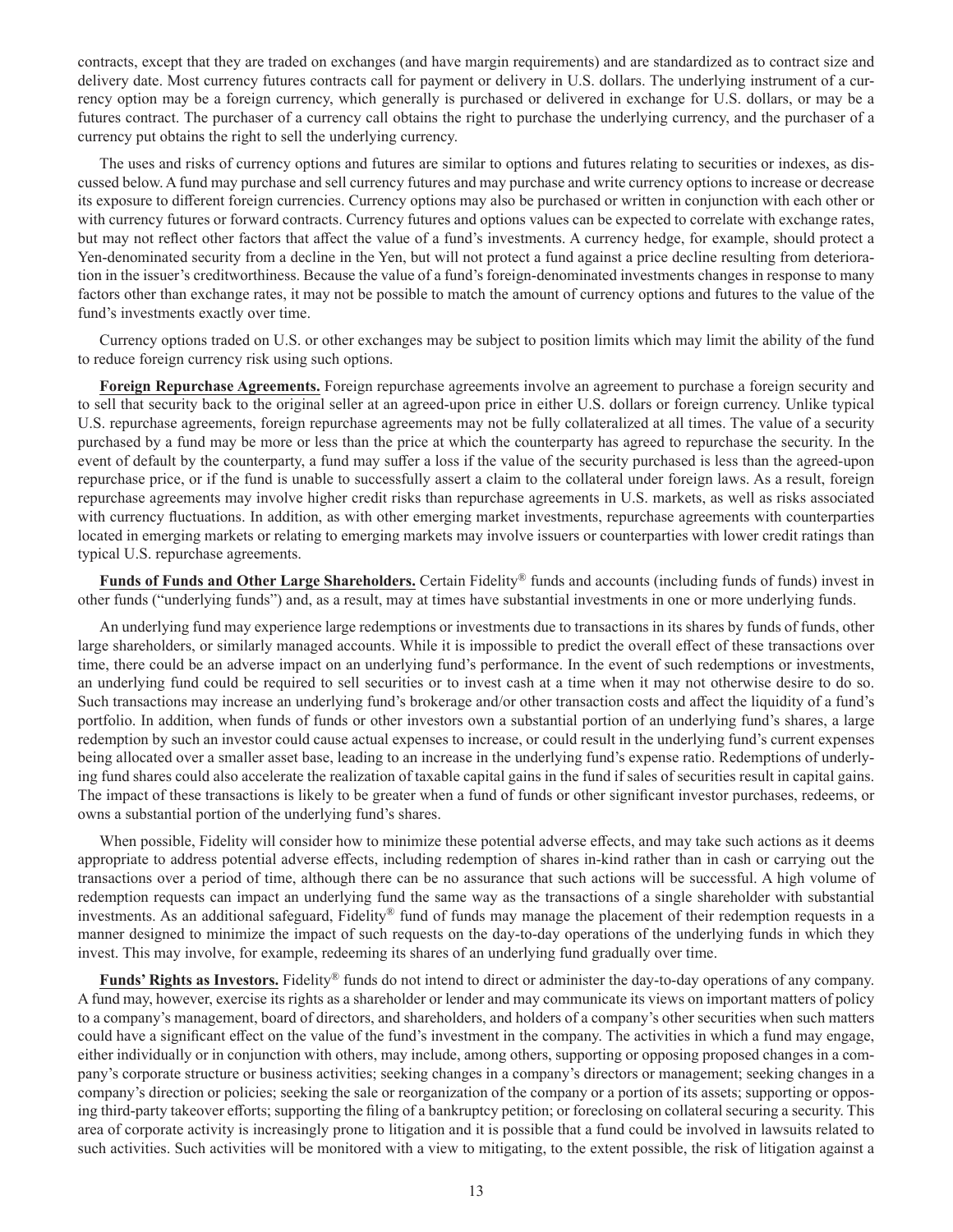fund and the risk of actual liability if a fund is involved in litigation. No guarantee can be made, however, that litigation against a fund will not be undertaken or liabilities incurred. A fund's proxy voting guidelines are included in its SAI.

**Futures, Options, and Swaps.** The success of any strategy involving futures, options, and swaps depends on an adviser's analysis of many economic and mathematical factors and a fund's return may be higher if it never invested in such instruments. Additionally, some of the contracts discussed below are new instruments without a trading history and there can be no assurance that a market for the instruments will continue to exist. Government legislation or regulation could affect the use of such instruments and could limit a fund's ability to pursue its investment strategies. If a fund invests a significant portion of its assets in derivatives, its investment exposure could far exceed the value of its portfolio securities and its investment performance could be primarily dependent upon securities it does not own.

The requirements for qualification as a regulated investment company may limit the extent to which a fund may enter into futures, options on futures, and forward contracts.

**Futures Contracts.** In purchasing a futures contract, the buyer agrees to purchase a specified underlying instrument at a specified future date. In selling a futures contract, the seller agrees to sell a specified underlying instrument at a specified date. Futures contracts are standardized, exchange-traded contracts and the price at which the purchase and sale will take place is fixed when the buyer and seller enter into the contract. Some currently available futures contracts are based on specific securities or baskets of securities, some are based on commodities or commodities indexes (for funds that seek commodities exposure), and some are based on indexes of securities prices (including foreign indexes for funds that seek foreign exposure). In addition, some currently available futures contracts are based on Eurodollars. Positions in Eurodollar futures reflect market expectations of forward levels of three-month London Interbank Offered Rate (LIBOR) rates. Futures on indexes and futures not calling for physical delivery of the underlying instrument will be settled through cash payments rather than through delivery of the underlying instrument. Futures can be held until their delivery dates, or can be closed out by offsetting purchases or sales of futures contracts before then if a liquid market is available. A fund may realize a gain or loss by closing out its futures contracts.

The value of a futures contract tends to increase and decrease in tandem with the value of its underlying instrument. Therefore, purchasing futures contracts will tend to increase a fund's exposure to positive and negative price fluctuations in the underlying instrument, much as if it had purchased the underlying instrument directly. When a fund sells a futures contract, by contrast, the value of its futures position will tend to move in a direction contrary to the market for the underlying instrument. Selling futures contracts, therefore, will tend to offset both positive and negative market price changes, much as if the underlying instrument had been sold.

The purchaser or seller of a futures contract or an option for a futures contract is not required to deliver or pay for the underlying instrument or the final cash settlement price, as applicable, unless the contract is held until the delivery date. However, both the purchaser and seller are required to deposit "initial margin" with a futures broker, known as a futures commission merchant, when the contract is entered into. If the value of either party's position declines, that party will be required to make additional "variation margin" payments to settle the change in value on a daily basis. This process of "marking to market" will be reflected in the daily calculation of open positions computed in a fund's NAV. The party that has a gain is entitled to receive all or a portion of this amount. Initial and variation margin payments do not constitute purchasing securities on margin for purposes of a fund's investment limitations. Variation margin does not represent a borrowing or loan by a fund, but is instead a settlement between a fund and the futures commission merchant of the amount one would owe the other if the fund's contract expired. In the event of the bankruptcy or insolvency of a futures commission merchant that holds margin on behalf of a fund, the fund may be entitled to return of margin owed to it only in proportion to the amount received by the futures commission merchant's other customers, potentially resulting in losses to the fund. A fund is also required to segregate liquid assets equivalent to the fund's outstanding obligations under the contract in excess of the initial margin and variation margin, if any.

Although futures exchanges generally operate similarly in the United States and abroad, foreign futures exchanges may follow trading, settlement, and margin procedures that are different from those for U.S. exchanges. Futures contracts traded outside the United States may not involve a clearing mechanism or related guarantees and may involve greater risk of loss than U.S.-traded contracts, including potentially greater risk of losses due to insolvency of a futures broker, exchange member, or other party that may owe initial or variation margin to a fund. Because initial and variation margin payments may be measured in foreign currency, a futures contract traded outside the United States may also involve the risk of foreign currency fluctuation.

There is no assurance a liquid market will exist for any particular futures contract at any particular time. Exchanges may establish daily price fluctuation limits for futures contracts, and may halt trading if a contract's price moves upward or downward more than the limit in a given day. On volatile trading days when the price fluctuation limit is reached or a trading halt is imposed, it may be impossible to enter into new positions or close out existing positions. The daily limit governs only price movements during a particular trading day and therefore does not limit potential losses because the limit may work to prevent the liquidation of unfavorable positions. For example, futures prices have occasionally moved to the daily limit for several consecutive trading days with little or no trading, thereby preventing prompt liquidation of positions and subjecting some holders of futures contracts to substantial losses.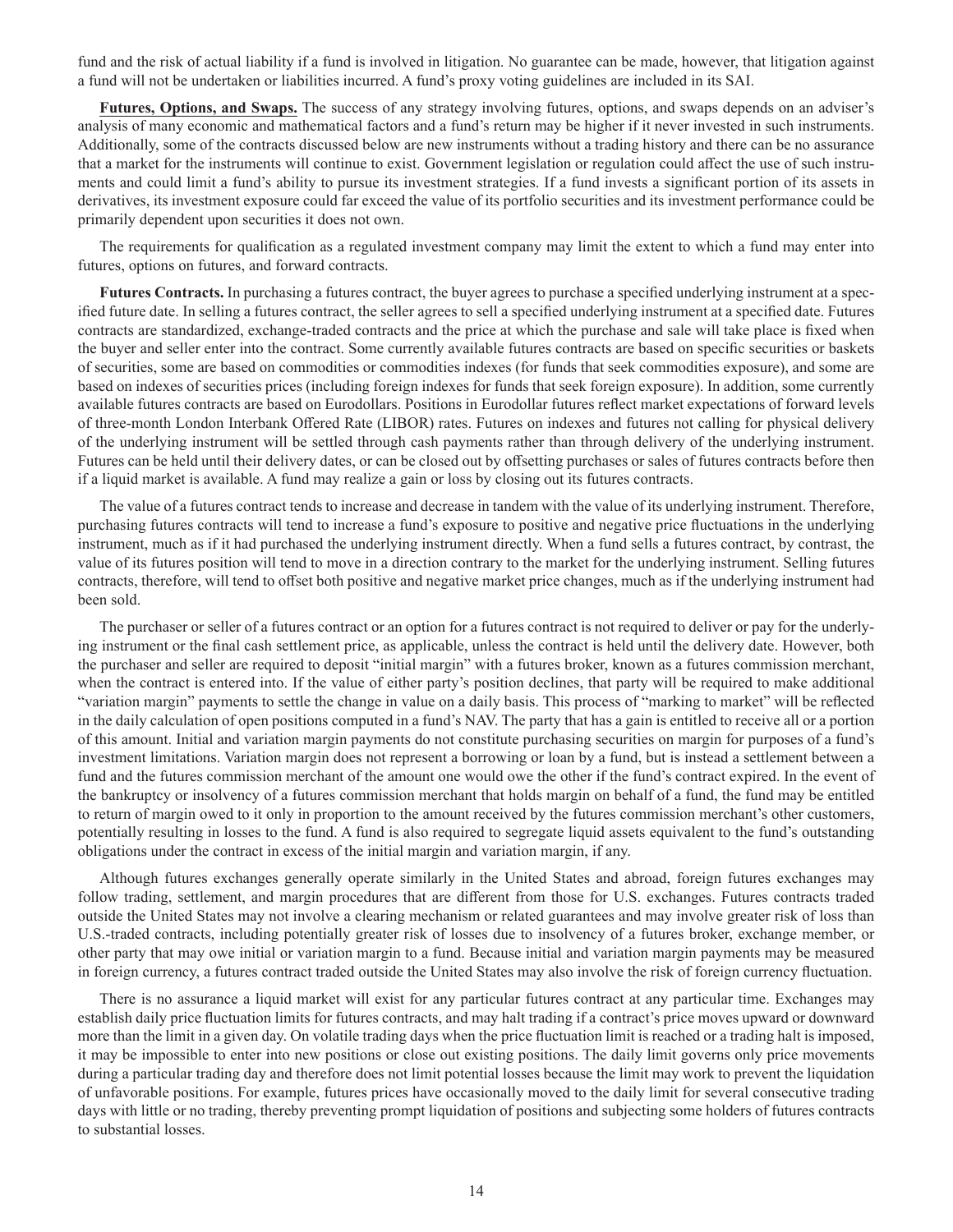If the market for a contract is not liquid because of price fluctuation limits or other market conditions, it could prevent prompt liquidation of unfavorable positions, and potentially could require a fund to continue to hold a position until delivery or expiration regardless of changes in its value. As a result, a fund's access to other assets held to cover its futures positions could also be impaired. These risks may be heightened for commodity futures contracts, which have historically been subject to greater price volatility than exists for instruments such as stocks and bonds.

Because there are a limited number of types of exchange-traded futures contracts, it is likely that the standardized contracts available will not match a fund's current or anticipated investments exactly. A fund may invest in futures contracts based on securities with different issuers, maturities, or other characteristics from the securities in which the fund typically invests, which involves a risk that the futures position will not track the performance of the fund's other investments.

Futures prices can also diverge from the prices of their underlying instruments, even if the underlying instruments match a fund's investments well. Futures prices are affected by such factors as current and anticipated short-term interest rates, changes in volatility of the underlying instrument, and the time remaining until expiration of the contract, which may not affect security prices the same way. Imperfect correlation may also result from differing levels of demand in the futures markets and the securities markets, from structural differences in how futures and securities are traded, or from imposition of daily price fluctuation limits or trading halts. A fund may purchase or sell futures contracts with a greater or lesser value than the securities it wishes to hedge or intends to purchase in order to attempt to compensate for differences in volatility between the contract and the securities, although this may not be successful in all cases. If price changes in a fund's futures positions are poorly correlated with its other investments, the positions may fail to produce anticipated gains or result in losses that are not offset by gains in other investments. In addition, the price of a commodity futures contract can reflect the storage costs associated with the purchase of the physical commodity.

Futures contracts on U.S. Government securities historically have reacted to an increase or decrease in interest rates in a manner similar to the manner in which the underlying U.S. Government securities reacted. To the extent, however, that a fund enters into such futures contracts, the value of these futures contracts will not vary in direct proportion to the value of the fund's holdings of U.S. Government securities. Thus, the anticipated spread between the price of the futures contract and the hedged security may be distorted due to differences in the nature of the markets. The spread also may be distorted by differences in initial and variation margin requirements, the liquidity of such markets and the participation of speculators in such markets.

**Options.** By purchasing a put option, the purchaser obtains the right (but not the obligation) to sell the option's underlying instrument at a fixed strike price. In return for this right, the purchaser pays the current market price for the option (known as the option premium). Options have various types of underlying instruments, including specific assets or securities, baskets of assets or securities, indexes of securities or commodities prices, and futures contracts (including commodity futures contracts). Options may be traded on an exchange or OTC. The purchaser may terminate its position in a put option by allowing it to expire or by exercising the option. If the option is allowed to expire, the purchaser will lose the entire premium. If the option is exercised, the purchaser completes the sale of the underlying instrument at the strike price. Depending on the terms of the contract, upon exercise, an option may require physical delivery of the underlying instrument or may be settled through cash payments. A purchaser may also terminate a put option position by closing it out in the secondary market at its current price, if a liquid secondary market exists.

The buyer of a typical put option can expect to realize a gain if the underlying instrument's price falls substantially. However, if the underlying instrument's price does not fall enough to offset the cost of purchasing the option, a put buyer can expect to suffer a loss (limited to the amount of the premium, plus related transaction costs).

The features of call options are essentially the same as those of put options, except that the purchaser of a call option obtains the right (but not the obligation) to purchase, rather than sell, the underlying instrument at the option's strike price. A call buyer typically attempts to participate in potential price increases of the underlying instrument with risk limited to the cost of the option if the underlying instrument's price falls. At the same time, the buyer can expect to suffer a loss if the underlying instrument's price does not rise sufficiently to offset the cost of the option.

The writer of a put or call option takes the opposite side of the transaction from the option's purchaser. In return for receipt of the premium, the writer assumes the obligation to pay or receive the strike price for the option's underlying instrument if the other party to the option chooses to exercise it. The writer may seek to terminate a position in a put option before exercise by closing out the option in the secondary market at its current price. If the secondary market is not liquid for a put option, however, the writer must continue to be prepared to pay the strike price while the option is outstanding, regardless of price changes. When writing an option on a futures contract, a fund will be required to make margin payments to a futures commission merchant as described above for futures contracts.

If the underlying instrument's price rises, a put writer would generally expect to profit, although its gain would be limited to the amount of the premium it received. If the underlying instrument's price remains the same over time, it is likely that the writer will also profit, because it should be able to close out the option at a lower price. If the underlying instrument's price falls, the put writer would expect to suffer a loss. This loss should be less than the loss from purchasing the underlying instrument directly,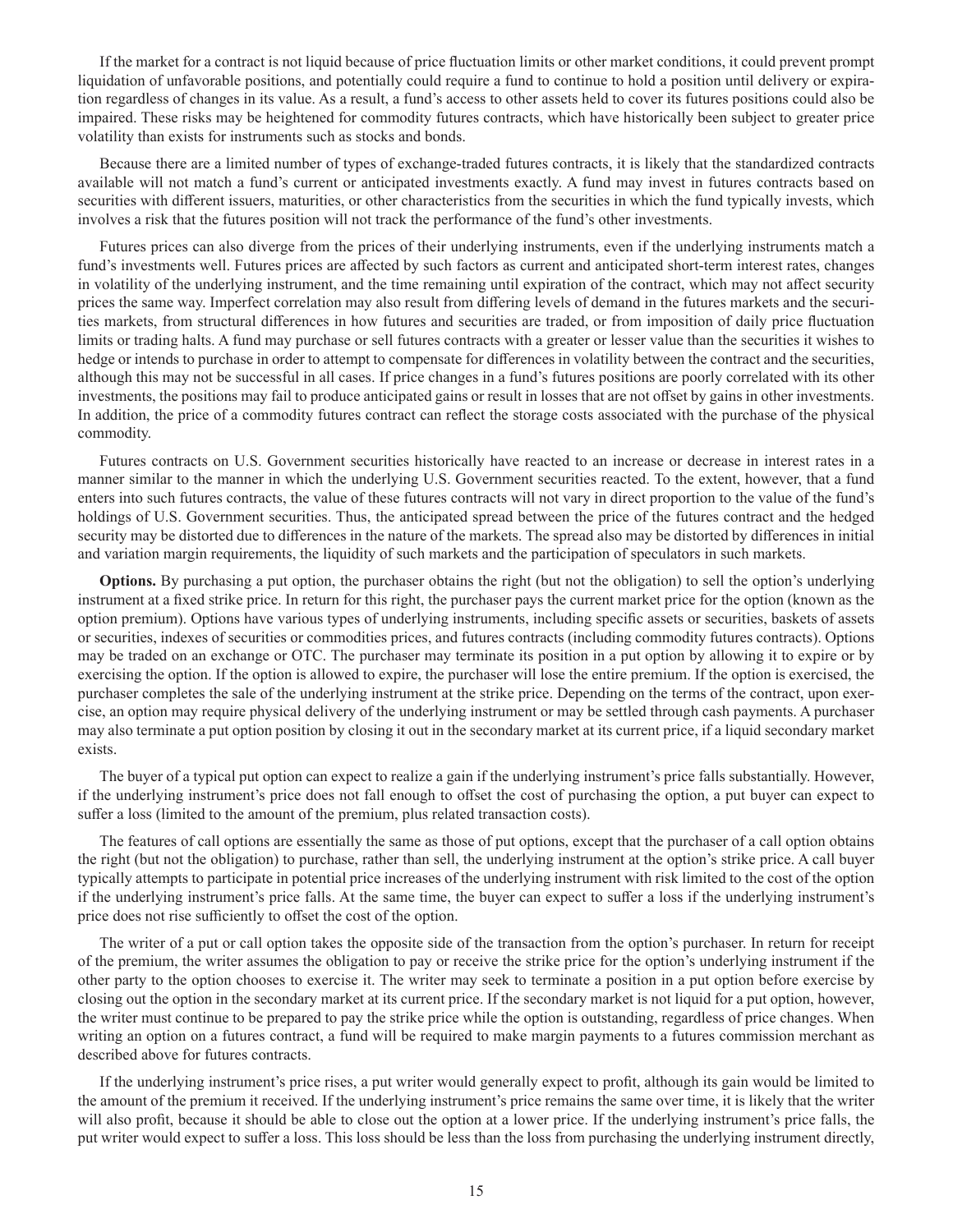however, because the premium received for writing the option should mitigate the effects of the decline.

Writing a call option obligates the writer to sell or deliver the option's underlying instrument or make a net cash settlement payment, as applicable, in return for the strike price, upon exercise of the option. The characteristics of writing call options are similar to those of writing put options, except that writing calls generally is a profitable strategy if prices remain the same or fall. Through receipt of the option premium, a call writer should mitigate the effects of a price increase. At the same time, because a call writer must be prepared to deliver the underlying instrument or make a net cash settlement payment, as applicable, in return for the strike price, even if its current value is greater, a call writer gives up some ability to participate in price increases and, if a call writer does not hold the underlying instrument, a call writer's loss is theoretically unlimited.

Where a put or call option on a particular security is purchased to hedge against price movements in a related security, the price to close out the put or call option on the secondary market may move more or less than the price of the related security.

There is no assurance a liquid market will exist for any particular options contract at any particular time. Options may have relatively low trading volume and liquidity if their strike prices are not close to the underlying instrument's current price. In addition, exchanges may establish daily price fluctuation limits for exchange-traded options contracts, and may halt trading if a contract's price moves upward or downward more than the limit in a given day. On volatile trading days when the price fluctuation limit is reached or a trading halt is imposed, it may be impossible to enter into new positions or close out existing positions. If the market for a contract is not liquid because of price fluctuation limits or otherwise, it could prevent prompt liquidation of unfavorable positions, and potentially could require a fund to continue to hold a position until delivery or expiration regardless of changes in its value. As a result, a fund's access to other assets held to cover its options positions could also be impaired.

Unlike exchange-traded options, which are standardized with respect to the underlying instrument, expiration date, contract size, and strike price, the terms of OTC options (options not traded on exchanges) generally are established through negotiation with the other party to the option contract. While this type of arrangement allows the purchaser or writer greater flexibility to tailor an option to its needs, OTC options generally are less liquid and involve greater credit risk than exchange-traded options, which are backed by the clearing organization of the exchanges where they are traded.

Combined positions involve purchasing and writing options in combination with each other, or in combination with futures or forward contracts, to adjust the risk and return characteristics of the overall position. For example, purchasing a put option and writing a call option on the same underlying instrument would construct a combined position whose risk and return characteristics are similar to selling a futures contract. Another possible combined position would involve writing a call option at one strike price and buying a call option at a lower price, to reduce the risk of the written call option in the event of a substantial price increase. Because combined options positions involve multiple trades, they result in higher transaction costs and may be more difficult to open and close out.

A fund may also buy and sell options on swaps (swaptions), which are generally options on interest rate swaps. An option on a swap gives a party the right (but not the obligation) to enter into a new swap agreement or to extend, shorten, cancel or modify an existing contract at a specific date in the future in exchange for a premium. Depending on the terms of the particular option agreement, a fund will generally incur a greater degree of risk when it writes (sells) an option on a swap than it will incur when it purchases an option on a swap. When a fund purchases an option on a swap, it risks losing only the amount of the premium it has paid should it decide to let the option expire unexercised. However, when a fund writes an option on a swap, upon exercise of the option the fund will become obligated according to the terms of the underlying agreement. A fund that writes an option on a swap receives the premium and bears the risk of unfavorable changes in the preset rate on the underlying interest rate swap. Whether a fund's use of options on swaps will be successful in furthering its investment objective will depend on the adviser's ability to predict correctly whether certain types of investments are likely to produce greater returns than other investments. Options on swaps may involve risks similar to those discussed below in "Swap Agreements."

Because there are a limited number of types of exchange-traded options contracts, it is likely that the standardized contracts available will not match a fund's current or anticipated investments exactly. A fund may invest in options contracts based on securities with different issuers, maturities, or other characteristics from the securities in which the fund typically invests, which involves a risk that the options position will not track the performance of the fund's other investments.

Options prices can also diverge from the prices of their underlying instruments, even if the underlying instruments match a fund's investments well. Options prices are affected by such factors as current and anticipated short-term interest rates, changes in volatility of the underlying instrument, and the time remaining until expiration of the contract, which may not affect security prices the same way. Imperfect correlation may also result from differing levels of demand in the options and futures markets and the securities markets, from structural differences in how options and futures and securities are traded, or from imposition of daily price fluctuation limits or trading halts. A fund may purchase or sell options contracts with a greater or lesser value than the securities it wishes to hedge or intends to purchase in order to attempt to compensate for differences in volatility between the contract and the securities, although this may not be successful in all cases. If price changes in a fund's options positions are poorly correlated with its other investments, the positions may fail to produce anticipated gains or result in losses that are not offset by gains in other investments.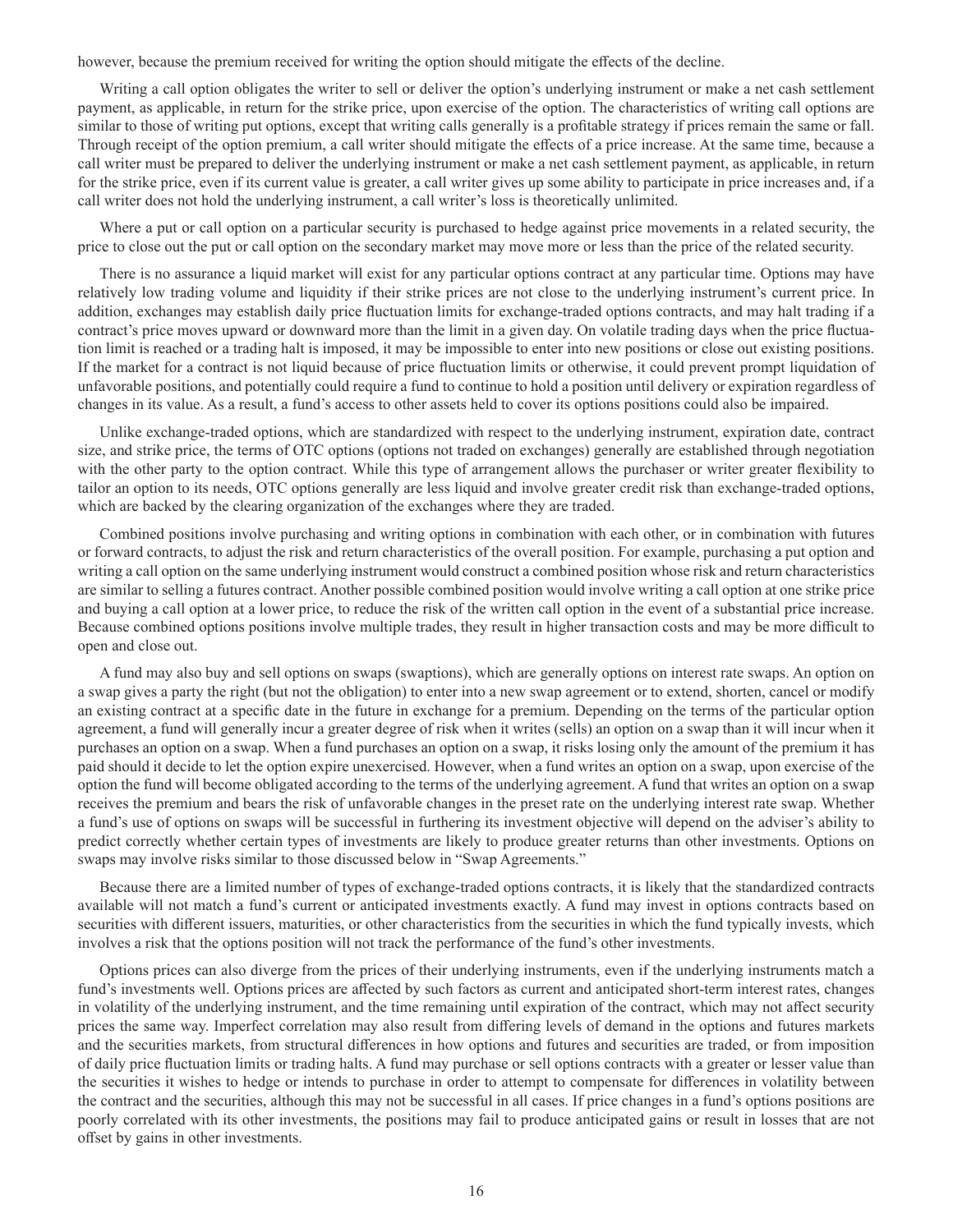**Swap Agreements.** Swap agreements are two-party contracts entered into primarily by institutional investors. Cleared swaps are transacted through futures commission merchants that are members of central clearinghouses with the clearinghouse serving as a central counterparty similar to transactions in futures contracts. In a standard "swap" transaction, two parties agree to exchange one or more payments based, for example, on the returns (or differentials in rates of return) earned or realized on particular predetermined investments or instruments (such as securities, commodities, indexes, or other financial or economic interests). The gross payments to be exchanged between the parties are calculated with respect to a notional amount, which is the predetermined dollar principal of the trade representing the hypothetical underlying quantity upon which payment obligations are computed.

Swap agreements can take many different forms and are known by a variety of names, including interest rate swaps (where the parties exchange a floating rate for a fixed rate), asset swaps (*e.g.,* where parties combine the purchase or sale of a bond with an interest rate swap), total return swaps, and credit default swaps. Depending on how they are used, swap agreements may increase or decrease the overall volatility of a fund's investments and its share price and, if applicable, its yield. Swap agreements are subject to liquidity risk, meaning that a fund may be unable to sell a swap contract to a third party at a favorable price. Certain standardized swap transactions are currently subject to mandatory central clearing or may be eligible for voluntary central clearing. Central clearing is expected to decrease counterparty risk and increase liquidity compared to uncleared swaps because central clearing interposes the central clearinghouse as the counterpart to each participant's swap. However, central clearing does not eliminate counterparty risk or illiquidity risk entirely. In addition depending on the size of a fund and other factors, the margin required under the rules of a clearinghouse and by a clearing member futures commission merchant may be in excess of the collateral required to be posted by a fund to support its obligations under a similar uncleared swap. It is expected, however, that regulators will adopt rules imposing certain margin requirements, including minimums, on uncleared swaps in the near future, which could reduce the distinction.

A total return swap is a contract whereby one party agrees to make a series of payments to another party based on the change in the market value of the assets underlying such contract (which can include a security or other instrument, commodity, index or baskets thereof) during the specified period. In exchange, the other party to the contract agrees to make a series of payments calculated by reference to an interest rate and/or some other agreed-upon amount (including the change in market value of other underlying assets). A fund may use total return swaps to gain exposure to an asset without owning it or taking physical custody of it. For example, a fund investing in total return commodity swaps will receive the price appreciation of a commodity, commodity index or portion thereof in exchange for payment of an agreed-upon fee.

In a credit default swap, the credit default protection buyer makes periodic payments, known as premiums, to the credit default protection seller. In return the credit default protection seller will make a payment to the credit default protection buyer upon the occurrence of a specified credit event. A credit default swap can refer to a single issuer or asset, a basket of issuers or assets or index of assets, each known as the reference entity or underlying asset. A fund may act as either the buyer or the seller of a credit default swap. A fund may buy or sell credit default protection on a basket of issuers or assets, even if a number of the underlying assets referenced in the basket are lower-quality debt securities. In an unhedged credit default swap, a fund buys credit default protection on a single issuer or asset, a basket of issuers or assets or index of assets without owning the underlying asset or debt issued by the reference entity. Credit default swaps involve greater and different risks than investing directly in the referenced asset, because, in addition to market risk, credit default swaps include liquidity, counterparty and operational risk.

Credit default swaps allow a fund to acquire or reduce credit exposure to a particular issuer, asset or basket of assets. If a swap agreement calls for payments by a fund, the fund must be prepared to make such payments when due. If a fund is the credit default protection seller, the fund will experience a loss if a credit event occurs and the credit of the reference entity or underlying asset has deteriorated. If a fund is the credit default protection buyer, the fund will be required to pay premiums to the credit default protection seller. In the case of a physically settled credit default swap in which a fund is the protection seller, the fund must be prepared to pay par for and take possession of debt of a defaulted issuer delivered to the fund by the credit default protection buyer. Any loss would be offset by the premium payments the fund receives as the seller of credit default protection. This risk for cleared swaps is generally lower than for uncleared swaps since the counterparty is a clearinghouse, but there can be no assurance that a clearinghouse or its members will satisfy its obligations.

If the creditworthiness of a fund's swap counterparty declines, the risk that the counterparty may not perform could increase, potentially resulting in a loss to the fund. To limit the counterparty risk involved in swap agreements, a Fidelity® fund will enter into swap agreements only with counterparties that meet certain standards of creditworthiness. Although there can be no assurance that a fund will be able to do so, a fund may be able to reduce or eliminate its exposure under a swap agreement either by assignment or other disposition, or by entering into an offsetting swap agreement with the same party or another creditworthy party. A fund may have limited ability to eliminate its exposure under a credit default swap if the credit of the reference entity or underlying asset has declined.

A fund bears the risk of loss of the amount expected to be received under a swap agreement in the event of the default or bankruptcy of a swap agreement counterparty. In order to cover its outstanding obligations to a swap counterparty, a fund would generally be required to provide margin or collateral for the benefit of that counterparty. If a counterparty to a swap transaction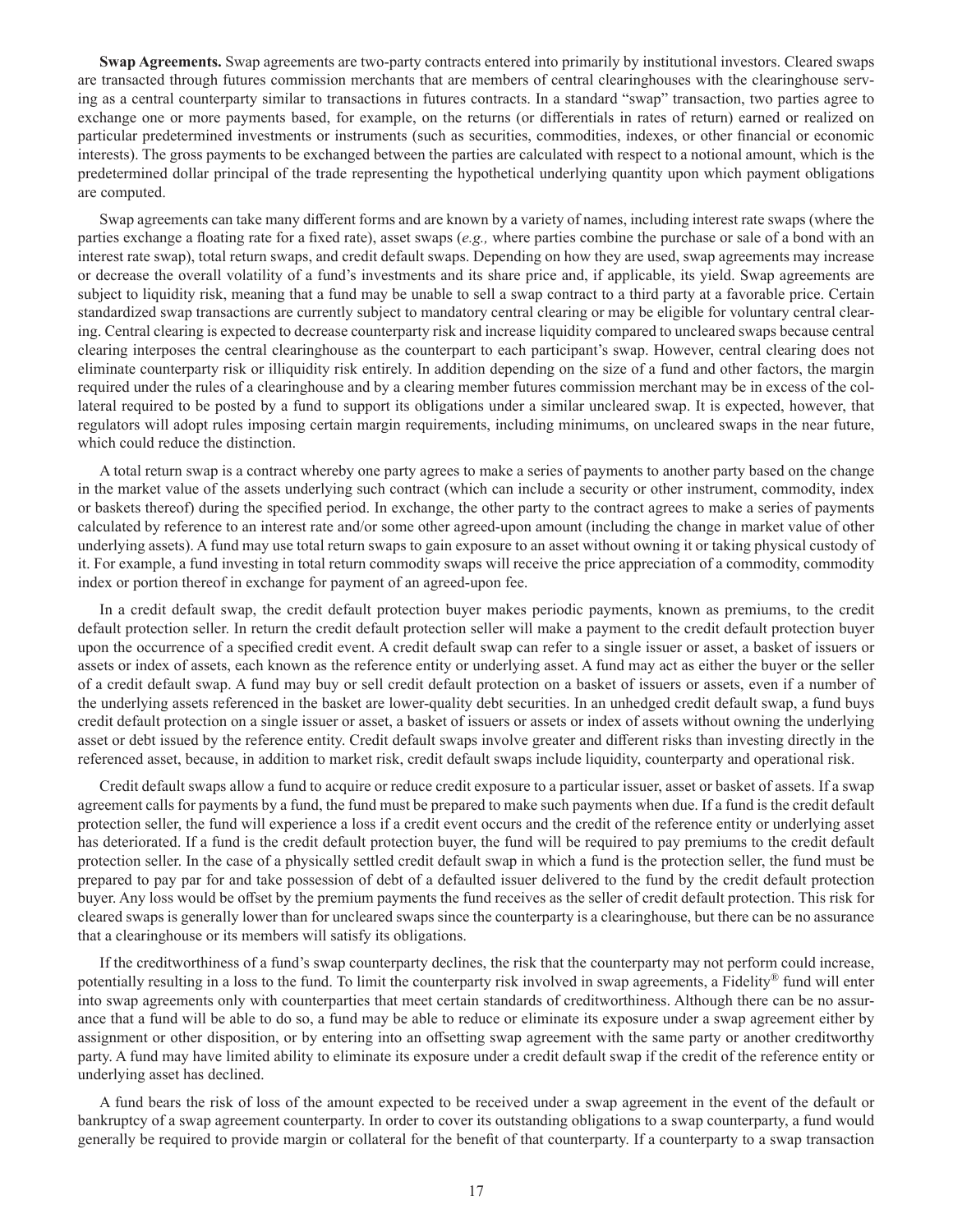becomes insolvent, the fund may be limited temporarily or permanently in exercising its right to the return of related fund assets designated as margin or collateral in an action against the counterparty.

Swap agreements are subject to the risk that the market value of the instrument will change in a way detrimental to a fund's interest. A fund bears the risk that an adviser will not accurately forecast market trends or the values of assets, reference rates, indexes, or other economic factors in establishing swap positions for a fund. If an adviser attempts to use a swap as a hedge against, or as a substitute for, a portfolio investment, a fund may be exposed to the risk that the swap will have or will develop imperfect or no correlation with the portfolio investment, which could cause substantial losses for a fund. While hedging strategies involving swap instruments can reduce the risk of loss, they can also reduce the opportunity for gain or even result in losses by offsetting favorable price movements in other fund investments. Swaps are complex and often valued subjectively.

**Hybrid and Preferred Securities.** A hybrid security may be a debt security, warrant, convertible security, certificate of deposit or other evidence of indebtedness on which the value of the interest on or principal of which is determined by reference to changes in the value of a reference instrument or financial strength of a reference entity (*e.g.,* a security or other financial instrument, asset, currency, interest rate, commodity, index, or business entity such as a financial institution). Another example is contingent convertible securities, which are fixed income securities that, under certain circumstances, either convert into common stock of the issuer or undergo a principal write-down by a predetermined percentage if the issuer's capital ratio falls below a predetermined trigger level. The liquidation value of such a security may be reduced upon a regulatory action and without the need for a bankruptcy proceeding. Preferred securities may take the form of preferred stock and represent an equity or ownership interest in an issuer that pays dividends at a specified rate and that has precedence over common stock in the payment of dividends. In the event an issuer is liquidated or declares bankruptcy, the claims of owners of bonds generally take precedence over the claims of those who own preferred and common stock.

The risks of investing in hybrid and preferred securities reflect a combination of the risks of investing in securities, options, futures and currencies. An investment in a hybrid or preferred security may entail significant risks that are not associated with a similar investment in a traditional debt or equity security. The risks of a particular hybrid or preferred security will depend upon the terms of the instrument, but may include the possibility of significant changes in the value of any applicable reference instrument. Such risks may depend upon factors unrelated to the operations or credit quality of the issuer of the hybrid or preferred security. Hybrid and preferred securities are potentially more volatile and carry greater market and liquidity risks than traditional debt or equity securities. Also, the price of the hybrid or preferred security and any applicable reference instrument may not move in the same direction or at the same time. In addition, because hybrid and preferred securities may be traded over-the-counter or in bilateral transactions with the issuer of the security, hybrid and preferred securities may be subject to the creditworthiness of the counterparty of the security and their values may decline substantially if the counterparty's creditworthiness deteriorates. In addition, uncertainty regarding the tax and regulatory treatment of hybrid and preferred securities may reduce demand for such securities and tax and regulatory considerations may limit the extent of a fund's investments in certain hybrid and preferred securities.

**Illiquid Investments** means any investment that cannot be sold or disposed of in current market conditions in seven calendar days or less without the sale or disposition significantly changing the market value of the investment. Difficulty in selling or disposing of illiquid investments may result in a loss or may be costly to a fund. Illiquid securities may include (1) repurchase agreements maturing in more than seven days without demand/redemption features, (2) OTC options and certain other derivatives, (3) private placements, (4) securities traded on markets and exchanges with structural constraints, and (5) loan participations.

Under the supervision of the Board of Trustees, a Fidelity® fund's adviser classifies the liquidity of the fund's investments and monitors the extent of funds' illiquid investments.

Various market, trading and investment-specific factors may be considered in determining the liquidity of a fund's investments including, but not limited to (1) the existence of an active trading market, (2) the nature of the security and the market in which it trades, (3) the number, diversity, and quality of dealers and prospective purchasers in the marketplace, (4) the frequency, volume, and volatility of trade and price quotations, (5) bid-ask spreads, (6) dates of issuance and maturity, (7) demand, put or tender features, and (8) restrictions on trading or transferring the investment.

Fidelity classifies certain investments as illiquid based upon these criteria. Fidelity also monitors for certain market, trading and investment-specific events that may cause Fidelity to re-evaluate an investment's liquidity status and may lead to an investment being classified as illiquid. In addition, Fidelity uses a third-party to assist with the liquidity classifications of the fund's investments, which includes calculating the time to sell and settle a specified size position in a particular investment without the sale significantly changing the market value of the investment.

**Increasing Government Debt.** The total public debt of the United States and other countries around the globe as a percent of gross domestic product has grown rapidly since the beginning of the 2008 financial downturn. Although high debt levels do not necessarily indicate or cause economic problems, they may create certain systemic risks if sound debt management practices are not implemented.

A high national debt level may increase market pressures to meet government funding needs, which may drive debt cost higher and cause a country to sell additional debt, thereby increasing refinancing risk. A high national debt also raises concerns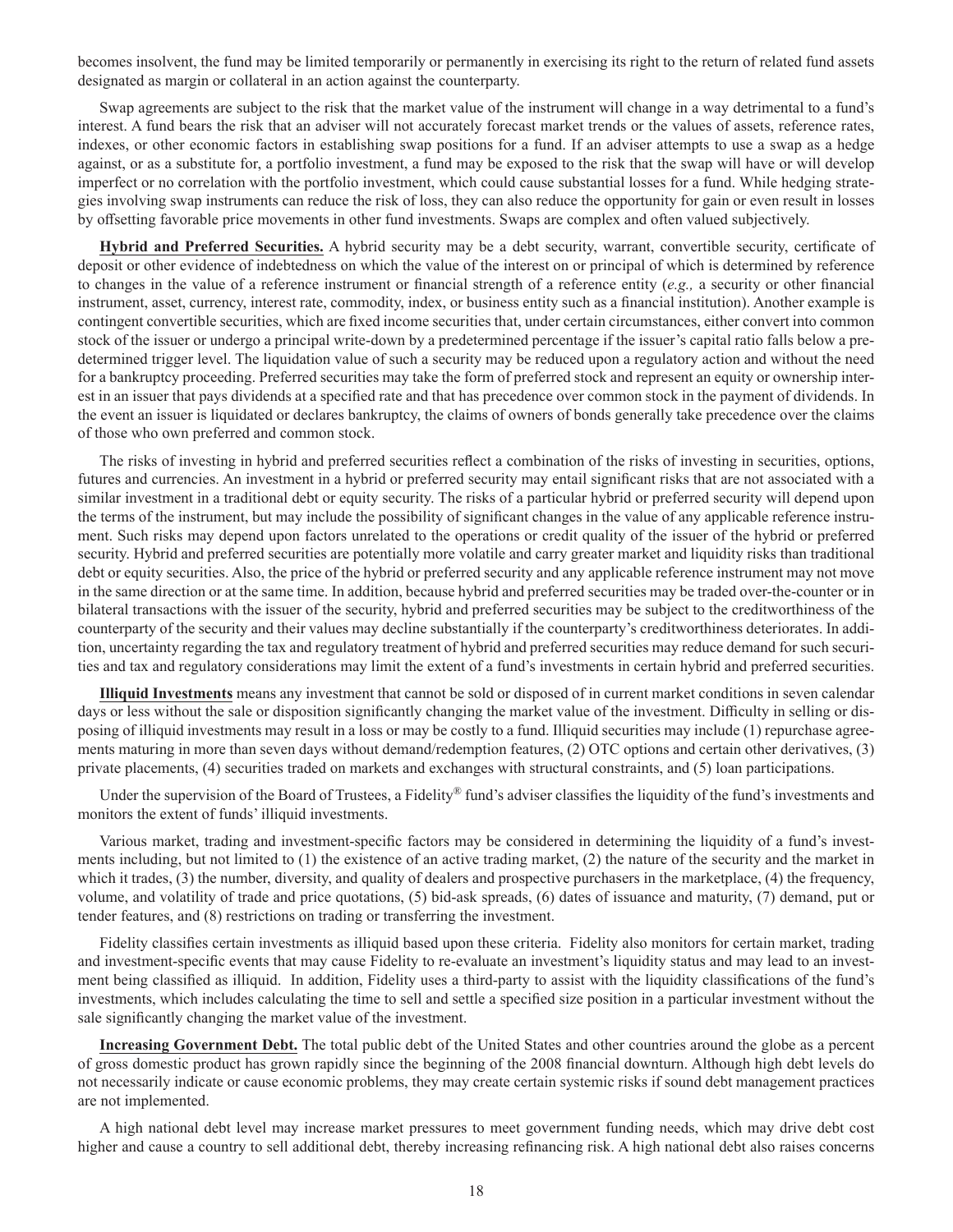that a government will not be able to make principal or interest payments when they are due. In the worst case, unsustainable debt levels can decline the valuation of currencies, and can prevent a government from implementing effective counter-cyclical fiscal policy in economic downturns.

On August 5, 2011, Standard & Poor's Ratings Services lowered its long-term sovereign credit rating on the United States one level to "AA+" from "AAA." While Standard & Poor's Ratings Services affirmed the United States' short-term sovereign credit rating as "A-1+," there is no guarantee that Standard & Poor's Ratings Services will not decide to lower this rating in the future. Standard & Poor's Ratings Services stated that its decision was prompted by its view on the rising public debt burden and its perception of greater policymaking uncertainty. The market prices and yields of securities supported by the full faith and credit of the U.S. Government may be adversely affected by Standard & Poor's Ratings Services decisions to downgrade the long-term sovereign credit rating of the United States.

**Indexed Securities** are instruments whose prices are indexed to the prices of other securities, securities indexes, or other financial indicators. Indexed securities typically, but not always, are debt securities or deposits whose values at maturity or coupon rates are determined by reference to a specific instrument, statistic, or measure.

Indexed securities also include commercial paper, certificates of deposit, and other fixed-income securities whose values at maturity or coupon interest rates are determined by reference to the returns of particular stock indexes. Indexed securities can be affected by stock prices as well as changes in interest rates and the creditworthiness of their issuers and may not track the indexes as accurately as direct investments in the indexes.

Mortgage-indexed securities, for example, could be structured to replicate the performance of mortgage securities and the characteristics of direct ownership.

Commodity-indexed securities, for example, can be indexed to a commodities index such as the Bloomberg Commodity Index.

Currency-indexed securities typically are short-term to intermediate-term debt securities whose maturity values or interest rates are determined by reference to the values of one or more specified foreign currencies, and may offer higher yields than U.S. dollar-denominated securities. Currency-indexed securities may be positively or negatively indexed; that is, their maturity value may increase when the specified currency value increases, resulting in a security that performs similarly to a foreign-denominated instrument, or their maturity value may decline when foreign currencies increase, resulting in a security whose price characteristics are similar to a put on the underlying currency. Currency-indexed securities may also have prices that depend on the values of a number of different foreign currencies relative to each other.

The performance of indexed securities depends to a great extent on the performance of the instrument or measure to which they are indexed, and may also be influenced by interest rate changes in the United States and abroad. Indexed securities may be more volatile than the underlying instruments or measures. Indexed securities are also subject to the credit risks associated with the issuer of the security, and their values may decline substantially if the issuer's creditworthiness deteriorates. Recent issuers of indexed securities have included banks, corporations, and certain U.S. Government agencies.

**Insolvency of Issuers, Counterparties, and Intermediaries.** Issuers of fund portfolio securities or counterparties to fund transactions that become insolvent or declare bankruptcy can pose special investment risks. In each circumstance, risk of loss, valuation uncertainty, increased illiquidity, and other unpredictable occurrences may negatively impact an investment. Each of these risks may be amplified in foreign markets, where security trading, settlement, and custodial practices can be less developed than those in the U.S. markets, and bankruptcy laws differ from those of the U.S.

As a general matter, if the issuer of a fund portfolio security is liquidated or declares bankruptcy, the claims of owners of bonds and preferred stock have priority over the claims of common stock owners. These events can negatively impact the value of the issuer's securities and the results of related proceedings can be unpredictable.

If a counterparty to a fund transaction, such as a swap transaction, a short sale, a borrowing, or other complex transaction becomes insolvent, the fund may be limited in its ability to exercise rights to obtain the return of related fund assets or in exercising other rights against the counterparty. Uncertainty may also arise upon the insolvency of a securities or commodities intermediary such as a broker-dealer or futures commission merchant with which a fund has pending transactions. In addition, insolvency and liquidation proceedings take time to resolve, which can limit or preclude a fund's ability to terminate a transaction or obtain related assets or collateral in a timely fashion. If an intermediary becomes insolvent, while securities positions and other holdings may be protected by U.S. or foreign laws, it is sometimes difficult to determine whether these protections are available to specific trades based on the circumstances. Receiving the benefit of these protections can also take time to resolve, which may result in illiquid positions.

**Interfund Borrowing and Lending Program.** Pursuant to an exemptive order issued by the SEC, a Fidelity® fund may lend money to, and borrow money from, other funds advised by FMR or its affiliates. A Fidelity® fund will borrow through the program only when the costs are equal to or lower than the costs of bank loans. A Fidelity® fund will lend through the program only when the returns are higher than those available from an investment in repurchase agreements. Interfund loans and borrowings normally extend overnight, but can have a maximum duration of seven days. Loans may be called on one day's notice. A Fidelity®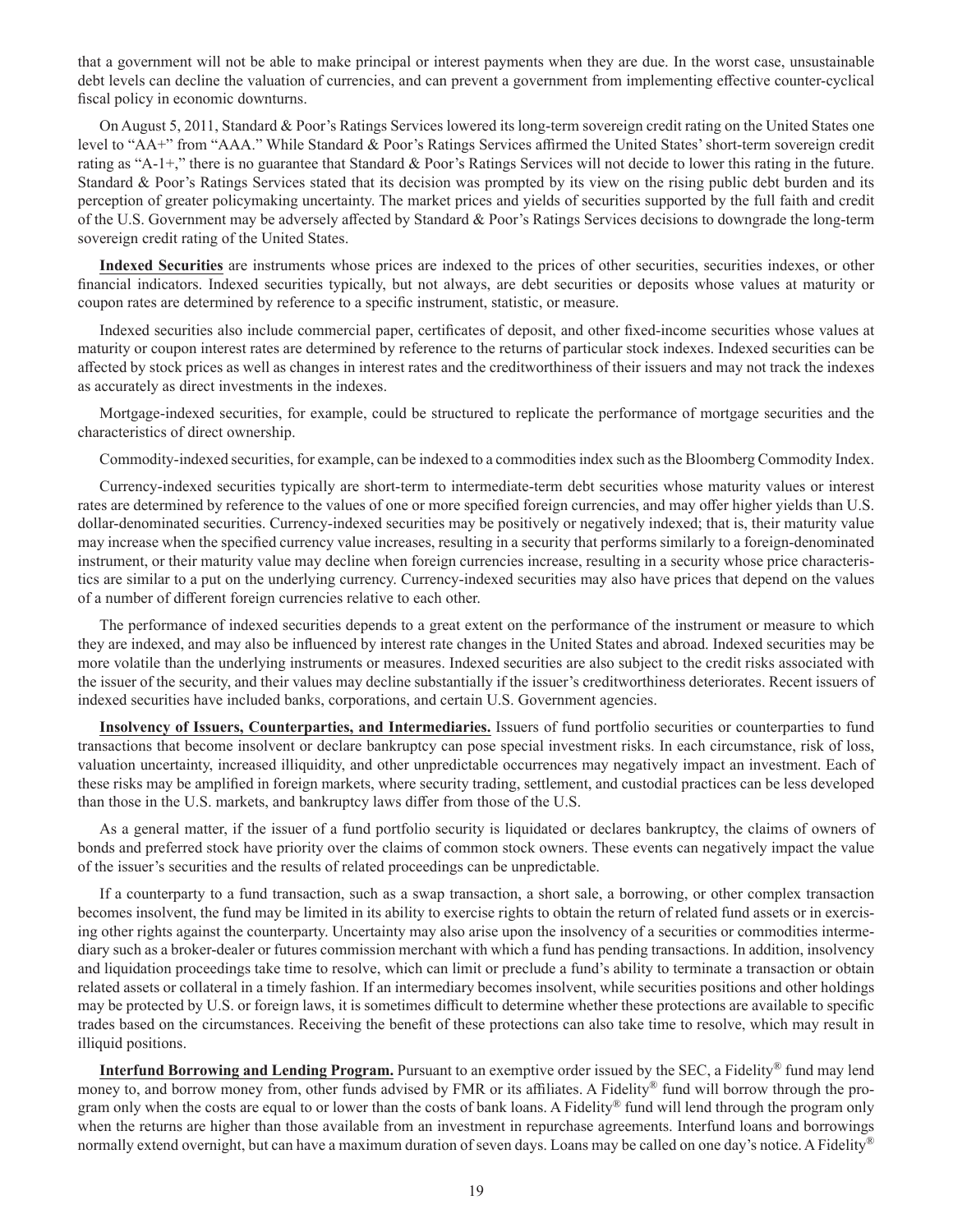fund may have to borrow from a bank at a higher interest rate if an interfund loan is called or not renewed. Any delay in repayment to a lending fund could result in a lost investment opportunity or additional borrowing costs.

**Investment-Grade Debt Securities.** Investment-grade debt securities include all types of debt instruments that are of medium and high-quality. Investment-grade debt securities include repurchase agreements collateralized by U.S. Government securities as well as repurchase agreements collateralized by equity securities, non-investment-grade debt, and all other instruments in which a fund can perfect a security interest, provided the repurchase agreement counterparty has an investment-grade rating. Some investment-grade debt securities may possess speculative characteristics and may be more sensitive to economic changes and to changes in the financial conditions of issuers. An investment-grade rating means the security or issuer is rated investmentgrade by a credit rating agency registered as a nationally recognized statistical rating organization (NRSRO) with the SEC (for example, Moody's Investors Service, Inc.), or is unrated but considered to be of equivalent quality by a fund's adviser. For purposes of determining the maximum maturity of an investment-grade debt security, an adviser may take into account normal settlement periods.

**Loans and Other Direct Debt Instruments.** Direct debt instruments are interests in amounts owed by a corporate, governmental, or other borrower to lenders or lending syndicates (loans and loan participations), to suppliers of goods or services (trade claims or other receivables), or to other parties. Direct debt instruments involve a risk of loss in case of default or insolvency of the borrower and may offer less legal protection to the purchaser in the event of fraud or misrepresentation, or there may be a requirement that a fund supply additional cash to a borrower on demand. A fund may acquire loans by buying an assignment of all or a portion of the loan from a lender or by purchasing a loan participation from a lender or other purchaser of a participation. If permitted by its investment policies, a fund also may originate or otherwise acquire loans directly at the time of the loan's closing.

Lenders and purchasers of loans and other forms of direct indebtedness depend primarily upon the creditworthiness of the borrower and/or any collateral for payment of interest and repayment of principal. If scheduled interest or principal payments are not made, the value of the instrument may be adversely affected. Loans that are fully secured provide more protections than an unsecured loan in the event of failure to make scheduled interest or principal payments. However, there is no assurance that the liquidation of collateral from a secured loan would satisfy the borrower's obligation, or that the collateral could be liquidated. Indebtedness of borrowers whose creditworthiness is poor involves substantially greater risks and may be highly speculative. Different types of assets may be used as collateral for a fund's loans and there can be no assurance that a fund will correctly evaluate the value of the assets collateralizing the fund's loans. Borrowers that are in bankruptcy or restructuring may never pay off their indebtedness, or may pay only a small fraction of the amount owed. In any restructuring or bankruptcy proceedings relating to a borrower funded by a fund, a fund may be required to accept collateral with less value than the amount of the loan made by the fund to the borrower. Direct indebtedness of foreign countries also involves a risk that the governmental entities responsible for the repayment of the debt may be unable, or unwilling, to pay interest and repay principal when due.

Loans and other types of direct indebtedness (which a fund may originate, acquire or otherwise gain exposure to) may not be readily marketable and may be subject to restrictions on resale. Some indebtedness may be difficult to dispose of readily at what the Adviser believes to be a fair price. In addition, valuation of illiquid indebtedness involves a greater degree of judgment in determining a fund's net asset value than if that value were based on readily available market quotations, and could result in significant variations in a fund's daily share price. Some loan interests are traded among certain financial institutions and accordingly may be deemed liquid. As the market for different types of indebtedness develops, the liquidity of these instruments is expected to improve.

Direct lending and investments in loans through direct assignment of a financial institution's interests with respect to a loan may involve additional risks. For example, if a loan is foreclosed, the lender/purchaser could become part owner of any collateral, and would bear the costs and liabilities associated with owning and disposing of the collateral. In the event of a default by the borrower, a fund may have difficulty disposing of the assets used as collateral for a loan. In addition, a purchaser could be held liable as a co-lender. Direct debt instruments may also involve a risk of insolvency of the lending bank or other intermediary.

A loan is often administered by a bank or other financial institution that acts as agent for all holders. The agent administers the terms of the loan, as specified in the loan agreement. Unless, under the terms of the loan or other indebtedness, the purchaser has direct recourse against the borrower, the purchaser may have to rely on the agent to apply appropriate credit remedies against a borrower. If assets held by the agent for the benefit of a purchaser were determined to be subject to the claims of the agent's general creditors, the purchaser might incur certain costs and delays in realizing payment on the loan or loan participation and could suffer a loss of principal or interest. Direct loans are typically not administered by an underwriter or agent bank. The terms of direct loans are negotiated with borrowers in private transactions. Direct loans are not publicly traded and may not have a secondary market.

A fund may seek to dispose of loans in certain cases, to the extent possible, through selling participations in the loan. In that case, a fund would remain subject to certain obligations, which may result in expenses for a fund and certain additional risks.

Direct indebtedness may include letters of credit, revolving credit facilities, or other standby financing commitments that obligate lenders/purchasers, including a fund, to make additional cash payments on demand. These commitments may have the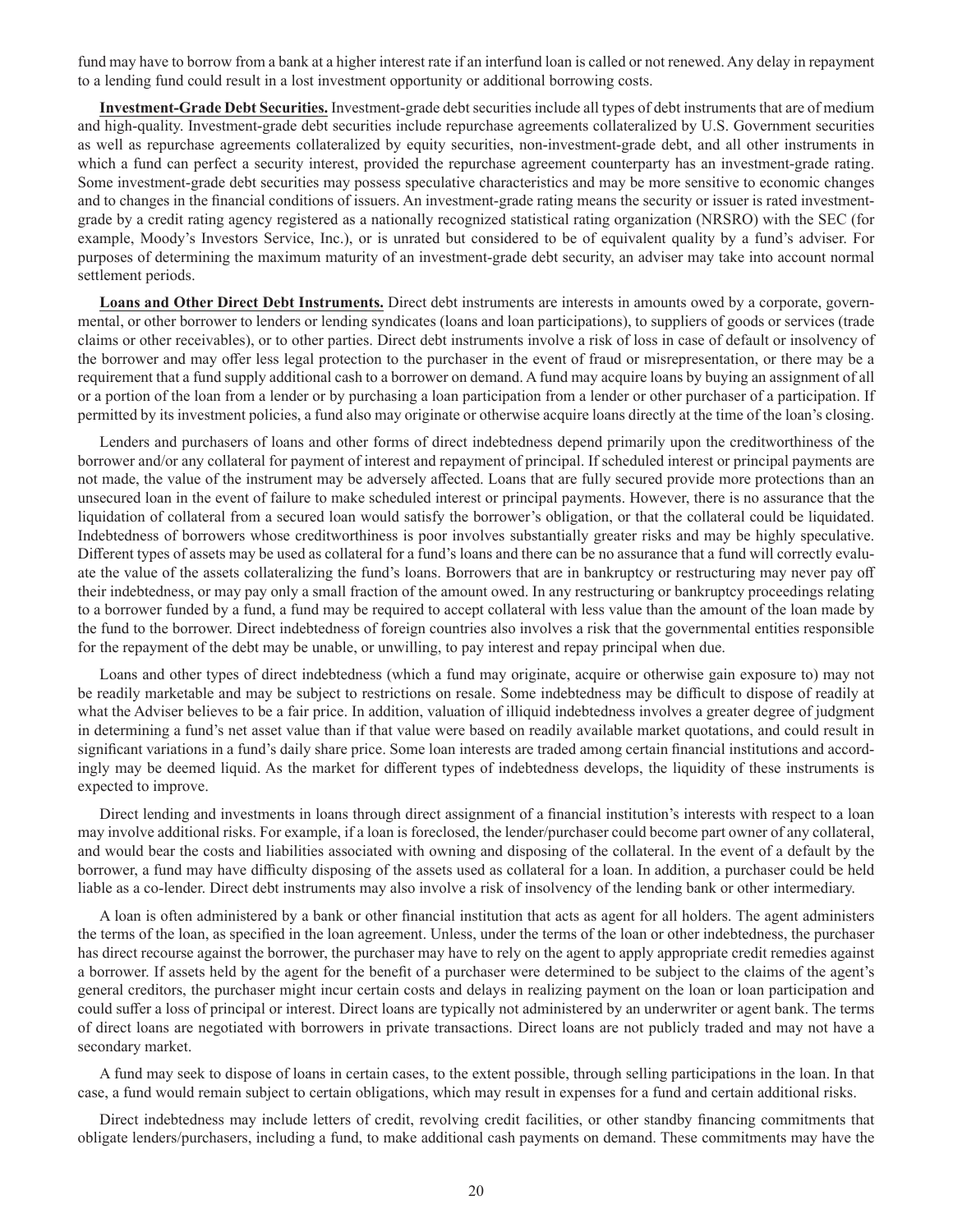effect of requiring a lender/purchaser to increase its investment in a borrower at a time when it would not otherwise have done so, even if the borrower's condition makes it unlikely that the amount will ever be repaid.

In the process of originating, buying, selling and holding loans, a fund may receive and/or pay certain fees. These fees are in addition to the interest payments received and may include facility, closing or upfront fees, commitment fees and commissions. A fund may receive or pay a facility, closing or upfront fee when it buys or sells a loan. A fund may receive a commitment fee throughout the life of the loan or as long as the fund remains invested in the loan (in addition to interest payments) for any unused portion of a committed line of credit. Other fees received by the fund may include prepayment fees, covenant waiver fees, ticking fees and/or modification fees. Legal fees related to the originating, buying, selling and holding loans may also be borne by the fund (including legal fees to assess conformity of a loan investment with 1940 Act provisions).

When engaging in direct lending, if permitted by its investment policies, a fund's performance may depend, in part, on the ability of the fund to originate loans on advantageous terms. A fund may compete with other lenders in originating and purchasing loans. Increased competition for, or a diminished available supply of, qualifying loans could result in lower yields on and/or less advantageous terms for such loans, which could reduce fund performance.

For a Fidelity® fund that limits the amount of total assets that it will invest in any one issuer or in issuers within the same industry, the fund generally will treat the borrower as the "issuer" of indebtedness held by the fund. In the case of loan participations where a bank or other lending institution serves as financial intermediary between a fund and the borrower, if the participation does not shift to the fund the direct debtor-creditor relationship with the borrower, SEC interpretations require a fund, in appropriate circumstances, to treat both the lending bank or other lending institution and the borrower as "issuers" for these purposes. Treating a financial intermediary as an issuer of indebtedness may restrict a fund's ability to invest in indebtedness related to a single financial intermediary, or a group of intermediaries engaged in the same industry, even if the underlying borrowers represent many different companies and industries.

A fund may choose, at its expense or in conjunction with others, to pursue litigation or otherwise to exercise its rights as a security holder to seek to protect the interests of security holders if it determines this to be in the best interest of the fund's shareholders.

If permitted by its investment policies, a fund may also obtain exposure to the lending activities described above indirectly through its investments in underlying Fidelity funds or other vehicles that may engage in such activities directly.

**Lower-Quality Debt Securities.** Lower-quality debt securities include all types of debt instruments that have poor protection with respect to the payment of interest and repayment of principal, or may be in default. These securities are often considered to be speculative and involve greater risk of loss or price changes due to changes in the issuer's capacity to pay. The market prices of lower-quality debt securities may fluctuate more than those of higher-quality debt securities and may decline significantly in periods of general economic difficulty, which may follow periods of rising interest rates.

The market for lower-quality debt securities may be thinner and less active than that for higher-quality debt securities, which can adversely affect the prices at which the former are sold. Adverse publicity and changing investor perceptions may affect the liquidity of lower-quality debt securities and the ability of outside pricing services to value lower-quality debt securities.

Because the risk of default is higher for lower-quality debt securities, research and credit analysis are an especially important part of managing securities of this type. Such analysis may focus on relative values based on factors such as interest or dividend coverage, asset coverage, earnings prospects, and the experience and managerial strength of the issuer, in an attempt to identify those issuers of high-yielding securities whose financial condition is adequate to meet future obligations, has improved, or is expected to improve in the future.

A fund may choose, at its expense or in conjunction with others, to pursue litigation or otherwise to exercise its rights as a security holder to seek to protect the interests of security holders if it determines this to be in the best interest of the fund's shareholders.

**Low or Negative Yielding Securities.** During periods of very low or negative interest rates, a fund may be unable to maintain positive returns. Interest rates in the U.S. and many parts of the world, including Japan and some European countries, are at or near historically low levels. Japan and those European countries have, from time to time, experienced negative interest rates on certain fixed income instruments. Very low or negative interest rates may magnify interest rate risk for the markets as a whole and for the funds. Changing interest rates, including rates that fall below zero, may have unpredictable effects on markets, may result in heightened market volatility and may detract from fund performance to the extent a fund is exposed to such interest rates.

**Money Market Securities** are high-quality, short-term obligations. Money market securities may be structured to be, or may employ a trust or other form so that they are, eligible investments for money market funds. For example, put features can be used to modify the maturity of a security or interest rate adjustment features can be used to enhance price stability. If a structure fails to function as intended, adverse tax or investment consequences may result. Neither the Internal Revenue Service (IRS) nor any other regulatory authority has ruled definitively on certain legal issues presented by certain structured securities. Future tax or other regulatory determinations could adversely affect the value, liquidity, or tax treatment of the income received from these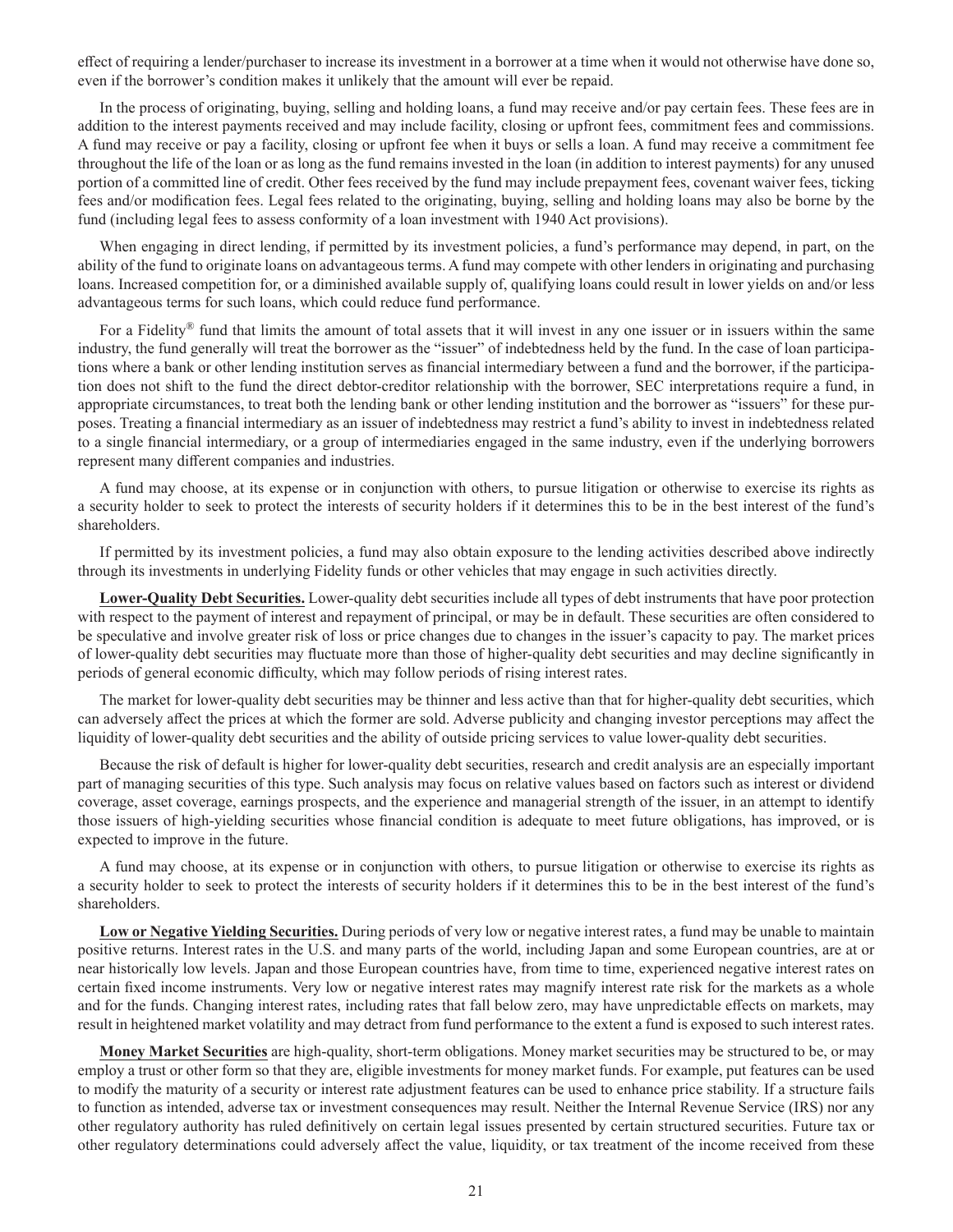securities or the nature and timing of distributions made by a fund.

**Mortgage Securities** are issued by government and non-government entities such as banks, mortgage lenders, or other institutions. A mortgage security is an obligation of the issuer backed by a mortgage or pool of mortgages or a direct interest in an underlying pool of mortgages. Some mortgage securities, such as collateralized mortgage obligations (or "CMOs"), make payments of both principal and interest at a range of specified intervals; others make semi-annual interest payments at a predetermined rate and repay principal at maturity (like a typical bond). Mortgage securities are based on different types of mortgages, including those on commercial real estate or residential properties. Stripped mortgage securities are created when the interest and principal components of a mortgage security are separated and sold as individual securities. In the case of a stripped mortgage security, the holder of the "principal-only" security (PO) receives the principal payments made by the underlying mortgage, while the holder of the "interest-only" security (IO) receives interest payments from the same underlying mortgage.

Fannie Maes and Freddie Macs are pass-through securities issued by Fannie Mae and Freddie Mac, respectively. Fannie Mae and Freddie Mac, which guarantee payment of interest and repayment of principal on Fannie Maes and Freddie Macs, respectively, are federally chartered corporations supervised by the U.S. Government that act as governmental instrumentalities under authority granted by Congress. Fannie Mae and Freddie Mac are authorized to borrow from the U.S. Treasury to meet their obligations. Fannie Maes and Freddie Macs are not backed by the full faith and credit of the U.S. Government.

On June 3, 2019, under the Federal Housing Finance Agency's "Single Security Initiative", Fannie Mae and Freddie Mac will start issuing uniform mortgage-backed securities (UMBS). UMBS will be eligible for delivery into the To-Be-Announced (TBA) market. Each UMBS will have a 55-day remittance cycle and can be used as collateral in either a Fannie Mae® or Freddie Mac<sup>®</sup> security or held for investment. Freddie Mac's legacy TBA-eligible securities have a 45-day remittance cycle and will not be directly eligible for delivery in settlement of a UMBS trade. Freddie Mac will offer investors the opportunity to exchange outstanding legacy mortgage-backed securities for mirror UMBS with a 55-day remittance period. The exchange offer includes compensation for the 10-day delay in receipt of payments. A fund's ability to invest in UMBS to the same degree that the fund currently invests in Fannie Mae and Freddie Mac mortgage-backed securities is uncertain.

While Fannie Mae and Freddie Mac have taken steps for a smooth transition to the issuance of UMBS, the effects of the issuance of UMBS on the mortgage-backed securities and TBA markets are uncertain and there may be factors that affect the timing of the transition to UMBS or the ability of market participants, including a fund, to adapt to the issuance of UMBS. A fund may need to consider the tax and accounting issues raised by investments in UMBS and/or the exchange of legacy Freddie Mac securities for UMBS. Additionally, there could be divergence in prepayment rates of UMBS issued by Fannie Mae and Freddie Mac, which could lead to differences in the prices of Fannie Mae- and Freddie Mac-issued UMBS if Fannie Mae and Freddie Mac fail to align programs, policies and practices that affect prepayments.

The value of mortgage securities may change due to shifts in the market's perception of issuers and changes in interest rates. In addition, regulatory or tax changes may adversely affect the mortgage securities market as a whole. Non-government mortgage securities may offer higher yields than those issued by government entities, but also may be subject to greater price changes than government issues. Mortgage securities are subject to prepayment risk, which is the risk that early principal payments made on the underlying mortgages, usually in response to a reduction in interest rates, will result in the return of principal to the investor, causing it to be invested subsequently at a lower current interest rate. Alternatively, in a rising interest rate environment, mortgage security values may be adversely affected when prepayments on underlying mortgages do not occur as anticipated, resulting in the extension of the security's effective maturity and the related increase in interest rate sensitivity of a longer-term instrument. The prices of stripped mortgage securities tend to be more volatile in response to changes in interest rates than those of nonstripped mortgage securities.

A fund may seek to earn additional income by using a trading strategy (commonly known as "mortgage dollar rolls" or "reverse mortgage dollar rolls") that involves selling (or buying) mortgage securities, realizing a gain or loss, and simultaneously agreeing to purchase (or sell) mortgage securities on a later date at a set price. During the period between the sale and repurchase in a mortgage dollar roll transaction, a fund will not be entitled to receive interest and principal payments on the securities sold but will invest the proceeds of the sale in other securities that are permissible investments for the fund. During the period between the purchase and subsequent sale in a reverse mortgage dollar roll transaction, a fund is entitled to interest and principal payments on the securities purchased. Losses may arise due to changes in the value of the securities or if the counterparty does not perform under the terms of the agreement. If the counterparty files for bankruptcy or becomes insolvent, a fund's right to repurchase or sell securities may be limited. This trading strategy may increase interest rate exposure and result in an increased portfolio turnover rate which increases costs and may increase taxable gains.

**Municipal Securities** are issued to raise money for a variety of public or private purposes, including general financing for state and local governments, or financing for specific projects or public facilities. They may be issued in anticipation of future revenues and may be backed by the full taxing power of a municipality, the revenues from a specific project, or the credit of a private organization. The value of some or all municipal securities may be affected by uncertainties in the municipal market related to legislation or litigation involving the taxation of municipal securities or the rights of municipal securities holders. A municipal security may be owned directly or through a participation interest.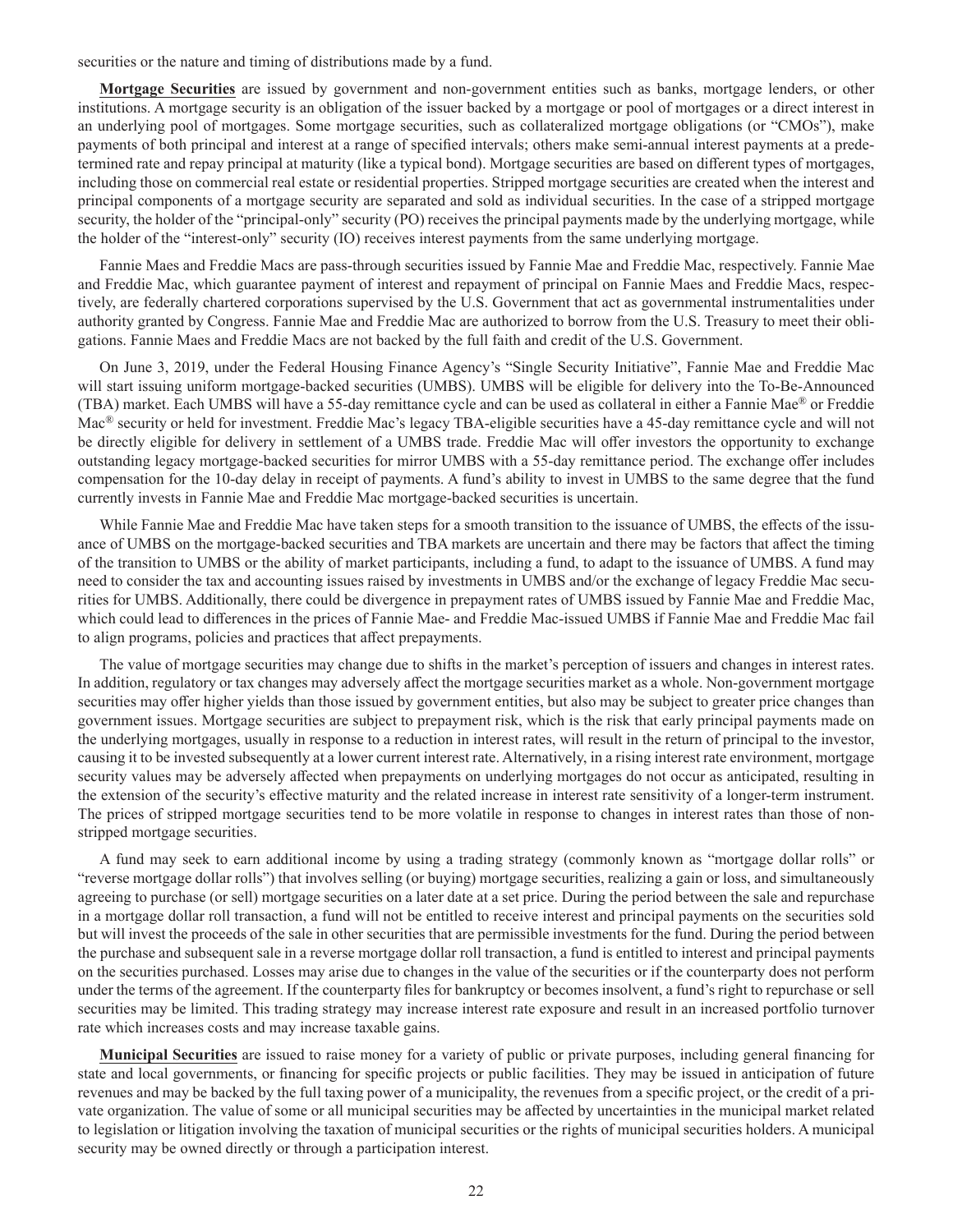**Put Features** entitle the holder to sell a security back to the issuer or a third party at any time or at specified intervals. In exchange for this benefit, a fund may accept a lower interest rate. Securities with put features are subject to the risk that the put provider is unable to honor the put feature (purchase the security). Put providers often support their ability to buy securities on demand by obtaining letters of credit or other guarantees from other entities. Demand features, standby commitments, and tender options are types of put features.

**Real Estate Investment Trusts (REITs).** Equity REITs own real estate properties, while mortgage REITs make construction, development, and long-term mortgage loans. Their value may be affected by changes in the value of the underlying property of the trusts, the creditworthiness of the issuer, property taxes, interest rates, and tax and regulatory requirements, such as those relating to the environment. Both types of trusts are dependent upon management skill, are not diversified, and are subject to heavy cash flow dependency, defaults by borrowers, self-liquidation, and the possibility of failing to qualify for tax-free status of income under the Internal Revenue Code and failing to maintain exemption from the 1940 Act.

REITs issue debt securities to fund the purchase and/or development of commercial properties. The value of these debt securities may be affected by changes in the value of the underlying property owned by the trusts, the creditworthiness of the trusts, interest rates, and tax and regulatory requirements. REITs are dependent upon management skill and the cash flow generated by the properties owned by the trusts. REITs are at the risk of the possibility of failing to qualify for tax-free status of income under the Internal Revenue Code and failing to maintain exemption from the 1940 Act.

**Repurchase Agreements** involve an agreement to purchase a security and to sell that security back to the original seller at an agreed-upon price. The resale price reflects the purchase price plus an agreed-upon incremental amount which is unrelated to the coupon rate or maturity of the purchased security. As protection against the risk that the original seller will not fulfill its obligation, the securities are held in a separate account at a bank, marked-to-market daily, and maintained at a value at least equal to the sale price plus the accrued incremental amount. The value of the security purchased may be more or less than the price at which the counterparty has agreed to purchase the security. In addition, delays or losses could result if the other party to the agreement defaults or becomes insolvent. A fund may be limited in its ability to exercise its right to liquidate assets related to a repurchase agreement with an insolvent counterparty. A Fidelity® fund may engage in repurchase agreement transactions with parties whose creditworthiness has been reviewed and found satisfactory by the fund's adviser.

**Restricted Securities (including Private Placements)** are subject to legal restrictions on their sale. Difficulty in selling securities may result in a loss or be costly to a fund. Restricted securities, including private placements of private and public companies, generally can be sold in privately negotiated transactions, pursuant to an exemption from registration under the Securities Act of 1933 (1933 Act), or in a registered public offering. Where registration is required, the holder of a registered security may be obligated to pay all or part of the registration expense and a considerable period may elapse between the time it decides to seek registration and the time it may be permitted to sell a security under an effective registration statement. If, during such a period, adverse market conditions were to develop, the holder might obtain a less favorable price than prevailed when it decided to seek registration of the security.

**Reverse Repurchase Agreements.** In a reverse repurchase agreement, a fund sells a security to another party, such as a bank or broker-dealer, in return for cash and agrees to repurchase that security at an agreed-upon price and time. A Fidelity<sup>®</sup> fund may enter into reverse repurchase agreements with parties whose creditworthiness has been reviewed and found satisfactory by the fund's adviser. Such transactions may increase fluctuations in the market value of a fund's assets and, if applicable, a fund's yield, and may be viewed as a form of leverage.

**Securities Lending.** A Fidelity® fund may lend securities to parties such as broker-dealers or other institutions, including an affiliate, National Financial Services LLC (NFS). Securities lending allows a fund to retain ownership of the securities loaned and, at the same time, earn additional income. The borrower provides the fund with collateral in an amount at least equal to the value of the securities loaned. The fund seeks to maintain the ability to obtain the right to vote or consent on proxy proposals involving material events affecting securities loaned. If the borrower defaults on its obligation to return the securities loaned because of insolvency or other reasons, a fund could experience delays and costs in recovering the securities loaned or in gaining access to the collateral. These delays and costs could be greater for foreign securities. If a fund is not able to recover the securities loaned, the fund may sell the collateral and purchase a replacement investment in the market. The value of the collateral could decrease below the value of the replacement investment by the time the replacement investment is purchased. For a Fidelity® fund, loans will be made only to parties deemed by the fund's adviser to be in good standing and when, in the adviser's judgment, the income earned would justify the risks.

The Fidelity<sup>®</sup> funds have retained agents, including NFS, an affiliate of the funds, to act as securities lending agent. If NFS acts as securities lending agent for a fund, it is subject to the overall supervision of the fund's adviser, and NFS will administer the lending program in accordance with guidelines approved by the fund's Trustees.

Cash received as collateral through loan transactions may be invested in other eligible securities, including shares of a money market fund. Investing this cash subjects that investment, as well as the securities loaned, to market appreciation or depreciation.

**Securities of Other Investment Companies,** including shares of closed-end investment companies (which include business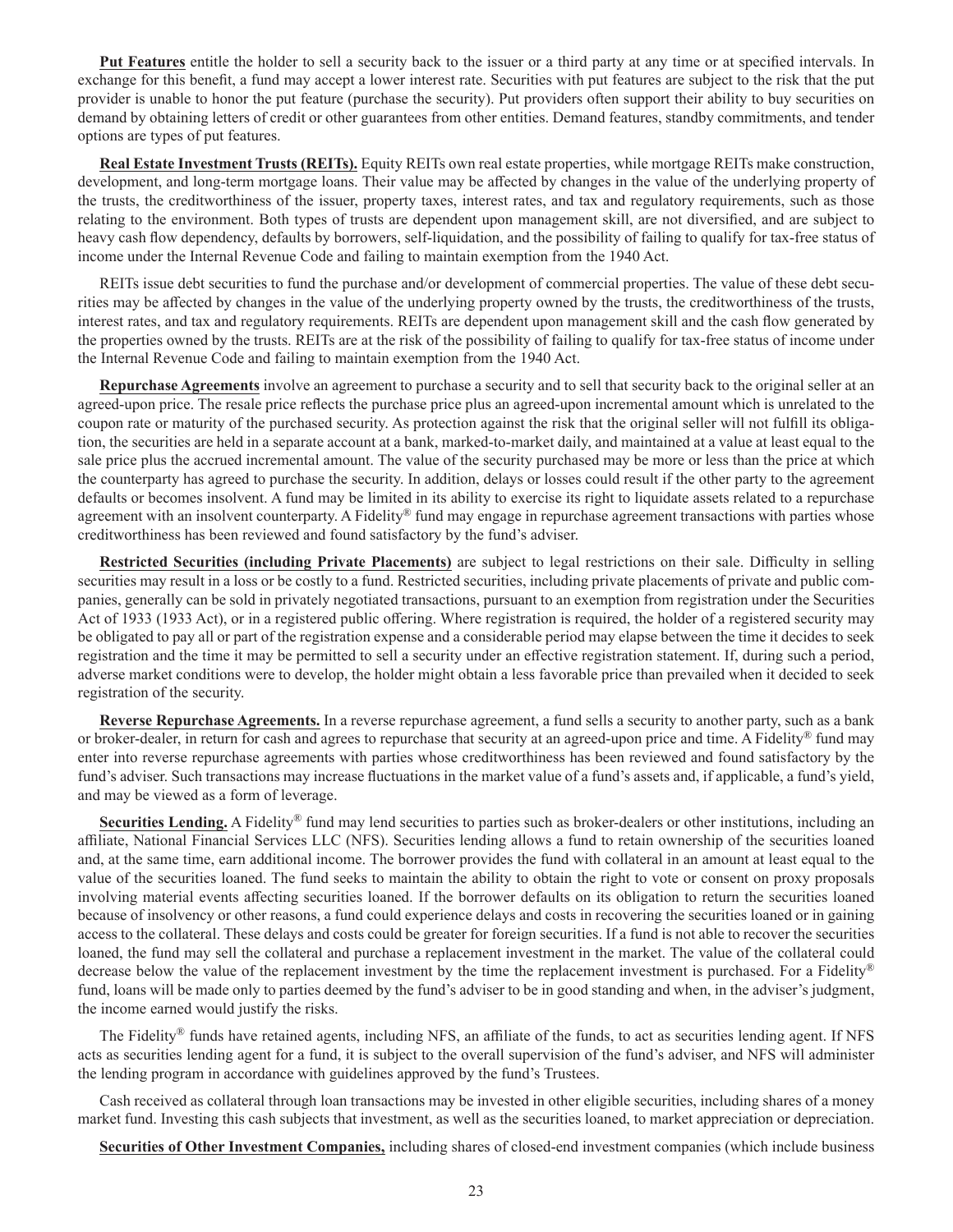development companies (BDCs)), unit investment trusts, and open-end investment companies, represent interests in professionally managed portfolios that may invest in any type of instrument. Investing in other investment companies involves substantially the same risks as investing directly in the underlying instruments, but may involve additional expenses at the underlying investment company-level, such as portfolio management fees and operating expenses. Fees and expenses incurred indirectly by a fund as a result of its investment in shares of one or more other investment companies generally are referred to as "acquired fund fees and expenses" and may appear as a separate line item in a fund's prospectus fee table. For certain investment companies, such as BDCs, these expenses may be significant. Certain types of investment companies, such as closed-end investment companies, issue a fixed number of shares that trade on a stock exchange or over-the-counter at a premium or a discount to their NAV. Others are continuously offered at NAV, but may also be traded in the secondary market.

The securities of closed-end funds may be leveraged. As a result, a fund may be indirectly exposed to leverage through an investment in such securities. An investment in securities of closed-end funds that use leverage may expose a fund to higher volatility in the market value of such securities and the possibility that the fund's long-term returns on such securities will be diminished.

A fund's ability to invest in securities of other investment companies may be limited by federal securities laws. To the extent a fund acquires securities issued by unaffiliated investment companies, the Adviser's access to information regarding such underlying fund's portfolio may be limited and subject to such fund's policies regarding disclosure of fund holdings.

**Short Sales "Against the Box"** are short sales of securities that a fund owns or has the right to obtain (equivalent in kind or amount to the securities sold short). If a fund enters into a short sale against the box, it will be required to set aside securities equivalent in kind and amount to the securities sold short (or securities convertible or exchangeable into such securities) and will be required to hold such securities while the short sale is outstanding.

Short sales against the box could be used to protect the NAV of a money market fund in anticipation of increased interest rates, without sacrificing the current yield of the securities sold short. A money market fund will incur transaction costs in connection with opening and closing short sales against the box. A fund (other than a money market fund) will incur transaction costs, including interest expenses, in connection with opening, maintaining, and closing short sales against the box.

**Short Sales.** Stocks underlying a fund's convertible security holdings can be sold short. For example, if a fund's adviser anticipates a decline in the price of the stock underlying a convertible security held by the fund, it may sell the stock short. If the stock price subsequently declines, the proceeds of the short sale could be expected to offset all or a portion of the effect of the stock's decline on the value of the convertible security. Fidelity® funds that employ this strategy generally intend to hedge no more than 15% of total assets with short sales on equity securities underlying convertible security holdings under normal circumstances.

A fund will be required to set aside securities equivalent in kind and amount to those sold short (or securities convertible or exchangeable into such securities) and will be required to hold them aside while the short sale is outstanding. A fund will incur transaction costs, including interest expenses, in connection with opening, maintaining, and closing short sales.

**Sources of Liquidity or Credit Support.** Issuers may employ various forms of credit and liquidity enhancements, including letters of credit, guarantees, swaps, puts, and demand features, and insurance provided by domestic or foreign entities such as banks and other financial institutions. An adviser and its affiliates may rely on their evaluation of the credit of the issuer or the credit of the liquidity or credit enhancement provider in determining whether to purchase or hold a security supported by such enhancement. In addition, an adviser and its affiliates may rely on their evaluation of the credit of the issuer or the credit of the liquidity or credit enhancement provider for purposes of making initial and ongoing minimal credit risk determinations for a money market fund. In evaluating the credit of a foreign bank or other foreign entities, factors considered may include whether adequate public information about the entity is available and whether the entity may be subject to unfavorable political or economic developments, currency controls, or other government restrictions that might affect its ability to honor its commitment. Changes in the credit quality of the issuer and/or entity providing the enhancement could affect the value of the security or a fund's share price.

**Sovereign Debt Obligations** are issued or guaranteed by foreign governments or their agencies, including debt of Latin American nations or other developing countries. Sovereign debt may be in the form of conventional securities or other types of debt instruments such as loans or loan participations. Sovereign debt of developing countries may involve a high degree of risk, and may be in default or present the risk of default. Governmental entities responsible for repayment of the debt may be unable or unwilling to repay principal and pay interest when due, and may require renegotiation or rescheduling of debt payments. In addition, prospects for repayment of principal and payment of interest may depend on political as well as economic factors. Although some sovereign debt, such as Brady Bonds, is collateralized by U.S. Government securities, repayment of principal and payment of interest is not guaranteed by the U.S. Government.

**Special Purpose Acquisition Companies ("SPACs").** A fund may invest in stock, warrants, and other securities of SPACs or similar special purpose entities that pool money to seek potential acquisition opportunities. SPACs are collective investment structures formed to raise money in an initial public offering for the purpose of merging with or acquiring one or more operating companies (the "de-SPAC Transaction"). Until an acquisition is completed, a SPAC generally invests its assets in US government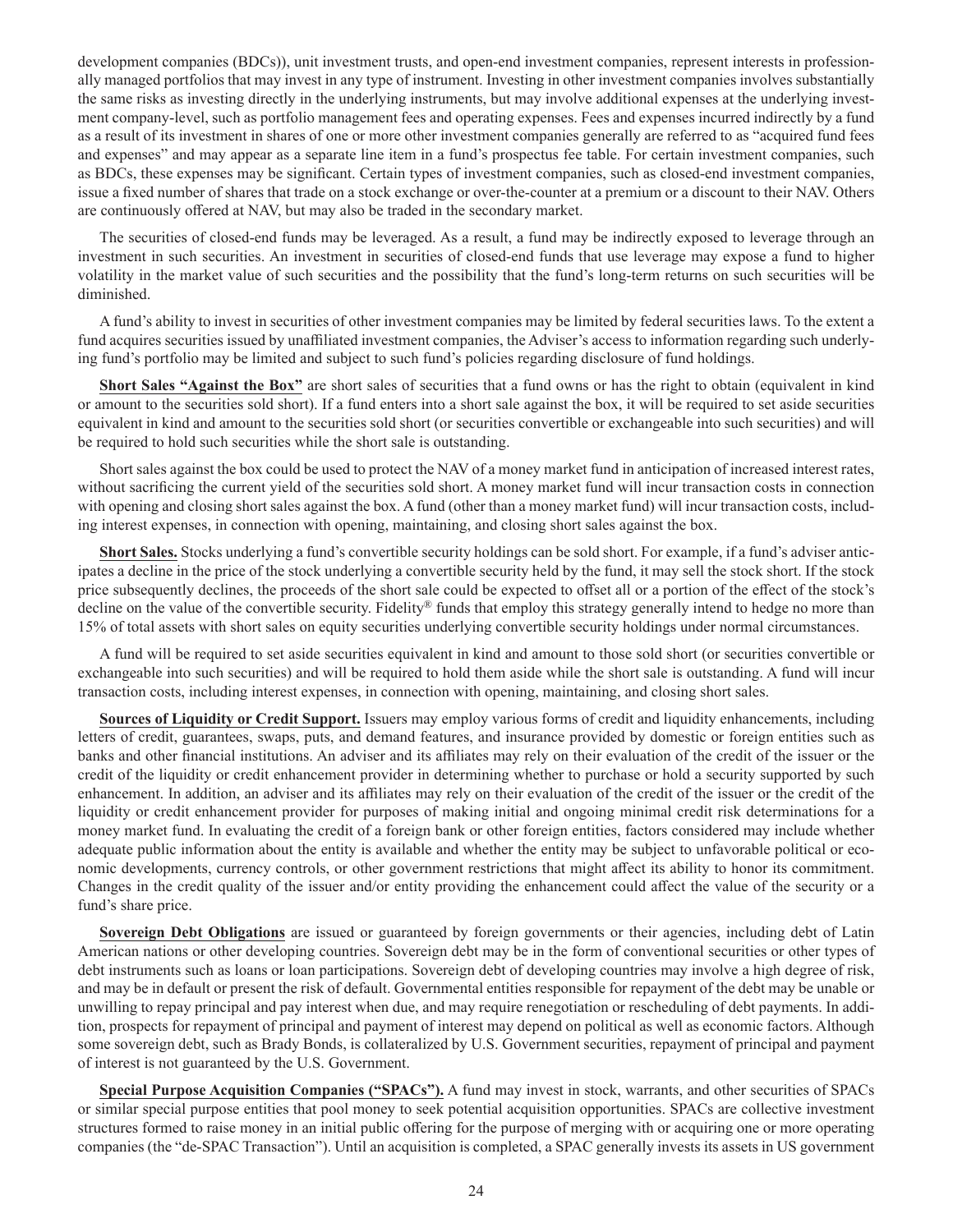securities, money market securities and cash. In connection with a de-SPAC Transaction, the SPAC may complete a PIPE (private investment in public equity) offering with certain investors. A fund may enter into a contingent commitment with a SPAC to purchase PIPE shares if and when the SPAC completes its de-SPAC Transaction.

Because SPACs do not have an operating history or ongoing business other than seeking acquisitions, the value of their securities is particularly dependent on the ability of the SPAC's management to identify and complete a profitable acquisition. Some SPACs may pursue acquisitions only within certain industries or regions, which may increase the volatility of their prices. An investment in a SPAC is subject to a variety of risks, including that (i) an attractive acquisition or merger target may not be identified at all and the SPAC will be required to return any remaining monies to shareholders; (ii) an acquisition or merger once effected may prove unsuccessful and an investment in the SPAC may lose value; (iii) the values of investments in SPACs may be highly volatile and may depreciate significantly over time; (iv) no or only a thinly traded market for shares of or interests in a SPAC may develop, leaving a fund unable to sell its interest in a SPAC or to sell its interest only at a price below what the fund believes is the SPAC interest's intrinsic value; (v) any proposed merger or acquisition may be unable to obtain the requisite approval, if any, of shareholders; (vi) an investment in a SPAC may be diluted by additional later offerings of interests in the SPAC or by other investors exercising existing rights to purchase shares of the SPAC; (vii) the warrants or other rights with respect to the SPAC held by a fund may expire worthless or may be repurchased or retired by the SPAC at an unfavorable price; (viii) a fund may be delayed in receiving any redemption or liquidation proceeds from a SPAC to which it is entitled; and (ix) a significant portion of the monies raised by the SPAC for the purpose of identifying and effecting an acquisition or merger may be expended during the search for a target transaction.

Purchased PIPE shares will be restricted from trading until the registration statement for the shares is declared effective. Upon registration, the shares can be freely sold, but only pursuant to an effective registration statement or other exemption from registration. The securities issued by a SPAC, which are typically traded either in the over-the-counter market or on an exchange, may be considered illiquid, more difficult to value, and/or be subject to restrictions on resale.

**Stripped Securities** are the separate income or principal components of a debt security. The risks associated with stripped securities are similar to those of other debt securities, although stripped securities may be more volatile, and the value of certain types of stripped securities may move in the same direction as interest rates. U.S. Treasury securities that have been stripped by a Federal Reserve Bank are obligations issued by the U.S. Treasury.

Privately stripped government securities are created when a dealer deposits a U.S. Treasury security or other U.S. Government security with a custodian for safekeeping. The custodian issues separate receipts for the coupon payments and the principal payment, which the dealer then sells.

Because the SEC does not consider privately stripped government securities to be U.S. Government securities for purposes of Rule 2a-7, a fund must evaluate them as it would non-government securities pursuant to regulatory guidelines applicable to money market funds.

**Structured Securities** (also called "structured notes") are derivative debt securities, the interest rate on or principal of which is determined by an unrelated indicator. The value of the interest rate on and/or the principal of structured securities is determined by reference to changes in the value of a reference instrument (*e.g.,* a security or other financial instrument, asset, currency, interest rate, commodity, or index) or the relative change in two or more reference instruments. A structured security may be positively, negatively, or both positively and negatively indexed; that is, its value or interest rate may increase or decrease if the value of the reference instrument increases. Similarly, its value or interest rate may increase or decrease if the value of the reference instrument decreases. Further, the change in the principal amount payable with respect to, or the interest rate of, a structured security may be calculated as a multiple of the percentage change (positive or negative) in the value of the underlying reference instrument(s); therefore, the value of such structured security may be very volatile. Structured securities may entail a greater degree of market risk than other types of debt securities because the investor bears the risk of the reference instrument. Structured securities may also be more volatile, less liquid, and more difficult to accurately price than less complex securities or more traditional debt securities. In addition, because structured securities generally are traded over-the-counter, structured securities are subject to the creditworthiness of the counterparty of the structured security, and their values may decline substantially if the counterparty's creditworthiness deteriorates.

Commodity-linked notes are a type of structured note. Commodity-linked notes are privately negotiated structured debt securities indexed to the return of an index such as the Bloomberg Commodity Index, which is representative of the commodities market. They are available from a limited number of approved counterparties, and all invested amounts are exposed to the dealer's credit risk. Commodity-linked notes may be leveraged. For example, if a fund invests \$100 in a three-times leveraged commodity-linked note, it will exchange \$100 principal with the dealer to obtain \$300 exposure to the commodities market because the value of the note will change by a magnitude of three for every percentage change (positive or negative) in the value of the underlying index. This means a \$100 note may be worth \$70 if the commodity index decreased by 10 percent.

**Temporary Defensive Policies.** Each of VIP Asset Manager Portfolio and VIP Asset Manager: Growth Portfolio reserves the right to invest without limitation in preferred stocks and investment-grade debt instruments for temporary, defensive purposes.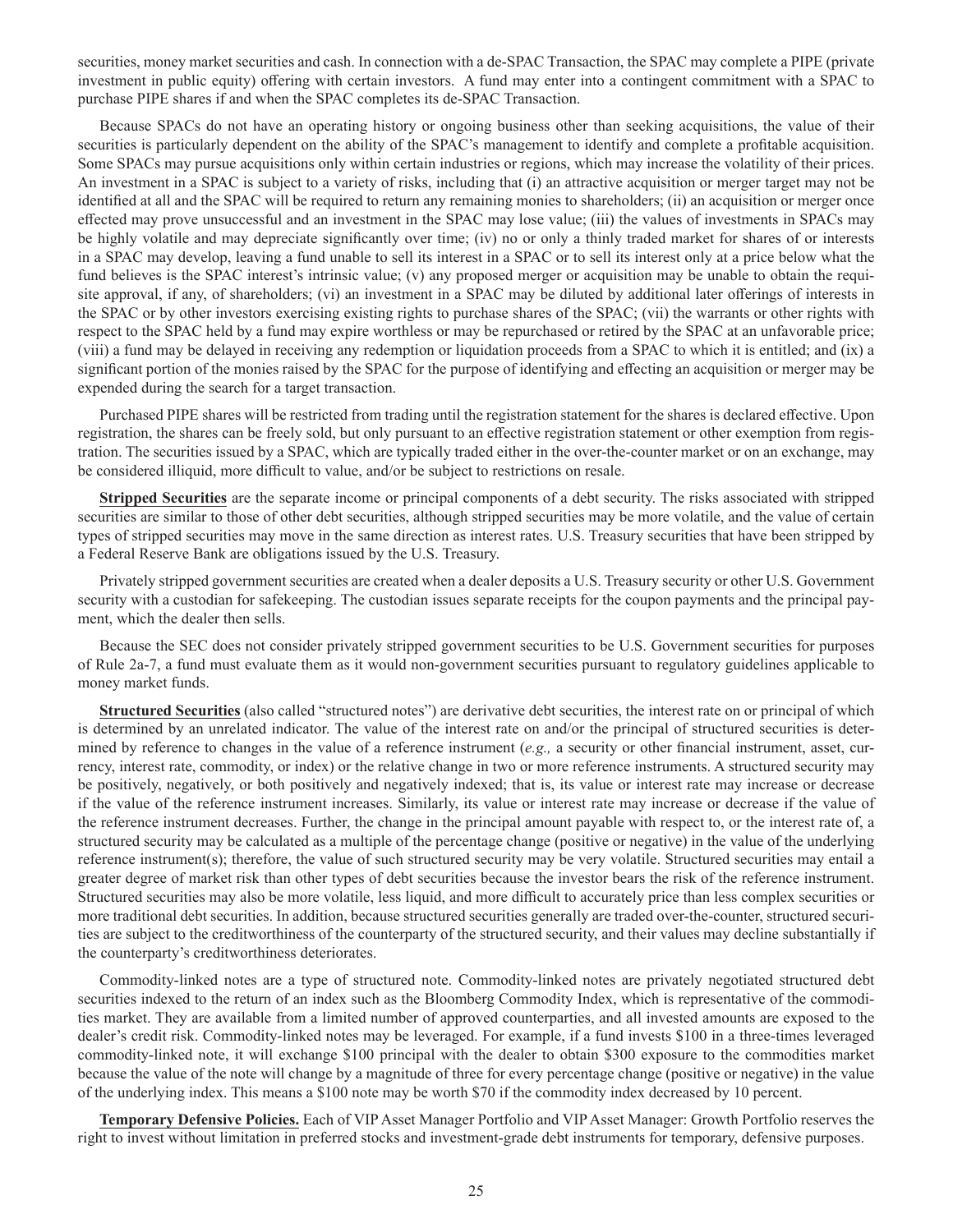VIP Investment Grade Bond Portfolio reserves the right to invest without limitation in investment-grade money market or short-term debt instruments for temporary, defensive purposes.

VIP Strategic Income Portfolio reserves the right to invest without limitation in investment-grade securities for temporary, defensive purposes.

VIP Government Money Market Portfolio reserves the right to hold a substantial amount of uninvested cash for temporary, defensive purposes.

**Transfer Agent Bank Accounts.** Proceeds from shareholder purchases of a Fidelity® fund may pass through a series of demand deposit bank accounts before being held at the fund's custodian. Redemption proceeds may pass from the custodian to the shareholder through a similar series of bank accounts.

If a bank account is registered to the transfer agent or an affiliate, who acts as an agent for the funds when opening, closing, and conducting business in the bank account, the transfer agent or an affiliate may invest overnight balances in the account in repurchase agreements. Any balances that are not invested in repurchase agreements remain in the bank account overnight. Any risks associated with such an account are investment risks of the funds. A fund faces the risk of loss of these balances if the bank becomes insolvent.

**Variable and Floating Rate Securities** provide for periodic adjustments in the interest rate paid on the security. Variable rate securities provide for a specified periodic adjustment in the interest rate, while floating rate securities have interest rates that change whenever there is a change in a designated benchmark rate or the issuer's credit quality, sometimes subject to a cap or floor on such rate. Some variable or floating rate securities are structured with put features that permit holders to demand payment of the unpaid principal balance plus accrued interest from the issuers or certain financial intermediaries. For purposes of determining the maximum maturity of a variable or floating rate security, a fund's adviser may take into account normal settlement periods.

In addition to other interbank offered rates (IBORs), the most common benchmark rate for floating rate securities is LIBOR, which is the rate of interest offered on short-term interbank deposits, as determined by trading between major international banks. After the global financial crisis, regulators globally determined that existing interest rate benchmarks should be reformed based on concerns that LIBOR and other IBORs were susceptible to manipulation. Replacement rates that have been identified include the Secured Overnight Financing Rate (SOFR, which is intended to replace U.S. dollar LIBOR and measures the cost of U.S. dollar overnight borrowings) and the Sterling Overnight Index Average rate (SONIA, which is intended to replace pound sterling LIBOR and measures the overnight interest rate paid by banks in the sterling market). In March 2021, the United Kingdom's Financial Conduct Authority and ICE Benchmark Authority formally announced the dates after which the LIBORs will no longer be representative and subsequently cease publication. Certain LIBOR settings will cease publication after the end of 2021. However, the publication of certain other LIBOR settings will continue through at least mid-2023. While various regulators and industry bodies are working globally on transitioning to alternative rates, there remains uncertainty regarding the future utilization of the IBORs and the transition to, and the nature of, replacement rates. As such, the effect of a transition away from the IBORs on a fund and the financial instruments in which it invests cannot yet be determined, and may depend on factors that include, but are not limited to: (i) existing fallback or termination provisions in individual contracts; (ii) the effect of new legislation relating to the discontinuation of LIBOR and the use of replacement rates, and (iii) whether, how, and when industry participants develop and adopt new reference rates and fallbacks for both legacy and new products and instruments. Such transition may result in a reduction in the value of IBOR-based instruments held by a fund, a reduction in the effectiveness of certain hedging transactions and increased illiquidity and volatility in markets that currently rely on an IBOR to determine interest rates, any of which could adversely impact the fund's performance.

**Warrants.** Warrants are instruments which entitle the holder to buy an equity security at a specific price for a specific period of time. Changes in the value of a warrant do not necessarily correspond to changes in the value of its underlying security. The price of a warrant may be more volatile than the price of its underlying security, and a warrant may offer greater potential for capital appreciation as well as capital loss.

Warrants do not entitle a holder to dividends or voting rights with respect to the underlying security and do not represent any rights in the assets of the issuing company. A warrant ceases to have value if it is not exercised prior to its expiration date. These factors can make warrants more speculative than other types of investments.

**When-Issued and Forward Purchase or Sale Transactions** involve a commitment to purchase or sell specific securities at a predetermined price or yield in which payment and delivery take place after the customary settlement period for that type of security. Typically, no interest accrues to the purchaser until the security is delivered.

When purchasing securities pursuant to one of these transactions, the purchaser assumes the rights and risks of ownership, including the risks of price and yield fluctuations and the risk that the security will not be issued as anticipated. Because payment for the securities is not required until the delivery date, these risks are in addition to the risks associated with a fund's investments. If a fund remains substantially fully invested at a time when a purchase is outstanding, the purchases may result in a form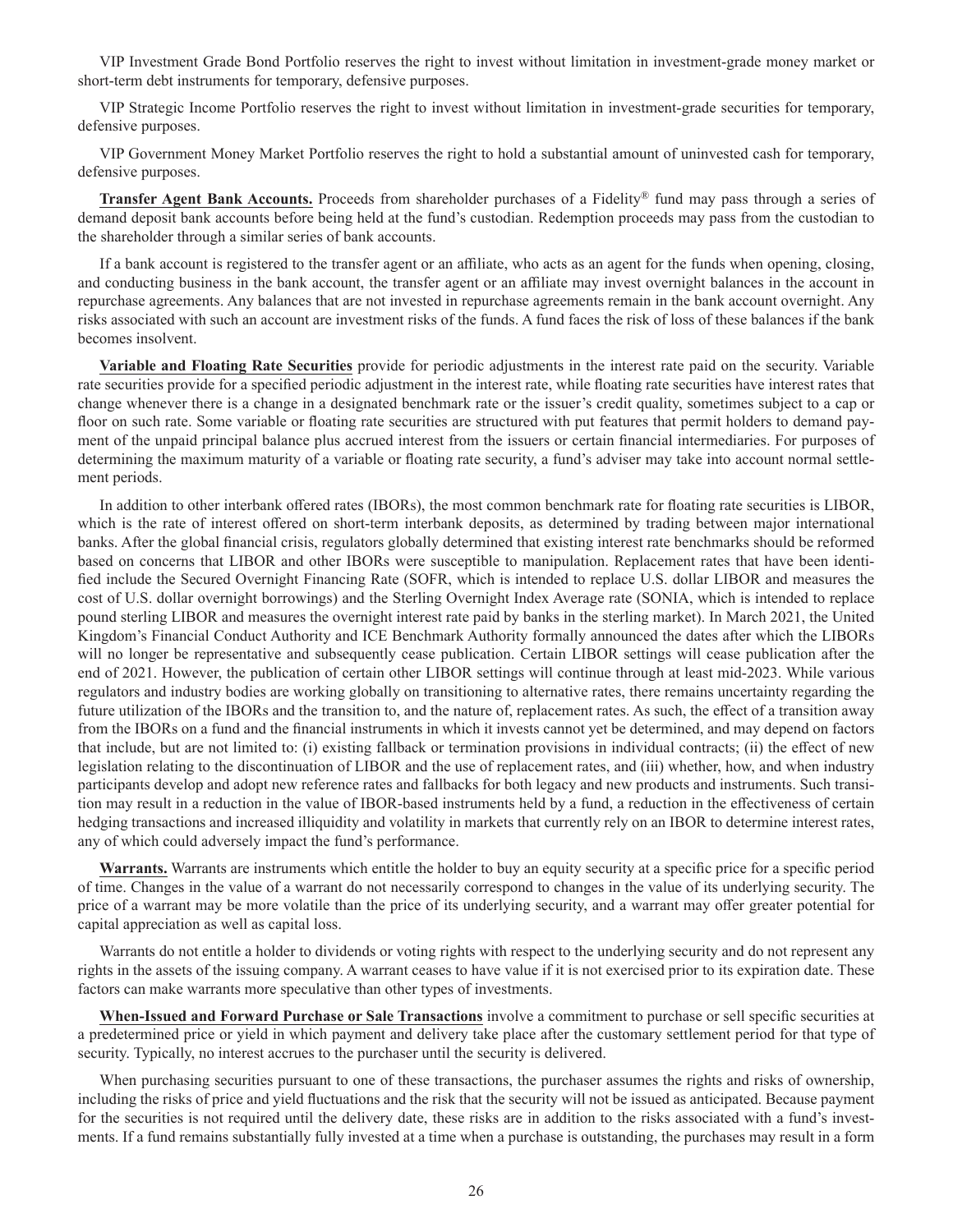of leverage. When a fund has sold a security pursuant to one of these transactions, the fund does not participate in further gains or losses with respect to the security. If the other party to a delayed-delivery transaction fails to deliver or pay for the securities, a fund could miss a favorable price or yield opportunity or suffer a loss.

A fund may renegotiate a when-issued or forward transaction and may sell the underlying securities before delivery, which may result in capital gains or losses for the fund.

A fund may also engage in purchases or sales of "to be announced" or "TBA" securities, which usually are transactions in which a fund buys or sells mortgage-backed securities on a forward commitment basis. A TBA transaction typically does not designate the actual security to be delivered and only includes an approximate principal amount. TBA trades can be used by a fund for investment purposes in order to gain exposure to certain securities, or for hedging purposes to adjust the risk exposure of a fund portfolio without having to restructure a portfolio. Purchases and sales of TBA securities involve risks similar to those discussed above for other when-issued and forward purchase and sale transactions. In addition, when a fund sells TBA securities, it incurs risks similar to those incurred in short sales. For example, when a fund sells TBA securities without owning or having the right to obtain the deliverable securities, it incurs a risk of loss because it could have to purchase the securities at a price that is higher than the price at which it sold them. Also, a fund may be unable to purchase the deliverable securities if the corresponding market is illiquid. In such transactions, the fund will set aside liquid assets in an amount sufficient to offset its exposure as long as the fund's obligations are outstanding.

Under the Federal Housing Finance Agency's "Single Security Initiative" intended to maximize liquidity for both Fannie Mae and Freddie Mac mortgage-backed securities in the TBA market, Fannie Mae and Freddie Mac expect to start issuing UMBS in place of their current separate offerings of TBA-eligible mortgage-backed securities. The effects of the issuance of UMBS on the TBA market are uncertain.

**Zero Coupon Bonds** do not make interest payments; instead, they are sold at a discount from their face value and are redeemed at face value when they mature. Because zero coupon bonds do not pay current income, their prices can be more volatile than other types of fixed-income securities when interest rates change. In calculating a fund's dividend, a portion of the difference between a zero coupon bond's purchase price and its face value is considered income.

In addition to the investment policies and limitations discussed above, a fund is subject to the additional operational risk discussed below.

**Considerations Regarding Cybersecurity.** With the increased use of technologies such as the Internet to conduct business, a fund's service providers are susceptible to operational, information security and related risks. In general, cyber incidents can result from deliberate attacks or unintentional events and may arise from external or internal sources. Cyber attacks include, but are not limited to, gaining unauthorized access to digital systems (e.g., through "hacking" or malicious software coding) for purposes of misappropriating assets or sensitive information; corrupting data, equipment or systems; or causing operational disruption. Cyber attacks may also be carried out in a manner that does not require gaining unauthorized access, such as causing denial-of-service attacks on websites (i.e., efforts to make network services unavailable to intended users). Cyber incidents affecting a fund's manager, any sub-adviser and other service providers (including, but not limited to, fund accountants, custodians, transfer agents and financial intermediaries) have the ability to cause disruptions and impact business operations, potentially resulting in financial losses, interference with a fund's ability to calculate its NAV, impediments to trading, the inability of fund shareholders to transact business, destruction to equipment and systems, violations of applicable privacy and other laws, regulatory fines, penalties, reputational damage, reimbursement or other compensation costs, or additional compliance costs. Similar adverse consequences could result from cyber incidents affecting issuers of securities in which a fund invests, counterparties with which a fund engages in transactions, governmental and other regulatory authorities, exchange and other financial market operators, banks, brokers, dealers, insurance companies and other financial institutions (including financial intermediaries and service providers for fund shareholders) and other parties. In addition, substantial costs may be incurred in order to prevent any cyber incidents in the future.

While a fund's service providers have established business continuity plans in the event of, and risk management systems to prevent, such cyber incidents, there are inherent limitations in such plans and systems including the possibility that certain risks have not been identified. Furthermore, a fund cannot control the cyber security plans and systems put in place by its service providers or any other third parties whose operations may affect a fund or its shareholders. A fund and its shareholders could be negatively impacted as a result.

# **SPECIAL GEOGRAPHIC CONSIDERATIONS**

**Emerging Markets**. Investments in companies domiciled in emerging market countries may be subject to potentially higher risks than investments in developed countries. These risks include: (i) less social, political, and economic stability; (ii) greater illiquidity and price volatility due to smaller or limited local capital markets for such securities, or low or non-existent trading volumes; (iii) foreign exchanges and broker-dealers may be subject to less oversight and regulation by local authorities; (iv) local governments may decide to seize or confiscate securities held by foreign investors, restrict an investor's ability to sell or redeem securities, decide to suspend or limit an issuer's ability to make dividend or interest payments; and/or may limit or entirely restrict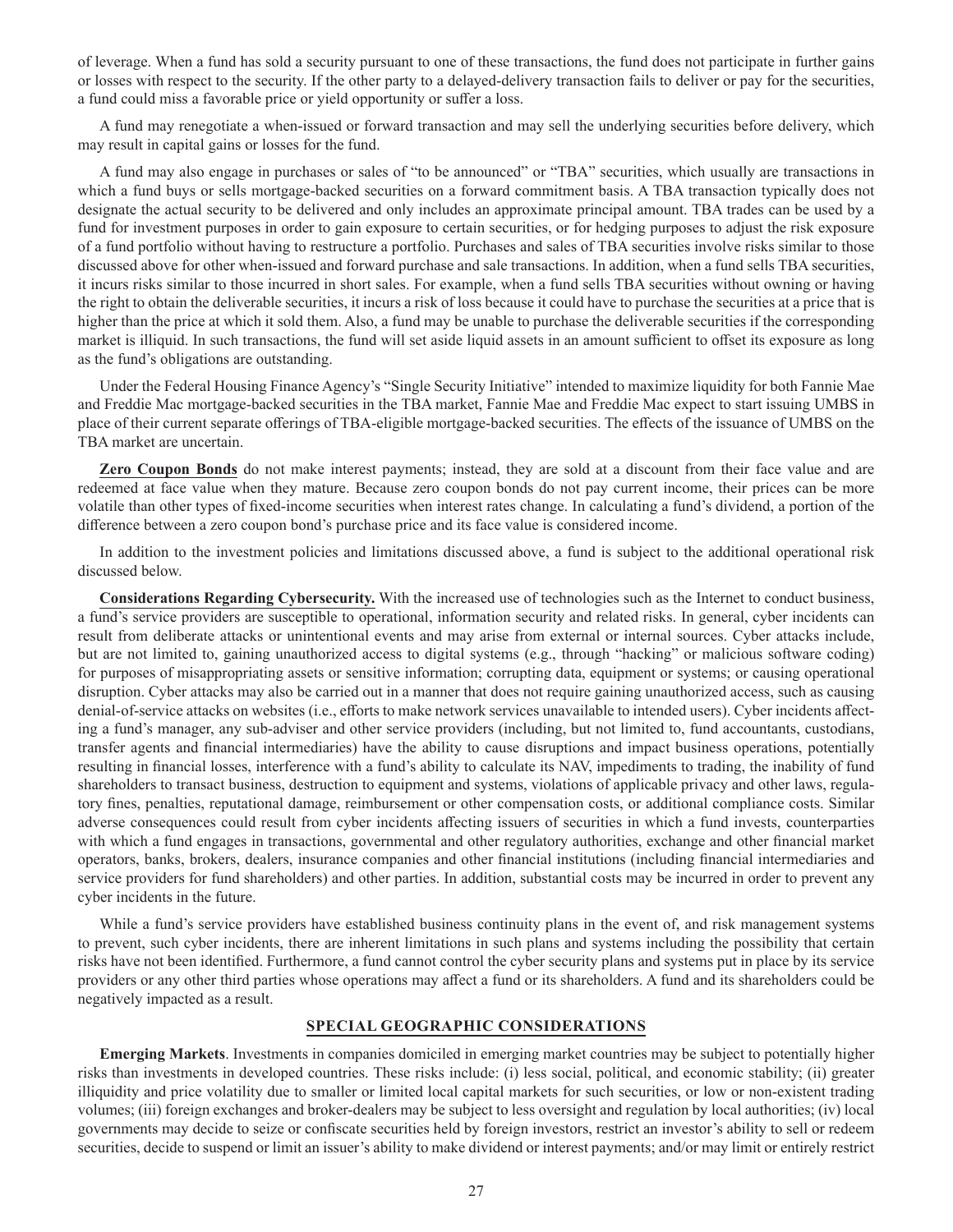repatriation of invested capital, profits, and dividends; (v) capital gains may be subject to local taxation, including on a retroactive basis; (vi) issuers facing restrictions on dollar or euro payments imposed by local governments may attempt to make dividend or interest payments to foreign investors in the local currency; (vii) investors may experience difficulty in enforcing legal claims related to the securities, shareholder claims common in the United States may not exist in emerging markets, and/or local judges may favor the interests of the issuer over those of foreign investors; (viii) U.S. authorities may be unable to investigate, bring, or enforce actions against non-U.S. companies and non-U.S. persons; (ix) bankruptcy judgments may only be permitted to be paid in the local currency; (x) limited public information regarding the issuer may result in greater difficulty in determining market valuations of the securities; and (xi) infrequent financial reporting, substandard disclosure, and differences in financial reporting, audit and accounting requirements and standards may make it difficult to ascertain the financial health of an issuer. In addition, unlike developed countries, many emerging countries' economic growth highly depends on exports and inflows of external capital, making them more vulnerable to the downturns of the world economy. The enduring low growth in the global economy has weakened the global demand for emerging market exports and tightened international credit supplies, highlighting the sensitivity of emerging economies to the performance of their trading partners. Developing countries may also face disproportionately large exposure to the negative effects of climate change, due to both geography and a lack of access to technology to adapt to its effects, which could include increased frequency and severity of natural disasters and extreme weather events such as droughts, rising sea levels, decreased crop yields, and increased spread of disease, all of which could harm performance of affected economies. Given the particular vulnerability of emerging market countries to the effects of climate change, disruptions in international efforts to address climate-related issues may have a disproportionate impact on developing countries.

Many emerging market countries suffer from uncertainty and corruption in their legal frameworks. Legislation may be difficult to interpret or laws may be too new to provide any precedential value. Laws regarding foreign investment and private property may be weak, not enforced consistently, or non-existent. Sudden changes in governments or the transition of regimes may result in policies that are less favorable to investors such as the imposition of price controls or policies designed to expropriate or nationalize "sovereign" assets. Certain emerging market countries in the past have expropriated large amounts of private property, in many cases with little or no compensation, and there can be no assurance that such expropriation will not occur in the future.

The United States, other nations, or other governmental entities (including supranational entities) could impose sanctions on a country that limits or restricts foreign investment, the movement of assets or other economic activity. In addition, an imposition of sanctions upon certain issuers in a country could have a materially adverse effect on the value of such companies' securities, delay a fund's ability to exercise certain rights as security holder, and/or impair a fund's ability to meet its investment objectives. A fund may be prohibited from investing in securities issued by companies subject to such sanctions and may be required to freeze its existing investments in those companies, prohibiting the fund from selling or otherwise transacting in these investments. Such sanctions, or other intergovernmental actions that may be taken in the future, may result in the devaluation of the country's currency, a downgrade in the country's credit rating, and/or a decline in the value and liquidity of impacted company stocks.

Many emerging market countries in which a fund may invest lack the social, political, and economic stability characteristic exhibited by developed countries. Political instability among emerging market countries can be common and may be caused by an uneven distribution of wealth, governmental corruption, social unrest, labor strikes, civil wars, and religious oppression. Economic instability in emerging market countries may take the form of: (i) high interest rates; (ii) high levels of inflation, including hyperinflation; (iii) high levels of unemployment or underemployment; (iv) changes in government economic and tax policies, including confiscatory taxation (or taxes on foreign investments); and (v) imposition of trade barriers.

Currencies of emerging market countries are subject to significantly greater risks than currencies of developed countries. Some emerging market currencies may not be internationally traded or may be subject to strict controls by local governments, resulting in undervalued or overvalued currencies. Some emerging market countries have experienced balance of payment deficits and shortages in foreign exchange reserves, which has resulted in some governments restricting currency conversions. Future restrictive exchange controls could prevent or restrict a company's ability to make dividend or interest payments in the original currency of the obligation (usually U.S. dollars). In addition, even though the currencies of some emerging market countries may be convertible into U.S. dollars, the conversion rates may be artificial relative to their actual market values.

Governments of many emerging market countries have become overly reliant on the international capital markets and other forms of foreign credit to finance large public spending programs that cause huge budget deficits. Often, interest payments have become too overwhelming for these governments to meet, as these payments may represent a large percentage of a country's total GDP. Accordingly, these foreign obligations have become the subject of political debate within emerging market countries, which has resulted in internal pressure for such governments to not make payments to foreign creditors, but instead to use these funds for social programs. As a result of either an inability to pay or submission to political pressure, the governments sought to restructure their loan and/or bond obligations, have declared a temporary suspension of interest payments, or defaulted (in part or full) on their outstanding debt obligations. These events have adversely affected the values of securities issued by the governments and corporations domiciled in these emerging market countries and have negatively affected not only their cost of borrowing, but their ability to borrow in the future as well. Emerging markets have also benefited from continued monetary policies adopted by the central banks of developed countries. After a period of continuously raising interest rates, the U.S. Federal Reserve and central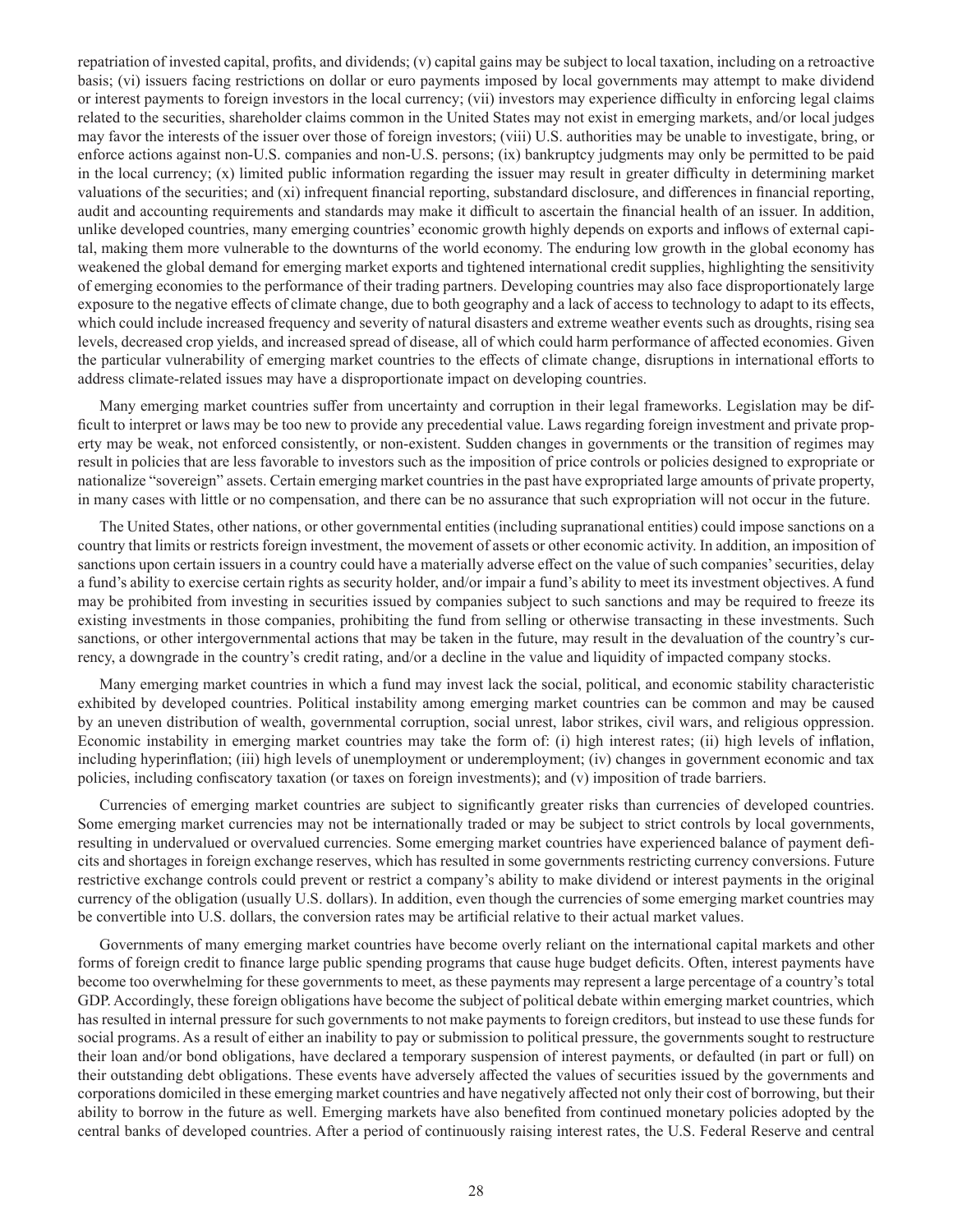banks in other developed countries have reduced interest rates to historically low levels. To the extent the Federal Reserve Board maintains near zero rates, emerging market economies may benefit.

In addition to their continued reliance on international capital markets, many emerging economies are also highly dependent on international trade and exports, including exports of oil and other commodities. As a result, these economies are particularly vulnerable to downturns of the world economy. In recent years, emerging market economies have been subject to tightened international credit supplies and weakened global demand for their exports and, as a result, certain of these economies faced significant difficulties and some economies face recessionary concerns. Over the last decade, emerging market countries, and companies domiciled in such countries, have acquired significant debt levels. Any increase in U.S. interest rates could restrict the access to relatively inexpensive credit supplies and jeopardize the ability of emerging market countries to pay their respective debt service obligations. Although certain emerging market economies have shown signs of growth and recovery, continued growth is dependent on the uncertain economic outlook of China, Japan, the European Union, and the United States. The reduced demand for exports and lack of available capital for investment resulting from the European debt crisis, a slowdown in China, the effects of the COVID-19 pandemic, and persistent low growth in the global economy may inhibit growth for emerging market countries.

#### **Canada.**

**Economic.** Canada is a major producer of commodities such as forest products, metals, agricultural products, and energy related products like oil, gas, and hydroelectricity. Accordingly, events affecting the supply and demand of base commodity resources and industrial and precious metals and materials, both domestically and internationally, can have a significant effect on Canadian market performance.

The United States is Canada's largest trading partner and developments in economic policy and U.S. market conditions have a significant impact on the Canadian economy. The economic and financial integration of the United States, Canada, and Mexico through the United States-Mexico-Canada Agreement (USMCA) may make the Canadian economy and securities market more sensitive to North American trade patterns. Any disruption in the continued operation of USMCA may have a significant and adverse impact on Canada's economic outlook and the value of a fund's investments in Canada.

Growth has continued to slow in recent years for certain sectors of the Canadian economy, particularly energy extraction and manufacturing. Forecasts on growth remain modest. Oil prices have fluctuated greatly over time and the enduring volatility in the strength of the Canadian dollar may also negatively impact Canada's ability to export, which could limit Canada's economic growth.

**Europe.** The European Union (EU) is an intergovernmental and supranational union of European countries spanning the continent, each known as a member state. One of the key activities of the EU is the establishment and administration of a common single market, consisting of, among other things, a common trade policy. In order to further the integration of the economies of member states, member states established, among other things, the European Economic and Monetary Union (EMU), a collection of policies that set out different stages and commitments that member states need to follow to achieve greater economic policy coordination and monetary cooperation, including the adoption of a single currency, the euro. While all EU member states participate in the economic union, only certain EU member states have adopted the euro as their currency. When a member state adopts the euro as its currency, the member state no longer controls its own monetary policies. Instead, the authority to direct monetary policy is exercised by the European Central Bank (ECB).

While economic and monetary convergence in the EU may offer opportunities for those investing in the region, investors should be aware that the success of the EU is not wholly assured. European countries can be significantly affected by the tight fiscal and monetary controls that the EU governing institutions may impose on its members or with which candidates for EMU membership are required to comply. Europe must grapple with a number of challenges, any one of which could threaten the sustained economic growth, regulatory efficiency, or political survival of the political and economic union. The countries adopting the euro must adjust to a unified monetary system, which has resulted in the loss of exchange rate flexibility and some degree of economic sovereignty. Europe's economies are diverse, governance is decentralized, and its cultures differ widely. Unemployment in some European countries has historically been higher than in the United States, and a number of countries continue to face abnormally high unemployment levels, particularly for younger workers, which could pose a political risk. Many EU nations are susceptible to the economic risks associated with high levels of debt. The EU continues to face major issues involving its membership, structure, procedures and policies, including the successful political, economic and social integration of new member states, the EU's resettlement and distribution of refugees, and resolution of the EU's problematic fiscal and democratic accountability. Efforts of the member states to continue to unify their economic and monetary policies may increase the potential for similarities in the movements of European markets and reduce the benefit of diversification within the region.

**Political.** Over the last two decades, the EU has extended its membership and influence to the countries of Eastern Europe. It has accepted several Eastern European countries as new members, and has engaged with several other countries regarding future enlargement. Membership for these states is intended to, among other things, cement economic and political stability across the region. For these countries, membership serves as a strong political impetus to engage in regulatory and political reforms and to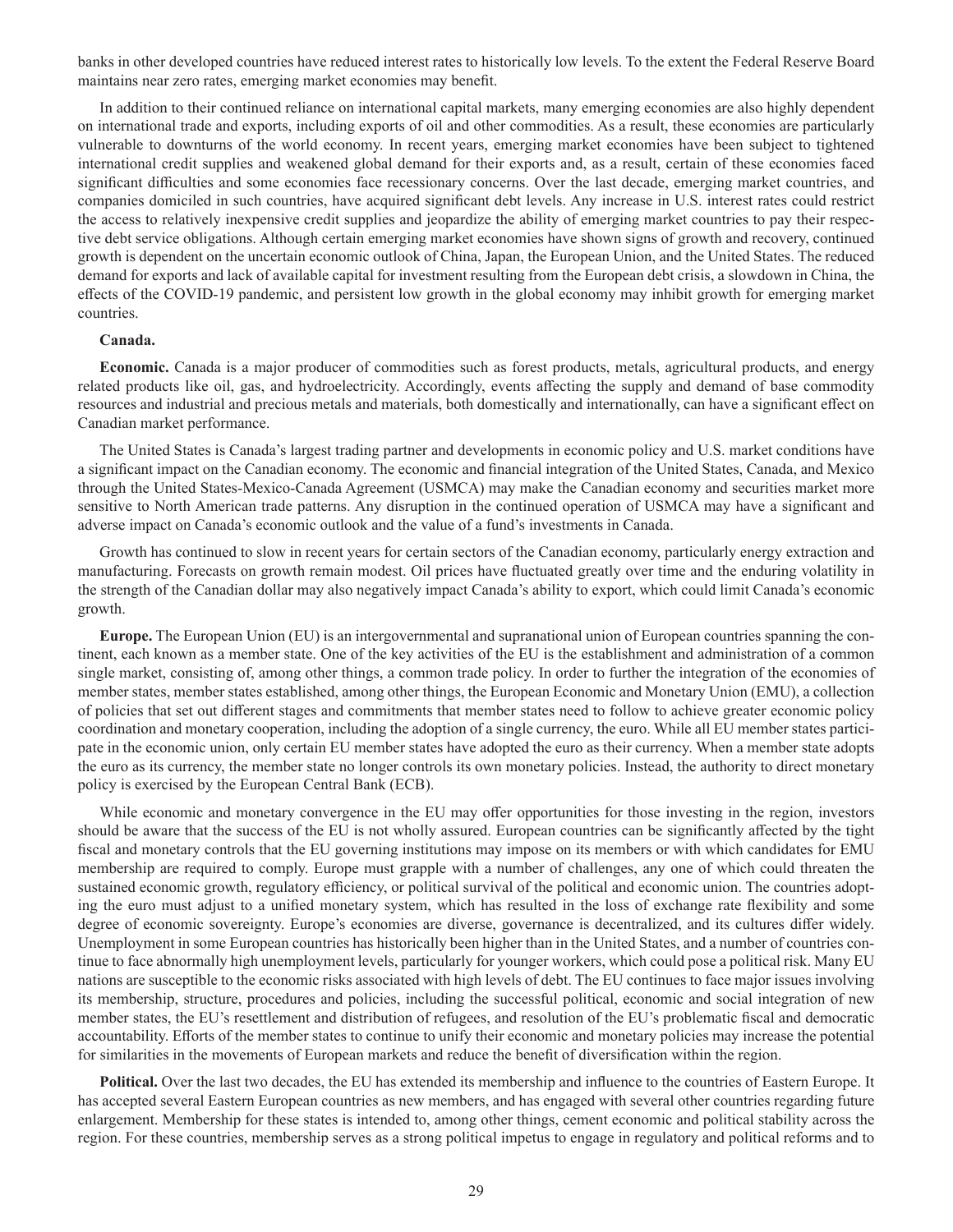employ tight fiscal and monetary policies. Nevertheless, certain new member states, particularly former satellites of the former Soviet Union, remain burdened to various extents by certain infrastructural, bureaucratic, and business inefficiencies inherited from their history of economic central planning. Further expansion of the EU has long-term economic benefits for both member states and potential expansion candidates. However, certain European countries are not viewed as currently suitable for membership, especially countries further east with less developed economies. The current and future status of the EU therefore continues to be the subject of political controversy, with widely differing views both within and between member states. The growth of nationalist and populist parties in both national legislatures and the European Parliament may further threaten enlargement, and impede both national and supranational governance.

An increasingly assertive Russia poses its own set of risks for the EU. Opposition to EU expansion to members of the former Soviet bloc may prompt more intervention by Russia in the affairs of its neighbors. This interventionist stance may carry various negative consequences, including direct effects, such as export restrictions on Russia's natural resources, Russian support for separatist groups or pro-Russian parties located in EU countries, Russian interference in the internal political affairs of current or potential EU members or of the EU itself, externalities of ongoing conflict, such as an influx of refugees from Ukraine and Syria, or collateral damage to foreign assets in conflict zones, all of which could negatively impact EU economic activity.

It is possible that, as wealth and income inequality grow both within and between individual member states, socioeconomic and political tensions may be exacerbated. The potential direct and indirect consequences of this growing gap may be substantial.

The transition to a more unified economic system also brings uncertainty. Significant political decisions will be made that may affect market regulation, subsidization, and privatization across all industries, from agricultural products to telecommunications, that may have unpredictable effects on member states and companies within those states.

The influx of migrants and refugees seeking resettlement in the EU as a result of ongoing conflicts around the world also poses certain risks to the EU. The COVID-19 pandemic has served to exacerbate need in unstable regions, leading to increased numbers of refugees. Resettlement itself may be costly for individual member states, particularly those border countries on the periphery of the EU where migrants first enter. In addition, pressing questions over accepting, processing and distributing migrants have been a significant source of intergovernmental disagreements and could pose significant dangers to the integrity of the EU.

**Economic.** As economic conditions across member states may vary widely, there is continued concern about national-level support for the euro and the accompanying coordination of fiscal and wage policy among EMU member states. Member states must maintain tight control over inflation, public debt, and budget deficits in order to qualify for participation in the euro. These requirements severely limit EMU member states' ability to implement fiscal policy to address regional economic conditions. Moreover, member states that use the euro cannot devalue their currencies in the face of economic downturn, precluding them from stoking inflation to reduce their real debt burden and potentially rendering their exports less competitive.

The United Kingdom (UK) left the European Union (EU) on January 31, 2020 under the terms of a negotiated departure deal. A transition period, which kept most pre-departure arrangements in place, ended on December 31, 2020, and the UK entered into a new trading relationship with the EU under the terms of the EU-UK trade agreement which reflected the long-term, posttransition landscape. Further discussions are to be held between the UK and the EU in relation to matters not covered by the trade agreement, such as financial services. Significant economic and regulatory uncertainty caused by the UK's exit from the EU has resulted in volatile markets for the UK and broader international financial markets. While the long-term effects of Brexit remain unclear, in the short term, financial markets may experience, among other things, greater volatility and/or illiquidity, currency fluctuations, and a decline in cross-border investment between the UK and the EU. The effects of Brexit will also be shaped by new trade deals that the UK is negotiating with more than 60 other countries, including the United States. Brexit could lead to legal and tax uncertainty and potentially divergent national laws and regulations as the UK determines which EU laws to replicate or replace. The impact of Brexit on the UK and in global markets as well as any associated adverse consequences remains unclear, and the uncertainty may have a significant negative effect on the value of a fund's investments.

The global financial crisis of 2008-2009 brought several small countries in Europe to the brink of sovereign default. Many other economies fell into recession, decreasing tax receipts and widening budget deficits. In response, many countries of Europe have implemented fiscal austerity, decreasing discretionary spending in an attempt to decrease their budget deficits. However, many European governments continue to face high levels of public debt and substantial budget deficits, some with shrinking government expenditures, which hinder economic growth in the region and may still threaten the continued viability of the EMU. Due to these large public deficits, some European issuers may continue to have difficulty accessing capital and may be dependent on emergency assistance from European governments and institutions to avoid defaulting on their outstanding debt obligations. The availability of such assistance, however, may be contingent on an issuer's implementation of certain reforms or reaching a required level of performance, which may increase the possibility of default. Such prospects could inject significant volatility into European markets, which may reduce the liquidity or value of a fund's investments in the region. Likewise, the high levels of public debt raise the possibility that certain European issuers may be forced to restructure their debt obligations, which could cause a fund to lose the value of its investments in any such issuer.

The legacy of the global financial crisis of 2008-2009, the European sovereign debt crisis, and the ongoing recession in parts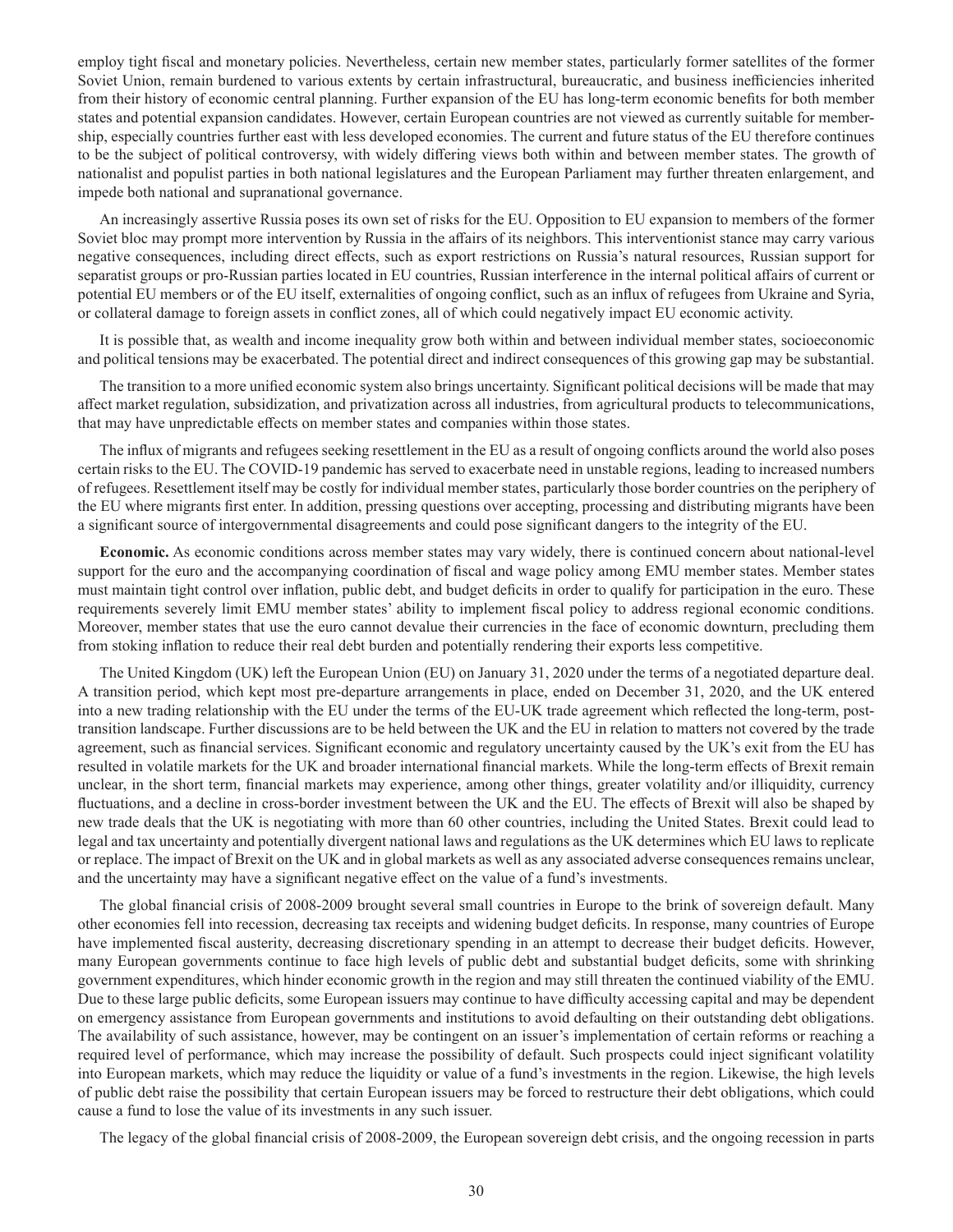of Europe have left the banking and financial sectors of many European countries weakened and, in some cases, fragile. Many institutions remain saddled with high default rates on loans, still hold assets of indeterminate value, and have been forced to maintain higher capital reserves under new regulations. This has led to decreased returns from finance and banking directly, and has constricted the sector's ability to lend, thus potentially reducing future returns and constricting economic growth. The ECB has sought to spur economic growth and ward off deflation by engaging in quantitative easing, lowering the ECB's benchmark rate into negative territory, and opening a liquidity channel to encourage bank lending. Most recently, in September 2019, the ECB announced a new bond-buying program and changed its targeted long-term refinancing rate to provide more favorable bank lending conditions. In response to the economic consequences of the COVID-19 pandemic, the ECB has significantly increased bond purchases, and only began slowing their purchasing strategy in September 2021.

Ongoing regulatory uncertainty could have a negative effect on the value of a fund's investments in the region. Governments across the EMU are facing increasing opposition to certain measures taken in response to the recent economic crises. In light of such uncertainty, the risk that certain member states will abandon the euro persists, and any such occurrence would likely have wide-ranging effects on global markets that are difficult to predict. However, these effects would likely have a negative impact on a fund's investments in the region.

Although some European economies have begun to show more sustained economic growth, the ongoing debt crisis, political and regulatory responses to the financial crisis, the effects of the COVID-19 pandemic, and uncertainty over the future of the EMU and the EU itself may continue to limit short-term growth and economic recovery in the region. Some countries have experienced prolonged stagnation or returns to recession, raising the possibility that other European economies could follow suit. Economic challenges facing the region include high levels of public debt, significant rates of unemployment, aging populations, heavy regulation of non-financial businesses, persistent trade deficits, rigid labor markets, and inability to access credit. Although certain of these challenges may weigh more heavily on some European economies than others, the economic integration of the region increases the likelihood that an economic downturn in one country may spread to others. Should Europe fall into another recession, the value of a fund's investments in the region may be affected.

**Currency.** Investing in euro-denominated securities (or securities denominated in other European currencies) entails risk of being exposed to a currency that may not fully reflect the strengths and weaknesses of the disparate European economies. In addition, many European countries rely heavily upon export-dependent businesses and significant change in the exchange rate between the euro and the U.S. dollar can have either a positive or a negative effect upon corporate profits and the performance of EU investments. If one or more countries abandon the use of the euro as a currency, the value of investments tied to those countries or the euro could decline significantly. In addition, foreign exchange markets have recently experienced sustained periods of high volatility, subjecting a fund's foreign investments to additional risks.

**Nordic Countries.** The Nordic countries – Iceland, Denmark, Finland, Norway, and Sweden – relate to European integration in different ways. Norway and Iceland are outside the EU, although they are members of the European Economic Area. Denmark, Finland, and Sweden are EU members, but only Finland has adopted the euro as its currency, while Denmark has pegged its currency to the euro. Faced with stronger global competition, some Nordic countries have had to scale down their historically generous welfare programs, resulting in drops in domestic demand and increased unemployment. Economic growth in many Nordic countries continues to be constrained by tight labor markets and adverse European and global economic conditions, particularly the volatility in global commodity demand. The Nordic countries' manufacturing sector has experienced continued contraction due to outsourcing and flagging demand, spurring increasing unemployment. Furthermore, the protracted recovery due to the ongoing European debt crisis and persistent low growth in the global economy may limit the growth prospects of the Nordic economies.

**Eastern Europe.** Investing in the securities of Eastern European issuers is highly speculative and involves risks not usually associated with investing in the more developed markets of Western Europe. Political and economic reforms are too recent to establish a definite trend away from centrally planned economies and state-owned industries. Investments in Eastern European countries may involve risks of nationalization, expropriation, and confiscatory taxation.

Eastern European countries continue to move towards market economies at different paces with varying characteristics. Many Eastern European markets suffer from thin trading activity, dubious investor protections, and often a lack of reliable corporate information. Information and transaction costs, differential taxes, and sometimes political, regulatory, or transfer risk may give a comparative advantage to the domestic investor rather than the foreign investor. In addition, these markets are particularly sensitive to social, political, economic, and currency events in Western Europe and Russia and may suffer heavy losses as a result of their trading and investment links to these economies and their currencies. In particular, the disruption to the Russian economy as a result of sanctions imposed by the United States and EU in connection with Russia's involvement in Ukraine may hurt Eastern European economies with close trade links to Russia. Russia may also attempt to directly assert its influence in the region through coercive use of its economic, military, and natural resources.

In some of the countries of Eastern Europe, there is no stock exchange or formal market for securities. Such countries may also have government exchange controls, currencies with no recognizable market value relative to the established currencies of Western market economies, little or no experience in trading in securities, weak or nonexistent accounting or financial reporting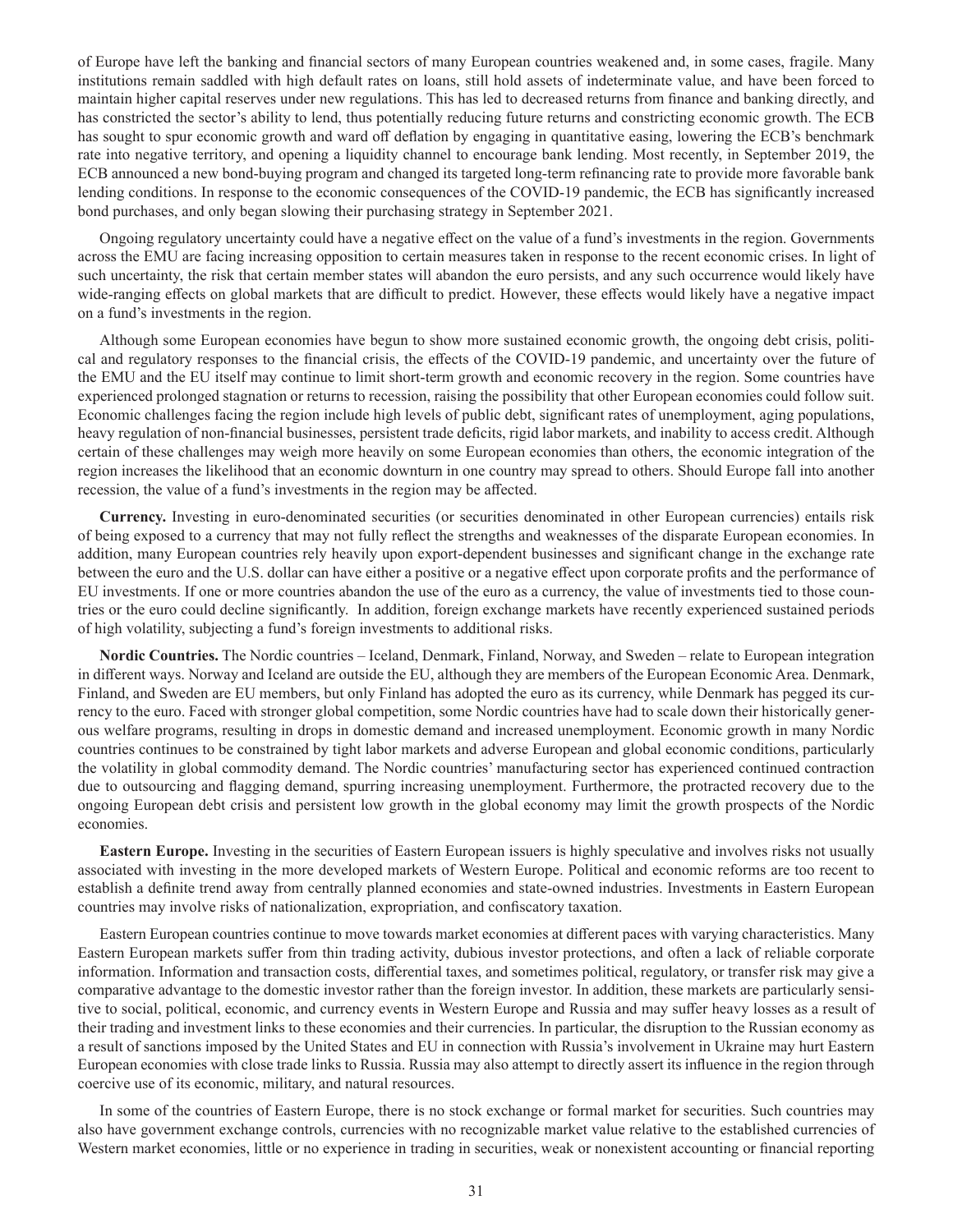standards, a lack of banking and securities infrastructure to handle such trading and a legal tradition without strongly defined property rights. Due to the value of trade and investment between Western Europe and Eastern Europe, credit and debt issues and other economic difficulties affecting Western Europe and its financial institutions can negatively affect Eastern European countries.

Eastern European economies may also be particularly susceptible to the volatility of the international credit market due to their reliance on bank related inflows of foreign capital. Although many Eastern European economies have experienced modest growth for several periods due, in part, to external demand, tighter labor markets, and the attraction of foreign investment, major challenges persist as a result of their continued dependence on Western European countries for credit and trade. Accordingly, the European crisis may present serious risks for Eastern European economies, which may have a negative effect on a fund's investments in the region.

Several Eastern European countries on the periphery of the EU have recently been the destination for a surge of refugees and migrants fleeing global conflict zones, particularly the civil wars in Syria and Afghanistan and economic hardship across Africa and the developing world. While these countries have borne many of the direct costs of managing the flow of refugees and migrants seeking resettlement in Europe, they have also faced significant international criticism over their treatment of migrants and refugees which may affect foreign investor confidence in the attractiveness of such markets.

**Japan.** Japan continues to recover from recurring recessionary forces that have negatively impacted Japan's economic growth over the last decade. Despite signs of economic growth in recent years, Japan is still vulnerable to persistent underlying systemic risks. For instance, Japan continues to face massive government debt, an aging and shrinking of the population, an uncertain financial sector, low domestic consumption, and certain corporate structural weaknesses, which remain some of the major longterm problems of the Japanese economy.

Overseas trade is important to Japan's economy and its economic growth is significantly driven by its exports. Meanwhile, Japan's aging and shrinking population increases the cost of the country's pension and public welfare system and lowers domestic demand, making Japan more dependent on exports to sustain its economy. Therefore, any developments that negatively affect Japan's exports could present risks to a fund's investments in Japan. For example, domestic or foreign trade sanctions or other protectionist measures could harm Japan's economy. In addition, currency fluctuations may also significantly affect Japan's economy, as a stronger yen would negatively impact Japan's ability to export. Likewise, any escalation of tensions in the region, including disruptions caused by political tensions with North Korea or territorial disputes with Japan's major trading partners, may adversely impact Japan's economic outlook. In particular, Japan is heavily dependent on oil imports, and higher commodity prices could have a negative impact on its economy. Japan is also particularly susceptible to the effects of declining growth rates in China, Japan's largest export market. Given that China is a large importer of Japanese goods and is a significant source of global economic growth, a continued Chinese slowdown may negatively impact Japanese economic growth both directly and indirectly. Similarly, the European debt crisis, the effects of the COVID-19 pandemic, and persistent low growth in the global economy could present additional risks to a fund's investments in Japan.

Japan's economic recovery has been affected by economic stress resulting from a number of natural disasters, including disasters that caused damage to nuclear power plants in the region, which have introduced volatility into Japan's financial markets. In response to these events, the government has injected capital into the economy and reconstruction efforts in disaster-affected areas in order to stimulate economic growth. The risks of natural disasters of varying degrees, such as earthquakes and tsunamis, continue to persist. The full extent of the impact of recurring natural disasters on Japan's economy and foreign investment in Japan is difficult to estimate.

Although Japanese banks are stable, maintaining large capital bases, they continue to face difficulties generating profits. In recent years, Japan has employed a program of monetary loosening, fiscal stimulus, and growth-oriented structural reform, which has generated limited success in raising growth rates. Although Japan's central bank has continued its quantitative easing program, there is no guarantee such efforts will be sufficient or that additional stimulus policies will not be necessary in the future. Furthermore, the long term potential of this strategy remains uncertain, as the first of two planned increases in Japan's consumption tax resulted in a decline in consumption and the effect of the second increase remains to be seen.

**Asia Pacific Region (ex Japan).** Many countries in the region have historically faced political uncertainty, corruption, military intervention, and social unrest. Examples include military threats on the Korean peninsula and along the Taiwan Strait, the ethnic, sectarian, extremist, and/or separatist violence found in Indonesia and the Philippines, and the nuclear arms threats between India and Pakistan. To the extent that such events continue in the future, they can be expected to have a negative effect on economic and securities market conditions in the region. In addition, the Asia Pacific geographic region has historically been prone to natural disasters. The occurrence of a natural disaster in the region could negatively impact the economy of any country in the region. Natural disasters may become more frequent and severe as a result of global climate change. Given the particular vulnerability of the region to the effects of climate change, disruptions in international efforts to address climate-related issues may have a disproportionate impact on a fund's investments in the region.

**Economic.** The economies of many countries in the region are heavily dependent on international trade and are accordingly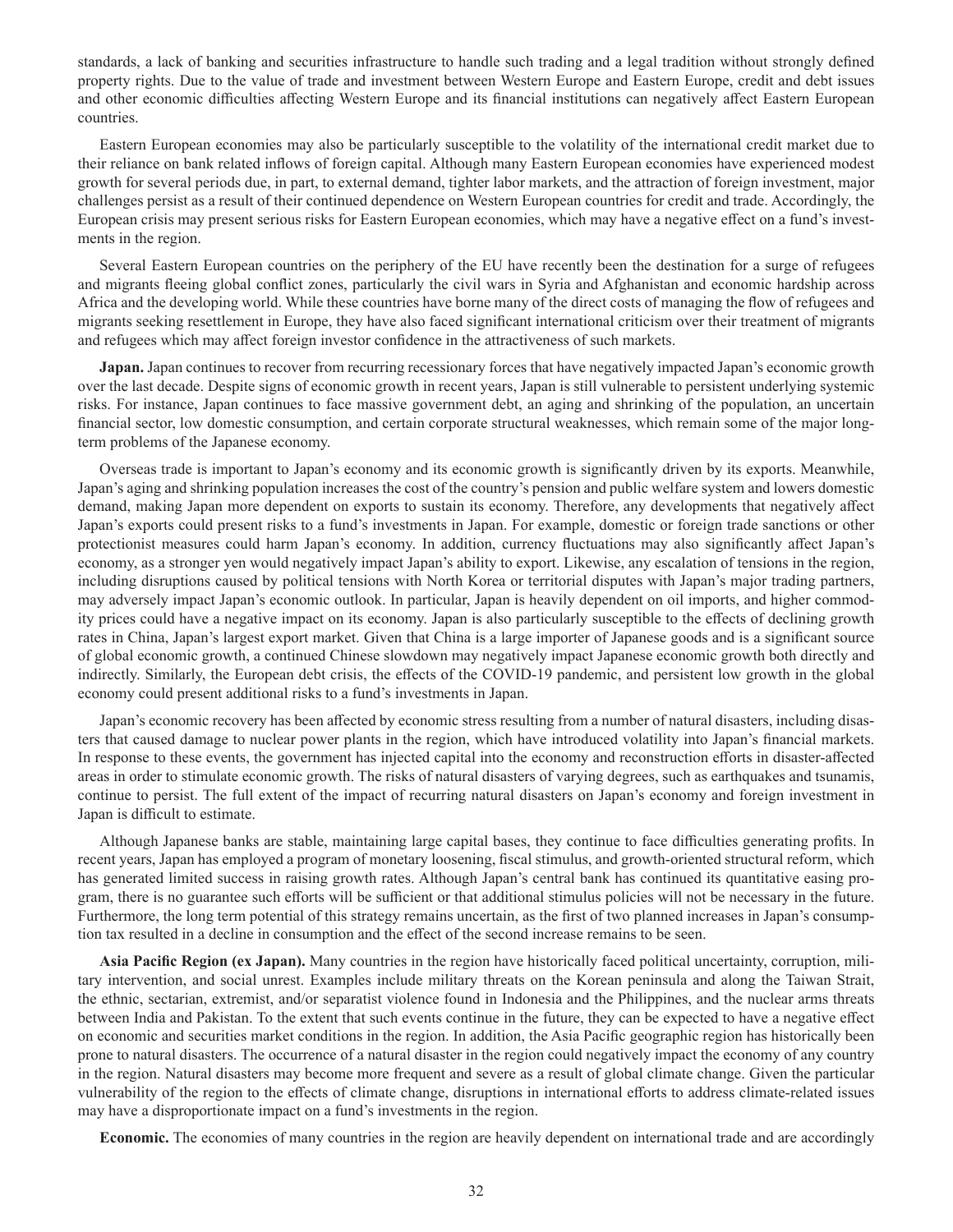affected by protective trade barriers and the economic conditions of their trading partners, principally, the United States, Japan, China, and the European Union. The countries in this region are also heavily dependent on exports and are thus particularly vulnerable to any weakening in global demand for these products. Many countries in the region are economically reliant on a wide range of commodity exports. Consequently, countries in this region have been adversely affected by the persistent volatility in global commodity prices and are particularly susceptible to declines in growth rates in China. The Australian and New Zealand economies are also heavily dependent on the economies of China and other Asian countries. Countries in this region have experienced high debt levels, an issue that is being compounded by weakened local currencies. Although the economies of many countries in the region have exhibited signs of growth, such improvements, if sustained, may be gradual. Significantly, the Australian economy has declined in recent years and in 2019 the Reserve Bank of Australia cut interest rates to an all-time low in response to a reduction in consumption brought on, in part, by a downturn in the property market and rising levels in unemployment. The Reserve Bank of Australia cut rates further in response to the economic effects of the COVID-19 pandemic. Though the country has seen marginal improvements, the Reserve Bank anticipates leaving rates near zero until 2024. Furthermore, any future growth experienced in the region may be limited or hindered by the reduced demand for exports due to a continued economic slowdown in China, which could significantly lower demand for the natural resources many Asia Pacific economies export. Because China has been such a major source of demand for raw materials and a supplier of foreign direct investment to exporting economies, the slowdown of the Chinese economy could significantly affect regional growth. In addition, the trading relationship between China and a number of Asia Pacific countries has been strained by the geopolitical conflict created by competing territorial claims in the South China Sea, which has created diplomatic tension in the region that may adversely impact the economies of the affected countries. Regional growth may also be limited by lack of available capital for investment resulting from the European debt crisis and persistent low growth in the global economy, as well as increases in interest rates and the tapering of other monetary policies adopted by the central banks of developed countries.

**The Republic of Korea (South Korea).** Investing in South Korea involves risks not typically associated with investing in the U.S. securities markets. Investments in South Korea are, in part, dependent on the maintenance of peaceful relations with North Korea, on both a bilateral and global basis. Relations between the two countries remain tense, as exemplified in periodic acts of hostility, and the possibility of serious military engagement still exists. Any escalation in hostility, initiation of military conflict, or collateral consequences of internal instability within North Korea would likely cause a substantial disruption in South Korea's economy, as well as the region as a whole.

South Korea's economic reliance on international trade makes it highly sensitive to fluctuations in international commodity prices, currency exchange rates and government regulation, and vulnerable to downturns of the world economy. South Korea has experienced modest economic growth in recent years. Such continued growth may slow due, in part, to a continued economic slowdown in China. South Korea is particularly sensitive to the economic volatility of its four largest export markets (the European Union, Japan, United States, and China), which all face varying degrees of economic uncertainty, including persistent low growth rates. The economic weakness of South Korea's most important trading partners could stifle demand for South Korean exports and damage its own economic growth outlook. In particular, given that China is both a large importer of South Korean goods and a significant source of global demand, a continued Chinese slowdown may, directly or indirectly, negatively impact South Korean economic growth. The South Korean economy's long-term challenges include a rapidly aging population, inflexible labor market, dominance of large conglomerates, and overdependence on exports to drive economic growth.

**China Region.** The China Region encompasses the People's Republic of China, Taiwan, and Hong Kong. The region is highly interconnected and interdependent, with relationships and tensions built on trade, finance, culture, and politics. The economic success of China will continue to have an outsized influence on the growth and prosperity of both Taiwan and Hong Kong.

Although the People's Republic of China has experienced three decades of unprecedented growth, it now faces a slowing economy that is due, in part, to China's effort to shift away from an export-driven economy. Other contributing factors to the slowdown include lower-than-expected industrial output growth, reductions in consumer spending, a decline in the real estate market, which many observers believed to be inflated, and most recently, the COVID-19 pandemic and China's containment strategy. Further, local governments, which had borrowed heavily to bolster growth, face high debt burdens and limited revenue sources. Demand for Chinese exports by Western countries, including the United States and Europe, may weaken due to the effects of weakened economic growth in those countries resulting from the European debt crisis and persistent low growth in the global economy. Additionally, Chinese land reclamation projects, actions to lay claim to disputed islands, and China's attempt to assert territorial claims in the South China Sea have caused strains in China's relationship with various regional trading partners, and could cause further disruption to regional trade. In the long term, China's ability to develop and sustain a credible legal, regulatory, monetary, and socioeconomic system could influence the course of foreign investment in China.

Hong Kong is closely tied to China, economically and politically, following the United Kingdom's 1997 handover of the former colony to China to be governed as a Special Administrative Region. Changes to Hong Kong's legal, financial, and monetary system could negatively impact its economic prospects. Hong Kong's evolving relationship with the central government in Beijing has been a source of political unrest and may result in economic disruption.

Although many Taiwanese companies heavily invest in China, a state of hostility continues to exist between China and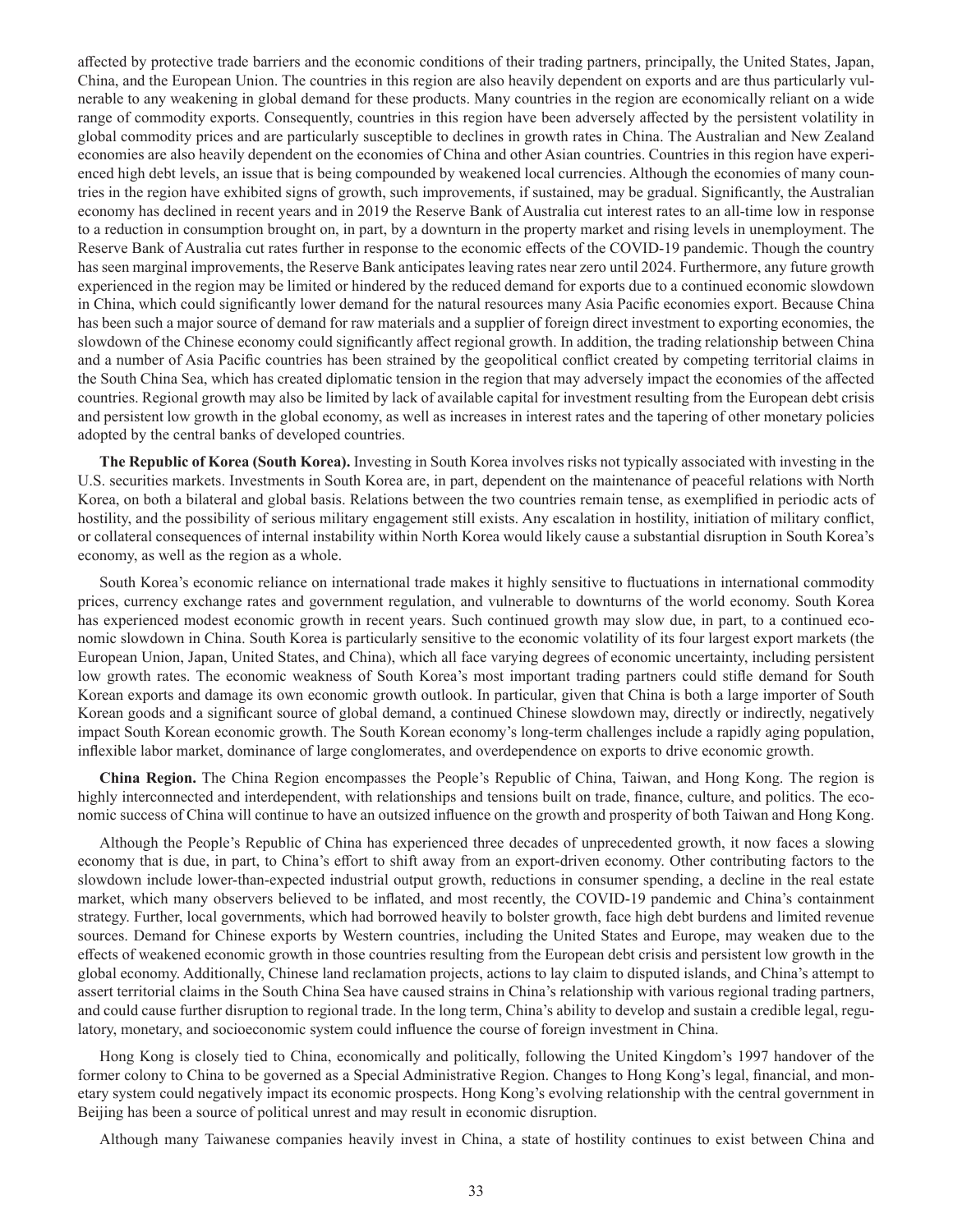Taiwan. Taiwan's political stability and ability to sustain its economic growth could be significantly affected by its political and economic relationship with China. Although economic and political relations have both improved, Taiwan remains vulnerable to both Chinese territorial ambitions and economic downturns.

In addition to the risks inherent in investing in the emerging markets, the risks of investing in China, Hong Kong, and Taiwan merit special consideration.

*People's Republic of China.* China's economy has transitioned from a rigidly central-planned state-run economy to one that has been only partially reformed by more market-oriented policies. Although the Chinese government has implemented economic reform measures, reduced state ownership of companies and established better corporate governance practices, a substantial portion of productive assets in China are still owned or controlled by the Chinese government. The government continues to exercise significant control over regulating industrial development and, ultimately, over China's economic growth, both through direct involvement in the market through state owned enterprises, and indirectly by allocating resources, controlling access to credit, controlling payment of foreign currency-denominated obligations, setting monetary policy and providing preferential treatment to particular industries or companies.

After many years of steady growth, the growth rate of China's economy has declined relative to prior years. Although this slowdown may have been influenced by the government's desire to stop certain sectors from overheating, and to shift the economy from one based on low cost export manufacturing to a model driven more by domestic consumption, it holds significant economic, social and political risks. For one, the real estate market, once rapidly growing in major cities, has slowed down and may prompt government intervention to prevent collapse. Additionally, local government debt is still very high, and local governments have few viable means to raise revenue, especially with continued declines in demand for housing. Moreover, although China has tried to restructure its economy towards consumption, it remains heavily dependent on exports and is, therefore, susceptible to downturns abroad which may weaken demand for its exports and reduced foreign investments in the country. Reduction in spending on Chinese products and services, institution of tariffs or other trade barriers or a downturn in any of the economies of China's key trading partners may have an adverse impact on the securities of Chinese issuers. In particular, the economy faces the prospect of prolonged weakness in demand for Chinese exports as its major trading partners, such as the United States, Japan, and Europe, continue to experience economic uncertainty stemming from the European debt crisis, the effects of the COVID-19 pandemic, and persistent low growth in the global economy, among other things. After a period of intensified concerns about trade tariffs and further escalation of the trade war between China and the United States, the two countries reached a trade agreement in January 2020. However, it is uncertain if the positive trend in U.S.-China trade relations will continue. If the countries reinstitute tariffs, it may trigger a significant reduction in international trade, the oversupply of certain manufactured goods, substantial price reductions of goods and possible failure of individual companies and/or large segments of China's export industry with a potentially negative impact to a fund. These kinds of events and their consequences are difficult to foresee and it is unclear whether future tariffs may be imposed or other escalating actions may be taken in the future. Over the long term, China's aging infrastructure, worsening environmental conditions, rapid and inequitable urbanization, and quickly widening urban and rural income gap, which all carry political and economic implications, are among the country's major challenges. China also faces problems of domestic unrest and provincial separatism. Additionally, the Chinese economy may be adversely affected by diplomatic developments, the imposition of economic sanctions, changes in international trading patterns, trade barriers, and other protectionist or retaliatory measures.

Chinese territorial claims are another source of tension and present risks to diplomatic and trade relations with certain of China's regional trade partners. Actions by the Chinese government, such as its land reclamation projects, assertion of territorial claims in the South China Sea, and the establishment of an Air Defense Identification Zone over disputed islands, raises the fear of both accidental military conflict, and that Chinese territorial claims may result in international reprisal. Such a reprisal may reduce international demand for Chinese goods and services or cause a decline in foreign direct investment, both of which could have a negative effect on a fund's investments in the securities of Chinese issuers.

As with all transition economies, China's ability to develop and sustain a credible legal, regulatory, monetary, and socioeconomic system could influence the course of outside investment. The Chinese legal system, in particular, constitutes a significant risk factor for investors. Since the late 1970s, Chinese legislative bodies have promulgated laws and regulations dealing with various economic matters such as foreign investment, corporate organization and governance, commerce, taxation, and trade. However, despite the expanding body of law in China, legal precedent and published court decisions based on these laws are limited and non-binding. The interpretation and enforcement of these laws and regulations are uncertain, and investments in China may not be subject to the same degree of legal protection as in other developed countries.

China continues to limit direct foreign investments generally in industries deemed important to national interests. Foreign investment in domestic securities is also subject to substantial restrictions, although Chinese regulators have begun to introduce new programs through which foreign investors can gain direct access to certain Chinese securities markets. For instance, Chinese regulators have implemented a program that will permit direct foreign investment in permissible products (which include cash bonds) traded on the China inter-bank bond market (CIBM) in compliance with the relevant rules established by applicable Chinese regulators. While CIBM is relatively large and trading volumes are generally high, the market remains subject to similar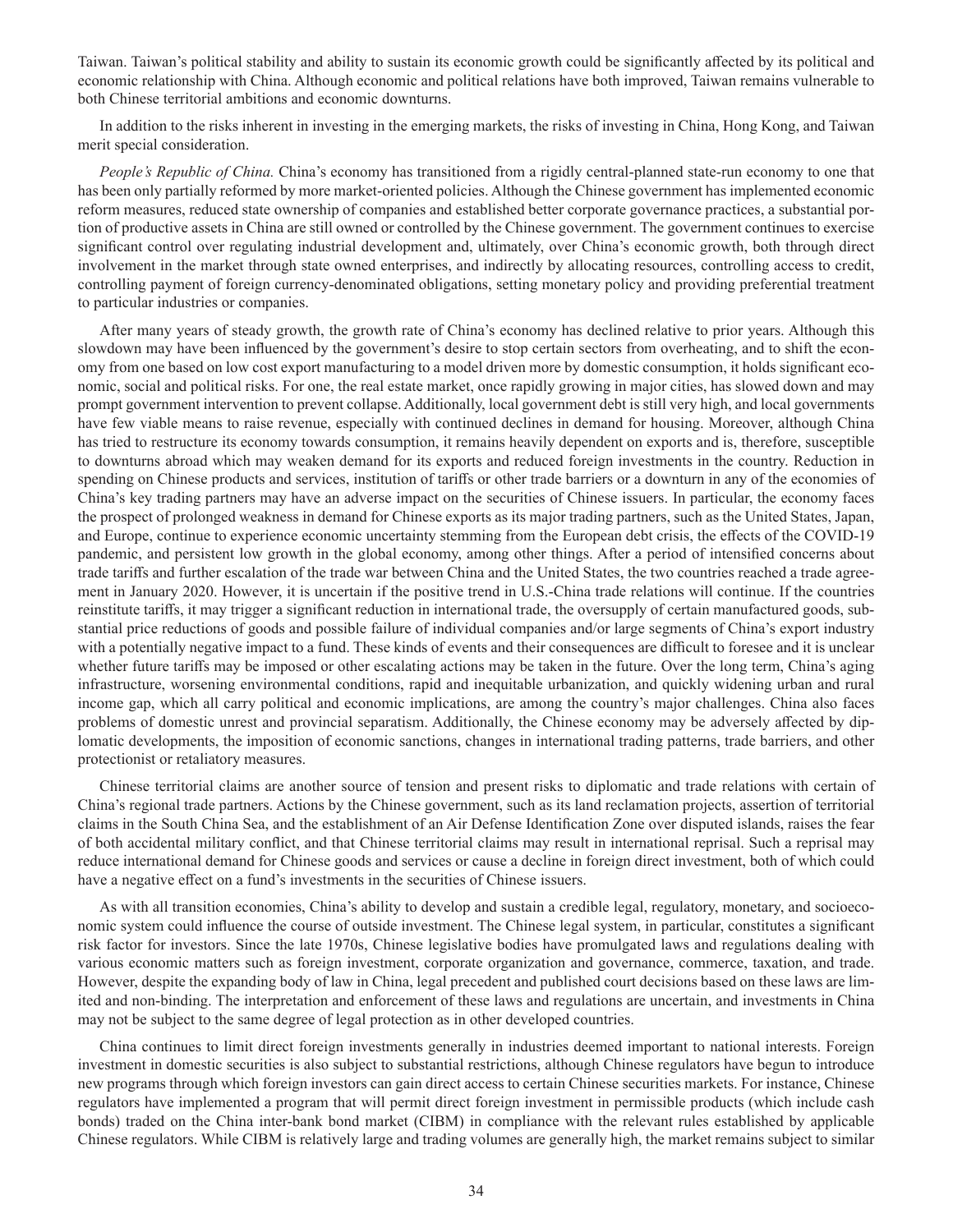risks as fixed income securities markets in other developing countries. As foreign investment access to CIBM is relatively new and its rules may be materially amended as the program continues to develop, it is uncertain how this program will impact economic growth within China.

Securities listed on China's two main stock exchanges are divided into two classes. One of the two classes is limited to domestic investors (and a small group of qualified international investors), while the other is available to both international and domestic investors. Although the Chinese government has announced plans to merge the two markets, it is uncertain whether and to what extent such a merger will take place. The existing bifurcated system raises liquidity and stability concerns.

Investments in securities listed and traded through the Shanghai-Hong Kong Stock Connect and Shenzhen-Hong Kong Stock Connect programs (Stock Connect Programs) involve unique risks. The Stock Connect Programs are relatively new and there is no guarantee that they will continue. Trading through Stock Connect Programs is subject to daily quotas that limit the maximum daily net purchases and daily limits on permitted price fluctuations. Trading suspensions are more likely in these markets than in many other global equity markets. There can be no assurance that a liquid market on an exchange will exist. In addition, investments made through Stock Connect Programs are subject to comparatively untested trading, clearance and settlement procedures. Stock Connect Programs are available only on days when markets in both China and Hong Kong are open. A fund's ownership interest in securities traded through the Stock Connect Programs will not be reflected directly, and thus a fund may have to rely on the ability or willingness of a third party to enforce its rights. Investments in Stock Connect Program A-shares are generally subject to Chinese securities regulations and listing rules, among other restrictions. Hong Kong investor compensation funds, which protect against trade defaults, are unavailable when investing through Stock Connect Programs. Uncertainties in Chinese tax rules could also result in unexpected tax liabilities for the fund.

Currency fluctuations could significantly affect China and its trading partners. China continues to exercise control over the value of its currency, rather than allowing the value of the currency to be determined by market forces. This type of currency regime may experience sudden and significant currency adjustments, which may adversely impact investment returns. One such currency adjustment occurred in 2015, in which China purposefully devalued the yuan in an effort to bolster economic growth. However, the government has taken steps to internationalize its currency. This policy change is driven, in part, by the government's desire for the yuan's continued inclusion in the basket of currencies that comprise the International Monetary Fund's Special Drawing Rights.

Chinese companies, particularly those located in China, may be smaller and less seasoned. China may lack, or have different, accounting and financial reporting standards, which may result in the unavailability of material information about Chinese issuers. Moreover, the Public Company Accounting Oversight Board (PCAOB) has warned that it lacks the ability to inspect audit work and practices of PCAOB-registered auditing firms within China. PCAOB's limited ability to oversee the operations of auditing firms within China may result in inaccurate or incomplete financial records of an issuer's operations within China, which may negatively impact a fund's investments in such companies.

Additionally, China's stock market has experienced tumult and high volatility, which has prompted the Chinese government to implement a number of policies and restrictions with regards to the securities market. While China may take actions aimed at maintaining growth and stability in the stock market, investors in Chinese securities may be negatively affected by, among other things, disruptions in the ability to sell securities for compliance with investment objectives or when most advantageous given market conditions. It is not clear what the long-term effect of such policies would be on the securities market in China or whether additional actions by the government will occur in the future.

*Hong Kong.* In 1997, the United Kingdom handed over control of Hong Kong to the People's Republic of China. Since that time, Hong Kong has been governed by a quasi-constitution known as the Basic Law, while defense and foreign affairs are the responsibility of the central government in Beijing. The chief executive of Hong Kong is appointed by the Chinese government. However, Hong Kong is able to participate in international organizations and agreements and it continues to function as an international financial center, with no exchange controls, free convertibility of the Hong Kong dollar and free inward and outward movement of capital. The Basic Law also guarantees existing freedoms, including the freedom of speech, assembly, press, and religion, as well as the right to strike and travel. Business ownership, private property, the right of inheritance and foreign investment are also protected by law.

By treaty, China has committed to preserve Hong Kong's high degree of autonomy in certain matters until 2047. However, as demonstrated by Hong Kong protests in recent years over political, economic, and legal freedoms, and the Chinese government's response to them, there continues to exist political uncertainty within Hong Kong. For example, in June 2020 China adopted a new security law that severely limits freedom of speech in Hong Kong and expands police powers to seize electronic devices and intercept communications of suspects. Widespread protests were held in Hong Kong in response to the new law, and the United States imposed sanctions on 11 Hong Kong officials for cracking down on pro-democracy protests. Pro-democracy protests, which have become increasingly violent over time, have continued into 2021, and there is no guarantee that additional protests will not arise in the future or whether the United States will respond to such protests with additional sanctions.

Hong Kong has experienced strong economic growth in recent years due, in part, to its close ties with China and a strong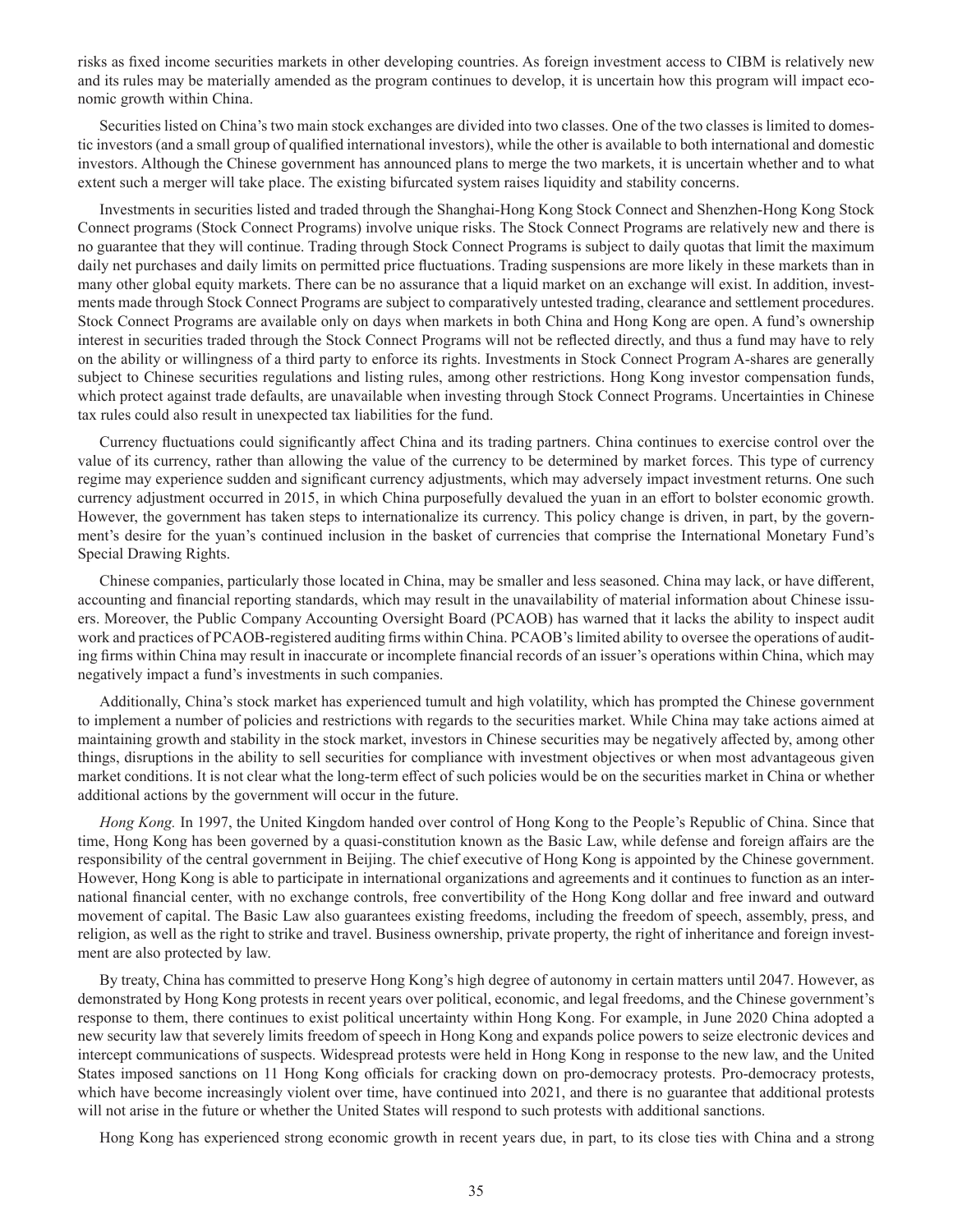service sector, but Hong Kong still faces concerns over overheating in certain sectors of its economy, such as its real estate market, which could limit Hong Kong's future growth. In addition, due to Hong Kong's heavy reliance on international trade and global financial markets, Hong Kong remains exposed to significant risks as a result of the European debt crisis and persistent low growth in the global economy. Likewise, due to Hong Kong's close political and economic ties with China, a continued economic slowdown on the mainland could continue to have a negative impact on Hong Kong's economy.

*Taiwan.* For decades, a state of hostility has existed between Taiwan and the People's Republic of China. China has long deemed Taiwan a part of the "one China" and has made a nationalist cause of reuniting Taiwan with mainland China. In the past, China has staged frequent military provocations off the coast of Taiwan and made threats of full-scale military action. However, tensions have lowered, exemplified by improved relations, including the first official contacts between the governments' leaders of China and Taiwan in 2015. Despite closer relations in recent years, the relationship with China remains a divisive political issue within Taiwan. Foreign trade has been the engine of rapid growth in Taiwan and has transformed the island into one of Asia's great exporting nations. As an export-oriented economy, Taiwan depends on a free-trade trade regime and remains vulnerable to downturns in the world economy. Taiwanese companies continue to compete mostly on price, producing generic products or branded merchandise on behalf of multinational companies. Accordingly, these businesses can be particularly vulnerable to currency volatility and increasing competition from neighboring lower-cost countries. Moreover, many Taiwanese companies are heavily invested in mainland China and other countries throughout Southeast Asia, making them susceptible to political events and economic crises in these parts of the region. Significantly, Taiwan and China have entered into agreements covering banking, securities, and insurance. Closer economic links with the mainland may bring greater opportunities for the Taiwanese economy, but such arrangements also pose new challenges. For example, foreign direct investment in China has resulted in Chinese import substitution away from Taiwan's exports and a constriction of potential job creation in Taiwan. Likewise, the Taiwanese economy has experienced slow economic growth as demand for Taiwan's exports has weakened due, in part, to declines in growth rates in China. Taiwan has sought to diversify its export markets and reduce its dependence on the Chinese market by increasing exports to the United States, Japan, Europe, and other Asian countries by, in part, entering into free-trade agreements. In addition, the lasting effects of the European debt crisis and persistent low growth in the global economy may reduce global demand for Taiwan's exports. The Taiwanese economy's long-term challenges include a rapidly aging population, low birth rate, and the lingering effects of Taiwan's diplomatic isolation.

**India.** The value of a fund's investments in Indian securities may be affected by, among other things, political developments, rapid changes in government regulation, state intervention in private enterprise, nationalization or expropriation of foreign assets, legal uncertainty, high rates of inflation or interest rates, currency volatility, and civil unrest. Moreover, the Indian economy remains vulnerable to natural disasters, such as droughts and monsoons. Natural disasters may become more frequent and severe as a result of global climate change. Given the particular vulnerability of India to the effects of climate change, disruptions in international efforts to address climate-related issues may have a disproportionate impact on a fund's investments in the country. In addition, any escalation of tensions with Pakistan may have a negative impact on India's economy and foreign investments in India. Likewise, political, social and economic disruptions caused by domestic sectarian violence or terrorist attacks may also present risks to a fund's investments in India.

The Indian economy is heavily dependent on exports and services provided to U.S. and European companies, and is vulnerable to any weakening in global demand for these products and services. In recent years, rising wages have chipped away at India's competitive advantage in certain service sectors. A large fiscal deficit and persistent inflation have contributed to modest economic growth in India in recent years. While the economic growth rate has risen more recently, the Indian economy continues to be susceptible to a slowdown in the manufacturing sector, and it is uncertain whether higher growth rates are sustainable without more fundamental governance reforms.

India's market has less developed clearance and settlement procedures and there have been times when settlements have not kept pace with the volume of securities and have been significantly delayed. The Indian stock exchanges have in the past been subject to closure, broker defaults and broker strikes, and there can be no certainty that this will not recur. In addition, significant delays are common in registering transfers of securities and a fund may be unable to sell securities until the registration process is completed and may experience delays in the receipt of dividends and other entitlements. Furthermore, restrictions or controls applicable to foreign investment in the securities of issuers in India may also adversely affect a fund's investments within the country. The availability of financial instruments with exposure to Indian financial markets may be substantially limited by restrictions on foreign investors and subject to regulatory authorizations. Foreign investors are required to observe certain investment restrictions, including limits on shareholdings, which may impede a fund's ability to invest in certain issuers or to fully pursue its investment objective. These restrictions may also have the effect of reducing demand for, or limiting the liquidity of, such investments. There can be no assurance that the Indian government will not impose restrictions on foreign capital remittances abroad or otherwise modify the exchange control regime applicable to foreign investors in such a way that may adversely affect the ability of a fund to repatriate their income and capital.

Shares of many Indian issuers are held by a limited number of persons and financial institutions, which may limit the number of shares available for investment. Sales of securities by such issuer's major shareholders may also significantly and adversely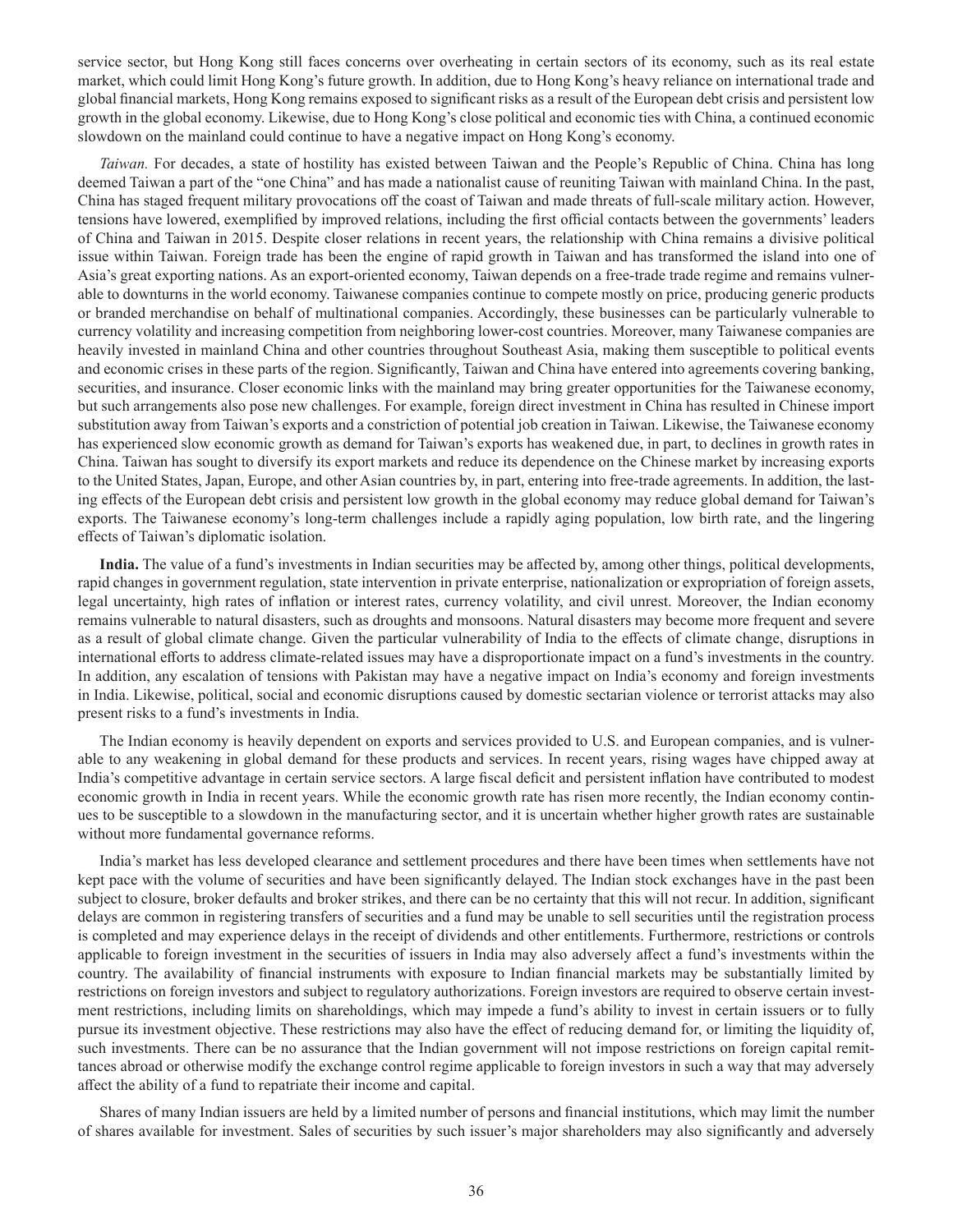affect other shareholders. Moreover, a limited number of issuers represent a disproportionately large percentage of market capitalization and trading value in India.

The Indian government has sought to implement numerous reforms to the economy, including efforts to bolster the Indian manufacturing sector and entice foreign direct investment. However, such reformation efforts have proven difficult and there is no guarantee that such reforms will be implemented or that they will be fully implemented in a manner that benefits investors.

**Indonesia.** Over the last decade, Indonesia has applied prudent macroeconomic efforts and policy reforms that have led to modest growth in recent years, but many economic development problems remain, including poverty and unemployment, corruption, inadequate infrastructure, a complex regulatory environment, and unequal resource distribution among regions. Although Indonesia's government has taken steps in recent years to improve the country's infrastructure and investment climate, these problems may limit the country's ability to maintain such economic growth as Indonesia has begun to experience slowing growth rates in recent years. Indonesia is prone to natural disasters such as typhoons, tsunamis, earthquakes and flooding, which may also present risks to a fund's investments in Indonesia. Natural disasters may become more frequent and severe as a result of global climate change. Given the particular vulnerability of Indonesia to the effects of climate change, disruptions in international efforts to address climate-related issues may have a disproportionate impact on a fund's investments in the country. In addition, Indonesia continues to be at risk of ethnic, sectarian, and separatist violence.

In recent periods, Indonesia has employed a program of monetary loosening through reductions in interest rates and implemented a number of reforms to encourage investment. Although Indonesia's central bank has continued to utilize monetary policies to promote growth, there can be no guarantee such efforts will be sufficient or that additional stimulus policies will not be necessary in the future.

Indonesia's dependence on resource extraction and export leaves it vulnerable to a slowdown of the economies of its trading partners and a decline in commodity prices more generally. Commodity prices have experienced significant volatility in recent years, which has adversely affected the exports of Indonesia's economy. Indonesia is particularly vulnerable to the effects of a continued slowdown in China, which has been a major source of demand growth for Indonesia's commodity exports. Indonesia is also vulnerable to further weakness in Japan, which remains one of Indonesia's largest single export markets. Indonesia has recently reversed several policies that restricted foreign investment by permitting increased foreign ownership in several sectors and opening up sectors previously closed to foreign investors. Failure to pursue internal reform, peacefully resolve internal conflicts, bolster the confidence of international and domestic investors, and weak global economic growth could limit Indonesia's economic growth in the future.

**Thailand.** Thailand has well-developed infrastructure and a free-enterprise economy, which is both conducive and enticing to certain foreign investment. While Thailand experienced an increase in exports in recent years, the rate of export growth has since slowed, in part due to domestic political turmoil, weakness in commodity prices and declines in growth rates in China. Moreover, Thailand has pursued preferential trade agreements with a variety of partners in an effort to boost exports and maintain high growth. However, weakening fiscal discipline, separatist violence in the south, the intervention by the military in civilian spheres, and continued political instability may cause additional risks for investments in Thailand. The risk of political instability has proven substantial, as the protests, disputed election, government collapse, and coup of 2014 have led to short term declines in GDP, a collapse of tourism, and a decrease in foreign direct investment. The military junta formally controlled the government from 2014 until July 2019. Parliamentary elections were held in May 2019 in which pro-military parties won a slim majority and the former military junta leader became Prime Minister. However, international watchdog groups claimed the election was not free and fair. Uncertainty regarding the stability and legitimacy of Thailand's new elected government could have a negative impact on economic growth.

In the long term, Thailand's economy faces challenges including an aging population, outdated infrastructure, and an inadequate education system. Thailand's cost of labor has risen rapidly in recent years, threatening its status as a low cost manufacturing hub. In addition, natural disasters may affect economic growth in the country. Natural disasters may become more frequent and severe as a result of global climate change. Given the particular vulnerability of Thailand to the effects of climate change, disruptions in international efforts to address climate-related issues may have a disproportionate impact on a fund's investments in the country. Thailand continues to be vulnerable to weak economic growth of its major trading partners, particularly China and Japan. Additionally, Thailand's economy may be limited by lack of available capital for investment resulting from the European debt crisis and persistent slow growth in the global economy.

**Philippines.** The economy of the Philippines has benefitted from its relatively low dependence on exports and high domestic rates of consumption, as well as substantial remittances received from large overseas populations. Although the economy of the Philippines has grown quickly in recent years, there can be no assurances that such growth will continue. Like other countries in the Asia Pacific region, the Philippines' growth in recent years has been reliant, in part, on exports to larger economies, notably the United States, Japan and China. Given that China is a large importer and source of global demand, a continued Chinese slowdown may, directly or indirectly, negatively impact Philippine economic growth. Additionally, lower global economic growth may lead to lower remittances from Filipino emigrants abroad, negatively impacting economic growth in the Philippines. Furthermore, certain weaknesses in the economy, such as inadequate infrastructure, high poverty rates, uneven wealth distribution, low fiscal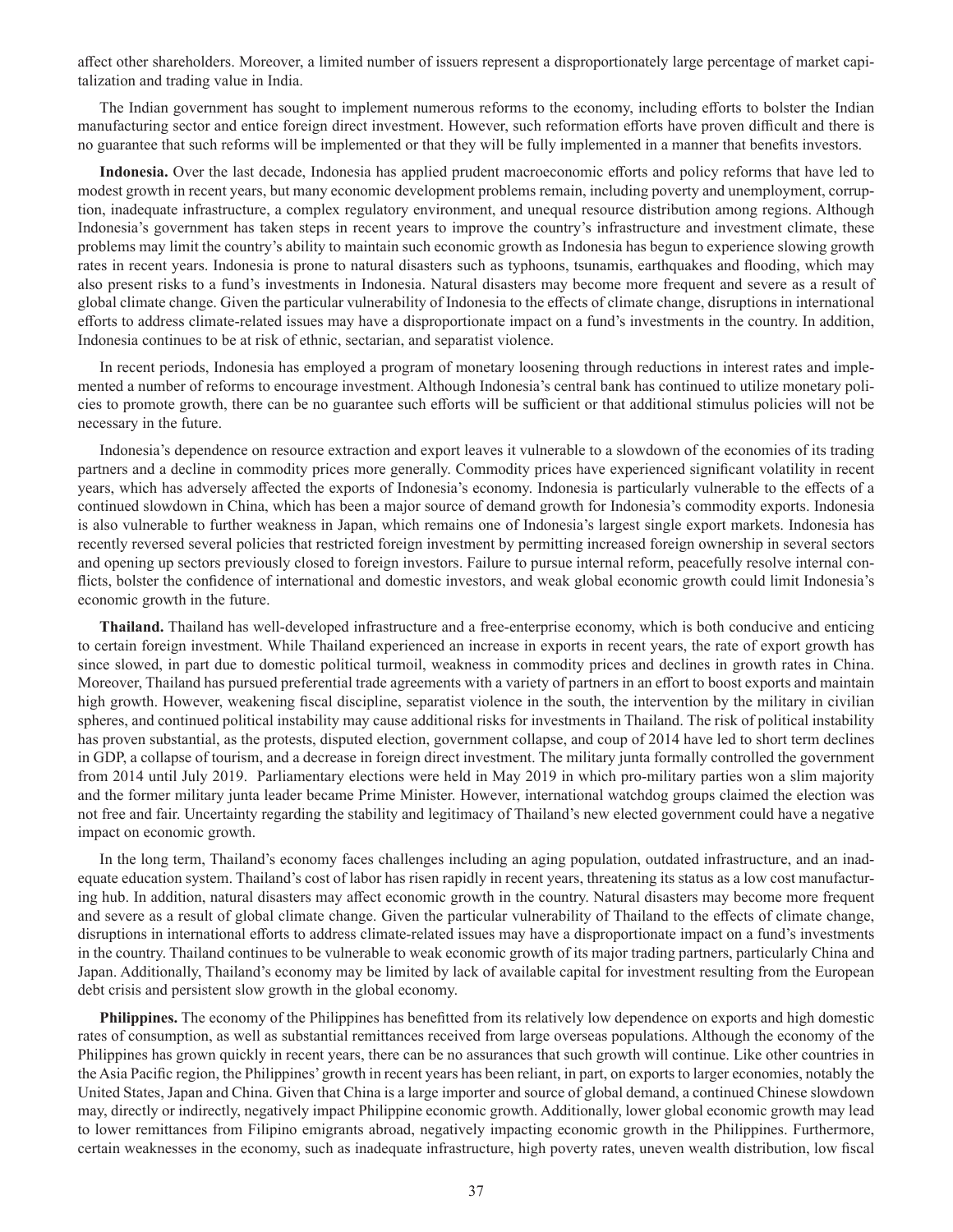revenues, endemic corruption, inconsistent regulation, unpredictable taxation, unreliable judicial processes, and the appropriation of foreign assets may present risks to a fund's investments in the Philippines. In more recent years, poverty rates have declined; however, there is no guarantee that this trend will continue. In addition, investments in the Philippines are subject to risks arising from political or social unrest, including governmental actions that strain relations with the country's major trading partners, threats from military coups, terrorist groups and separatist movements. Likewise, the Philippines is prone to natural disasters such as typhoons, tsunamis, earthquakes and flooding, which may also present risks to a fund's investments in the Philippines. Natural disasters may become more frequent and severe as a result of global climate change. Given the particular vulnerability of the Philippines to the effects of climate change, disruptions in international efforts to address climate-related issues may have a disproportionate impact on a fund's investments in the country.

**Latin America.** Latin American countries have historically suffered from social, political, and economic instability. For investors, this has meant additional risk caused by periods of regional conflict, political corruption, totalitarianism, protectionist measures, nationalization, hyperinflation, debt crises, sudden and large currency devaluation, and intervention by the military in civilian and economic spheres. In recent decades, certain Latin American economies have experienced prolonged, significant economic growth, and many countries have developed sustainable democracies and a more mature and accountable political environment. However, in recent periods, many Latin American countries have experienced persistent low growth rates and certain countries have fallen into recessions. Specifically, the region has recently suffered from the effects of Argentina's economic crisis. While the region is experiencing an economic recovery, there can be no guarantee that such recovery will continue or that Latin American countries will not face further recessionary pressures. Furthermore, economic recovery efforts continue to be weighed down by the costs of the COVID-19 pandemic.

The region's economies represent a spectrum of different levels of political and economic development. In many Latin American countries, domestic economies have been deregulated, privatization of state-owned companies had been undertaken and foreign trade restrictions have been relaxed. However, there can be no guarantee that such trends in economic liberalization will continue or that the desired outcomes of these developments will be successful. Nonetheless, to the extent that the risks identified above continue or re-emerge in the future, such developments could reverse favorable trends toward market and economic reform, privatization, and removal of trade barriers, and result in significant disruption in securities markets in the region. In addition, recent favorable economic performance in much of the region has led to a concern regarding government overspending in certain Latin American countries. Investors in the region continue to face a number of potential risks. Certain Latin American countries depend heavily on exports to the United States and investments from a small number of countries. Accordingly, these countries may be sensitive to fluctuations in demand, exchange rates and changes in market conditions associated with those countries. The economic growth of most Latin American countries is highly dependent on commodity exports and the economies of certain Latin American countries, particularly Mexico and Venezuela, are highly dependent on oil exports. These economies are particularly susceptible to fluctuations in the price of oil and other commodities and currency fluctuations. The prices of oil and other commodities are in the midst of a period of high volatility driven, in part, by a continued slowdown in growth in China and the effects of the COVID-19 pandemic. If growth in China remains slow, or if global economic conditions worsen, Latin American countries may face significant economic difficulties. Although certain Latin American countries have recently shown signs of improved economic growth, such improvements, if sustained, may be gradual. In addition, prolonged economic difficulties may have negative effects on the transition to a more stable democracy in some Latin American countries. Political risks remain prevalent throughout the region, including the risk of nationalization of foreign assets. Certain economies in the region may rely heavily on particular industries or foreign capital and are more vulnerable to diplomatic developments, the imposition of economic sanctions against a particular country or countries, changes in international trading patterns, trade barriers, and other protectionist or retaliatory measures.

For certain countries in Latin America, political risks have created significant uncertainty in financial markets and may further limit the economic recovery in the region. For example, in Mexico, uncertainty regarding the recently ratified United States-Mexico-Canada Agreement may have a significant and adverse impact on Mexico's economic outlook and the value of a fund's investments in Mexico. Additionally, recent political and social unrest in Venezuela has resulted in a massive disruption in the Venezuelan economy, including a deep recession and near hyperinflation.

A number of Latin American countries are among the largest debtors of developing countries and have a long history of reliance on foreign debt and default. The majority of the region's economies have become highly dependent upon foreign credit and loans from external sources to fuel their state-sponsored economic plans. Most countries have been forced to restructure their loans or risk default on their debt obligations. In addition, interest on the debt is subject to market conditions and may reach levels that would impair economic activity and create a difficult and costly environment for borrowers. Accordingly, these governments may be forced to reschedule or freeze their debt repayment, which could negatively affect local markets. Most recently, Argentina defaulted on its debt after a U.S. court ruled in 2014 that payments to a majority of bondholders (who had settled for lower rates of repayment) could not be made so long as holdout bondholders were not paid the full value of their bonds. Although Argentina settled with its bondholders following the 2014 court ruling, the country defaulted on its debt obligations again in May 2020. While Argentina continues to negotiate with its bondholders, it may continue to experience constraints on its ability to issue new debt, and therefore fund its government. Further, the ruling increases the risk of default on all sovereign debt containing similar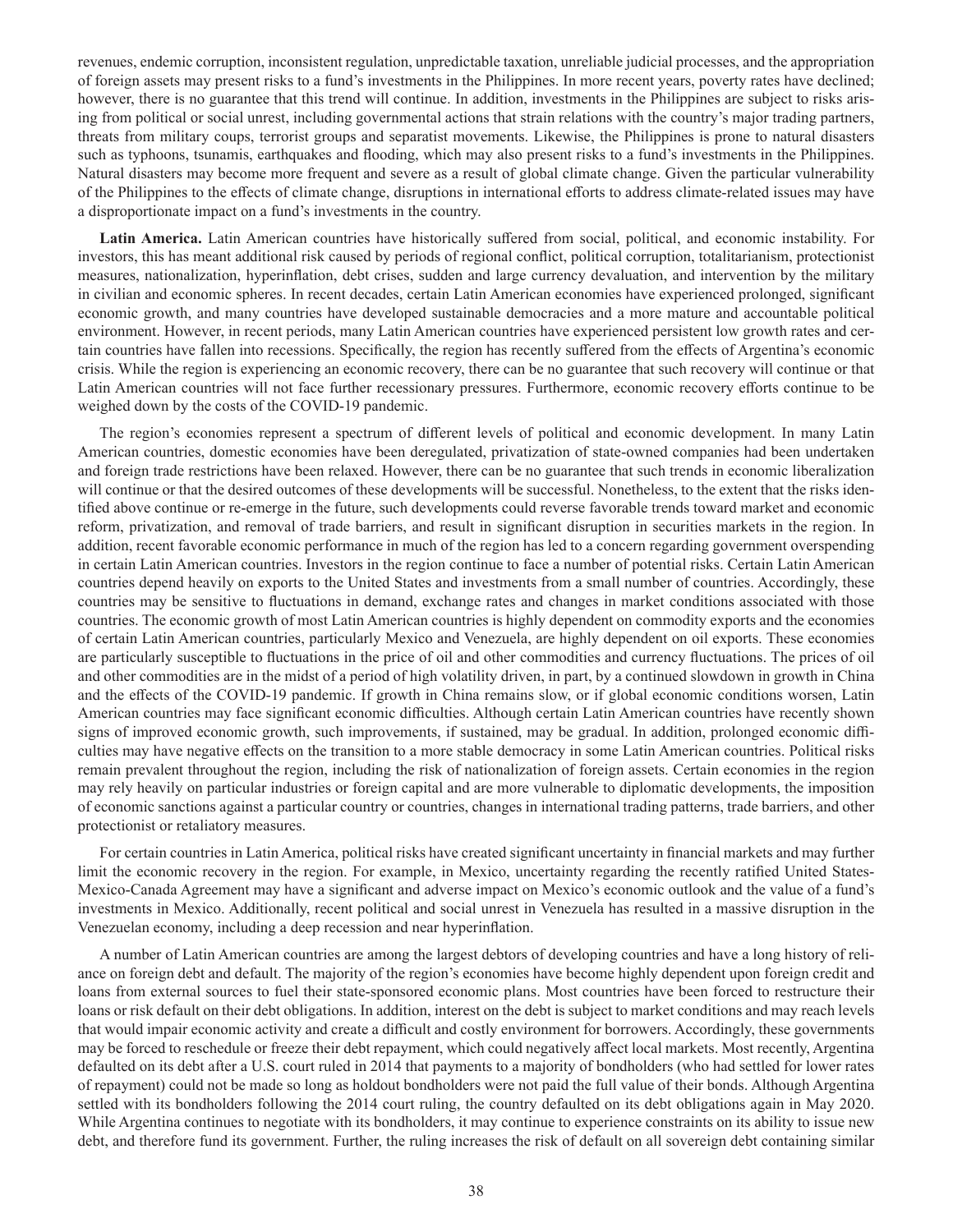#### clauses.

Because of their dependence on foreign credit and loans, a number of Latin American economies may benefit from the U.S. Federal Reserve's recent lowering of interest rates; however the impact of such interest rate cuts remains to be seen. While the region has recently had mixed levels of economic growth, recovery from past economic downturns in Latin America has historically been slow, and such growth, if sustained, may be gradual. The ongoing effects of the European debt crisis, the effects of the COVID-19 pandemic, and persistent low growth in the global economy may reduce demand for exports from Latin America and limit the availability of foreign credit for some countries in the region. As a result, a fund's investments in Latin American securities could be harmed if economic recovery in the region is limited.

**Russia.** Investing in Russian securities is highly speculative and involves significant risks and special considerations not typically associated with investing in the securities markets of the United States and most other developed countries.

**Political.** Over the past century, Russia has experienced political and economic turbulence and has endured decades of communist rule under which tens of millions of its citizens were collectivized into state agricultural and industrial enterprises. Since the collapse of the Soviet Union, Russia's government has been faced with the daunting task of stabilizing its domestic economy, while transforming it into a modern and efficient structure able to compete in international markets and respond to the needs of its citizens. However, to date, many of the country's economic reform initiatives have floundered or been retrenched. In this environment, political and economic policies could shift suddenly in ways detrimental to the interest of foreign and private investors.

In the last several years, as significant income from oil and commodity exports boosted Russia's economic growth, the Russian government began to re-assert its regional geopolitical influence, including most recently its military actions in Ukraine and Syria. The involvement in Ukraine has increased tensions between Russia and its neighbors and the West, resulting in the United States and EU placing sanctions on the Russian financial, energy, and defense sectors, as well as targeting top Russian officials. These sanctions, combined with a collapse in energy and commodity prices, have had the effect of slowing the Russian economy, which has continued to experience recessionary trends. Additionally, the conflict has caused capital flight, loss of confidence in Russian sovereign debt, and a retaliatory import ban by Russia that has helped stoke inflation. Further possible actions by Russia, including restricting gas exports to Ukraine and countries downstream, or provoking another military conflict elsewhere in Eastern Europe could lead to greater consequences for the Russian economy.

**Economic.** Many Russian businesses are inefficient and uncompetitive by global standards due to systemic corruption, regulatory favoritism for government-affiliated enterprises, or the legacy of old management teams and techniques left over from the command economy of the Soviet Union. Poor accounting standards, inept management, pervasive corruption, insider trading and crime, and inadequate regulatory protection for the rights of investors all pose a significant risk, particularly to foreign investors. In addition, enforcement of the Russian tax system is prone to inconsistent, arbitrary, retroactive, confiscatory, and/or exorbitant taxation.

Compared to most national stock markets, the Russian securities market suffers from a variety of problems not encountered in more developed markets. There is little long-term historical data on the Russian securities market because it is relatively new and a substantial proportion of securities transactions in Russia are privately negotiated outside of stock exchanges. The inexperience of the Russian securities market and the limited volume of trading in securities in the market may make obtaining accurate prices on portfolio securities from independent sources more difficult than in more developed markets. Additionally, there is little solid corporate information available to investors because of less stringent auditing and financial reporting standards that apply to companies operating in Russia. As a result, it may be difficult to assess the value or prospects of an investment in Russian companies.

Because of the recent formation of the Russian securities market as well as the underdeveloped state of the banking and telecommunications systems, settlement, clearing and registration of securities transactions are subject to significant risks. Ownership of shares (except where shares are held through depositories that meet the requirements of the 1940 Act) is defined according to entries in the company's share register and normally evidenced by extracts from the register or by formal share certificates. However, these services are carried out by the companies themselves or by registrars located throughout Russia. These registrars are not necessarily subject to effective state supervision nor are they licensed with any governmental entity and it is possible for a fund to lose its registration through fraud, negligence, or even mere oversight. While a fund will endeavor to ensure that its interest continues to be appropriately recorded either itself or through a custodian or other agent inspecting the share register and by obtaining extracts of share registers through regular confirmations, these extracts have no legal enforceability and it is possible that subsequent illegal amendment or other fraudulent act may deprive a fund of its ownership rights or improperly dilute its interests. In addition, while applicable Russian regulations impose liability on registrars for losses resulting from their errors, it may be difficult for a fund to enforce any rights it may have against the registrar or issuer of the securities in the event of loss of share registration. Furthermore, significant delays or problems may occur in registering the transfer of securities, which could cause a fund to incur losses due to either a counterparty's failure to pay for securities the fund has delivered or the fund's inability to complete its contractual obligations. The designation of the National Settlement Depository (NSD) as the exclusive settlement organization for all publicly traded Russian companies and investment funds has enhanced the efficiency and transparency of the Russian securities market. Additionally, agreements between the NSD and foreign central securities depositories and settlement organizations have allowed for simpler and more secure access for foreign investors as well.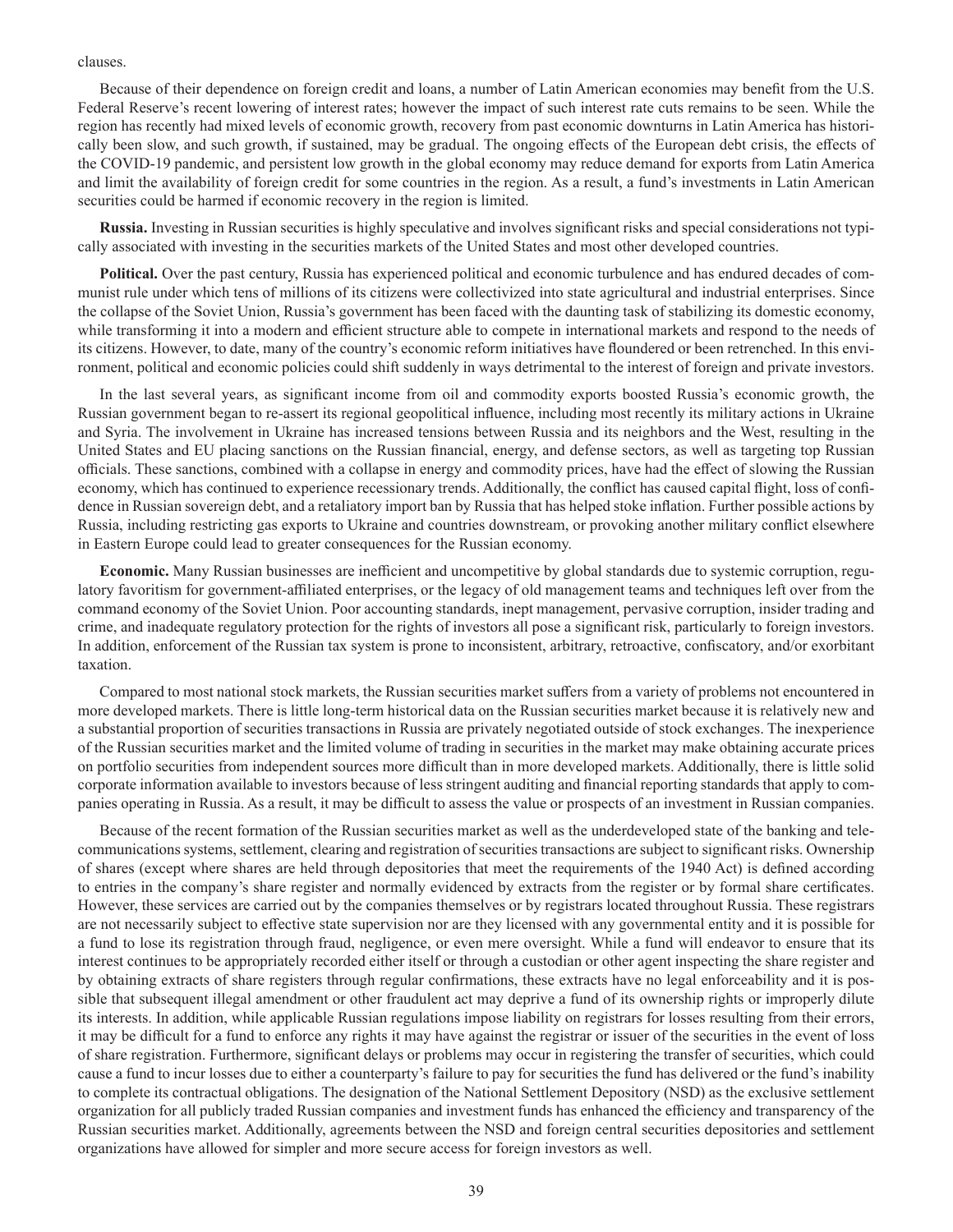The Russian economy is heavily dependent upon the export of a range of commodities including industrial metals, forestry products, oil, and gas. Accordingly, it is strongly affected by international commodity prices and is particularly vulnerable to any weakening in global demand for these products. Furthermore, the sale and use of certain strategically important commodities, such as gas, may be dictated by political, rather than economic, considerations.

The recent fall in the price of commodities has demonstrated the sensitivity of the Russian economy to such price volatility, especially in oil and gas markets. During this time, many sectors in the Russian economy fell into turmoil, pushing the whole economy into recession. In addition, prior to the global financial crisis, Russia's economic policy encouraged excessive foreign currency borrowing as high oil prices increased investor appetite for Russian financial assets. As a result of this credit boom, Russia reached alarming debt levels and suffered from the effects of tight credit markets. Russia continues to face significant economic challenges, including weak levels of investment, falling domestic consumption levels, and low global commodity demand. In the near term, the ongoing European sovereign debt crisis, a continued slowdown in China, the effects of the COVID-19 pandemic, and persistent low growth in the global economy may continue to result in low prices for Russian exports such as oil and gas, which could limit Russia's economic growth. Over the long-term, Russia faces challenges including a shrinking workforce, high levels of corruption, difficulty in accessing capital for smaller, non-energy companies, and poor infrastructure in need of large investments.

The sanctions imposed on Russia by the United States and the European Union, as well as the threat of additional sanctions, could have further adverse consequences for the Russian economy, including continued weakening of the ruble, additional downgrades in the country's credit rating, and a significant decline in the value and liquidity of securities issued by Russian companies or the Russian government. The imposition of broader sanctions targeting specific issuers or sectors could prohibit a fund from investing in any securities issued by companies subject to such sanctions. In addition, these sanctions and/or retaliatory action by Russia could require a fund to freeze its existing investments in Russian companies. This could prohibit a fund from selling or transacting in these investments and potentially impact a fund's liquidity.

**Currency.** Foreign investors also face a high degree of currency risk when investing in Russian securities and a lack of available currency hedging instruments. The Russian ruble has recently been subject to significant devaluation pressure due to the fall in commodity prices and the collapse in the value of Russian exports. The Russian Central Bank has spent significant foreign exchange reserves to maintain the value of the ruble. However, such reserves are finite and, as exemplified by the recent rise in inflation, the Russian Central Bank may be unable to properly manage competing demands of supporting the ruble, managing inflation, and stimulating a struggling Russian economy. Although Russia's foreign exchange reserves have begun to rebound, there can be no guarantee that this trend will continue or that the Russian Central Bank will not need to spend these reserves to stabilize Russia's currency and/or economy in the future. Therefore, any investment denominated in rubles may be subject to significant devaluation in the future. Although official sovereign debt to GDP figures are low for a developed economy, sovereign default remains a risk. Even absent a sovereign default, foreign investors could face the possibility of further devaluations. There is the risk that the government may impose capital controls on foreign portfolio investments in the event of extreme financial or political crisis. Such capital controls could prevent the sale of a portfolio of foreign assets and the repatriation of investment income and capital. Such risks have led to heightened scrutiny of Russian liquidity conditions, which in turn creates a heightened risk of the repatriation of ruble assets by concerned foreign investors. The persistent economic turmoil in Russia caused the Russian ruble to depreciate as unemployment levels increased and global demand for oil exports decreased. In particular, the recent collapse in energy prices has shrunk the value of Russian exports and further weakened both the value of the ruble and the finances of the Russian state. The Russian economy has also suffered following the conflict in Ukraine, as a result of significant capital flight from the country. The pressure put on the ruble caused by this divestment has been compounded by the sanctions from the United States and EU, leading to further depreciation, a limitation of the ruble's convertibility, and an increase in inflation.

**The Middle East and Africa.** Investing in Middle Eastern and African securities is highly speculative and involves significant risks and special considerations not typically associated with investing in the securities markets of the United States and most other developed countries.

**Political.** Many Middle Eastern and African countries historically have suffered from political instability. Despite a growing trend towards democratization, especially in Africa, significant political risks continue to affect some Middle Eastern and African countries. These risks may include substantial government intervention in and control over the private sector, corrupt leaders, civil unrest, suppression of opposition parties that can lead to further dissidence and militancy, fixed elections, terrorism, coups, and war. In recent years, several countries in the Middle East and North Africa have experienced pro-democracy movements that resulted in swift regime changes. In some instances where pro-democracy movements successfully toppled regimes, the stability of successor regimes has proven weak, as evidenced, for example, in Egypt. In other instances, these changes have devolved into armed conflict involving local factions, regional allies or international forces, and even protracted civil wars, such as in Libya and Syria.

The protracted civil war in Syria has given rise to numerous militias, terrorist groups, and most notably, the proto-state of ISIS. The conflict has disrupted oil production across Syria and Iraq, effectively destroying the economic value of large portions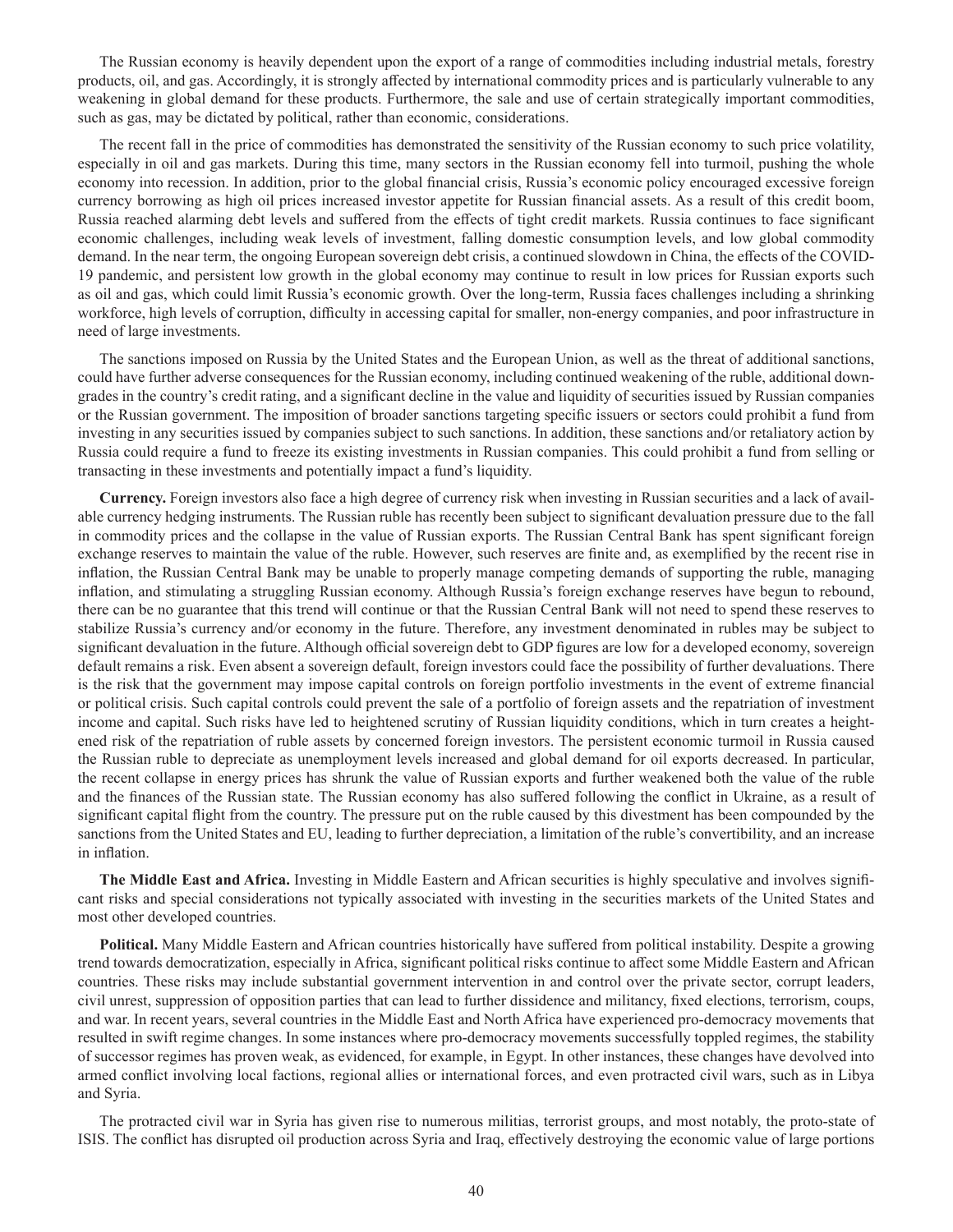of the region, and caused a massive exodus of refugees into neighboring states, which further threatens government infrastructure of the refuge countries.

Regional instability has not been confined to the Middle East. In Nigeria, Africa's largest economy, radical groups have conducted a disruptive insurgency in the country's north. In addition, Africa has experienced a number of regional health crises in recent years, which has demonstrated the vulnerabilities of political institutions and health care systems in the face of crisis. African countries, particularly in Eastern and sub-Saharan Africa, have struggled to access sufficient quantities of COVID-19 vaccines to support their populations.

Continued instability may slow the adoption of economic and political reforms and could damage trade, investment, and economic growth going forward. Further, because many Middle East and African nations have a history of dictatorship, military intervention, and corruption, any successful reforms may prove impermanent. In addition, there is an increasing risk that historical animosities, border disputes, or defense concerns may lead to further armed conflict in the region. Across the Middle East and Africa, such developments could have a negative effect on economic growth and reverse favorable trends toward economic and market reform, privatization, and the removal of trade barriers. Such developments could also result in significant disruptions in securities markets.

**Economic.** Middle Eastern and African countries historically have suffered from underdeveloped infrastructure, high unemployment rates, a comparatively unskilled labor force, and inconsistent access to capital, which have contributed to economic instability and stifled economic growth in the region. Furthermore, certain Middle Eastern and African markets may face a higher concentration of market capitalization, greater illiquidity and greater price volatility than that found in more developed markets of Western Europe or the United States. Additionally, certain countries in the region have a history of nationalizing or expropriating foreign assets, which could cause a fund to lose the value of its investments in those countries or negatively affect foreign investor confidence in the region. Despite a growing trend towards economic diversification, many Middle Eastern and African economies remain heavily dependent upon a limited range of commodities. These include gold, silver, copper, cocoa, diamonds, natural gas and petroleum. These economies are greatly affected by international commodity prices and are particularly vulnerable to any weakening in global demand for these products. The demand in global commodities continues to decrease, particularly the decline in the price of oil, causing certain countries in the region to face significant economic difficulties. As a result, many countries have been forced to scale down their infrastructure investment and the size of their public welfare systems, which could have long-term economic, social, and political implications.

South Africa, Africa's second largest economy, is the largest destination for foreign direct investment on the continent. The country has a two-tiered, developing economy with one tier similar to that of a developed country and the second tier having only the most basic infrastructure. Although South Africa has experienced modest economic growth in recent years, such growth has been sluggish, hampered by endemic corruption, ethnic and civil conflicts, labor unrest, the effects of the HIV health crisis, and political instability. In addition, reduced demand for South African exports due to the lasting effects of the European debt crisis and persistent low growth in the global economy may limit any such recovery. These problems have been compounded by worries over South African sovereign debt prompted by an increasing deficit and rising level of sovereign debt. These conditions led Fitch and S&P to downgrade South African debt to "junk" status and to downgrade South Africa's long-term foreign currency issuer default rating to "negative" in 2017. Additionally, Moody's downgraded South African debt to "junk" status in 2020. Such downgrades in South African sovereign debt and issuer default could have serious consequences for investments in South Africa.

**Currency.** Certain Middle Eastern and African countries have currencies pegged to the U.S. dollar or euro, rather than freefloating exchange rates determined by market forces. Although intended to stabilize the currencies, these pegs, if abandoned, may cause sudden and significant currency adjustments, which may adversely impact investment returns. There is no significant foreign exchange market for certain currencies, and it would, as a result, be difficult for a fund to engage in foreign currency transactions designed to protect the value of a fund's interests in securities denominated in such currencies.

## **PORTFOLIO TRANSACTIONS**

Orders for the purchase or sale of portfolio securities are placed on behalf of a fund by Fidelity Management & Research Company LLC (FMR or the Adviser) pursuant to authority contained in the management contract. To the extent that the Adviser grants investment management authority to a sub-adviser (see the section entitled "Management Contracts"), that sub-adviser is authorized to provide the services described in the respective sub-advisory agreement, and in accordance with the policies described in this section. Furthermore, the sub-adviser's trading and associated policies, which may differ from the Adviser's policies, may apply to that fund, subject to applicable law.

The Adviser or a sub-adviser may be responsible for the placement of portfolio securities transactions for other investment companies and investment accounts for which it has or its affiliates have investment discretion.

A fund will not incur any commissions or sales charges when it invests in shares of mutual funds (including any underlying central funds), but it may incur such costs when it invests directly in other types of securities.

Purchases and sales of equity securities on a securities exchange or OTC are effected through brokers who receive compensation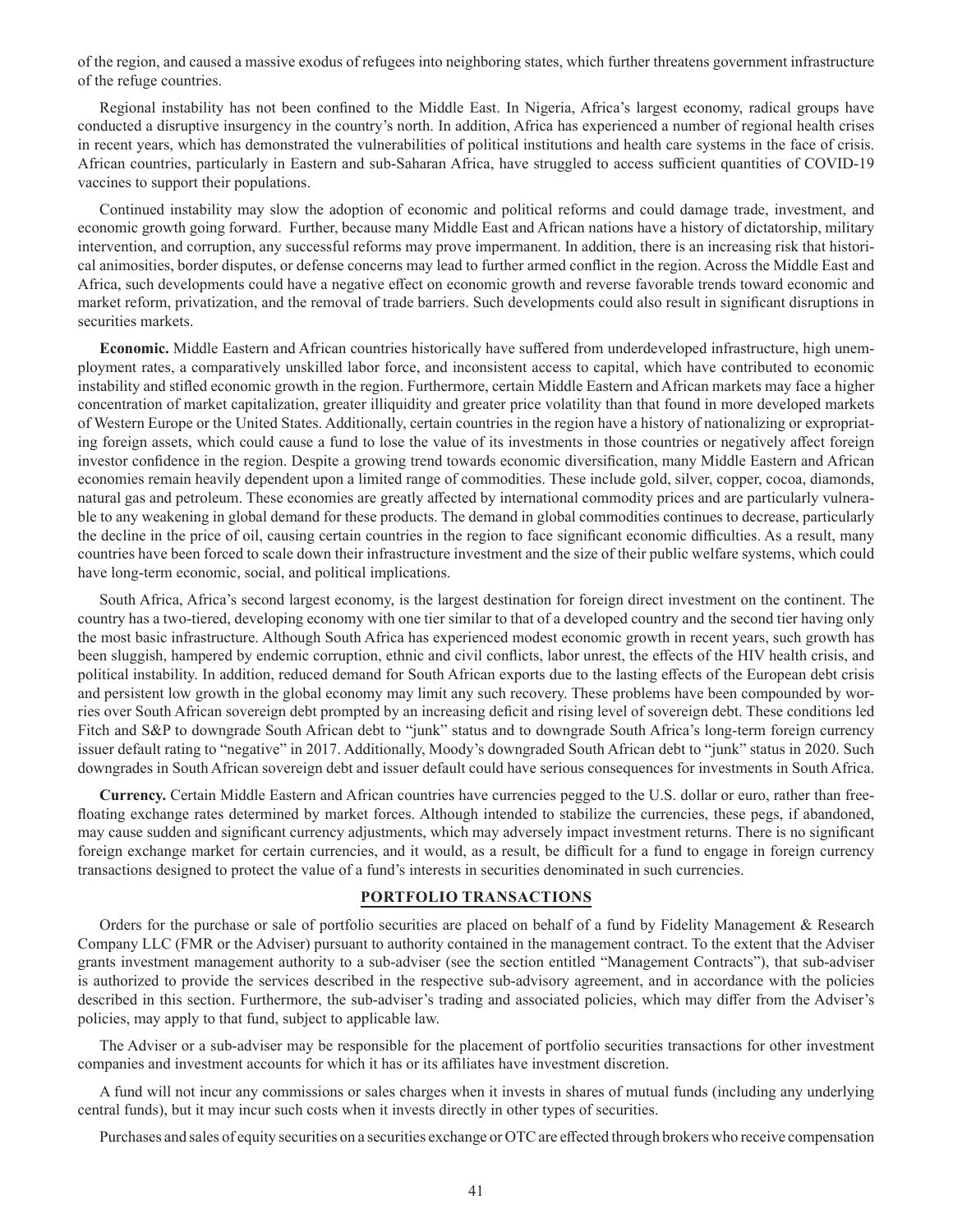for their services. Generally, compensation relating to securities traded on foreign exchanges will be higher than compensation relating to securities traded on U.S. exchanges and may not be subject to negotiation. Compensation may also be paid in connection with principal transactions (in both OTC securities and securities listed on an exchange) and agency OTC transactions executed with an electronic communications network (ECN) or an alternative trading system. Equity securities may be purchased from underwriters at prices that include underwriting fees.

Purchases and sales of fixed-income securities are generally made with an issuer or a primary market-maker acting as principal. Although there is no stated brokerage commission paid by a fund for any fixed-income security, the price paid by a fund to an underwriter includes the disclosed underwriting fee and prices in secondary trades usually include an undisclosed dealer commission or markup reflecting the spread between the bid and ask prices of the fixed-income security. New issues of equity and fixed-income securities may also be purchased in underwritten fixed price offerings.

The Trustees of each fund periodically review the Adviser's performance of its responsibilities in connection with the placement of portfolio securities transactions on behalf of each fund. The Trustees also review the compensation paid by each fund over representative periods of time to determine if it was reasonable in relation to the benefits to the fund.

#### **The Adviser.**

### **The Selection of Securities Brokers and Dealers**

The Adviser or its affiliates generally have authority to select brokers (whether acting as a broker or a dealer) to place or execute a fund's portfolio securities transactions. In selecting brokers, including affiliates of the Adviser, to execute a fund's portfolio securities transactions, the Adviser or its affiliates consider the factors they deem relevant in the context of a particular trade and in regard to the Adviser's or its affiliates' overall responsibilities with respect to the fund and other investment accounts, including any instructions from the fund's portfolio manager, which may emphasize, for example, speed of execution over other factors. Based on the factors considered, the Adviser or its affiliates may choose to execute an order using ECNs, including broker-sponsored algorithms, internal crossing, or by verbally working an order with one or more brokers. Other possibly relevant factors include, but are not limited to, the following: price; costs; the size, nature and type of the order; the speed of execution; financial condition and reputation of the broker; broker specific considerations (e.g.; not all brokers are able to execute all types of trades); broker willingness to commit capital; the nature and characteristics of the markets in which the security is traded; the trader's assessment of whether and how closely the broker likely will follow the trader's instructions to the broker; confidentiality and the potential for information leakage; the nature or existence of post-trade clearing, settlement, custody and currency convertibility mechanisms; and the provision of additional brokerage and research products and services, if applicable and where allowed by law.

In seeking best execution for portfolio securities transactions, the Adviser or its affiliates may from time to time select a broker that uses a trading method, including algorithmic trading, for which the broker charges a higher commission than its lowest available commission rate. The Adviser or its affiliates also may select a broker that charges more than the lowest commission rate available from another broker. Occasionally the Adviser or its affiliates execute an entire securities transaction with a broker and allocate all or a portion of the transaction and/or related commissions to a second broker where a client does not permit trading with an affiliate of the Adviser or in other limited situations. In those situations, the commission rate paid to the second broker may be higher than the commission rate paid to the executing broker. For futures transactions, the selection of a futures commission merchant is generally based on the overall quality of execution and other services provided by the futures commission merchant. The Adviser or its affiliates execute futures transactions verbally and electronically.

### **The Acquisition of Brokerage and Research Products and Services**

Brokers (who are not affiliates of the Adviser) that execute transactions for a fund managed outside of the European Union may receive higher compensation from the fund than other brokers might have charged the fund, in recognition of the value of the brokerage or research products and services they provide to the Adviser or its affiliates.

**Research Products and Services.** These products and services may include, when permissible under applicable law, but are not limited to: economic, industry, company, municipal, sovereign (U.S. and non-U.S.), legal, or political research reports; market color; company meeting facilitation; compilation of securities prices, earnings, dividends and similar data; quotation services, data, information and other services; analytical computer software and services; and investment recommendations. In addition to receiving brokerage and research products and services via written reports and computer-delivered services, such reports may also be provided by telephone and in video and in-person meetings with securities analysts, corporate and industry spokespersons, economists, academicians and government representatives and others with relevant professional expertise. The Adviser or its affiliates may request that a broker provide a specific proprietary or third-party product or service. Some of these brokerage and research products and services supplement the Adviser's or its affiliates' own research activities in providing investment advice to the funds.

**Execution Services.** In addition, when permissible under applicable law, brokerage and research products and services include those that assist in the execution, clearing, and settlement of securities transactions, as well as other incidental functions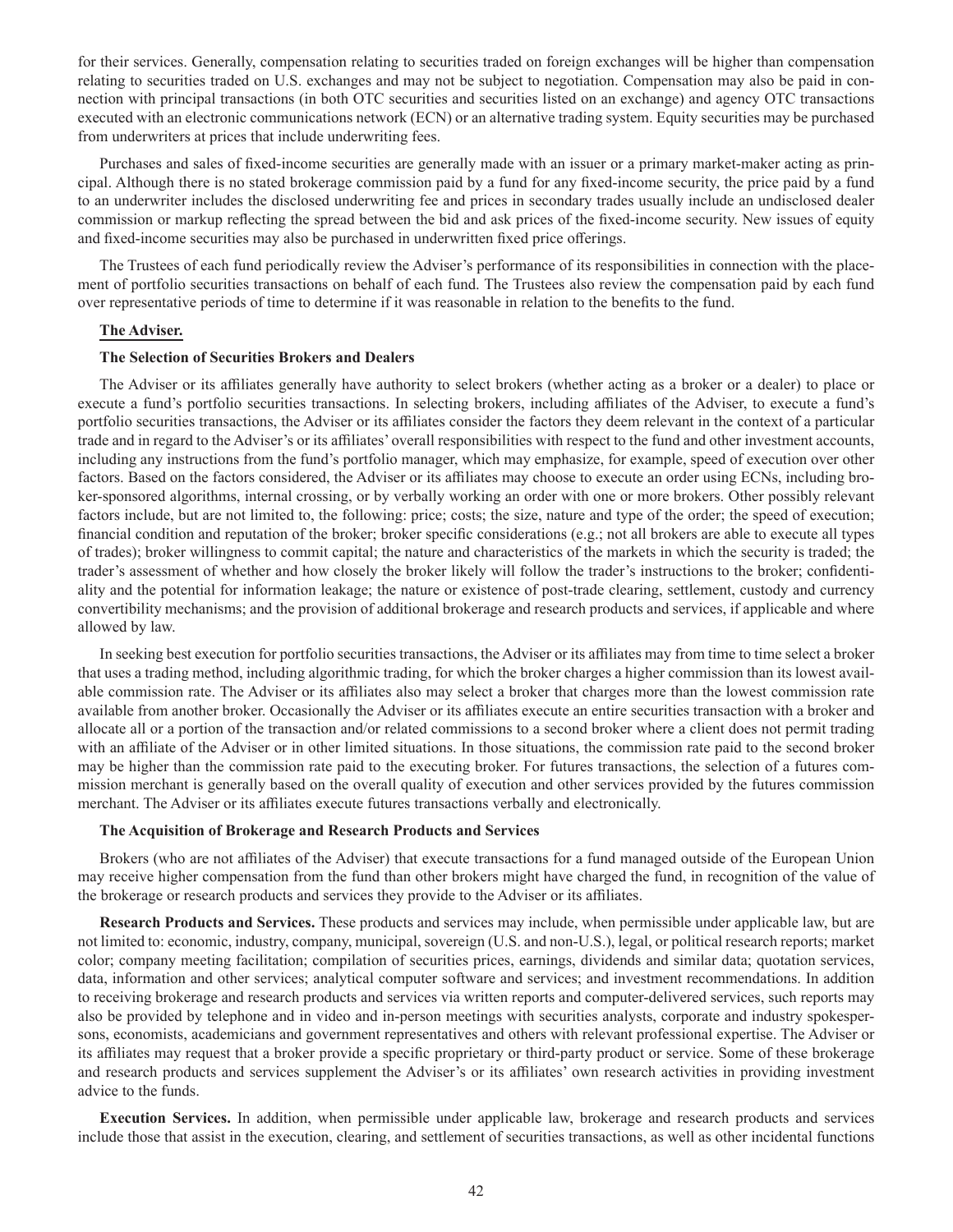(including, but not limited to, communication services related to trade execution, order routing and algorithmic trading, post-trade matching, exchange of messages among brokers or dealers, custodians and institutions, and the use of electronic confirmation and affirmation of institutional trades).

**Mixed-Use Products and Services.** Although the Adviser or its affiliates do not use fund commissions to pay for products or services that do not qualify as brokerage and research products and services or eligible external research under MiFID II and FCA regulations (as defined below), where allowed by applicable law, they may use commission dollars to obtain certain products or services that are not used exclusively in the Adviser's or its affiliates' investment decision-making process (mixed-use products or services). In those circumstances, the Adviser or its affiliates will make a good faith judgment to evaluate the various benefits and uses to which they intend to put the mixed-use product or service, and will pay for that portion of the mixed-use product or service that does not qualify as brokerage and research products and services or eligible external research with their own resources (referred to as "hard dollars").

**Benefit to the Adviser.** The Adviser's or its affiliates' expenses likely would be increased if they attempted to generate these additional brokerage and research products and services through their own efforts, or if they paid for these brokerage and research products or services with their own resources. Therefore, an economic incentive exists for the Adviser or its affiliates to select or recommend a broker-dealer based on its interest in receiving the brokerage and research products and services, rather than on the Adviser's or its affiliates' funds interest in receiving most favorable execution. The Adviser and its affiliates manage the receipt of brokerage and research products and services and the potential for conflicts through its Commission Uses Program. The Commission Uses Program effectively "unbundles" commissions paid to brokers who provide brokerage and research products and services, i.e., commissions consist of an execution commission, which covers the execution of the trade (including clearance and settlement), and a research charge, which is used to cover brokerage and research products and services. Those brokers have client commission arrangements (each a CCA) in place with the Adviser and its affiliates (each of those brokers referred to as CCA brokers). In selecting brokers for executing transactions on behalf of the fund, the trading desks through which the Adviser or its affiliates may execute trades are instructed to execute portfolio transactions on behalf of the funds based on the quality of execution without any consideration of brokerage and research products and services the CCA broker provides. Commissions paid to a CCA broker include both an execution commission and a research charge, and while the CCA broker receives the entire commission, it retains the execution commission and either credits or transmits the research portion (also known as "soft dollars,") to a CCA pool maintained by each CCA broker. Soft dollar credits (credits) accumulated in CCA pools are used to pay research expenses. In some cases, the Adviser or its affiliates may request that a broker which is not a party to any particular transaction provide a specific proprietary or third-party product or service, which would be paid with credits from the CCA pool. The administration of brokerage and research products and services is managed separately from the trading desks, and traders have no responsibility for administering the research program, including the payment for research. The Adviser or its affiliates may use a third-party aggregator to facilitate payments to research providers. Where an aggregator is involved, the aggregator would maintain credits in an account that is segregated from the aggregator's proprietary assets and the assets of its other clients and use those credits to pay research providers as instructed by the Adviser or its affiliates. Furthermore, where permissible under applicable law, certain of the brokerage and research products and services that the Adviser or its affiliates receive are furnished by brokers on their own initiative, either in connection with a particular transaction or as part of their overall services. Some of these brokerage and research products or services may be provided at no additional cost to the Adviser or its affiliates or have no explicit cost associated with them. In addition, the Adviser or its affiliates may request that a broker provide a specific proprietary or third-party product or service, certain of which third-party products or services may be provided by a broker that is not a party to a particular transaction and is not connected with the transacting broker's overall services.

**The Adviser's Decision-Making Process.** In connection with the allocation of fund brokerage, the Adviser or its affiliates make a good faith determination that the compensation paid to brokers and dealers is reasonable in relation to the value of the brokerage and/or research products and services provided to the Adviser or its affiliates, viewed in terms of the particular transaction for a fund or the Adviser's or its affiliates' overall responsibilities to that fund or other investment companies and investment accounts for which the Adviser or its affiliates have investment discretion; however, each brokerage and research product or service received in connection with a fund's brokerage may not benefit all funds and certain funds may receive the benefit of the brokerage and research product or services obtained with other funds' commissions. As required under applicable laws or fund policy, commissions generated by certain funds may only be used to obtain certain brokerage and research products and services. As a result, certain funds may pay more proportionately of certain types of brokerage and research products and services than others, while the overall amount of brokerage and research products and services paid by each fund continues to be allocated equitably. While the Adviser or its affiliates take into account the brokerage and/or research products and services provided by a broker or dealer in determining whether compensation paid is reasonable, neither the Adviser, its affiliates, nor the funds incur an obligation to any broker, dealer, or third party to pay for any brokerage and research product or service (or portion thereof) by generating a specific amount of compensation or otherwise. Typically, for funds managed by the Adviser or its affiliates outside of the European Union or the United Kingdom, these brokerage and research products and services assist the Adviser or its affiliates in terms of their overall investment responsibilities to a fund or any other investment companies and investment accounts for which the Adviser or its affiliates may have investment discretion. Certain funds or investment accounts may use brokerage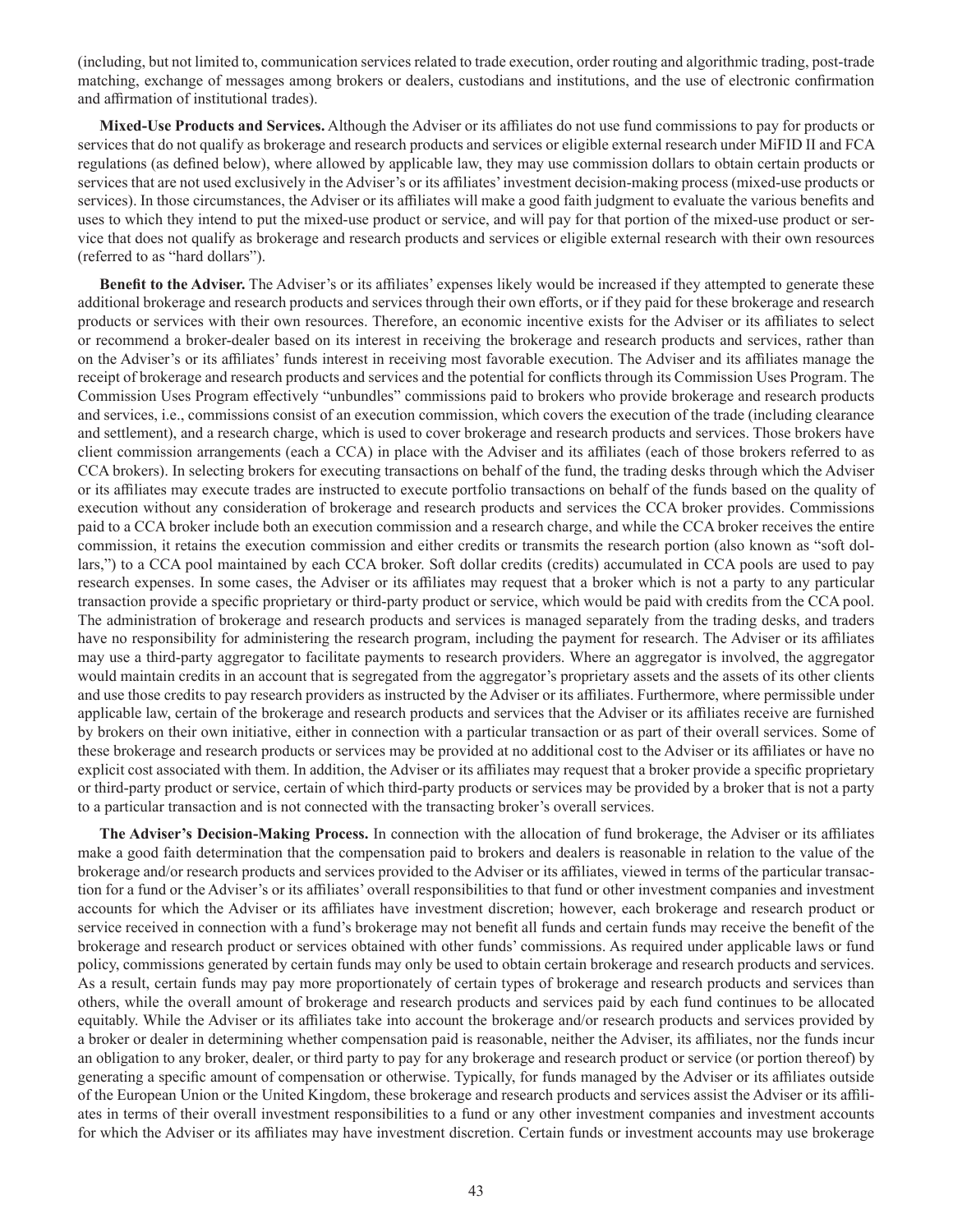commissions to acquire brokerage and research products and services that may also benefit other funds or accounts managed by the Adviser or its affiliates, and not every fund or investment account uses the brokerage and research products and services that may have been acquired through that fund's commissions.

**Research Contracts.** The Adviser or its affiliates have arrangements with certain third-party research providers and brokers through whom the Adviser or its affiliates effect fund trades, whereby the Adviser or its affiliates may pay with fund commissions or hard dollars for all or a portion of the cost of research products and services purchased from such research providers or brokers. If hard dollar payments are used, the Adviser or its affiliates may still cause a fund to pay more for execution than the lowest commission rate available from the broker providing research products and services to the Adviser or its affiliates, or that may be available from another broker. The Adviser's or its affiliates' determination to pay for research products and services separately is wholly voluntary on the Adviser's or its affiliates' part and may be extended to additional brokers or discontinued with any broker participating in this arrangement.

**Funds Managed within the European Union.** The Adviser and its affiliates have established policies and procedures relating to brokerage commission uses in compliance with the revised Markets in Financial Instruments Directive in the European Union, commonly referred to as "MiFID II", as implemented in the United Kingdom through the Conduct of Business Sourcebook Rules of the UK Financial Conduct Authority (the FCA), where applicable.

Funds, or portions thereof, that are managed within the United Kingdom by FMR Investment Management (UK) Limited (FMR UK) use research payment accounts (RPAs) to cover costs associated with equity and high income external research that is consumed by those funds or investment accounts in accordance with MiFID II and FCA regulations. With RPAs, funds pay for external research through a separate research charge that is generally assessed and collected alongside the execution commission<sup>1</sup>. For funds that use an RPA, FMR UK establishes a research budget. The budget is set by first grouping funds or investment accounts by strategy (e.g., asset allocation, blend, growth, etc.), and then determining what external research is consumed to support the strategies and portfolio management services provided within the European Union or the United Kingdom. In this regard, research budgets are set by research needs and are not otherwise linked to the volume or value of transactions executed on behalf of the fund or investment account. For funds where portions are managed both within and outside of the United Kingdom, external research may be paid using both a CCA and an RPA. Determinations of what is eligible research and how costs are allocated are made in accordance with the Adviser's and its affiliates' policies and procedures. Costs for research consumed by funds that use an RPA will be allocated among the funds or investment accounts within defined strategies pro rata based on the assets under management for each fund or investment account. While the research charge paid on behalf of any one fund that uses an RPA varies over time, the overall research charge determined at the fund level on an annual basis will not be exceeded.

FMR UK is responsible for managing the RPA and may delegate its administration to a third-party administrator for the facilitation of the purchase of external research and payments to research providers. RPA assets will be maintained in accounts at a third-party depository institution, held in the name of FMR UK. FMR UK provides on request, a summary of: (i) the providers paid from the RPA; (ii) the total amount they were paid over a defined period; (iii) the benefits and services received by FMR UK; and (iv) how the total amount spent from the RPA compares to the research budget set for that period, noting any rebate or carryover if residual funds remain in the RPA.

Impacted funds, like those funds that participate in CCA pools, may make payments to a broker that include both an execution commission and a research charge, but unlike CCAs (for which research charges may be retained by the CCA broker and credited to the CCA, as described above), the broker will receive separate payments for the execution commission and the research charge and will promptly remit the research charge to the RPA. Assets in the RPA are used to satisfy external research costs consumed by the funds.

If the costs of paying for external research exceed the amount initially agreed in relation to funds in a given strategy, the Adviser or its affiliates may continue to charge those funds or investment accounts beyond the initially agreed amount in accordance with MiFID II, continue to acquire external research for the funds or investment accounts using its own resources, or cease to purchase external research for those funds or investment accounts until the next annual research budget. If assets for specific funds remain in the RPA at the end of a period, they may be rolled over to the next period to offset next year's research charges for those funds or rebated to those funds.

Funds managed by FMR UK that trade only fixed income securities will not participate in RPAs because fixed income securities trade based on spreads rather than commissions, and thus unbundling the execution commission and research charge is impractical. Therefore, FMR UK and its affiliates have established policies and procedures to ensure that external research that is paid for through RPAs is not made available to FMR UK portfolio managers that manage fixed income funds or investment accounts in any manner inconsistent with MiFID II and FCA regulations.

<sup>1</sup>The staff of the SEC addressed concerns that reliance on an RPA mechanism to pay for research would be permissible under Section 28(e) of the Securities Exchange Act of 1934 by indicating that they would not recommend enforcement against investment advisers who used an RPA to pay for research and brokerage products and services so long as certain conditions were met. Therefore, references to "research charges" as part of the RPA mechanism to satisfy MiFID II requirements can be considered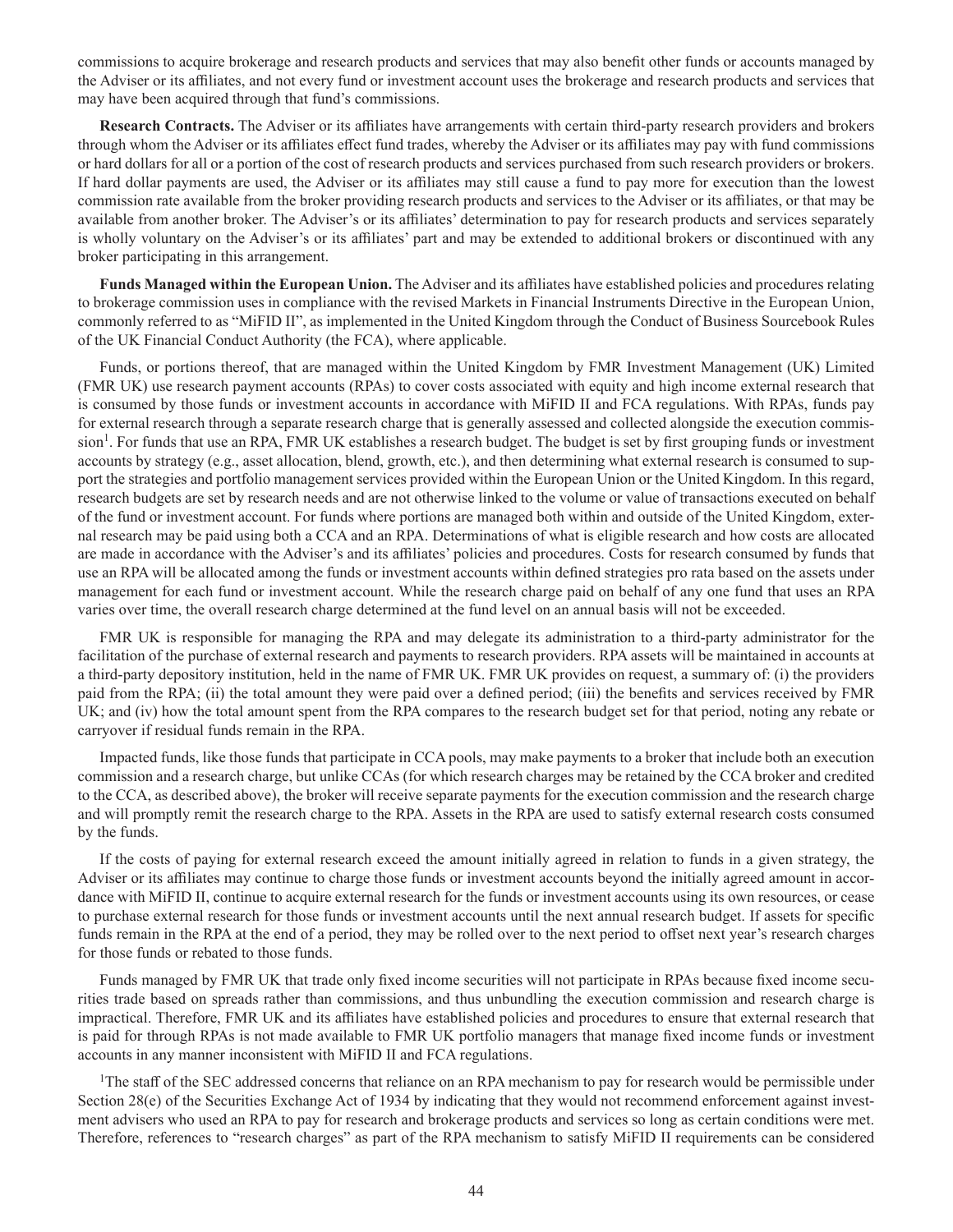#### "commissions" for Section 28(e) purposes.

#### **Commission Recapture**

From time to time, the Adviser or its affiliates engages in brokerage transactions with brokers (who are not affiliates of the Adviser) who have entered into arrangements with the Adviser or its affiliates under which the broker may rebate a portion of the compensation paid by a fund (commission recapture). Not all brokers with whom a fund trades have been asked to participate in brokerage commission recapture.

### **Affiliated Transactions**

The Adviser or its affiliates place trades with certain brokers, including NFS, through its Fidelity Capital Markets (FCM) division, and Luminex Trading & Analytics LLC (Luminex), with whom they are under common control or otherwise affiliated, provided the Adviser or its affiliates determine that these affiliates' trade-execution abilities and costs are comparable to those of non-affiliated, qualified brokerage firms, and that such transactions be executed in accordance with applicable rules under the 1940 Act and procedures adopted by the Board of Trustees of the funds and subject to other applicable law. In addition, from time to time, the Adviser or its affiliates place trades with brokers that use NFS or Fidelity Clearing Canada ULC (FCC) as a clearing agent.

Trades may be executed through alternative trading systems or national securities exchanges in which the Adviser or its affiliates have an interest. Any decision to execute a trade through an alternative trading system or exchange in which the Adviser or its affiliates have an interest would be made in accordance with applicable law, including best execution obligations. For trades placed on such a system or exchange, not limited to ones in which the Adviser or its affiliates may have an ownership interest, the Adviser or its affiliates may benefit in the form of increased valuation(s) of its equity interest, where it has an ownership interest, or other remuneration, including rebates.

The Trustees of each fund have approved procedures whereby a fund is permitted to purchase securities that are offered in underwritings in which an affiliate of the adviser or certain other affiliates participate. In addition, for underwritings where such an affiliate participates as a principal underwriter, certain restrictions may apply that could, among other things, limit the amount of securities that the funds could purchase in the underwritings.

### **Non-U.S. Securities Transactions**

To facilitate trade settlement and related activities in non-U.S. securities transactions, the Adviser or its affiliates effect spot foreign currency transactions with foreign currency dealers. In certain circumstances, due to local law and regulation, logistical or operational challenges, or the process for settling securities transactions in certain markets (e.g., short settlement periods), spot currency transactions are effected on behalf of funds by parties other than the Adviser or its affiliates, including funds' custodian banks (working through sub-custodians or agents in the relevant non-U.S. jurisdiction) or broker-dealers that executed the related securities transaction.

### **Trade Allocation**

Although the Trustees and officers of each fund are substantially the same as those of certain other Fidelity® funds, investment decisions for each fund are made independently from those of other Fidelity® funds or investment accounts (including proprietary accounts). The same security is often held in the portfolio of more than one of these funds or investment accounts. Simultaneous transactions are inevitable when several funds and investment accounts are managed by the same investment adviser, or an affiliate thereof, particularly when the same security is suitable for the investment objective of more than one fund or investment account.

When two or more funds or investment accounts are simultaneously engaged in the purchase or sale of the same security or instrument, the prices and amounts are allocated in accordance with procedures believed by the Adviser to be appropriate and equitable to each fund or investment account. In some cases this could have a detrimental effect on the price or value of the security or instrument as far as a fund is concerned. In other cases, however, the ability of the funds to participate in volume transactions will produce better executions and prices for the funds.

## **FIL Investment Advisors (FIA) and FIL Investment Advisors (UK) Ltd. (FIA(UK)).**

#### **The Selection of Securities Brokers and Dealers**

FIA and FIA(UK) (together, for purposes of this section, "FIL") generally have authority to select broker-dealers to place or execute portfolio securities transactions for the fund. FIL has retained FIL Investments International ("FII"), FIL Investment Management (Hong Kong) Limited ("FIMHK"), FIL Investments (Japan) Limited ("FIJ"), FIL (Luxembourg) Limited ("FILUX"), and Fidelity Investments Canada ULC ("FIC"), affiliates of FIL, to make these selections. In selecting a broker-dealer for a specific transaction, FIL or its affiliates evaluate a variety of criteria and use their good faith judgment to obtain execution of portfolio transactions at prices that they believe are reasonable in relation to the benefits received.

When executing securities transactions on behalf of the fund, FIL or its affiliates will seek to obtain best execution. FIL and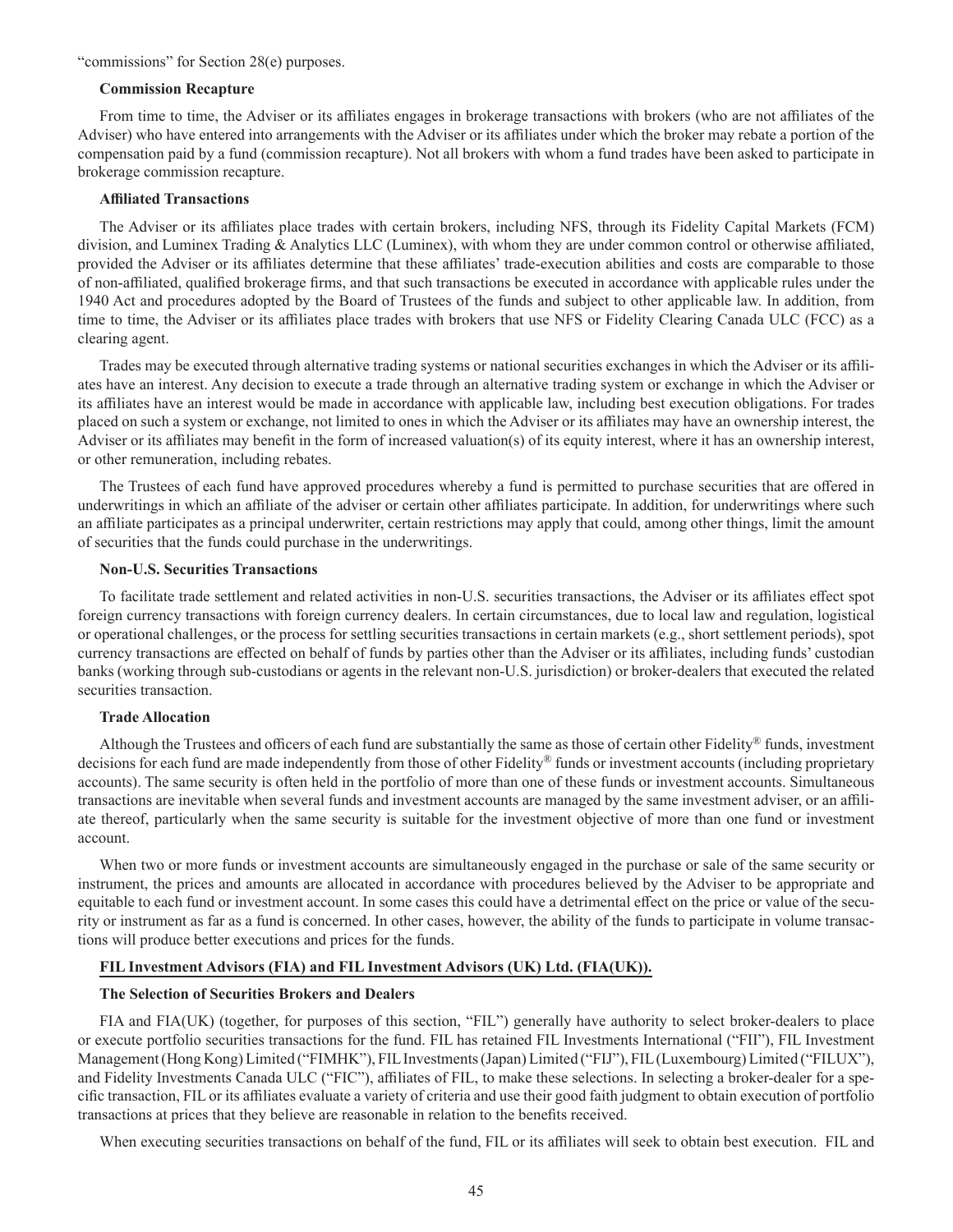its relevant affiliates have in place policies and supporting procedures which are designed to help them obtain achieve this obligation. In selecting broker-dealers, including affiliates of FIL, to execute the fund's portfolio securities transactions, FIL or its affiliates consider the factors they deem relevant in the context of a particular trade and in regard to FIL's overall responsibilities with respect to the fund and its other client accounts, including any instructions from the fund's portfolio manager. Relevant factors may include the context of a particular trade, the nature of the order, the priorities associated with the order and the nature and conditions of the market in question. The diversity of markets, instruments and the kind of orders placed mean that relevant factors will be assessed differently depending upon the circumstances of execution.

In selecting the most appropriate venue or approved counterparty for a portfolio transaction, FIL or its affiliates generally consider a range of quantitative and qualitative factors, including, but not limited to, price, transaction costs, speed and certainty of execution, availability of liquidity, ease of connectivity, size and nature of the transaction, nature and characteristics of the other venues in which the security may be traded, nature of post-trade settlement, and custody and foreign exchange structures. FIL or its affiliates also consider other factors, as deemed relevant, such as the ability of the venue or counterparty to manage complex orders, the speed of execution, the financial condition of the counterparty, and the creditworthiness and the quality of any related clearing and settlement facilities.

In seeking best qualitative execution for portfolio transactions, FIL or its affiliates may select a broker using a trading method for which the broker may charge a higher commission than its lowest available commission rate. FIL or its affiliates also may select a broker that charges more than the lowest available commission rate available from another broker. FIL or its affiliates may execute an entire transaction with a broker and allocate all or a portion of the transaction and/or related commissions to a second broker where a client does not permit trading with an affiliate of FIL or in other limited situations. In those situations, the commission rate paid to the second broker may be higher than the commission rate paid to the executing broker.

### **The Acquisition of Brokerage and Research Products and Services**

FIL or its affiliates may execute portfolio transactions with broker-dealers that provide brokerage or research products and services that assist FIL or its affiliates in fulfilling their investment management responsibilities in accordance with applicable law. These products and services may include, but are not limited to: economic, industry, company, municipal, sovereign (U.S. and non-U.S.), legal and political research reports or investment recommendations. In addition to receiving these products and services via written reports and computer-delivered services, they may also be provided by telephone and in-person meetings with securities analysts, corporate and industry spokespersons, economists, academicians and government representatives and others with relevant professional expertise. FIL or its affiliates may request that a broker provide a specific proprietary or third-party product or service. Some of these brokerage and research products and services supplement FIL's or its affiliates' own research activities in providing investment advice to the fund.

Brokerage and research products and services may also include those that assist in the execution, clearing, and settlement of securities transactions, as well as other incidental functions (including, but not limited to, communication services related to trade execution, order routing and algorithmic trading, post-trade matching, exchange of messages among brokers or dealers, custodians and institutions, and the use of electronic confirmation and affirmation of institutional trades). In addition, FIL or its affiliates may obtain from broker-dealers certain products or services that are not used exclusively in FIL's or its affiliates' investment decision-making process (mixed-use products or services).

For trades placed by FII, FIJ, FILUX, or FIMHK, no commissions on fund portfolio transactions are used by FIL or its affiliates to pay for brokerage or research products and services. All such products and services received from broker-dealers are paid for by FIL or its affiliates from their own resources (referred to as "hard dollars").

For trades placed by FIC, subject to the requirements of Section 28(e) of the Securities Exchange Act of 1934, brokers that execute transactions may receive higher compensation from the fund than other brokers might have charged the fund, in recognition of the value of the brokerage or research products and services they provide to FIC or its affiliates. In those circumstances where the products or services are mixed-use items, FIC will make a good faith judgment to evaluate the various benefits and uses to which they intend to put the mixed-use product or service, and FIC or its affiliates will pay for that portion of the mixeduse product or service that does not qualify as brokerage and research products and services or eligible external research with their own resources. FIC may use the fund's brokerage commissions to acquire brokerage and research products and services that may also benefit other funds or accounts managed by FIC or its affiliates. In an effort to minimize the potential for conflicts of interest, the trading desks through which FIC may execute trades are instructed to execute portfolio transactions on behalf of the fund based on the quality of execution without any consideration of brokerage and research products and services the broker or dealer may provide.

#### **Affiliated Transactions**

FIL or its affiliates may place trades with certain brokers, including National Financial Services LLC, through its FCM division, with whom they or FMR are affiliated, provided FIL or the applicable affiliate determines that these affiliates' tradeexecution abilities and costs are comparable to those of non-affiliated, qualified brokerage firms, and that such transactions be executed in accordance with applicable rules under the 1940 Act and procedures adopted by the Trustees of the fund and subject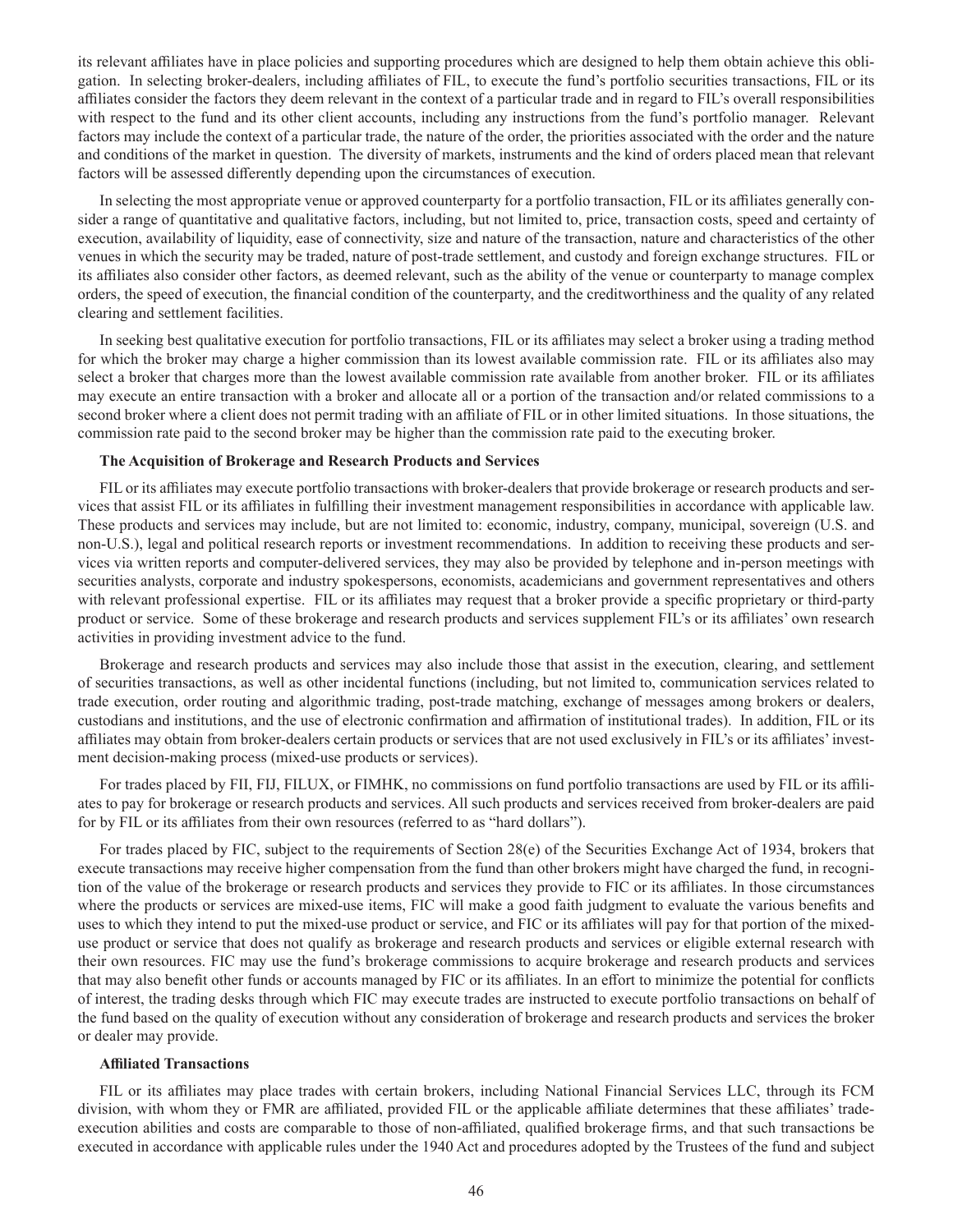to other applicable law. In addition, FIL or its affiliates may place trades with brokers that use a clearing agent in whom FIL or its affiliates have a financial interest.

FIL or its affiliates may execute transactions between the fund and other mutual funds or other client accounts FIL manages or sub-advises, as well as with certain funds or client accounts managed by the fund's manager. All cross trade transactions may only be executed in accordance with applicable rules under the Investment Company Act and the procedures approved by the Trustees of the fund.

The Trustees of the fund have approved procedures whereby the fund may purchase securities that are offered in underwritings in which an affiliate of the adviser, sub-adviser or certain other affiliates participate. In addition, for underwritings where such an affiliate participates as a principal underwriter, certain restrictions may apply that could, among other things, limit the amount of securities that the fund could purchase in the underwritings.

### **Trade Allocation**

FIL or its relevant affiliates have established policies designed to ensure that trade allocations are fair and appropriate, taking into account the investment objectives of the relevant clients and other considerations. These policies apply to initial public and secondary offerings and secondary market trades.

For fixed income and equity trades, when, in FIL's or its affiliates' opinion, the supply/demand is insufficient under the circumstances to satisfy all outstanding trade orders, the amount executed generally is distributed among participating client accounts based on order size. For both fixed income and equity trades, trades are executed by traders based on orders or indications of interest for clients, which are established prior to or at the time of a transaction.

The trade allocation policies generally provide for minimum allocations. If a standard allocation would result in an account receiving a very small allocation (for example, because of its small asset size), depending upon the circumstances, the account may receive an increased allocation to achieve a more meaningful allocation or the account may receive no allocation. The policies also provide for the execution of short sales, provided that consideration is given to whether the short sale might have a material effect on other active orders on the trading desk.

The trading systems used by FIL and its applicable affiliates contain rules that allocate trades on an automated basis, in accordance with the trade allocation policies. Generally, any exceptions to the trade allocation policies (for example, a special allocation) must be approved by senior trading and compliance personnel and documented. The trade allocation policies identify certain circumstances under which it may be appropriate to deviate from the general allocation criteria, and describe the alternative procedures in those circumstances.

#### **Commissions Paid**

A fund may pay compensation including both commissions and spreads in connection with the placement of portfolio transactions. The amount of brokerage commissions paid by a fund may change from year to year because of, among other things, changing asset levels, shareholder activity, and/or portfolio turnover.

For each fund (other than a money market fund), the following table shows the fund's portfolio turnover rate for the fiscal periods ended December 31, 2021 and 2020. Variations in turnover rate may be due to a fluctuating volume of shareholder purchase and redemption orders, market conditions, and/or changes in the Adviser's investment outlook, as well as changes in mortgage dollar roll transaction volume.

The variation in VIP Investment Grade Bond Portfolio's portfolio turnover rate during its most recent fiscal year was the result of the fund redeeming assets out of a central fund during the course of the year.

| Turnover Rates                      | 2021 | 2020   |
|-------------------------------------|------|--------|
| VIP Asset Manager Portfolio         | 20%  | 20%    |
| VIP Asset Manager: Growth Portfolio | 25%  | 23%    |
| VIP Investment Grade Bond Portfolio | 125% | $11\%$ |
| VIP Strategic Income Portfolio      | 103% | 116%   |

During the fiscal year ended December 31, 2021, each of VIP Investment Grade Bond Portfolio and VIP Strategic Income Portfolio held securities issued by one or more of its regular brokers or dealers or a parent company of its regular brokers or dealers. The following table shows the aggregate value of the securities of the regular broker or dealer or parent company held by a fund as of the fiscal year ended December 31, 2021.

| Fund                                | Regular Broker or Dealer | Aggregate Value of<br>Securities Held |            |
|-------------------------------------|--------------------------|---------------------------------------|------------|
| VIP Investment Grade Bond Portfolio | Bank of America Corp.    |                                       | 56,705,949 |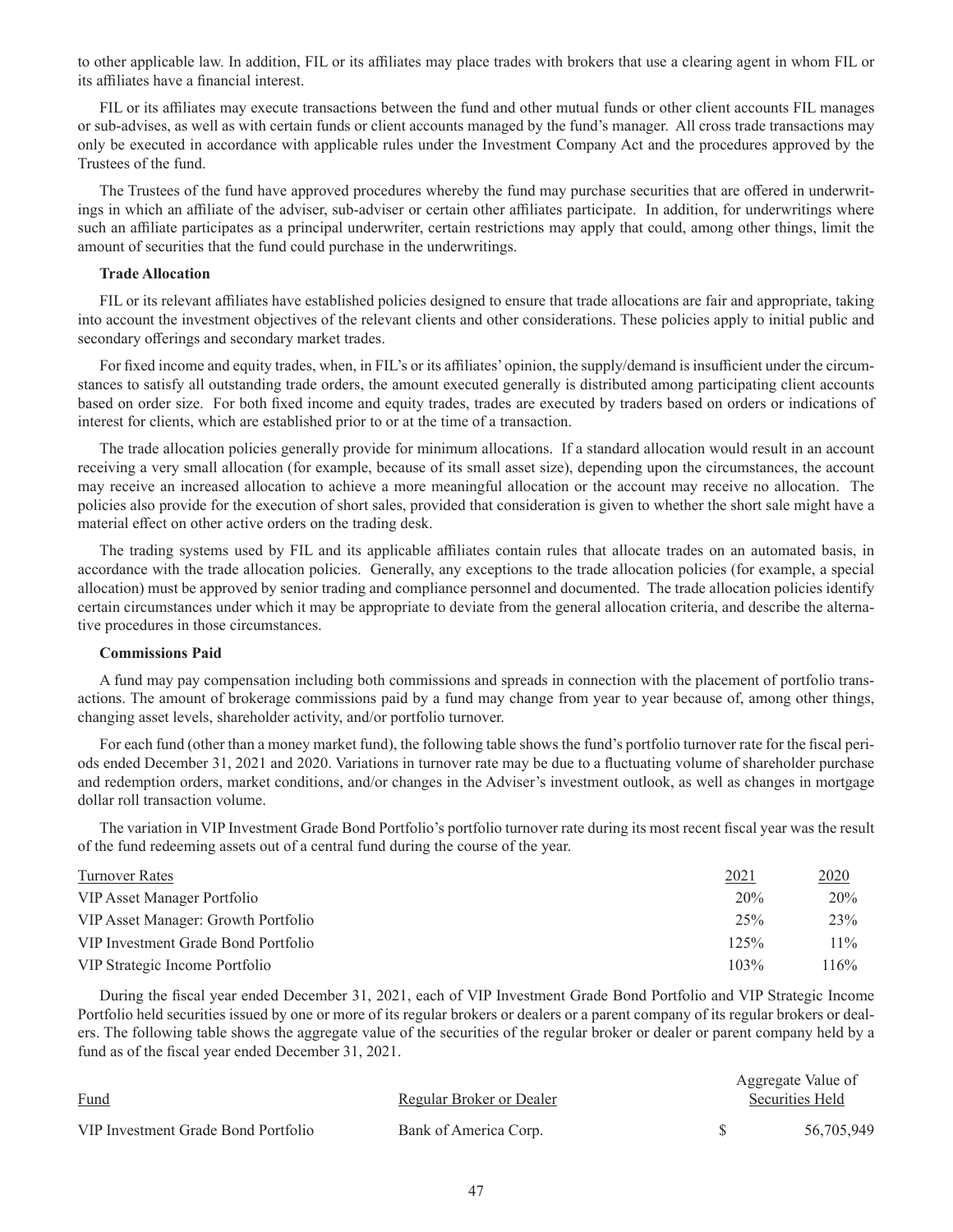| Fund                           | Regular Broker or Dealer  | Aggregate Value of<br>Securities Held |  |  |
|--------------------------------|---------------------------|---------------------------------------|--|--|
|                                | <b>Barclays PLC</b>       | \$<br>21,093,022                      |  |  |
|                                | Citigroup, Inc.           | \$<br>47,899,467                      |  |  |
|                                | Credit Suisse Group       | \$<br>34,515,088                      |  |  |
|                                | Goldman Sachs Group, Inc. | \$<br>58, 357, 384                    |  |  |
|                                | JPMorgan Chase & Co.      | \$<br>60,439,548                      |  |  |
|                                | Morgan Stanley            | \$<br>74,433,660                      |  |  |
| VIP Strategic Income Portfolio | Bank of America Corp.     | \$<br>11,498,043                      |  |  |
|                                | Citigroup, Inc.           | \$<br>11,948,350                      |  |  |
|                                | Goldman Sachs Group, Inc. | \$<br>4,159,911                       |  |  |
|                                | JPMorgan Chase & Co.      | \$<br>19,260,507                      |  |  |
|                                |                           |                                       |  |  |

For the fiscal years ended December 31, 2021, 2020, and 2019, VIP Government Money Market Portfolio paid no brokerage commissions.

The following table shows the total amount of brokerage commissions paid by VIP Asset Manager Portfolio, VIP Asset Manager: Growth Portfolio, VIP Investment Grade Bond Portfolio, and VIP Strategic Income Portfolio, comprising commissions paid on securities and/or futures transactions, as applicable, for the fiscal years ended December 31, 2021, 2020, and 2019. The total amount of brokerage commissions paid is stated as a dollar amount and a percentage of the fund's average net assets.

|                    |    |          | Percentage of     |  |
|--------------------|----|----------|-------------------|--|
| <b>Fiscal Year</b> |    |          | Average           |  |
| Ended              |    |          | <b>Net Assets</b> |  |
| December 31        |    |          |                   |  |
| 2021               | S. | 13,818   | $0.00\%$          |  |
| 2020               | S. | 20,857   | $0.00\%$          |  |
| 2019               | S  | 58,432   | 0.01%             |  |
| December 31        |    |          |                   |  |
| 2021               | \$ | 3,434    | $0.00\%$          |  |
| 2020               | S  | 6,734    | $0.00\%$          |  |
| 2019               | S  | 14,353   | 0.01%             |  |
| December 31        |    |          |                   |  |
| 2021               | \$ | 2,080    | $0.00\%$          |  |
| 2020               | \$ | $\theta$ | $0.00\%$          |  |
| 2019               | \$ | $\theta$ | $0.00\%$          |  |
| December 31        |    |          |                   |  |
| 2021               | S  | 32,033   | $0.00\%$          |  |
| 2020               | S  | 24,614   | $0.00\%$          |  |
| 2019               | S  | 47,409   | $0.00\%$          |  |
|                    |    |          | Dollar<br>Amount  |  |

The table below shows the total amount of brokerage commissions paid by each fund to an affiliated broker for the past three fiscal years. The table also shows the approximate amount of aggregate brokerage commissions paid by a fund to an affiliated broker as a percentage of the approximate aggregate dollar amount of transactions for which the fund paid brokerage commissions as well as the percentage of transactions effected by a fund through an affiliated broker, in each case for the fiscal year ended 2021. Affiliated brokers are paid on a commission basis.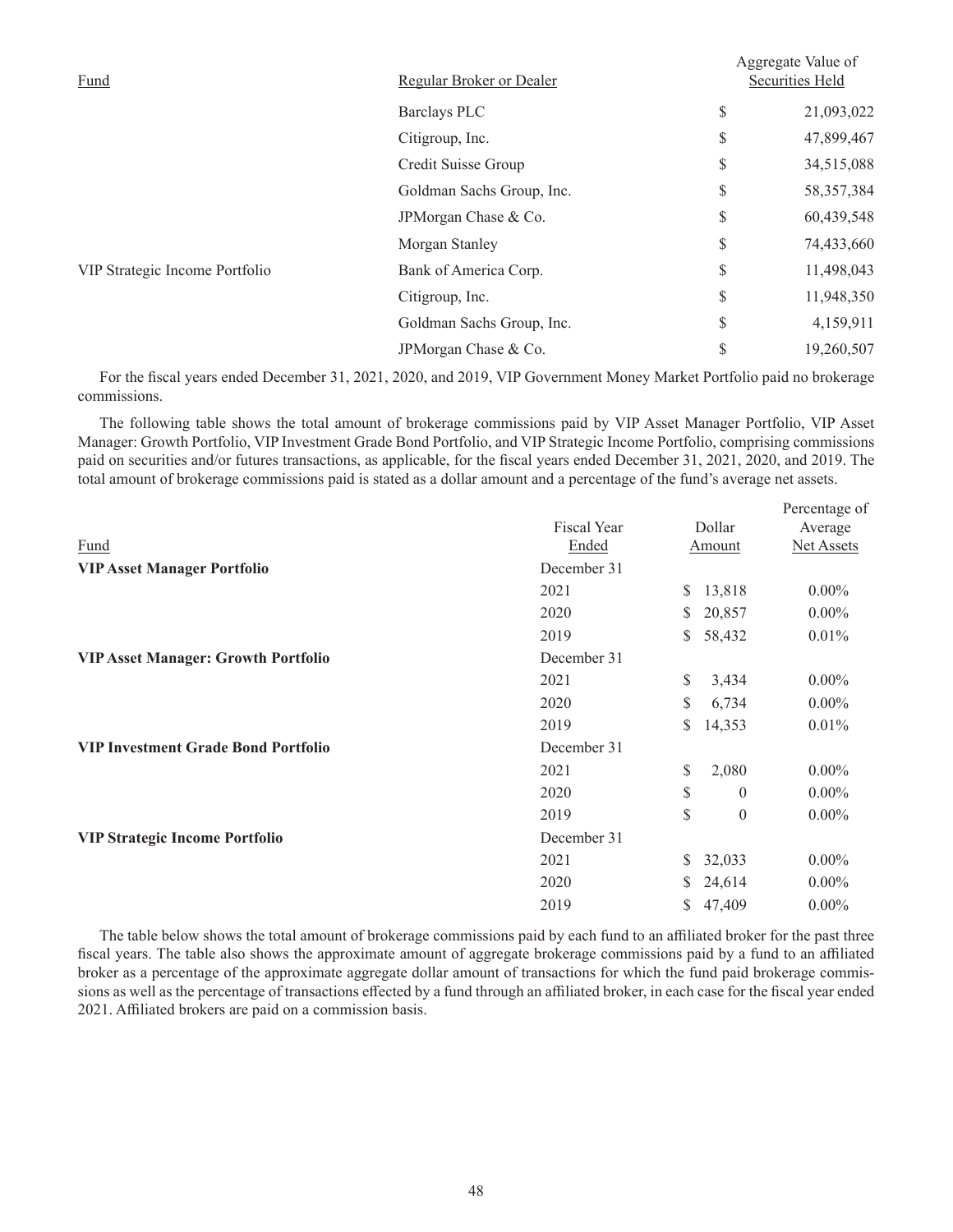|                                       |                              |               |                            |                                                                       |                  |                                       | Percentage<br>of                |
|---------------------------------------|------------------------------|---------------|----------------------------|-----------------------------------------------------------------------|------------------|---------------------------------------|---------------------------------|
|                                       |                              |               |                            |                                                                       |                  | Percentage<br>of                      | Aggregate<br>Dollar<br>Amount   |
| $\frac{Fund(s)}{s}$                   | Fiscal<br>Year End<br>Dec 31 | <b>Broker</b> | Affiliated<br>With         |                                                                       | Commissions      | Aggregate<br>Brokerage<br>Commissions | of<br>Brokerage<br>Transactions |
| VIP Asset Manager Portfolio           | 2021                         | <b>FCM</b>    | <b>FMR</b><br>${\rm LLC}$  | $\mathbb{S}$                                                          | 148              | 1.07%                                 | $0.30\%$                        |
|                                       | 2021                         | Luminex       | <b>FMR</b><br>${\rm LLC}$  | $\mathbb{S}$                                                          | $\boldsymbol{0}$ | $0.00\%$                              | $0.00\%$                        |
|                                       | 2020                         | <b>FCM</b>    | <b>FMR</b><br>${\rm LLC}$  | $\mathbb{S}% _{n}^{X\rightarrow\mathbb{R}}$                           | 25               |                                       |                                 |
|                                       | 2020                         | Luminex       | <b>FMR</b><br>${\rm LLC}$  | $\$$                                                                  | $\boldsymbol{0}$ |                                       |                                 |
|                                       | 2019                         | <b>FCM</b>    | <b>FMR</b><br><b>LLC</b>   | $\mathbb{S}$                                                          | 272              |                                       |                                 |
|                                       | 2019                         | Luminex       | <b>FMR</b><br>${\rm LLC}$  | $\mathbb{S}$                                                          | $\boldsymbol{0}$ |                                       |                                 |
| VIP Asset Manager: Growth Portfolio   | 2021                         | <b>FCM</b>    | <b>FMR</b><br>${\rm LLC}$  | $\$$                                                                  | 85               | 2.48%                                 | 0.49%                           |
|                                       | 2021                         | Luminex       | <b>FMR</b><br><b>LLC</b>   | $\$$                                                                  | $\boldsymbol{0}$ | $0.00\%$                              | $0.00\%$                        |
|                                       | 2020                         | <b>FCM</b>    | <b>FMR</b><br>${\rm LLC}$  | $\$$                                                                  | 15               |                                       |                                 |
|                                       | 2020                         | Luminex       | <b>FMR</b><br><b>LLC</b>   | $\$$                                                                  | $\boldsymbol{0}$ |                                       |                                 |
|                                       | 2019                         | <b>FCM</b>    | <b>FMR</b><br>LLC          | $\mathbb{S}$                                                          | 108              |                                       |                                 |
|                                       | 2019                         | Luminex       | <b>FMR</b><br><b>LLC</b>   | $\mathbb{S}$                                                          | $\boldsymbol{0}$ |                                       |                                 |
| VIP Government Money Market Portfolio | 2021                         | <b>FCM</b>    | <b>FMR</b><br>${\rm LLC}$  | $\mathbb{S}% _{t}\left( t\right) \equiv\mathbb{S}_{t}\left( t\right)$ | $\boldsymbol{0}$ | $0.00\%$                              | $0.00\%$                        |
|                                       | 2021                         | Luminex       | <b>FMR</b><br>${\rm LLC}$  | $\mathbb{S}$                                                          | $\boldsymbol{0}$ | $0.00\%$                              | $0.00\%$                        |
|                                       | 2020                         | <b>FCM</b>    | <b>FMR</b><br>${\rm LLC}$  | $\mathbb{S}$                                                          | $\boldsymbol{0}$ |                                       |                                 |
|                                       | 2020                         | Luminex       | <b>FMR</b><br>${\rm LLC}$  | $\mathbb{S}% _{t}\left( t\right) \equiv\mathbb{S}_{t}\left( t\right)$ | $\boldsymbol{0}$ |                                       |                                 |
|                                       | 2019                         | ${\rm FCM}$   | <b>FMR</b><br>${\rm LLC}$  | $\mathbb S$                                                           | $\boldsymbol{0}$ |                                       |                                 |
|                                       | 2019                         | Luminex       | <b>FMR</b><br><b>LLC</b>   | $\$$                                                                  | $\boldsymbol{0}$ |                                       |                                 |
| VIP Investment Grade Bond Portfolio   | 2021                         | ${\rm FCM}$   | <b>FMR</b><br>${\rm LLC}$  | $\mathbb{S}$                                                          | $\boldsymbol{0}$ | $0.00\%$                              | $0.00\%$                        |
|                                       | 2021                         | Luminex       | <b>FMR</b><br>${\rm LLC}$  | \$                                                                    | $\boldsymbol{0}$ | $0.00\%$                              | $0.00\%$                        |
|                                       | 2020                         | <b>FCM</b>    | ${\rm FMR}$<br>${\rm LLC}$ | $\mathbb{S}$                                                          | $\boldsymbol{0}$ |                                       |                                 |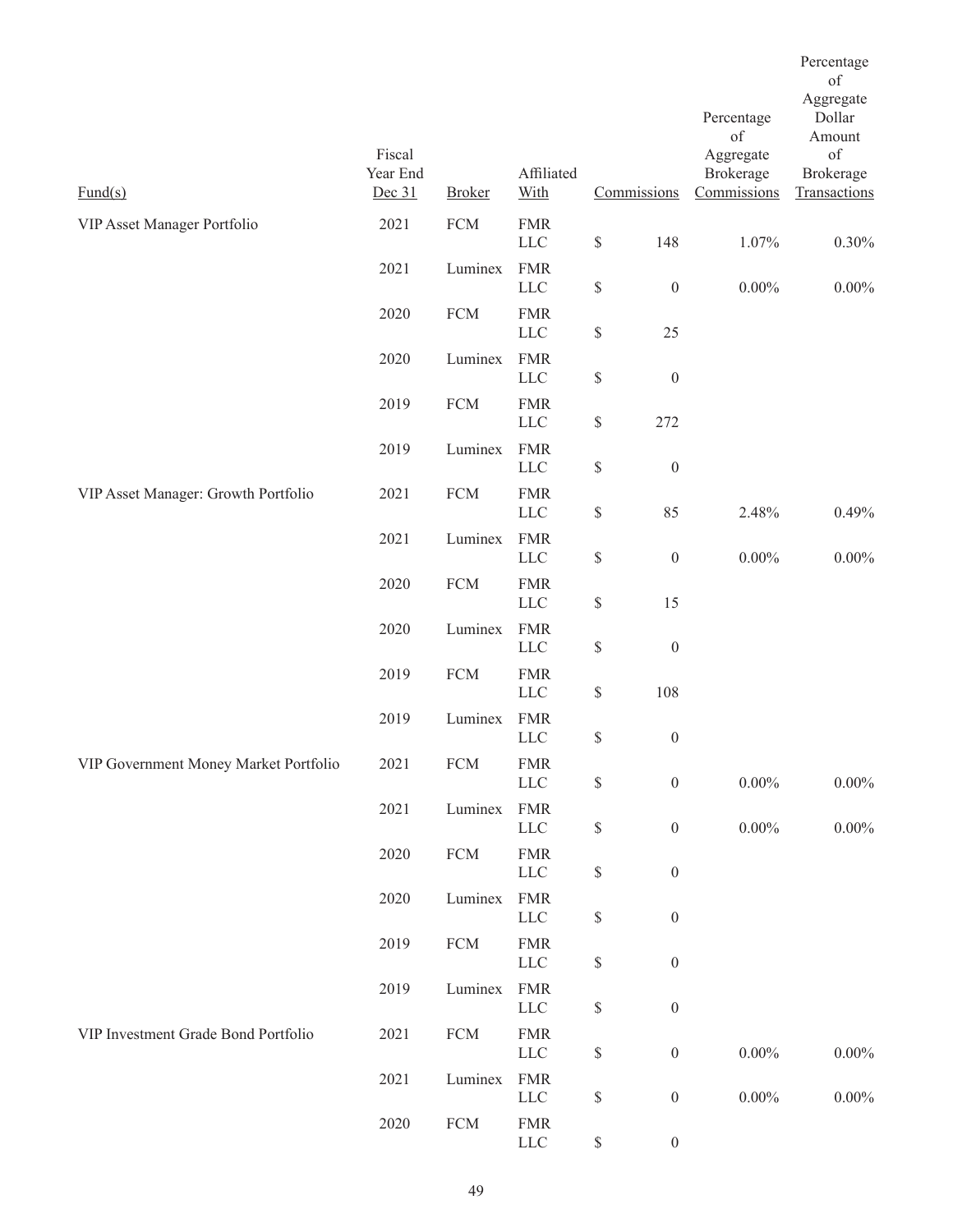| $\text{Fund}(s)$               | Fiscal<br>Year End<br>Dec 31 | <b>Broker</b> | Affiliated<br>With        |              | Commissions      | Percentage<br>of<br>Aggregate<br>Brokerage<br>Commissions | Percentage<br>of<br>Aggregate<br>Dollar<br>Amount<br>$\sigma f$<br>Brokerage<br>Transactions |
|--------------------------------|------------------------------|---------------|---------------------------|--------------|------------------|-----------------------------------------------------------|----------------------------------------------------------------------------------------------|
|                                | 2020                         | Luminex       | <b>FMR</b><br>LLC         | $\$$         | $\boldsymbol{0}$ |                                                           |                                                                                              |
|                                | 2019                         | ${\rm FCM}$   | <b>FMR</b><br>${\rm LLC}$ | $\$$         | $\boldsymbol{0}$ |                                                           |                                                                                              |
|                                | 2019                         | Luminex       | <b>FMR</b><br><b>LLC</b>  | $\$$         | $\boldsymbol{0}$ |                                                           |                                                                                              |
| VIP Strategic Income Portfolio | 2021                         | ${\rm FCM}$   | <b>FMR</b><br><b>LLC</b>  | $\$$         | 587              | 1.83%                                                     | 0.68%                                                                                        |
|                                | 2021                         | Luminex       | <b>FMR</b><br><b>LLC</b>  | $\mathbb{S}$ | 135              | 0.42%                                                     | 0.20%                                                                                        |
|                                | 2020                         | ${\rm FCM}$   | <b>FMR</b><br><b>LLC</b>  | $\mathbb{S}$ | 539              |                                                           |                                                                                              |
|                                | 2020                         | Luminex       | <b>FMR</b><br><b>LLC</b>  | $\$$         | 79               |                                                           |                                                                                              |
|                                | 2019                         | ${\rm FCM}$   | <b>FMR</b><br><b>LLC</b>  | $\$$         | 908              |                                                           |                                                                                              |
|                                | 2019                         | Luminex       | <b>FMR</b><br>${\rm LLC}$ | $\$$         | 119              |                                                           |                                                                                              |

The following table shows the dollar amount of brokerage commissions paid to firms that may have provided research or brokerage services and the approximate dollar amount of the transactions involved for the fiscal year ended 2021.

|                                |                   | \$ Amount of     |                  |
|--------------------------------|-------------------|------------------|------------------|
|                                |                   | Commissions      |                  |
|                                |                   | Paid to Firms    |                  |
|                                |                   | for Providing    | \$ Amount of     |
|                                |                   | Research or      | <b>Brokerage</b> |
|                                | Fiscal Year       | <b>Brokerage</b> | Transactions     |
| Fund                           | Ended             | Services         | Involved         |
| VIP Strategic Income Portfolio | December 31, 2021 | 18,153           | 58,418,938       |

During the fiscal year ended December 31, 2021, VIP Asset Manager Portfolio, VIP Asset Manager: Growth Portfolio, VIP Government Money Market Portfolio, and VIP Investment Grade Bond Portfolio paid no brokerage commissions to firms for providing research or brokerage services.

The following table shows the brokerage commissions that were allocated for research or brokerage services for the twelvemonth period ended September 30, 2021.

|                                |                            | \$ Amount of                            |       |
|--------------------------------|----------------------------|-----------------------------------------|-------|
|                                |                            | Commissions                             |       |
|                                |                            | Allocated                               |       |
|                                |                            | for Research or                         |       |
|                                | <b>Twelve Month Period</b> | Brokerage                               |       |
| Fund                           | Ended                      | $S$ ervices <sup><math>(1)</math></sup> |       |
| VIP Strategic Income Portfolio | September 30, 2021         | S                                       | 2,610 |

(1) The staff of the SEC addressed concerns that reliance on an RPA mechanism to pay for research would not be deemed a "commission" for purposes of Section 28(e) by indicating that they would not recommend enforcement against investment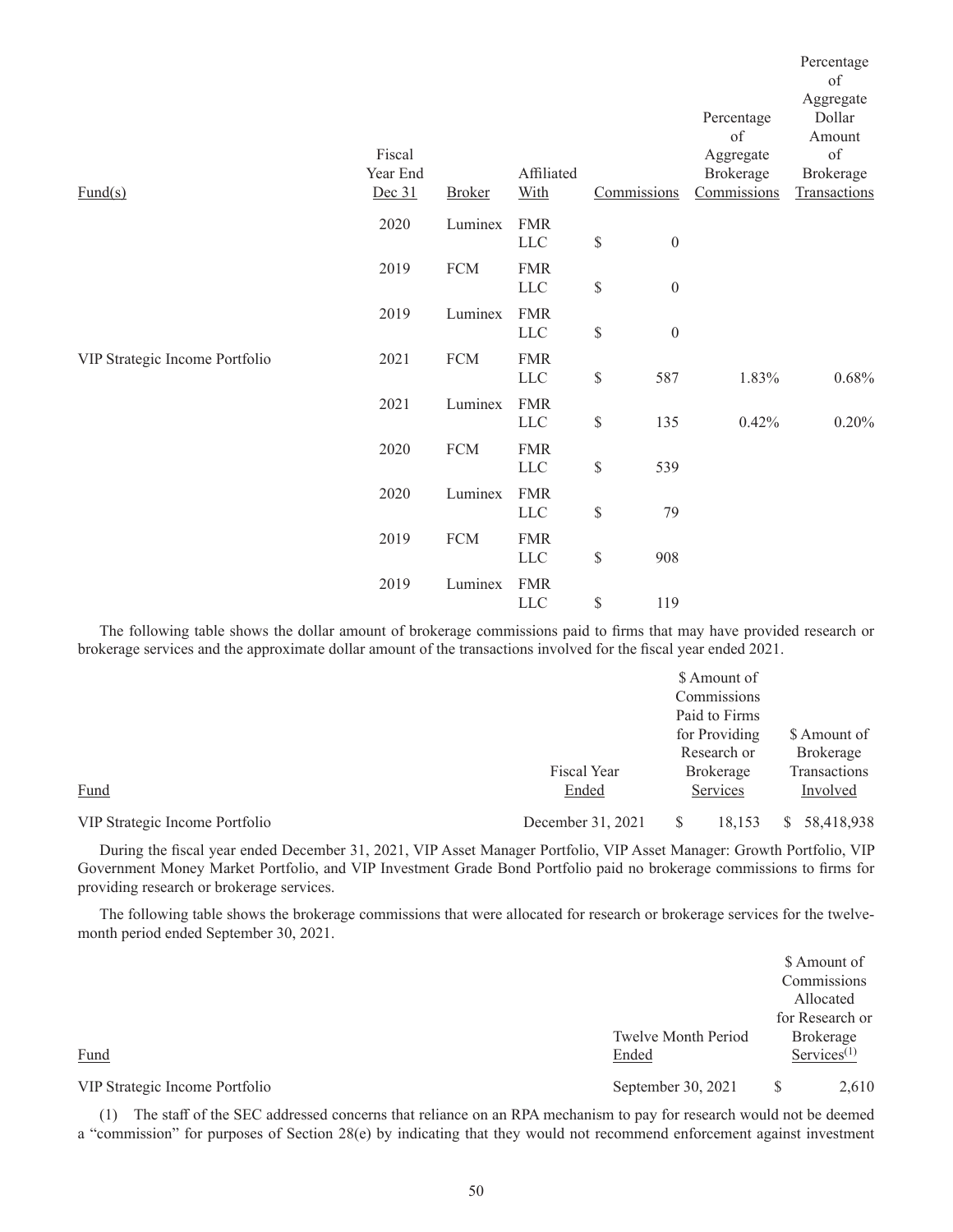advisers who used an RPA to pay for research and brokerage services so long as certain conditions were met. Therefore, references to "research charges" as part of the RPA mechanism to satisfy MiFID II requirements can be considered commissions for Section 28(e) purposes.

During the twelve-month period ended September 30, 2021, VIP Asset Manager Portfolio, VIP Asset Manager: Growth Portfolio, VIP Government Money Market Portfolio, and VIP Investment Grade Bond Portfolio did not allocate brokerage commissions to firms for providing research or brokerage services.

### **VALUATION**

The NAV is the value of a single share. NAV is computed by adding a class's pro rata share of the value of a fund's investments, cash, and other assets, subtracting the class's pro rata share of the fund's liabilities, subtracting the liabilities allocated to the class, and dividing the result by the number of shares of that class that are outstanding.

The Board of Trustees has ultimate responsibility for pricing, but has delegated day-to-day valuation responsibilities to FMR. FMR has established the FMR Fair Value Committee (the Committee) to fulfill these responsibilities.

Growth & Income, Asset Allocation, and Income Funds.

Shares of open-end investment companies (including any underlying central funds) held by a fund are valued at their respective NAVs. If an underlying fund's NAV is unavailable, shares of that underlying fund will be fair valued in good faith by the Committee in accordance with applicable fair value pricing policies.

Generally, other portfolio securities and assets held by a fund, as well as portfolio securities and assets held by an underlying central fund, are valued as follows:

Most equity securities are valued at the official closing price or the last reported sale price or, if no sale has occurred, at the last quoted bid price on the primary market or exchange on which they are traded.

Debt securities and other assets for which market quotations are readily available may be valued at market values in the principal market in which they normally are traded, as furnished by recognized dealers in such securities or assets. Or, debt securities and convertible securities may be valued on the basis of information furnished by a pricing service that uses a valuation matrix which incorporates both dealer-supplied valuations and electronic data processing techniques.

Short-term securities with remaining maturities of sixty days or less for which market quotations and information furnished by a pricing service are not readily available may be valued at amortized cost, which approximates current value.

Futures contracts are valued at the settlement or closing price. Options are valued at their market quotations, if available. Swaps are valued daily using quotations received from independent pricing services or recognized dealers.

Prices described above are obtained from pricing services that have been approved by the Board of Trustees. A number of pricing services are available and the funds may use more than one of these services. The funds may also discontinue the use of any pricing service at any time. A fund's adviser engages in oversight activities with respect to the fund's pricing services, which includes, among other things, testing the prices provided by pricing services prior to calculation of a fund's NAV, conducting periodic due diligence meetings, and periodically reviewing the methodologies and inputs used by these services.

Foreign securities and instruments are valued in their local currency following the methodologies described above. Foreign securities, instruments and currencies are translated to U.S. dollars, based on foreign currency exchange rate quotations supplied by a pricing service as of the close of the New York Stock Exchange (NYSE), which uses a proprietary model to determine the exchange rate. Forward foreign currency exchange contracts are valued at an interpolated rate based on days to maturity between the closest preceding and subsequent settlement period reported by the third party pricing service.

Other portfolio securities and assets for which market quotations, official closing prices, or information furnished by a pricing service are not readily available or, in the opinion of the Committee, are deemed unreliable will be fair valued in good faith by the Committee in accordance with applicable fair value pricing policies. For example, if, in the opinion of the Committee, a security's value has been materially affected by events occurring before a fund's pricing time but after the close of the exchange or market on which the security is principally traded, that security will be fair valued in good faith by the Committee in accordance with applicable fair value pricing policies. In fair valuing a security, the Committee may consider factors including price movements in futures contracts and ADRs, market and trading trends, the bid/ask quotes of brokers, and off-exchange institutional trading.

### **Money Market Fund.**

Shares of open-end investment companies (including any underlying money market central funds) held by a fund are valued at their respective NAVs.

Other portfolio securities and assets held by a fund are valued on the basis of amortized cost. This technique involves initially valuing an instrument at its cost as adjusted for amortization of premium or accretion of discount rather than its current market value. The amortized cost value of an instrument may be higher or lower than the price a fund would receive if it sold the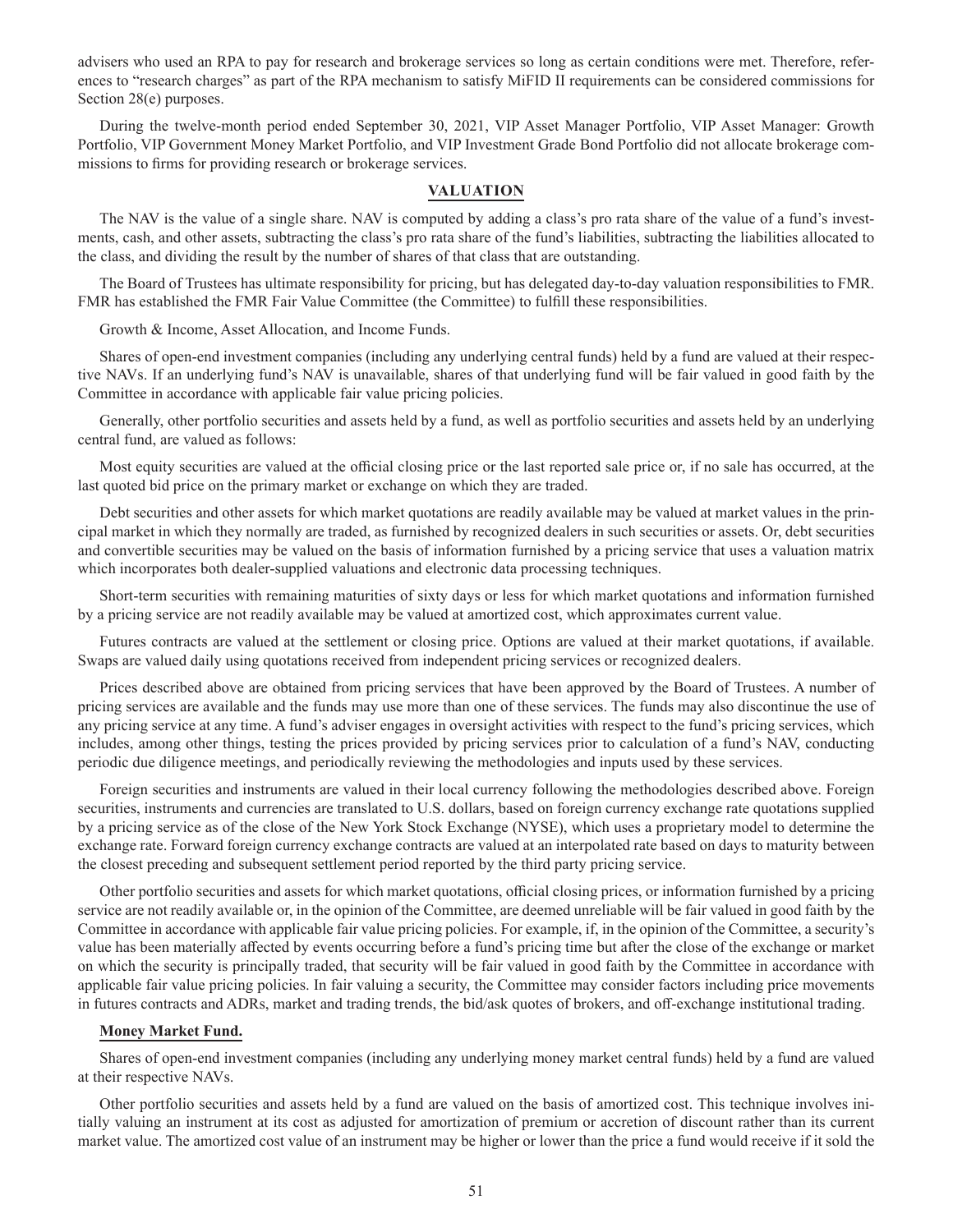### instrument.

At such intervals as they deem appropriate, the Trustees consider the extent to which NAV calculated using market valuations would deviate from the \$1.00 per share calculated using amortized cost valuation. If the Trustees believe that a deviation from a fund's amortized cost per share may result in material dilution or other unfair results to shareholders, the Trustees have agreed to take such corrective action, if any, as they deem appropriate to eliminate or reduce, to the extent reasonably practicable, the dilution or unfair results. Such corrective action could include selling portfolio instruments prior to maturity to realize capital gains or losses or to shorten average portfolio maturity; withholding dividends; redeeming shares in kind; establishing NAV by using available market quotations; and such other measures as the Trustees may deem appropriate.

In determining the fair value of a private placement security for which market quotations are not available, the Committee generally applies one or more valuation methods including the market approach, income approach and cost approach. The market approach considers factors including the price of recent investments in the same or a similar security or financial metrics of comparable securities. The income approach considers factors including expected future cash flows, security specific risks and corresponding discount rates. The cost approach considers factors including the value of the security's underlying assets and liabilities.

Generally, portfolio securities and assets held by an underlying money market central fund are valued as follows:

If quotations are not available, debt securities are usually valued on the basis of information furnished by a pricing service that uses a valuation matrix which incorporates both dealer-supplied valuations and electronic data processing techniques.

Prices described above are obtained from pricing services that have been approved by the Board of Trustees. A number of pricing services are available and the funds may use more than one of these services. The funds may also discontinue the use of any pricing service at any time. FMR engages in oversight activities with respect to the fund's pricing services, which includes, among other things, testing the prices provided by pricing services prior to calculation of a fund's NAV, conducting periodic due diligence meetings, and periodically reviewing the methodologies and inputs used by these services.

Other portfolio securities and assets for which market quotations, official closing prices, or information furnished by a pricing service are not readily available or, in the opinion of the Committee, are deemed unreliable will be fair valued in good faith by the Committee in accordance with applicable fair value pricing policies. For example, if, in the opinion of the Committee, a security's value has been materially affected by events occurring before a fund's pricing time but after the close of the exchange or market on which the security is principally traded, that security will be fair valued in good faith by the Committee in accordance with applicable fair value pricing policies. In fair valuing a security, the Committee may consider factors including market and trading activity, bid/ask quotes of brokers, and prices of similar securities.

Each fund's adviser reports to the Board on the Committee's activities and fair value determinations. The Board monitors the appropriateness of the procedures used in valuing the fund's investments and ratifies the fair value determinations of the Committee.

### **BUYING AND SELLING INFORMATION**

A fund may make redemption payments in whole or in part in readily marketable securities or other property pursuant to procedures approved by the Trustees if FMR determines it is in the best interests of the fund. Such securities or other property will be valued for this purpose as they are valued in computing each class's NAV. Shareholders that receive securities or other property will realize, upon receipt, a gain or loss for tax purposes, and will incur additional costs and be exposed to market risk prior to and upon the sale of such securities or other property.

Except for money market funds, a fund, in its discretion, may determine to issue its shares in kind in exchange for securities held by the purchaser having a value, determined in accordance with the fund's policies for valuation of portfolio securities, equal to the purchase price of the fund shares issued. A fund will accept for in-kind purchases only securities or other instruments that are appropriate under its investment objective and policies. In addition, a fund generally will not accept securities of any issuer unless they are liquid, have a readily ascertainable market value, and are not subject to restrictions on resale. All dividends, distributions, and subscription or other rights associated with the securities become the property of the fund, along with the securities. Shares purchased in exchange for securities in kind generally cannot be redeemed for fifteen days following the exchange to allow time for the transfer to settle.

#### **DISTRIBUTIONS AND TAXES**

The following information is only a summary of some of the tax consequences affecting insurance company separate accounts invested in the funds. No attempt has been made to discuss tax consequences affecting variable product owners. Variable product owners seeking to understand the tax consequences of their investment should consult with their tax advisers or the insurance company that issued their variable product, or refer to their variable annuity or variable life insurance product prospectus.

Each fund intends to qualify each year as a "regulated investment company" under Subchapter M of the Internal Revenue Code so that it will not be liable for federal tax on income and capital gains distributed to insurance company separate accounts invested in the fund. In order to qualify as a regulated investment company, and avoid being subject to federal income or excise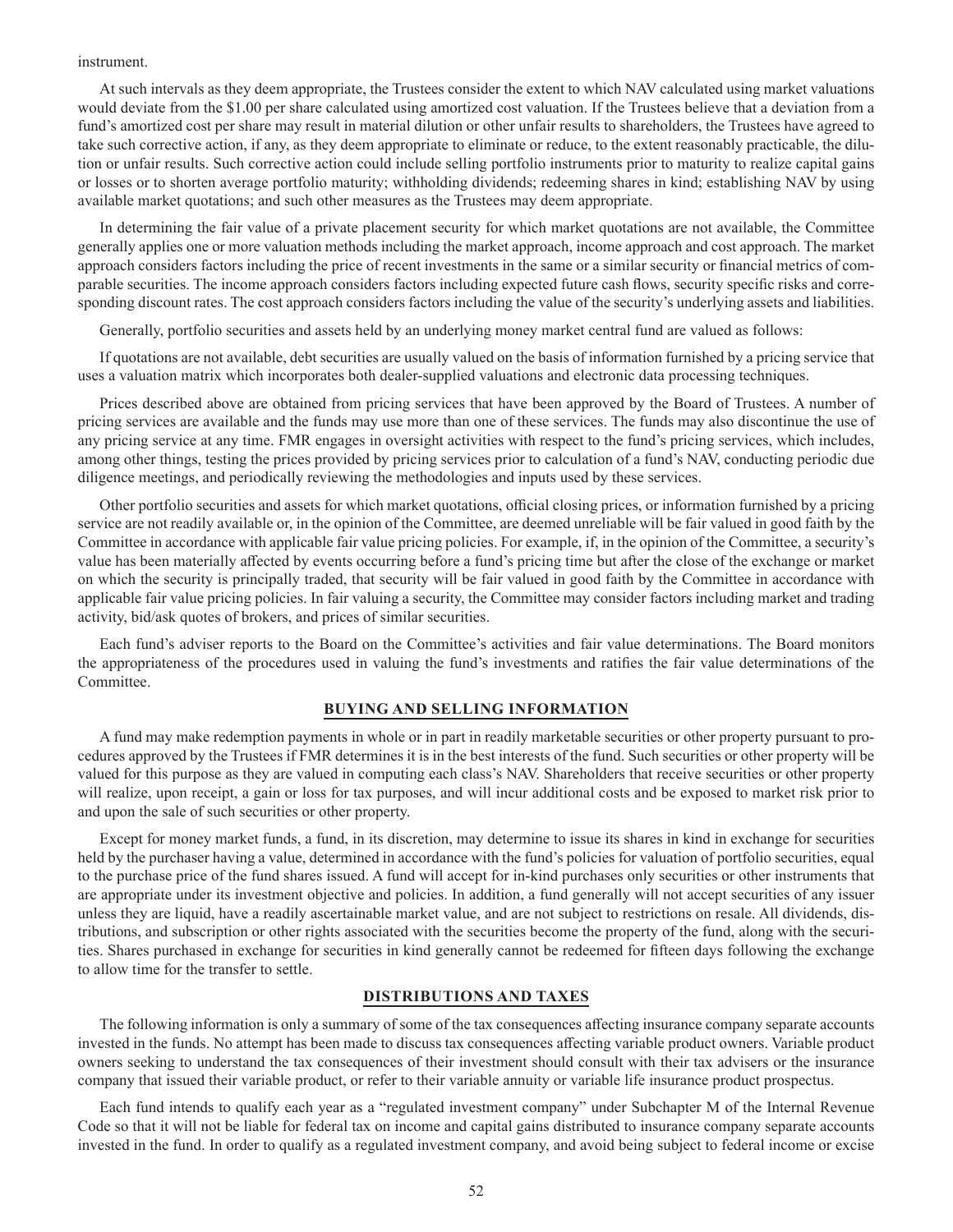taxes at the fund level, each fund intends to distribute substantially all of its net investment income and net realized capital gains within each calendar year as well as on a fiscal year basis (if the fiscal year is other than the calendar year), and intends to comply with other tax rules applicable to regulated investment companies. If a fund failed to qualify as a "regulated investment company" in any year, among other consequences, each insurance company separate account invested in the fund could fail to satisfy the diversification requirements of Section 817(h) of the Internal Revenue Code.

Each fund also intends to satisfy the diversification requirements of Section 817(h) of the Internal Revenue Code and the regulations thereunder. These diversification requirements, which are in addition to the diversification requirements of Subchapter M, place certain limitations on the assets of an insurance company separate account that may be invested in the securities of a single issuer or a certain number of issuers. Because Section 817(h) and the regulations thereunder treat the assets of each fund as the assets of the related insurance company separate account, each fund must also satisfy these requirements. Certain other tax requirements apply with respect to investor control. If a fund failed to satisfy these requirements, a variable annuity or variable life insurance product supported by an insurance company separate account invested in the fund may not be treated as an annuity or as life insurance for tax purposes and may no longer be eligible for tax deferral.

Assuming that a fund satisfies the Section 817(h) diversification requirements and certain other related requirements, the insurance company separate accounts will be respected as the owners of the shares of the fund for U.S. federal income tax purposes. As the owners of the shares, the insurance company separate accounts and not the variable product owners will recognize the dividends and capital gain distributions paid by the fund, although the insurance company separate accounts generally will not pay income tax on those dividends or capital gain distributions to the extent the income and gains are applied to increase the values of the applicable variable products. In addition, as the owners of the shares, the insurance company separate accounts will get the benefit of any pass-through items that the fund reports to its shareholders including the portion if any of the dividends paid that are eligible for the dividends received deduction and if applicable as described below eligible foreign taxes paid by the fund. The insurance company is not required to make any payment to the fund to share with variable product owners the benefit which may be material of these pass-through items.

Foreign governments may impose withholding taxes on dividends and interest earned by a fund with respect to foreign securities held directly by a fund. Foreign governments may also impose taxes on other payments or gains with respect to foreign securities held directly by a fund. As a general matter, if, at the close of its fiscal year, more than 50% of a fund's total assets is invested in securities of foreign issuers, the fund may elect to pass through eligible foreign taxes paid and thereby allow shareholders to take a deduction or, if they meet certain holding period requirements with respect to fund shares, a credit on their tax returns. In addition, if at the close of each quarter of its fiscal year at least 50% of a fund's total assets is represented by interests in other regulated investment companies, the same rules will apply to any foreign tax credits that underlying funds pass through to the fund.

## **TRUSTEES AND OFFICERS**

The Trustees, Members of the Advisory Board (if any), and officers of the trust and funds, as applicable, are listed below. The Board of Trustees governs each fund and is responsible for protecting the interests of shareholders. The Trustees are experienced executives who meet periodically throughout the year to oversee each fund's activities, review contractual arrangements with companies that provide services to each fund, oversee management of the risks associated with such activities and contractual arrangements, and review each fund's performance. Each of the Trustees oversees 292 funds.

The Trustees hold office without limit in time except that (a) any Trustee may resign; (b) any Trustee may be removed by written instrument, signed by at least two-thirds of the number of Trustees prior to such removal; (c) any Trustee who requests to be retired or who has become incapacitated by illness or injury may be retired by written instrument signed by a majority of the other Trustees; and (d) any Trustee may be removed at any special meeting of shareholders by a two-thirds vote of the outstanding voting securities of the trust. Each Trustee who is not an interested person (as defined in the 1940 Act) of the trust and the funds is referred to herein as an Independent Trustee. Each Independent Trustee shall retire not later than the last day of the calendar year in which his or her 75th birthday occurs. The Independent Trustees may waive this mandatory retirement age policy with respect to individual Trustees. Officers and Advisory Board Members hold office without limit in time, except that any officer or Advisory Board Member may resign or may be removed by a vote of a majority of the Trustees at any regular meeting or any special meeting of the Trustees. Except as indicated, each individual has held the office shown or other offices in the same company for the past five years.

**Experience, Skills, Attributes, and Qualifications of the Trustees.** The Governance and Nominating Committee has adopted a statement of policy that describes the experience, qualifications, attributes, and skills that are necessary and desirable for potential Independent Trustee candidates (Statement of Policy). The Board believes that each Trustee satisfied at the time he or she was initially elected or appointed a Trustee, and continues to satisfy, the standards contemplated by the Statement of Policy. The Governance and Nominating Committee also engages professional search firms to help identify potential Independent Trustee candidates who have the experience, qualifications, attributes, and skills consistent with the Statement of Policy. From time to time, additional criteria based on the composition and skills of the current Independent Trustees, as well as experience or skills that may be appropriate in light of future changes to board composition, business conditions, and regulatory or other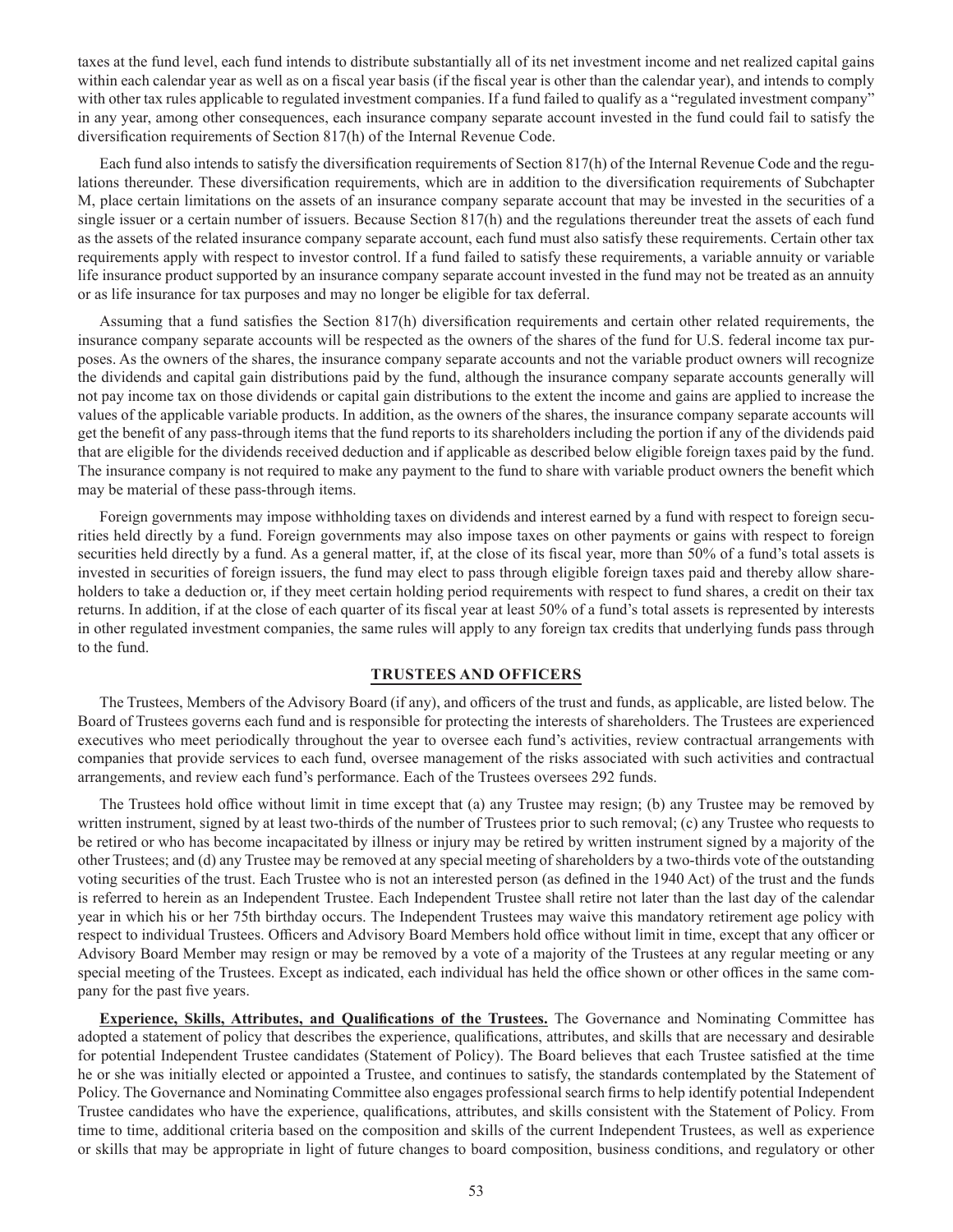developments, have also been considered by the professional search firms and the Governance and Nominating Committee. In addition, the Board takes into account the Trustees' commitment and participation in Board and committee meetings, as well as their leadership of standing and ad hoc committees throughout their tenure.

In determining that a particular Trustee was and continues to be qualified to serve as a Trustee, the Board has considered a variety of criteria, none of which, in isolation, was controlling. The Board believes that, collectively, the Trustees have balanced and diverse experience, qualifications, attributes, and skills, which allow the Board to operate effectively in governing each fund and protecting the interests of shareholders. Information about the specific experience, skills, attributes, and qualifications of each Trustee, which in each case led to the Board's conclusion that the Trustee should serve (or continue to serve) as a trustee of the funds, is provided below.

**Board Structure and Oversight Function.** Abigail P. Johnson is an interested person and currently serves as Chairman. The Trustees have determined that an interested Chairman is appropriate and benefits shareholders because an interested Chairman has a personal and professional stake in the quality and continuity of services provided to the funds. Independent Trustees exercise their informed business judgment to appoint an individual of their choosing to serve as Chairman, regardless of whether the Trustee happens to be independent or a member of management. The Independent Trustees have determined that they can act independently and effectively without having an Independent Trustee serve as Chairman and that a key structural component for assuring that they are in a position to do so is for the Independent Trustees to constitute a substantial majority for the Board. The Independent Trustees also regularly meet in executive session. Michael E. Kenneally serves as Chairman of the Independent Trustees and as such (i) acts as a liaison between the Independent Trustees and management with respect to matters important to the Independent Trustees and (ii) with management prepares agendas for Board meetings.

Fidelity® funds are overseen by different Boards of Trustees. The funds' Board oversees Fidelity's investment-grade bond, money market, asset allocation and certain equity funds, and other Boards oversee Fidelity's high income and other equity funds. The asset allocation funds may invest in Fidelity® funds that are overseen by such other Boards. The use of separate Boards, each with its own committee structure, allows the Trustees of each group of Fidelity® funds to focus on the unique issues of the funds they oversee, including common research, investment, and operational issues. On occasion, the separate Boards establish joint committees to address issues of overlapping consequences for the Fidelity® funds overseen by each Board.

The Trustees operate using a system of committees to facilitate the timely and efficient consideration of all matters of importance to the Trustees, each fund, and fund shareholders and to facilitate compliance with legal and regulatory requirements and oversight of the funds' activities and associated risks. The Board, acting through its committees, has charged FMR and its affiliates with (i) identifying events or circumstances the occurrence of which could have demonstrably adverse effects on the funds' business and/or reputation; (ii) implementing processes and controls to lessen the possibility that such events or circumstances occur or to mitigate the effects of such events or circumstances if they do occur; and (iii) creating and maintaining a system designed to evaluate continuously business and market conditions in order to facilitate the identification and implementation processes described in (i) and (ii) above. Because the day-to-day operations and activities of the funds are carried out by or through FMR, its affiliates, and other service providers, the funds' exposure to risks is mitigated but not eliminated by the processes overseen by the Trustees. While each of the Board's committees has responsibility for overseeing different aspects of the funds' activities, oversight is exercised primarily through the Operations and Audit Committees. In addition, an ad hoc Board committee of Independent Trustees has worked with FMR to enhance the Board's oversight of investment and financial risks, legal and regulatory risks, technology risks, and operational risks, including the development of additional risk reporting to the Board. The Operations Committee also worked and continues to work with FMR to enhance the stress tests required under SEC regulations for money market funds. Appropriate personnel, including but not limited to the funds' Chief Compliance Officer (CCO), FMR's internal auditor, the independent accountants, the funds' Treasurer and portfolio management personnel, make periodic reports to the Board's committees, as appropriate, including an annual review of Fidelity's risk management program for the Fidelity<sup>®</sup> funds. The responsibilities of each standing committee, including their oversight responsibilities, are described further under "Standing Committees of the Trustees."

## **Interested Trustees\*:**

Correspondence intended for a Trustee who is an interested person may be sent to Fidelity Investments, 245 Summer Street, Boston, Massachusetts 02210.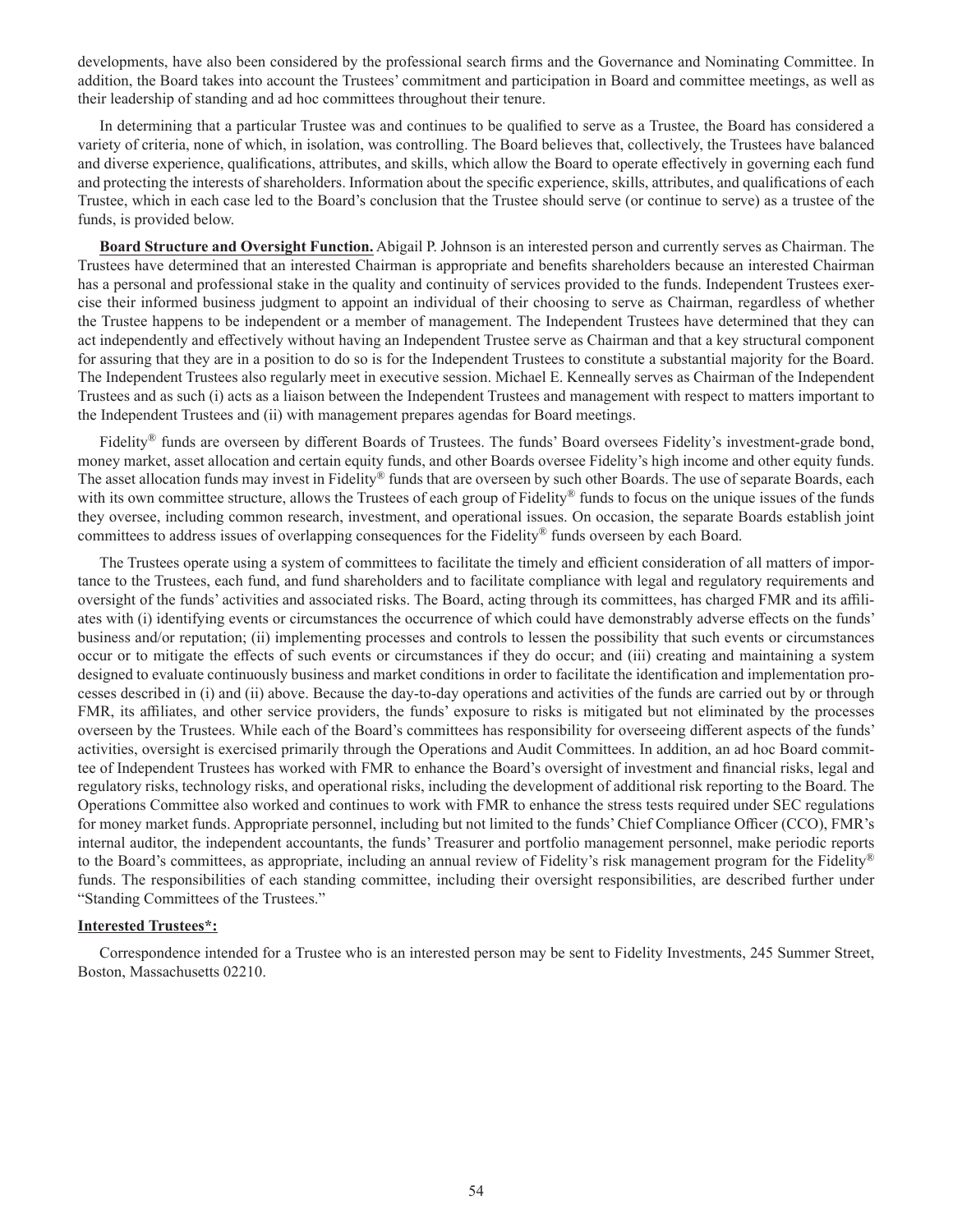## **Name, Year of Birth; Principal Occupations and Other Relevant Experience+**

Abigail P. Johnson (1961)

Year of Election or Appointment: 2009

Trustee

Chairman of the Board of Trustees

Ms. Johnson also serves as Trustee of other Fidelity® funds. Ms. Johnson serves as Chairman (2016-present), Chief Executive Officer (2014-present), and Director (2007-present) of FMR LLC (diversified financial services company), President of Fidelity Financial Services (2012-present) and President of Personal, Workplace and Institutional Services (2005-present). Ms. Johnson is Chairman and Director of Fidelity Management & Research Company LLC (investment adviser firm, 2011-present). Previously, Ms. Johnson served as Chairman and Director of FMR Co., Inc. (investment adviser firm, 2011-2019), Vice Chairman (2007-2016) and President (2013-2016) of FMR LLC, President and a Director of Fidelity Management & Research Company (2001-2005), a Trustee of other investment companies advised by Fidelity Management & Research Company, Fidelity Investments Money Management, Inc. (investment adviser firm), and FMR Co., Inc. (2001-2005), Senior Vice President of the Fidelity® funds (2001-2005), and managed a number of Fidelity® funds. Ms. Abigail P. Johnson and Mr. Arthur E. Johnson are not related.

Jennifer Toolin McAuliffe (1959)

Year of Election or Appointment: 2016

Trustee

Ms. McAuliffe also serves as Trustee of other Fidelity® funds and as Trustee of Fidelity Charitable (2020-present). Previously, Ms. McAuliffe served as Co-Head of Fixed Income of Fidelity Investments Limited (now known as FIL Limited (FIL)) (diversified financial services company), Director of Research for FIL's credit and quantitative teams in London, Hong Kong and Tokyo and Director of Research for taxable and municipal bonds at Fidelity Investments Money Management, Inc. Ms. McAuliffe previously served as a member of the Advisory Board of certain Fidelity® funds (2016). Ms. McAuliffe was previously a lawyer at Ropes & Gray LLP and currently serves as director or trustee of several notfor-profit entities.

\* Determined to be an "Interested Trustee" by virtue of, among other things, his or her affiliation with the trust or various entities under common control with FMR.

+ The information includes the Trustee's principal occupation during the last five years and other information relating to the experience, attributes, and skills relevant to the Trustee's qualifications to serve as a Trustee, which led to the conclusion that the Trustee should serve as a Trustee for each fund.

## **Independent Trustees:**

Correspondence intended for an Independent Trustee may be sent to Fidelity Investments, P.O. Box 55235, Boston, Massachusetts 02205-5235.

## **Name, Year of Birth; Principal Occupations and Other Relevant Experience+**

Elizabeth S. Acton (1951)

Year of Election or Appointment: 2013

Trustee

Ms. Acton also serves as Trustee of other Fidelity® funds. Prior to her retirement, Ms. Acton served as Executive Vice President, Finance (2011-2012), Executive Vice President, Chief Financial Officer (2002-2011) and Treasurer (2004- 2005) of Comerica Incorporated (financial services). Prior to joining Comerica, Ms. Acton held a variety of positions at Ford Motor Company (1983-2002), including Vice President and Treasurer (2000-2002) and Executive Vice President and Chief Financial Officer of Ford Motor Credit Company (1998-2000). Ms. Acton currently serves as a member of the Board and Audit and Finance Committees of Beazer Homes USA, Inc. (homebuilding, 2012-present). Ms. Acton previously served as a member of the Advisory Board of certain Fidelity® funds (2013-2016).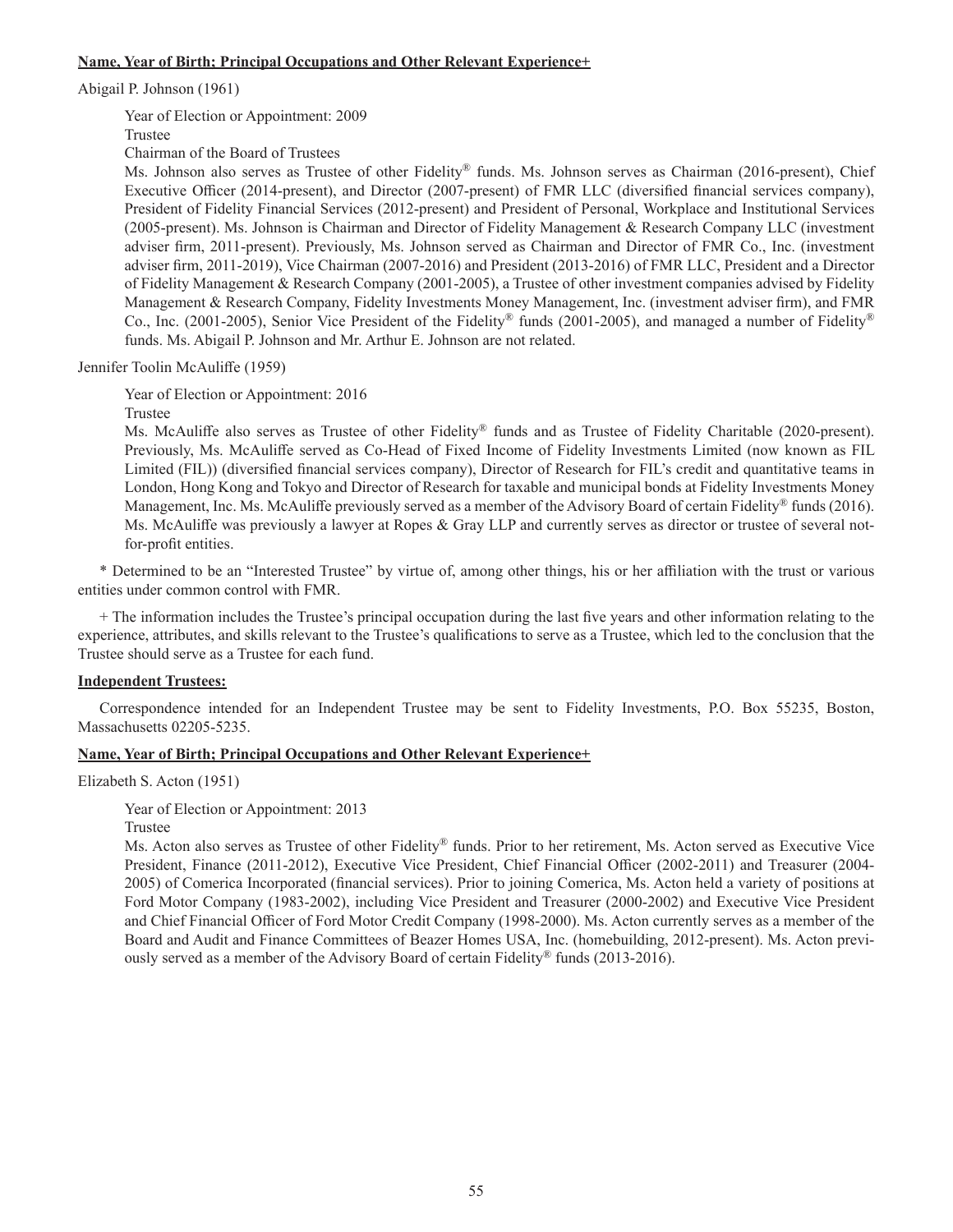## Ann E. Dunwoody (1953)

Year of Election or Appointment: 2018

## Trustee

General Dunwoody also serves as Trustee of other Fidelity® funds. General Dunwoody (United States Army, Retired) was the first woman in U.S. military history to achieve the rank of four-star general and prior to her retirement in 2012 held a variety of positions within the U.S. Army, including Commanding General, U.S. Army Material Command (2008-2012). General Dunwoody currently serves as President of First to Four LLC (leadership and mentoring services, 2012-present), a member of the Board and Nomination and Corporate Governance Committees of Kforce Inc. (professional staffing services, 2016-present) and a member of the Board of Automattic Inc. (software engineering, 2018-present). Previously, General Dunwoody served as a member of the Advisory Board and Nominating and Corporate Governance Committee of L3 Technologies, Inc. (communication, electronic, sensor and aerospace systems, 2013-2019) and a member of the Board and Audit and Sustainability and Corporate Responsibility Committees of Republic Services, Inc. (waste collection, disposal and recycling, 2013-2016). Ms. Dunwoody also serves on several boards for non-profit organizations, including as a member of the Board, Chair of the Nomination and Governance Committee and a member of the Audit Committee of Logistics Management Institute (consulting non-profit, 2012-present), a member of the Council of Trustees for the Association of the United States Army (advocacy non-profit, 2013-present), a member of the Board of Florida Institute of Technology (2015-present) and a member of the Board of ThanksUSA (military family education non-profit, 2014-present). General Dunwoody previously served as a member of the Advisory Board of certain Fidelity® funds (2018).

### John Engler (1948)

Year of Election or Appointment: 2014

Trustee

Mr. Engler also serves as Trustee of other Fidelity® funds. Previously, Mr. Engler served as Governor of Michigan (1991-2003), President of the Business Roundtable (2011-2017) and interim President of Michigan State University (2018-2019). Mr. Engler currently serves as a member of the Board of Stride, Inc. (formerly K12 Inc.) (technology-based education company, 2012-present). Previously, Mr. Engler served as a member of the Board of Universal Forest Products (manufacturer and distributor of wood and wood-alternative products, 2003-2019) and Trustee of The Munder Funds (2003-2014). Mr. Engler previously served as a member of the Advisory Board of certain Fidelity® funds (2014-2016).

Robert F. Gartland (1951)

Year of Election or Appointment: 2010

Trustee

Mr. Gartland also serves as Trustee of other Fidelity® funds. Prior to his retirement, Mr. Gartland held a variety of positions at Morgan Stanley (financial services, 1979-2007), including Managing Director (1987-2007) and Chase Manhattan Bank (1975-1978). Mr. Gartland previously served as Chairman and an investor in Gartland & Mellina Group Corp. (consulting, 2009-2019), as a member of the Board of National Securities Clearing Corporation (1993-1996) and as Chairman of TradeWeb (2003-2004).

Arthur E. Johnson (1947)

Year of Election or Appointment: 2008

Trustee

Mr. Johnson also serves as Trustee of other Fidelity® funds. Prior to his retirement, Mr. Johnson served as Senior Vice President of Corporate Strategic Development of Lockheed Martin Corporation (defense contractor, 1999-2009). Mr. Johnson currently serves as a member of the Board of Booz Allen Hamilton (management consulting, 2011-present). Mr. Johnson previously served as a member of the Board of Eaton Corporation plc (diversified power management, 2009- 2019) and a member of the Board of AGL Resources, Inc. (holding company, 2002-2016). Mr. Johnson previously served as Chairman (2018-2021) and Vice Chairman (2015-2018) of the Independent Trustees of certain Fidelity® funds. Mr. Arthur E. Johnson is not related to Ms. Abigail P. Johnson.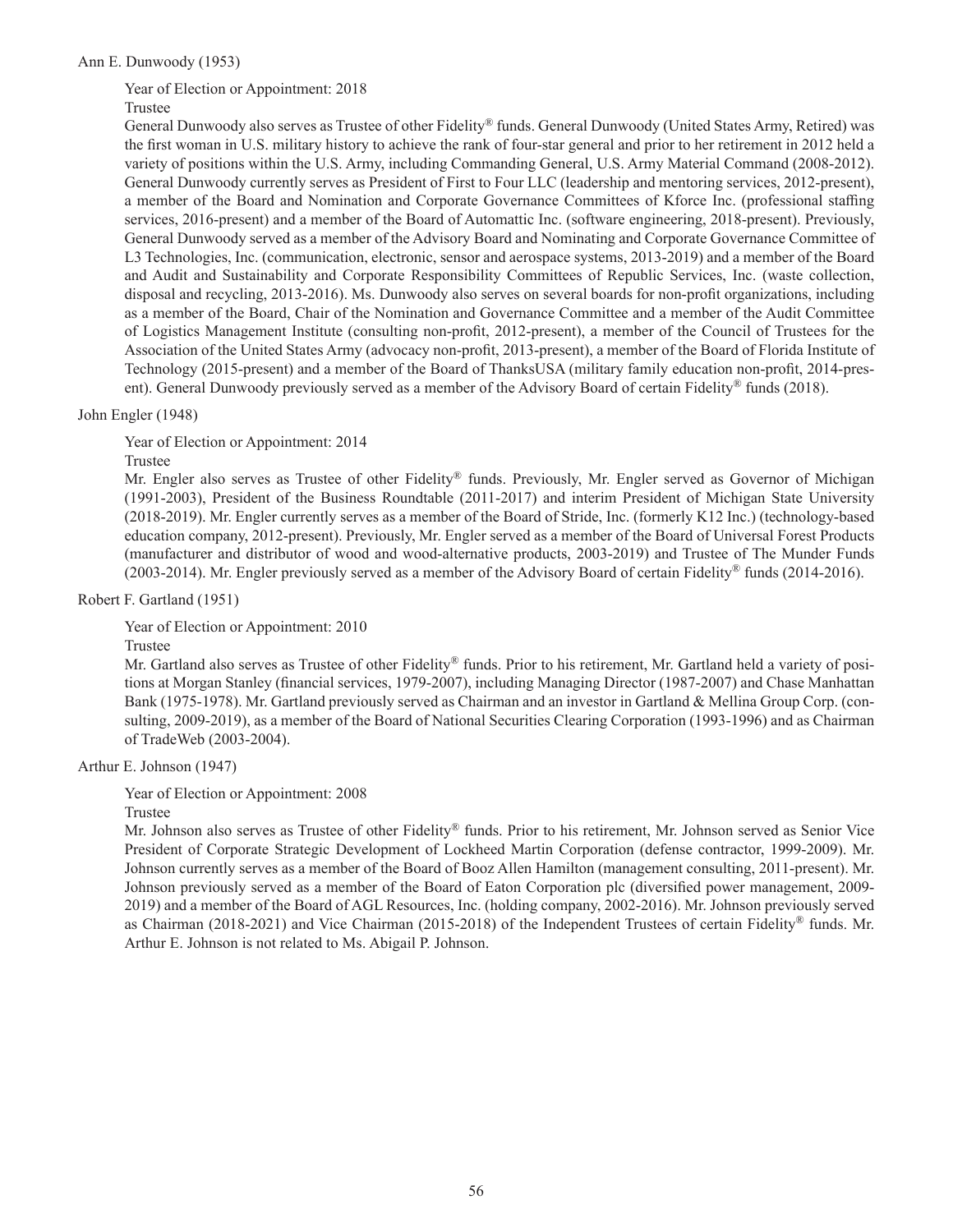Year of Election or Appointment: 2009 Trustee

Chairman of the Independent Trustees

Mr. Kenneally also serves as Trustee of other Fidelity® funds and was Vice Chairman (2018-2021) of the Independent Trustees of certain Fidelity® funds. Prior to retirement in 2005, he was Chairman and Global Chief Executive Officer of Credit Suisse Asset Management, the worldwide fund management and institutional investment business of Credit Suisse Group. Previously, Mr. Kenneally was an Executive Vice President and the Chief Investment Officer for Bank of America. In this role, he was responsible for the investment management, strategy and products delivered to the bank's institutional, high-net-worth and retail clients. Earlier, Mr. Kenneally directed the organization's equity and quantitative research groups. He began his career as a research analyst and then spent more than a dozen years as a portfolio manager for endowments, pension plans and mutual funds. He earned the Chartered Financial Analyst (CFA) designation in 1991.

Marie L. Knowles (1946)

Year of Election or Appointment: 2001

Trustee

Ms. Knowles also serves as Trustee of other Fidelity® funds. Prior to her retirement, Ms. Knowles held several positions at Atlantic Richfield Company (diversified energy), including Executive Vice President and Chief Financial Officer (1996- 2000), Senior Vice President (1993-1996) and President of ARCO Transportation Company (pipeline and tanker operations, 1993-1996). Ms. Knowles currently serves as a member of the Board of the Santa Catalina Island Company (real estate, 2009-present), a member of the Investment Company Institute Board of Governors and a member of the Governing Council of the Independent Directors Council (2014-present). Ms. Knowles also serves as a member of the Advisory Board for the School of Engineering of the University of Southern California. Ms. Knowles previously served as a member of the Board of McKesson Corporation (healthcare service, 2002-2021). In addition, Ms. Knowles previously served as Chairman (2015-2018) and Vice Chairman (2012-2015) of the Independent Trustees of certain Fidelity<sup>®</sup> funds.

Mark A. Murray (1954)

Year of Election or Appointment: 2016

Trustee

Mr. Murray also serves as Trustee of other Fidelity® funds. Previously, Mr. Murray served as Co-Chief Executive Officer (2013-2016), President (2006-2013) and Vice Chairman (2013-2020) of Meijer, Inc. Mr. Murray serves as a member of the Board (2009-present) and Public Policy and Responsibility Committee (2009-present) and Chair of the Nuclear Review Committee (2019-present) of DTE Energy Company (diversified energy company). Mr. Murray previously served as a member of the Board of Spectrum Health (not-for-profit health system, 2015-2019) and as a member of the Board and Audit Committee and Chairman of the Nominating and Corporate Governance Committee of Universal Forest Products, Inc. (manufacturer and distributor of wood and wood-alternative products, 2004-2016). Mr. Murray also serves as a member of the Board of many community and professional organizations. Mr. Murray previously served as a member of the Advisory Board of certain Fidelity® funds (2016).

+ The information includes the Trustee's principal occupation during the last five years and other information relating to the experience, attributes, and skills relevant to the Trustee's qualifications to serve as a Trustee, which led to the conclusion that the Trustee should serve as a Trustee for each fund.

## **Advisory Board Members and Officers:**

Correspondence intended for an officer may be sent to Fidelity Investments, 245 Summer Street, Boston, Massachusetts 02210. Officers appear below in alphabetical order.

## **Name, Year of Birth; Principal Occupation**

Robert W. Helm (1957)

Year of Election or Appointment: 2021

Member of the Advisory Board

Mr. Helm also serves as a Member of the Advisory Board of other Fidelity® funds. Mr. Helm was formerly Deputy Chairman (2003-2020), partner (1991-2020) and an associate (1984-1991) of Dechert LLP (formerly Dechert Price & Rhoads). Mr. Helm currently serves on boards and committees of several not-for-profit organizations.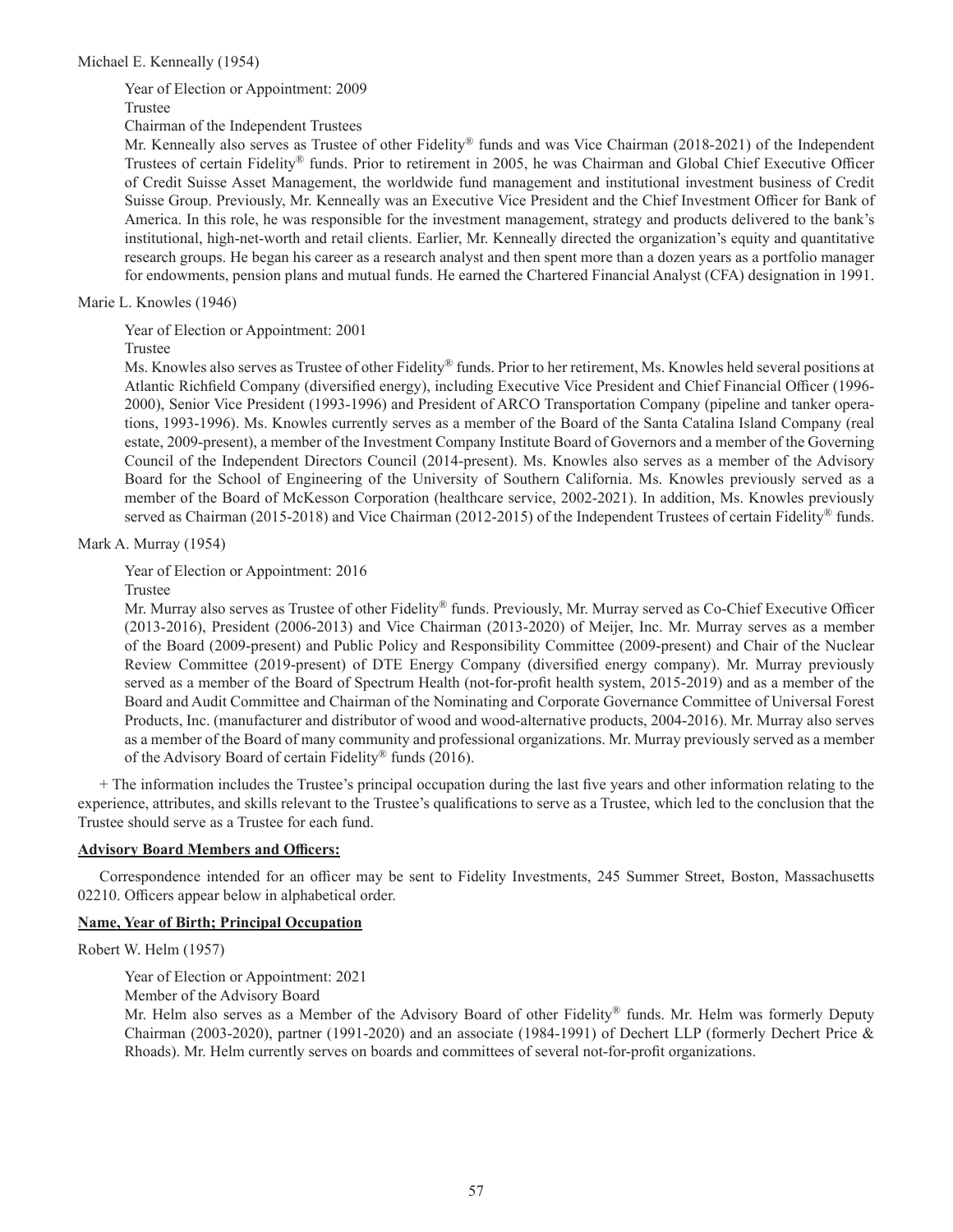Craig S. Brown (1977)

Year of Election or Appointment: 2019 Assistant Treasurer

Mr. Brown also serves as an officer of other funds. Mr. Brown serves as Assistant Treasurer of FIMM, LLC (2021-present) and is an employee of Fidelity Investments (2013-present).

## John J. Burke III (1964)

Year of Election or Appointment: 2018 Chief Financial Officer Mr. Burke also serves as Chief Financial Officer of other funds. Mr. Burke serves as Head of Investment Operations for Fidelity Fund and Investment Operations (2018-present) and is an employee of Fidelity Investments (1998-present). Previously Mr. Burke served as head of Asset Management Investment Operations (2012-2018).

## David J. Carter (1973)

Year of Election or Appointment: 2020 Assistant Secretary

Mr. Carter also serves as Assistant Secretary of other funds. Mr. Carter serves as Vice President, Associate General Counsel (2010-present) and is an employee of Fidelity Investments (2005-present).

Jonathan Davis (1968)

Year of Election or Appointment: 2010

Assistant Treasurer

Mr. Davis also serves as an officer of other funds. Mr. Davis serves as Assistant Treasurer of FIMM, LLC (2021-present), FMR Capital, Inc. (2017-present), FD Funds GP LLC (2021-present), FD Funds Holding LLC (2021-present), and FD Funds Management LLC (2021-present); and is an employee of Fidelity Investments. Previously, Mr. Davis served as Vice President and Associate General Counsel of FMR LLC (diversified financial services company, 2003-2010).

Laura M. Del Prato (1964)

Year of Election or Appointment: 2018

President and Treasurer

Ms. Del Prato also serves as an officer of other funds. Ms. Del Prato serves as Assistant Treasurer of FIMM, LLC (2021-present) and is an employee of Fidelity Investments (2017-present). Previously, Ms. Del Prato served as President and Treasurer of The North Carolina Capital Management Trust: Cash Portfolio and Term Portfolio (2018-2020). Prior to joining Fidelity Investments, Ms. Del Prato served as a Managing Director and Treasurer of the JPMorgan Mutual Funds (2014-2017). Prior to JPMorgan, Ms. Del Prato served as a partner at Cohen Fund Audit Services (accounting firm, 2012- 2013) and KPMG LLP (accounting firm, 2004-2012).

Colm A. Hogan (1973)

Year of Election or Appointment: 2016

Assistant Treasurer

Mr. Hogan also serves as an officer of other funds. Mr. Hogan serves as Assistant Treasurer of FIMM, LLC (2021-present) and FMR Capital, Inc. (2017-present) and is an employee of Fidelity Investments (2005-present). Previously, Mr. Hogan served as Deputy Treasurer of certain Fidelity® funds (2016-2020) and Assistant Treasurer of certain Fidelity® funds (2016-2018).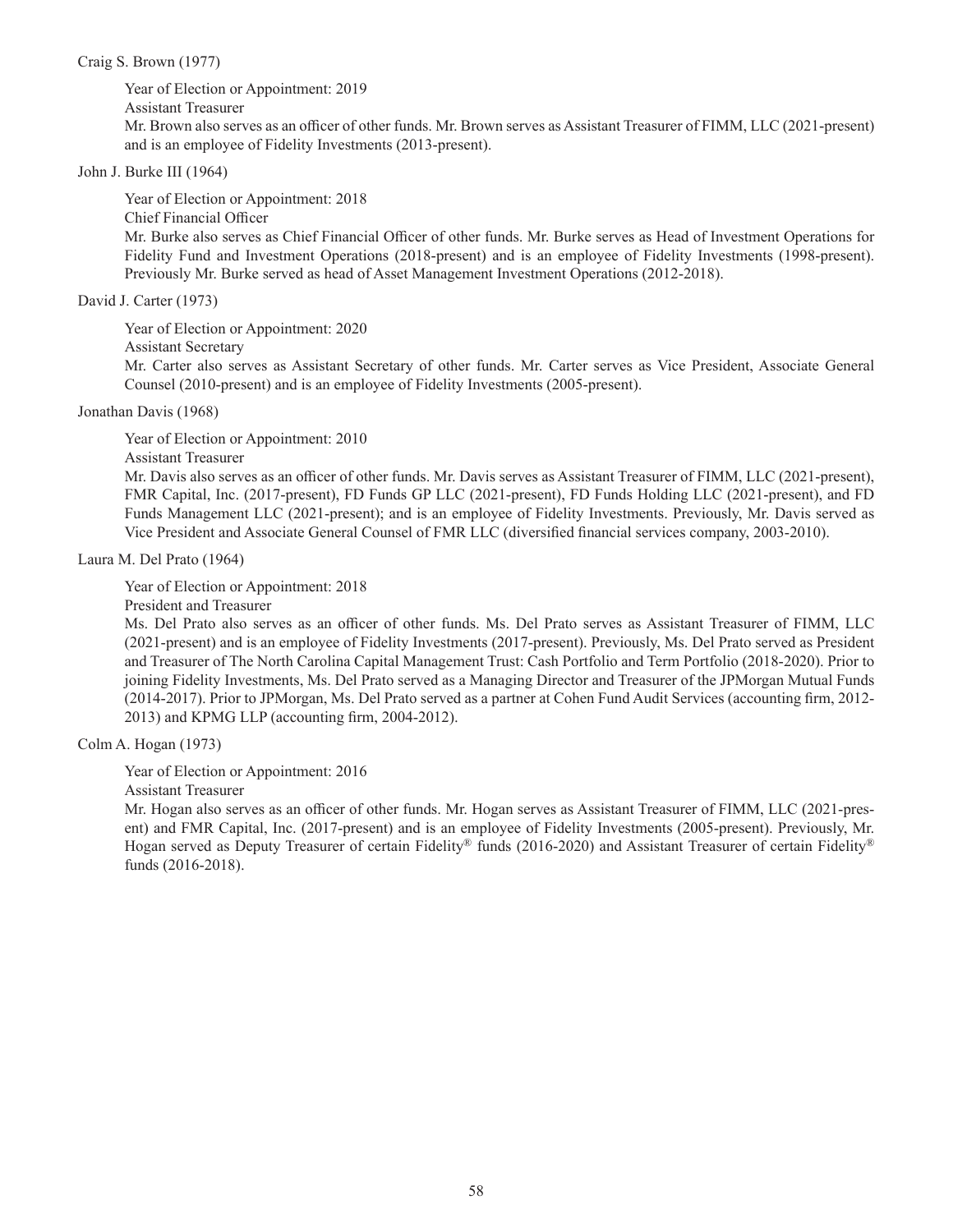Cynthia Lo Bessette (1969)

Year of Election or Appointment: 2019

Secretary and Chief Legal Officer (CLO)

Ms. Lo Bessette also serves as an officer of other funds. Ms. Lo Bessette serves as CLO, Secretary, and Senior Vice President of Fidelity Management & Research Company LLC (investment adviser firm, 2019-present); CLO of Fidelity Management & Research (Hong Kong) Limited, FMR Investment Management (UK) Limited, and Fidelity Management & Research (Japan) Limited (investment adviser firms, 2019-present); Secretary of FD Funds GP LLC (2021-present), FD Funds Holding LLC (2021-present), and FD Funds Management LLC (2021-present); and Assistant Secretary of FIMM, LLC (2019-present). She is a Senior Vice President and Deputy General Counsel of FMR LLC (diversified financial services company, 2019-present), and is an employee of Fidelity Investments. Previously, Ms. Lo Bessette served as CLO, Secretary, and Senior Vice President of FMR Co., Inc. (investment adviser firm, 2019); Secretary of Fidelity SelectCo, LLC and Fidelity Investments Money Management, Inc. (investment adviser firms, 2019). Prior to joining Fidelity Investments, Ms. Lo Bessette was Executive Vice President, General Counsel (2016-2019) and Senior Vice President, Deputy General Counsel (2015-2016) of OppenheimerFunds (investment management company) and Deputy Chief Legal Officer (2013-2015) of Jennison Associates LLC (investment adviser firm).

## Chris Maher (1972)

Year of Election or Appointment: 2013

Assistant Treasurer

Mr. Maher also serves as an officer of other funds. Mr. Maher serves as Assistant Treasurer of FIMM, LLC (2021-present) and FMR Capital, Inc. (2017-present), and is an employee of Fidelity Investments (2008-present). Previously, Mr. Maher served as Assistant Treasurer of certain funds (2013-2020); Vice President of Asset Management Compliance (2013), Vice President of the Program Management Group of FMR (investment adviser firm, 2010-2013), and Vice President of Valuation Oversight (2008-2010).

Jamie Pagliocco (1964)

Year of Election or Appointment: 2020

Vice President

Mr. Pagliocco also serves as Vice President of other funds. Mr. Pagliocco serves as President of Fixed Income (2020-present), and is an employee of Fidelity Investments (2001-present). Previously, Mr. Pagliocco served as Co-Chief Investment Officer – Bond (2017-2020), Global Head of Bond Trading (2016-2019), and as a portfolio manager.

Kenneth B. Robins (1969)

Year of Election or Appointment: 2020

Chief Compliance Officer

Mr. Robins also serves as an officer of other funds. Mr. Robins serves as Compliance Officer of Fidelity Management & Research Company LLC (investment adviser firm, 2016-present) and is an employee of Fidelity Investments (2004-present). Previously, Mr. Robins served as Compliance Officer of FMR Co., Inc. (investment adviser firm, 2016-2019), as Executive Vice President of Fidelity Investments Money Management, Inc. (investment adviser firm, 2013-2016) and served in other fund officer roles.

Brett Segaloff (1972)

Year of Election or Appointment: 2021

Anti-Money Laundering (AML) Officer

Mr. Segaloff also serves as an AML Officer of other funds and other related entities. He is Director, Anti-Money Laundering (2007-present) of FMR LLC (diversified financial services company) and is an employee of Fidelity Investments (1996-present).

Stacie M. Smith (1974)

Year of Election or Appointment: 2013

Assistant Treasurer

Ms. Smith also serves as an officer of other funds. Ms. Smith serves as Assistant Treasurer of FIMM, LLC (2021-present) and FMR Capital, Inc. (2017-present), is an employee of Fidelity Investments (2009-present), and has served in other fund officer roles. Prior to joining Fidelity Investments, Ms. Smith served as Senior Audit Manager of Ernst & Young LLP (accounting firm, 1996-2009). Previously, Ms. Smith served as Assistant Treasurer (2013-2019) and Deputy Treasurer  $(2013-2016)$  of certain Fidelity<sup>®</sup> funds.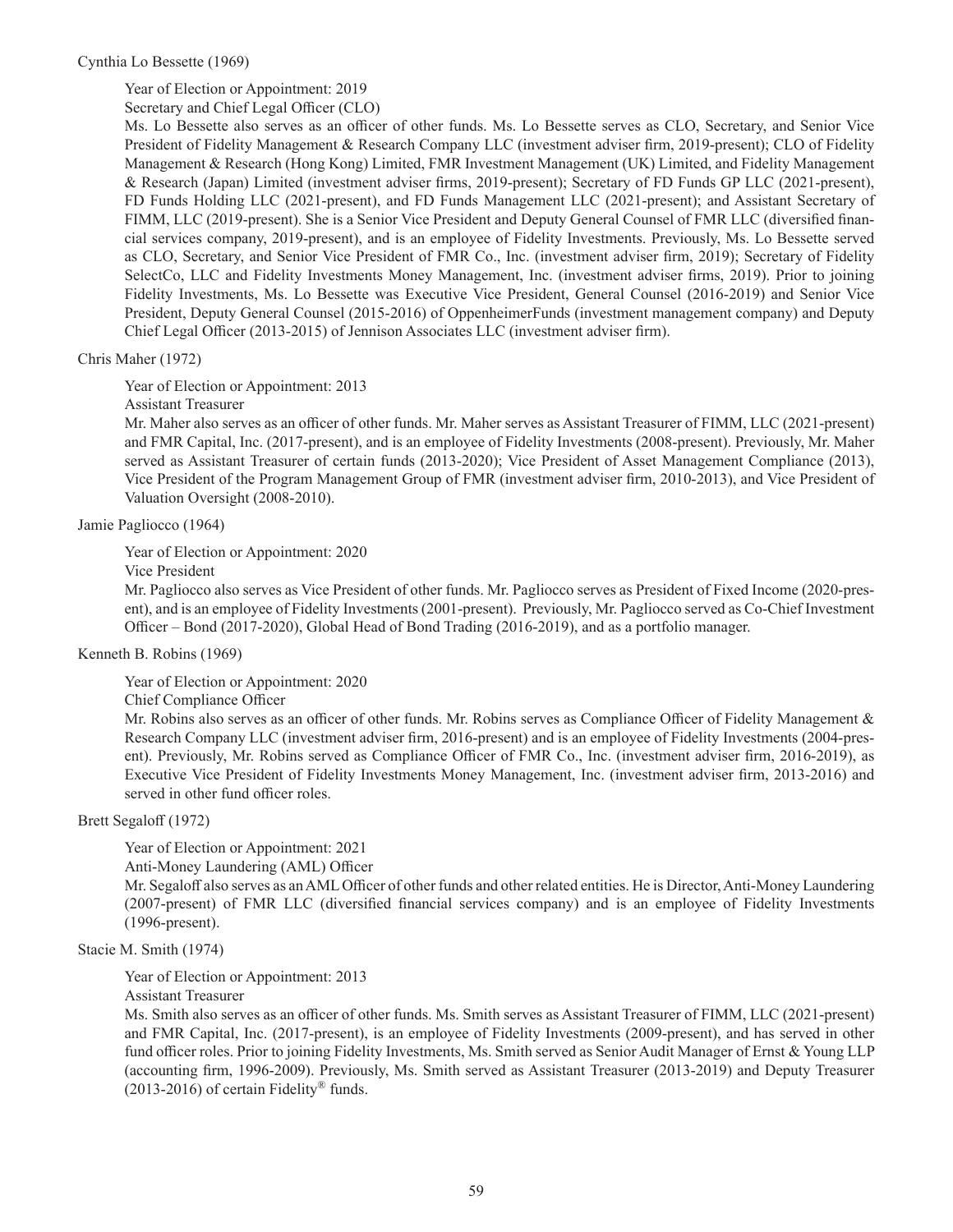### Jim Wegmann (1979)

Year of Election or Appointment: 2021

Deputy Treasurer

Mr. Wegmann also serves as an officer of other funds. Mr. Wegmann serves as Assistant Treasurer of FIMM, LLC (2021-present) and is an employee of Fidelity Investments (2011-present). Previously, Mr. Wegmann served as Assistant Treasurer of certain Fidelity® funds (2019-2021).

Vadim Zlotnikov (1962)

Year of Election or Appointment: 2019

Vice President

Mr. Zlotnikov also serves as Vice President of other funds. Mr. Zlotnikov serves as President and Director of Fidelity Diversifying Solutions LLC (investment adviser firm, 2021-present), President and Director of FIAM LLC (investment adviser firm, 2020-present), and is an employee of Fidelity Investments (2018-present). Previously, Mr. Zlotnikov served as President and Chief Investment Officer of Global Asset Allocation (2018-2020). Prior to joining Fidelity Investments, Mr. Zlotnikov served as Co-Head of Multi-Asset Solutions, Chief Market Strategist, and CIO of Systematic Strategies with AllianceBernstein (investment adviser firm, 2002-2018).

**Standing Committees of the Trustees.** The Board of Trustees has established various committees to support the Independent Trustees in acting independently in pursuing the best interests of the funds and their shareholders. Currently, the Board of Trustees has four standing committees. The members of each committee are Independent Trustees.

The Operations Committee is composed of all of the Independent Trustees, with Mr. Kenneally currently serving as Chair. The committee normally meets at least six times a year, or more frequently as called by the Chair, and serves as a forum for consideration of issues of importance to, or calling for particular determinations by, the Independent Trustees. The committee considers matters involving potential conflicts of interest between the funds and FMR and its affiliates, including matters involving potential claims of one or more funds (e.g. for reimbursements of expenses or losses) against FMR, and reviews proposed contracts and the proposed continuation of contracts between the funds and FMR and its affiliates, and annually reviews and makes recommendations regarding contracts with third parties unaffiliated with FMR, including insurance coverage and custody agreements. The committee has oversight of compliance issues not specifically within the scope of any other committee. These matters include, but are not limited to, significant non-conformance with contract requirements and other significant regulatory matters and recommending to the Board of Trustees the designation of a person to serve as the funds' Chief Compliance Officer (CCO). The committee (i) serves as a primary point of contact (generally after the Independent Trustee who serves as a liaison for the CCO) for the CCO with regard to Board-related functions; (ii) oversees the annual performance review of the CCO; (iii) makes recommendations concerning the CCO's compensation; and (iv) makes recommendations as needed in respect of the removal of the CCO. During the fiscal year ended December 31, 2021, the committee held 11 meeting(s).

The Audit Committee is composed of all of the Independent Trustees, with Ms. Acton currently serving as Chair. At least one committee member will be an "audit committee financial expert" as defined by the SEC. The committee normally meets four times a year, or more frequently as called by the Chair or a majority of committee members. The committee meets separately, at least annually, with the funds' Treasurer, with the funds' Chief Financial Officer, with personnel responsible for the internal audit function of FMR LLC, with the funds' outside auditors, and with the funds' CCO. The committee has direct responsibility for the appointment, compensation, and oversight of the work of the outside auditors employed by the funds. The committee assists the Trustees in overseeing and monitoring: (i) the systems of internal accounting and financial controls of the funds and the funds' service providers (to the extent such controls impact the funds' financial statements); (ii) the funds' auditors and the annual audits of the funds' financial statements; (iii) the financial reporting processes of the funds; (iv) whistleblower reports; and (v) the accounting policies and disclosures of the funds. The committee considers and acts upon (i) the provision by any outside auditor of any non-audit services for any fund, and (ii) the provision by any outside auditor of certain non-audit services to fund service providers and their affiliates to the extent that such approval (in the case of this clause (ii)) is required under applicable regulations of the SEC. It is responsible for approving all audit engagement fees and terms for the funds and for resolving disagreements between a fund and any outside auditor regarding any fund's financial reporting. Auditors of the funds report directly to the committee. The committee will obtain assurance of independence and objectivity from the outside auditors, including a formal written statement delineating all relationships between the auditor and the funds and any service providers consistent with the rules of the Public Company Accounting Oversight Board. It oversees and receives reports on the funds' service providers' internal controls and reviews the adequacy and effectiveness of the service providers' accounting and financial controls, including: (i) any significant deficiencies or material weaknesses in the design or operation of internal controls over financial reporting that are reasonably likely to adversely affect the funds' ability to record, process, summarize, and report financial data; (ii) any change in the fund's internal control over financial reporting that has materially affected, or is reasonably likely to materially affect, the fund's internal control over financial reporting; and (iii) any fraud, whether material or not, that involves management or other employees who have a significant role in the funds' or service providers internal controls over financial reporting. The committee will also review any correspondence with regulators or governmental agencies or published reports that raise material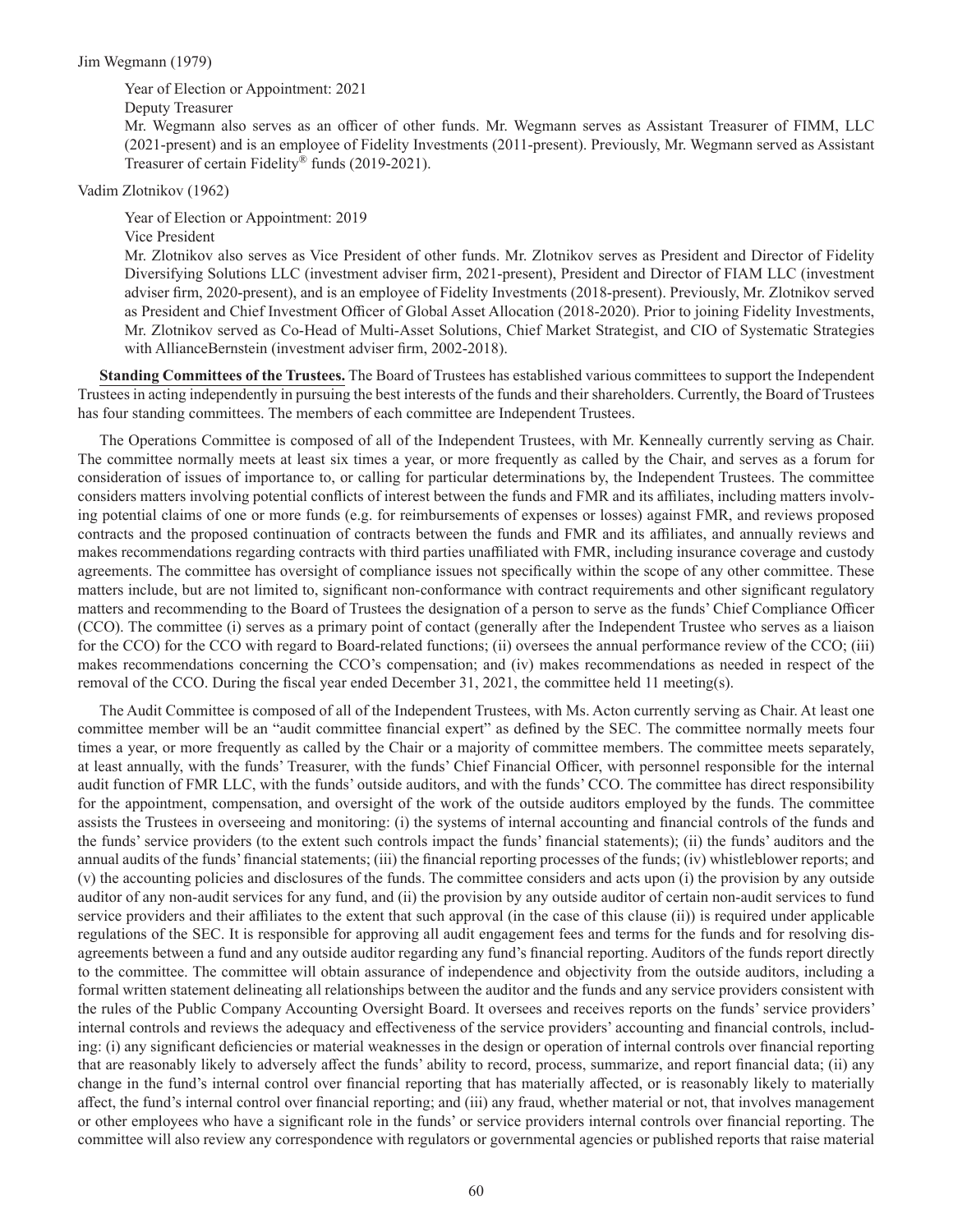issues regarding the funds' financial statements or accounting policies. These matters may also be reviewed by the Operations Committee. The committee reviews at least annually a report from each outside auditor describing any material issues raised by the most recent internal quality control, peer review, or Public Company Accounting Oversight Board examination of the auditing firm and any material issues raised by any inquiry or investigation by governmental or professional authorities of the auditing firm and in each case any steps taken to deal with such issues. The committee will oversee and receive reports on the funds' financial reporting process from the funds' Treasurer and outside auditors and will oversee the resolution of any disagreements concerning financial reporting among applicable parties. The committee will discuss with FMR, the funds' Treasurer, outside auditors and, if appropriate, internal audit personnel of FMR LLC their qualitative judgments about the appropriateness and acceptability of accounting principles and financial disclosure practices used or proposed for adoption by the funds. The committee will review with FMR, the funds' outside auditor, internal audit personnel of FMR LLC and legal counsel, as appropriate, matters related to the audits of the funds' financial statements. The committee will discuss regularly and oversee the review of the internal controls of the funds and their service providers with respect to accounting, financial matters and risk management programs related to the funds. The committee will review periodically the funds' major internal controls exposures and the steps that have been taken to monitor and control such exposures. During the fiscal year ended December 31, 2021, the committee held four meeting(s).

The Fair Valuation Committee is composed of all of the Independent Trustees, with Mr. Murray currently serving as Chair. The Committee normally meets quarterly, or more frequently as called by the Chair. The Fair Valuation Committee reviews and approves annually Fair Value Committee Policies recommended by the FMR Fair Value Committee and oversees particular valuations or fair valuation methodologies employed by the FMR Fair Value Committee as circumstances may require. The Committee also reviews actions taken by the FMR Fair Value Committee. The Committee does not oversee the day-to-day operational aspects of the valuation and calculation of the net asset value of the funds, which have been delegated to the FMR Fair Value Committee and Fidelity Service Company, Inc. (FSC). During the fiscal year ended December 31, 2021, the committee held five meeting(s).

The Governance and Nominating Committee is composed of Messrs. Kenneally (Chair) and Gartland (Vice Chair), and Ms. Acton. The committee meets as called by the Chair. With respect to fund governance and board administration matters, the committee periodically reviews procedures of the Board of Trustees and its committees (including committee charters) and periodically reviews compensation of Independent Trustees. The committee monitors corporate governance matters and makes recommendations to the Board of Trustees on the frequency and structure of the Board of Trustee meetings and on any other aspect of Board procedures. It acts as the administrative committee under the retirement plan for Independent Trustees who retired prior to December 30, 1996 and under the fee deferral plan for Independent Trustees. It monitors the performance of legal counsel employed by both the funds and the Independent Trustees. The committee will engage and oversee any counsel utilized by the Independent Trustees as may be necessary or appropriate under applicable regulations or otherwise. The committee also approves Board administrative matters applicable to Independent Trustees, such as expense reimbursement policies and compensation for attendance at meetings, conferences and other events. The committee oversees compliance with the provisions of the code of ethics and any supplemental policies regarding personal securities transactions applicable to the Independent Trustees. The committee reviews the functioning of each Board committee and makes recommendations for any changes, including the creation or elimination of standing or ad hoc Board committees. The committee monitors regulatory and other developments to determine whether to recommend modifications to the committee's responsibilities or other Trustee policies and procedures in light of rule changes, reports concerning "recommended practices" in corporate governance and other developments in mutual fund governance. The committee meets with Independent Trustees at least once a year to discuss matters relating to fund governance. The committee recommends that the Board establish such special or ad hoc Board committees as may be desirable or necessary from time to time in order to address ethical, legal, or other matters that may arise. The committee also oversees the annual self-evaluation of the Board of Trustees and establishes procedures to allow it to exercise this oversight function. In conducting this oversight, the committee shall address all matters that it considers relevant to the performance of the Board of Trustees and shall report the results of its evaluation to the Board of Trustees, including any recommended amendments to the principles of governance, and any recommended changes to the funds' or the Board of Trustees' policies, procedures, and structures. The committee reviews periodically the size and composition of the Board of Trustees as a whole and recommends, if necessary, measures to be taken so that the Board of Trustees reflects the appropriate balance of knowledge, experience, skills, expertise, and diversity required for the Board as a whole and contains at least the minimum number of Independent Trustees required by law. The committee makes nominations for the election or appointment of Independent Trustees and non-management Members of any Advisory Board, and for membership on committees. The committee has the authority to retain and terminate any thirdparty advisers, including authority to approve fees and other retention terms. Such advisers may include search firms to identify Independent Trustee candidates and board compensation consultants. The committee may conduct or authorize investigations into or studies of matters within the committee's scope of responsibilities, and may retain, at the funds' expense, such independent counsel or other advisers as it deems necessary. The committee will consider nominees to the Board of Trustees recommended by shareholders based upon the criteria applied to candidates presented to the committee by a search firm or other source. Recommendations, along with appropriate background material concerning the candidate that demonstrates his or her ability to serve as an Independent Trustee of the funds, should be submitted to the Chair of the committee at the address maintained for communications with Independent Trustees. If the committee retains a search firm, the Chair will generally forward all such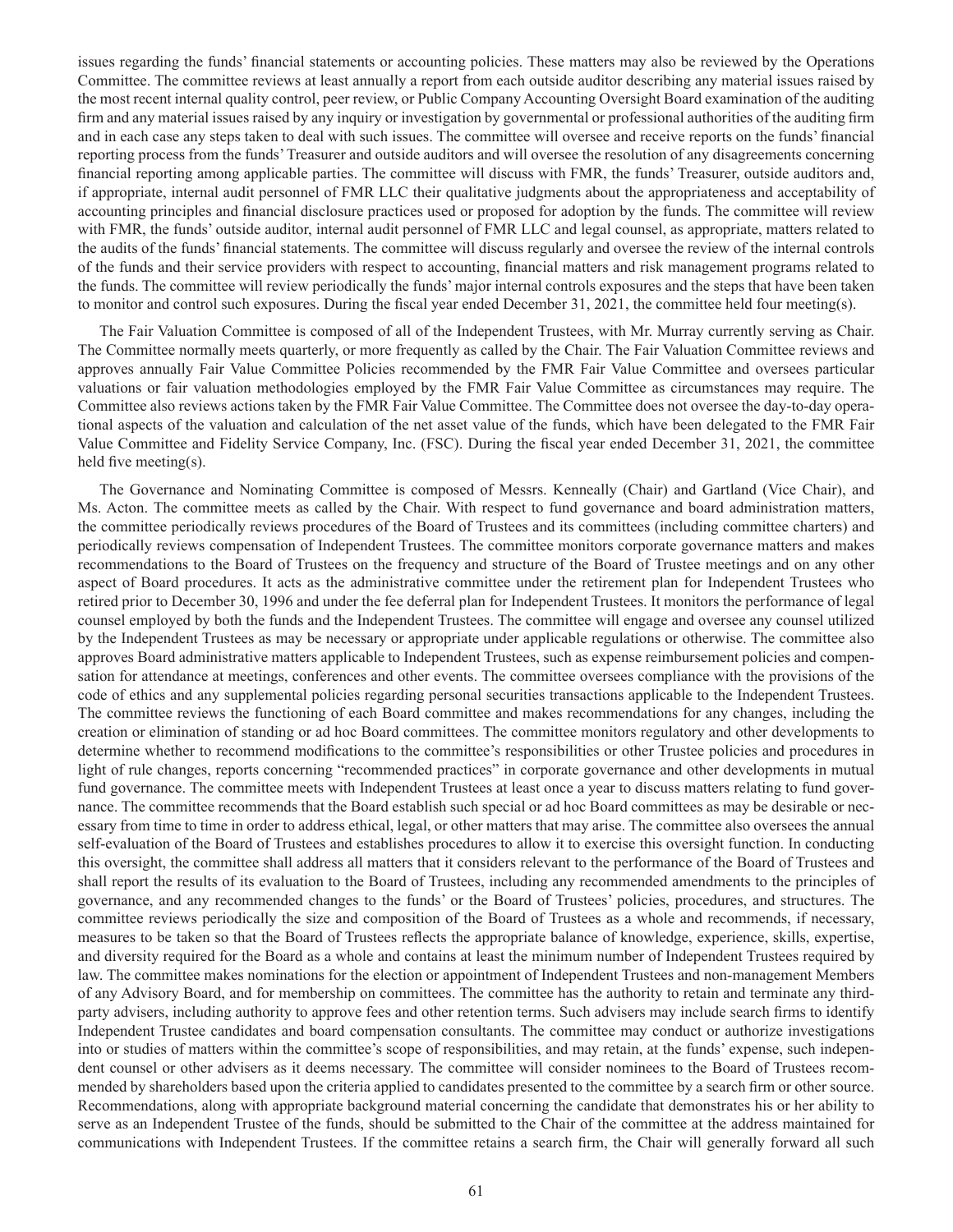submissions to the search firm for evaluation. With respect to the criteria for selecting Independent Trustees, it is expected that all candidates will possess the following minimum qualifications: (i) unquestioned personal integrity; (ii) not an interested person of the funds within the meaning of the 1940 Act; (iii) does not have a material relationship (*e.g.,* commercial, banking, consulting, legal, or accounting) with the adviser, any sub-adviser or their affiliates that could create an appearance of lack of independence in respect of the funds; (iv) has the disposition to act independently in respect of FMR and its affiliates and others in order to protect the interests of the funds and all shareholders; (v) ability to attend regularly scheduled Board meetings during the year; (vi) demonstrates sound business judgment gained through broad experience in significant positions where the candidate has dealt with management, technical, financial, or regulatory issues; (vii) sufficient financial or accounting knowledge to add value in the complex financial environment of the funds; (viii) experience on corporate or other institutional oversight bodies having similar responsibilities, but which board memberships or other relationships could not result in business or regulatory conflicts with the funds; and (ix) capacity for the hard work and attention to detail that is required to be an effective Independent Trustee in light of the funds' complex regulatory, operational, and marketing setting. The Governance and Nominating Committee may determine that a candidate who does not have the type of previous experience or knowledge referred to above should nevertheless be considered as a nominee if the Governance and Nominating Committee finds that the candidate has additional qualifications such that his or her qualifications, taken as a whole, demonstrate the same level of fitness to serve as an Independent Trustee. During the fiscal year ended December 31, 2021, the committee held 12 meeting(s).

The following table sets forth information describing the dollar range of equity securities beneficially owned by each Trustee in each fund and in all funds in the aggregate within the same fund family overseen by the Trustee for the calendar year ended December 31, 2021.

#### **Interested Trustees**

| DOLLAR RANGE OF<br><b>FUND SHARES</b>                                                                     | Abigail P.<br>Johnson | Jennifer<br>Toolin<br>McAuliffe |
|-----------------------------------------------------------------------------------------------------------|-----------------------|---------------------------------|
| VIP Asset Manager Portfolio                                                                               | none                  | none                            |
| VIP Asset Manager: Growth Portfolio                                                                       | none                  | none                            |
| VIP Government Money Market Portfolio                                                                     | none                  | none                            |
| VIP Investment Grade Bond Portfolio                                                                       | none                  | none                            |
| VIP Strategic Income Portfolio                                                                            | none                  | none                            |
| <b>AGGREGATE DOLLAR RANGE OF</b><br><b>FUND SHARES IN ALL FUNDS</b><br><b>OVERSEEN WITHIN FUND FAMILY</b> | over<br>\$100,000     | over<br>\$100,000               |

|                                                                                                           | <b>Independent Trustees</b> |                    |                   |                       |
|-----------------------------------------------------------------------------------------------------------|-----------------------------|--------------------|-------------------|-----------------------|
| <b>DOLLAR RANGE OF</b><br><b>FUND SHARES</b>                                                              | Elizabeth<br>S.<br>Acton    | Ann E.<br>Dunwoody | John<br>Engler    | Robert F.<br>Gartland |
| VIP Asset Manager Portfolio                                                                               | none                        | none               | none              | none                  |
| VIP Asset Manager: Growth Portfolio                                                                       | none                        | none               | none              | none                  |
| VIP Government Money Market Portfolio                                                                     | none                        | none               | none              | none                  |
| VIP Investment Grade Bond Portfolio                                                                       | none                        | none               | none              | none                  |
| VIP Strategic Income Portfolio                                                                            | none                        | none               | none              | none                  |
| <b>AGGREGATE DOLLAR RANGE OF</b><br><b>FUND SHARES IN ALL FUNDS</b><br><b>OVERSEEN WITHIN FUND FAMILY</b> | over<br>\$100,000           | over<br>\$100,000  | over<br>\$100,000 | over<br>\$100,000     |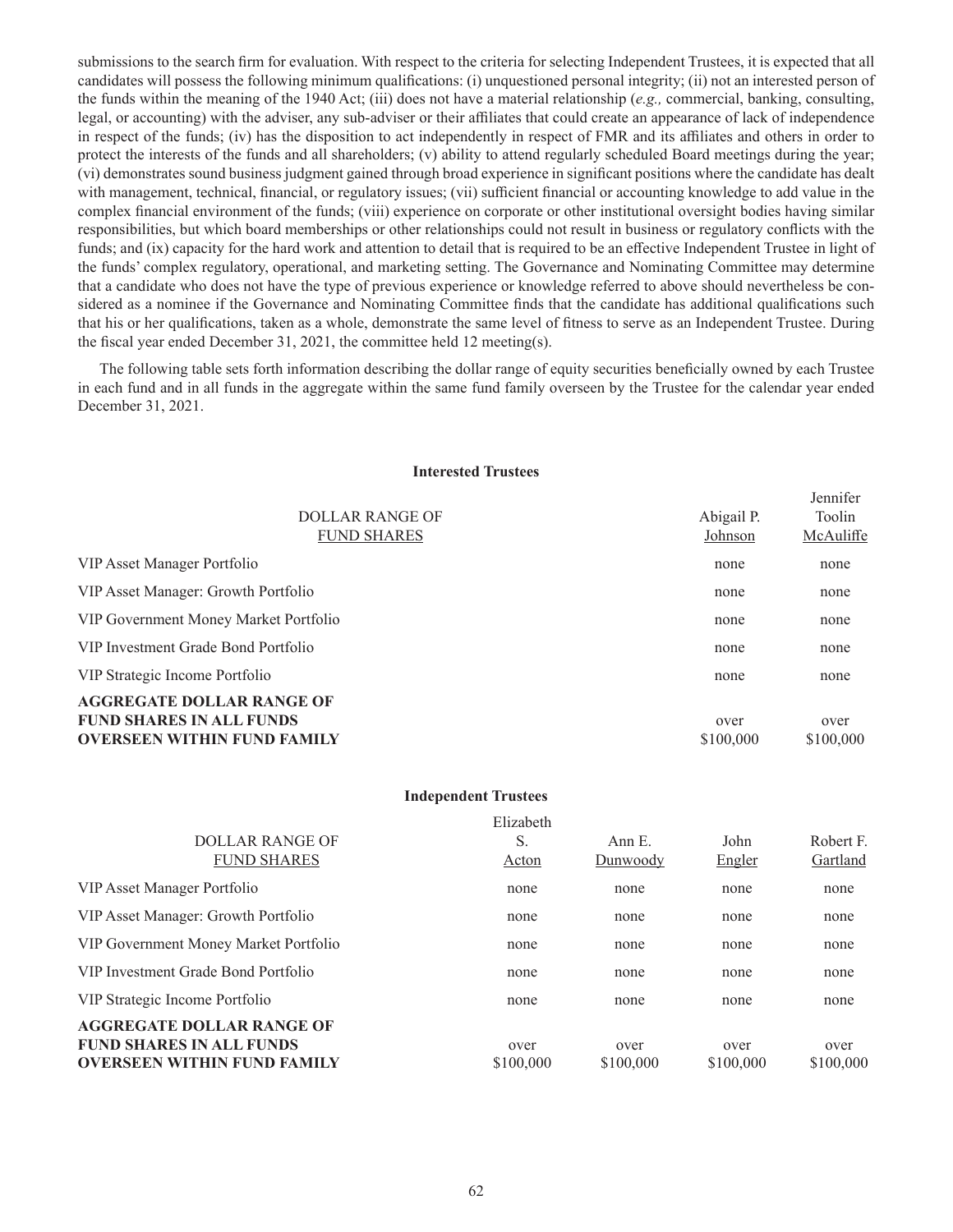# **Independent Trustees**

| <b>DOLLAR RANGE OF</b><br><b>FUND SHARES</b>                                                              | Arthur E.<br>Johnson | Michael E.<br>Kenneally | Marie L.<br>Knowles | Mark A.<br><b>Murray</b> |
|-----------------------------------------------------------------------------------------------------------|----------------------|-------------------------|---------------------|--------------------------|
| VIP Asset Manager Portfolio                                                                               | none                 | none                    | none                | none                     |
| VIP Asset Manager: Growth Portfolio                                                                       | none                 | none                    | none                | none                     |
| VIP Government Money Market Portfolio                                                                     | none                 | none                    | none                | none                     |
| VIP Investment Grade Bond Portfolio                                                                       | none                 | none                    | none                | none                     |
| VIP Strategic Income Portfolio                                                                            | none                 | none                    | none                | none                     |
| <b>AGGREGATE DOLLAR RANGE OF</b><br><b>FUND SHARES IN ALL FUNDS</b><br><b>OVERSEEN WITHIN FUND FAMILY</b> | over<br>\$100,000    | over<br>\$100,000       | over<br>\$100,000   | over<br>\$100,000        |

The following table sets forth information describing the compensation of each Trustee and Member of the Advisory Board (if any) for his or her services for the fiscal year ended December 31, 2021.

# **Compensation Table(1)**

| <b>AGGREGATE</b><br><b>COMPENSATION</b><br><b>FROM A FUND</b>   | Elizabeth S.<br>Acton | Ann E.<br>Dunwoody |    | John<br>Engler |              | Robert F.<br>Gartland |
|-----------------------------------------------------------------|-----------------------|--------------------|----|----------------|--------------|-----------------------|
| VIP Asset Manager Portfolio                                     | \$<br>329             | \$<br>301          | \$ | 301            | \$           | 319                   |
| VIP Asset Manager: Growth Portfolio                             | \$<br>72              | \$<br>65           | S  | 65             | <sup>S</sup> | 70                    |
| VIP Government Money Market Portfolio                           | \$<br>1,512           | \$<br>1,382        | \$ | 1,382          | \$           | 1,467                 |
| VIP Investment Grade Bond Portfolio                             | \$<br>1,504           | \$<br>1,374        | \$ | 1,374          | S            | 1,460                 |
| VIP Strategic Income Portfolio                                  | \$<br>444             | \$<br>405          | \$ | 405            | S            | 431                   |
| <b>TOTAL COMPENSATION</b><br><b>FROM THE FUND COMPLEX</b> $(2)$ | \$<br>517,500         | \$<br>472,500      | S  | 472,500        | S.           | 502,500               |

| <b>AGGREGATE</b><br><b>COMPENSATION</b><br><b>FROM A FUND</b>   |    | Robert W.<br>Helm <sup>(3)</sup> |    | Arthur E.<br>Johnson |    | Michael E.<br>Kenneally |              | Marie L.<br>Knowles |  |
|-----------------------------------------------------------------|----|----------------------------------|----|----------------------|----|-------------------------|--------------|---------------------|--|
| VIP Asset Manager Portfolio                                     | \$ | 174                              | \$ | 357                  | \$ | 351                     | S            | 312                 |  |
| VIP Asset Manager: Growth Portfolio                             | \$ | 39                               | \$ | 78                   | S  | 77                      | S            | 68                  |  |
| VIP Government Money Market Portfolio                           | \$ | 758                              | \$ | 1.645                | \$ | 1,613                   | S            | 1,436               |  |
| VIP Investment Grade Bond Portfolio                             | \$ | 797                              | \$ | 1,629                | \$ | 1,606                   | \$           | 1,426               |  |
| VIP Strategic Income Portfolio                                  | \$ | 237                              | \$ | 480                  | S  | 474                     | S            | 421                 |  |
| <b>TOTAL COMPENSATION</b><br><b>FROM THE FUND COMPLEX</b> $(2)$ | S  | 275,333                          |    | 560,000              | S  | 552,500                 | <sup>S</sup> | 490,500             |  |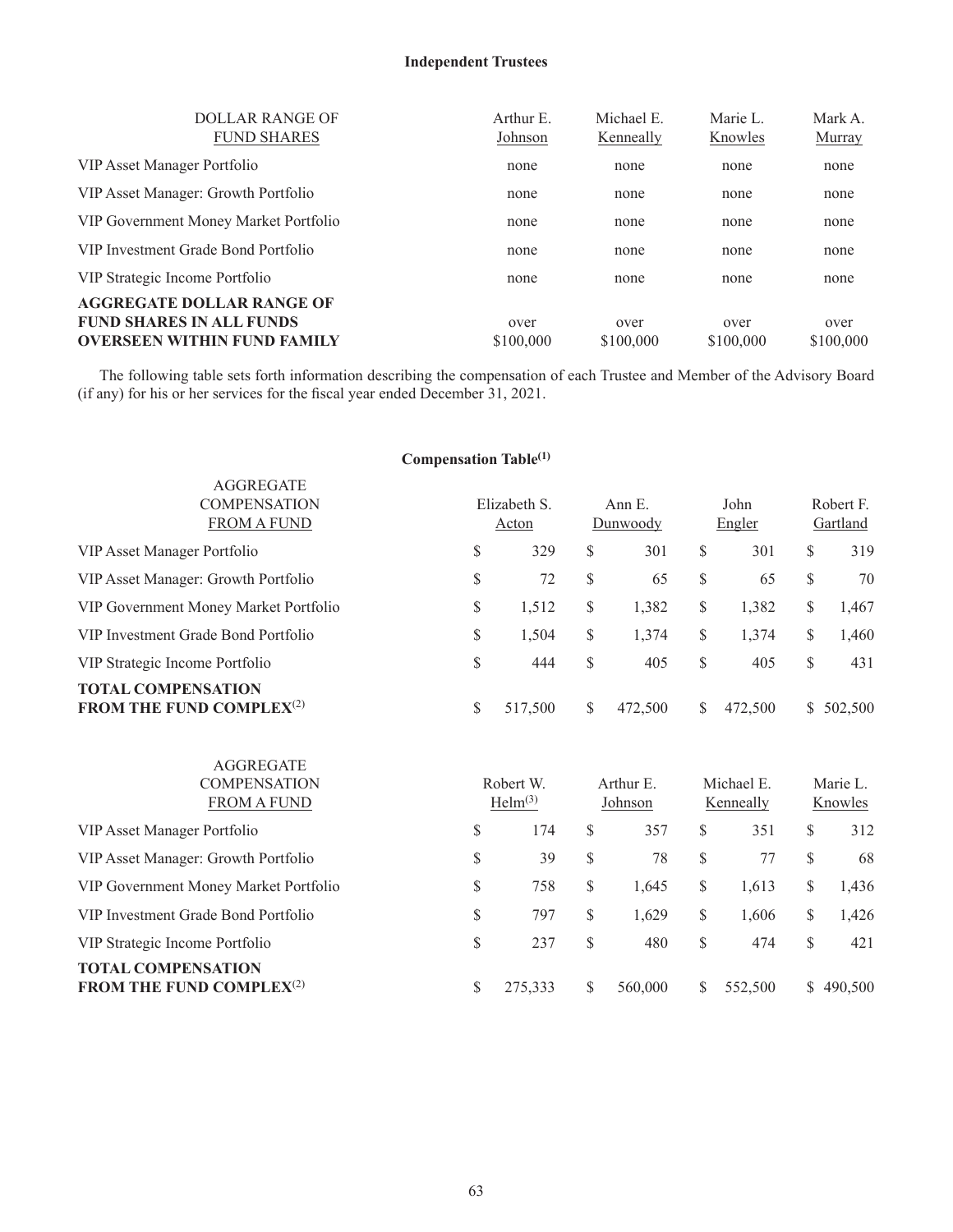| <b>TOTAL COMPENSATION</b><br>FROM THE FUND COMPLEX <sup>(2)</sup> | S  | 472,500 |
|-------------------------------------------------------------------|----|---------|
| VIP Strategic Income Portfolio                                    | S  | 405     |
| VIP Investment Grade Bond Portfolio                               | \$ | 1,374   |
| VIP Government Money Market Portfolio                             | S  | 1,382   |
| VIP Asset Manager: Growth Portfolio                               | S  | 65      |
| VIP Asset Manager Portfolio                                       | S  | 301     |
| <b>FROM A FUND</b>                                                |    | Murray  |
| <b>COMPENSATION</b>                                               |    | Mark A. |
| AGGREGATE                                                         |    |         |

(1) Abigail P. Johnson and Jennifer Toolin McAuliffe are interested persons and are compensated by Fidelity.

(2) Reflects compensation received for the calendar year ended December 31, 2021 for 286 funds of 31 trusts (including Fidelity Central Investment Portfolios II LLC). Compensation figures include cash and may include amounts elected to be deferred. Certain individuals elected voluntarily to defer a portion of their compensation as follows: Elizabeth S. Acton, \$108,000; Ann E. Dunwoody, \$260,875; Robert F. Gartland, \$180,000; Robert. W. Helm, \$149,126; and Mark A. Murray, \$260,875.

(3) Mr. Helm serves as a Member of the Advisory Board of Variable Insurance Products Fund V effective June 1, 2021.

As of February 28, 2022, approximately 43.82% of VIP Asset Manager Portfolio's, 87.36% of VIP Asset Manager: Growth Portfolio's, 40.84% of VIP Government Money Market Portfolio's, 20.31% of VIP Investment Grade Bond Portfolio's, and 61.57% of VIP Strategic Income Portfolio's total outstanding shares, respectively, was held by FMR and/or another entity or entities of which FMR LLC is the ultimate parent. By virtue of her ownership interest in FMR LLC, as described in the "Control of Investment Advisers" section, Ms. Abigail P. Johnson may be deemed to be a beneficial owner of these shares. As of the above date, with the exception of Ms. Johnson's deemed ownership of each fund's shares, the Trustees, Members of the Advisory Board (if any), and officers of the funds owned, in the aggregate, less than 1% of each class's total outstanding shares, with respect to each fund.

As of February 28, 2022, the following owned of record and/or beneficially 5% or more of the outstanding shares:

| <b>Fund or Class Name</b>                              | <b>Owner Name</b>                                          | <b>City</b>                      | <b>State</b>   | Ownership % |
|--------------------------------------------------------|------------------------------------------------------------|----------------------------------|----------------|-------------|
| VIP Asset Manager Portfolio -<br>Initial Class         | FIDELITY INVESTMENTS LIFE<br>INS. CO.                      | <b>BOSTON</b>                    | MA             | 23.85%      |
| VIP Asset Manager Portfolio -<br><b>Initial Class</b>  | AMERICAN LIFE INSURANCE<br>CO OF NEW YORK                  | NEW YORK                         | NY <sub></sub> | 20.97%      |
| VIP Asset Manager Portfolio -<br>Initial Class         | NATIONWIDE LIFE INSURANCE COLUMBUS<br><b>COMPANY</b>       |                                  | <b>OH</b>      | 15.08%      |
| VIP Asset Manager Portfolio -<br>Initial Class         | <b>BRIGHTHOUSE LIFE</b><br><b>INSURANCE COMPANY</b>        | <b>WEST DES</b><br><b>MOINES</b> | IA             | 7.19%       |
| VIP Asset Manager Portfolio -<br><b>Initial Class</b>  | <b>AUL</b>                                                 | <b>INDIANAPOLIS IN</b>           |                | 6.15%       |
| VIP Asset Manager Portfolio -<br><b>Investor Class</b> | FIDELITY INVESTMENTS LIFE<br>INS. CO.                      | <b>BOSTON</b>                    | МA             | 89.79%      |
| VIP Asset Manager Portfolio -<br><b>Investor Class</b> | <b>EMPIRE FIDELITY</b><br><b>INVESTMENTS LIFE INS. CO.</b> | <b>NEW YORK</b>                  | NY.            | 10.21%      |
| VIP Asset Manager Portfolio - Service<br>Class 2       | <b>GENWORTH LIFE AND</b><br>ANNUITY INSURANCE CO           | <b>RICHMOND</b>                  | VA             | 25.94%      |
| VIP Asset Manager Portfolio - Service<br>Class 2       | AMERICAN GENERAL LIFE<br><b>INSURANCE COMPANY</b>          | <b>HOUSTON</b>                   | TX             | 23.40%      |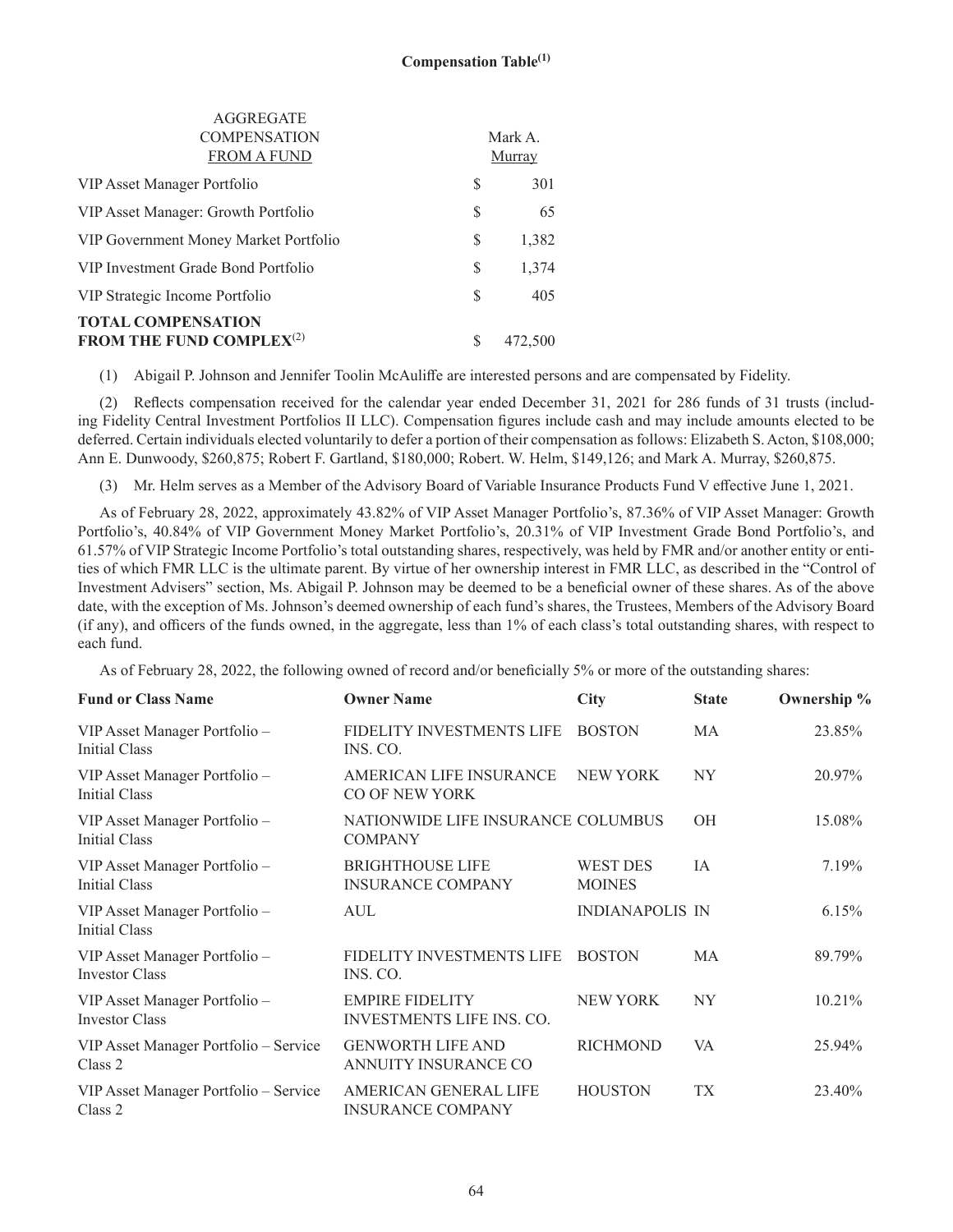| <b>Fund or Class Name</b>                                      | <b>Owner Name</b>                                    | <b>City</b>        | <b>State</b> | Ownership % |
|----------------------------------------------------------------|------------------------------------------------------|--------------------|--------------|-------------|
| VIP Asset Manager Portfolio - Service<br>Class 2               | <b>AMERITAS</b>                                      | <b>LINCOLN</b>     | <b>NE</b>    | 10.08%      |
| VIP Asset Manager Portfolio - Service<br>Class 2               | <b>INTEGRITY LIFE INSURANCE</b><br><b>COMPANY</b>    | <b>CINCINNATI</b>  | <b>OH</b>    | 10.02%      |
| VIP Asset Manager Portfolio - Service<br>Class 2               | LINCOLN BENEFIT LIFE<br><b>COMPANY</b>               | NORTHBROOK IL      |              | 7.84%       |
| VIP Asset Manager Portfolio - Service<br>Class 2               | PRINCIPAL LIFE INSURANCE<br><b>COMPANY</b>           | <b>DES MOINES</b>  | IA           | 7.58%       |
| VIP Asset Manager Portfolio - Service<br>Class 2               | NATIONAL INTEGRITY                                   | <b>CINCINNATI</b>  | <b>OH</b>    | 6.21%       |
| VIP Asset Manager Portfolio - Service<br>Class 2               | NATIONWIDE LIFE INSURANCE COLUMBUS<br><b>COMPANY</b> |                    | OH           | 5.29%       |
| VIP Asset Manager Portfolio -<br>Service Class                 | <b>AMERITAS</b>                                      | <b>LINCOLN</b>     | NE           | 41.40%      |
| VIP Asset Manager Portfolio -<br>Service Class                 | LINCOLN NATIONAL LIFE<br><b>INSURANCE CO</b>         | <b>FORT WAYNE</b>  | IN           | 28.83%      |
| VIP Asset Manager Portfolio -<br>Service Class                 | NATIONWIDE LIFE INSURANCE COLUMBUS<br><b>COMPANY</b> |                    | <b>OH</b>    | 24.96%      |
| VIP Asset Manager: Growth Portfolio -<br>Initial Class         | FIDELITY INVESTMENTS LIFE<br>INS. CO.                | <b>BOSTON</b>      | MA           | 68.06%      |
| VIP Asset Manager: Growth Portfolio -<br>Initial Class         | <b>EMPIRE FIDELITY</b><br>INVESTMENTS LIFE INS. CO.  | <b>NEW YORK</b>    | NY           | 7.68%       |
| VIP Asset Manager: Growth Portfolio -<br><b>Initial Class</b>  | AMERICAN GENERAL LIFE<br><b>INSURANCE COMPANY</b>    | <b>HOUSTON</b>     | <b>TX</b>    | 6.78%       |
| VIP Asset Manager: Growth Portfolio -<br><b>Investor Class</b> | FIDELITY INVESTMENTS LIFE<br>INS. CO.                | <b>BOSTON</b>      | MA           | 91.57%      |
| VIP Asset Manager: Growth Portfolio -<br><b>Investor Class</b> | <b>EMPIRE FIDELITY</b><br>INVESTMENTS LIFE INS. CO.  | <b>NEW YORK</b>    | <b>NY</b>    | 8.43%       |
| VIP Asset Manager: Growth Portfolio -<br>Service Class 2       | AXA EQUITABLE LIFE<br><b>INSURANCE CO</b>            | <b>SECAUCUS</b>    | NJ           | 58.61%      |
| VIP Asset Manager: Growth Portfolio -<br>Service Class 2       | <b>AMERITAS</b>                                      | <b>LINCOLN</b>     | <b>NE</b>    | 18.68%      |
| VIP Asset Manager: Growth Portfolio -<br>Service Class 2       | NATIONWIDE LIFE INSURANCE COLUMBUS<br><b>COMPANY</b> |                    | OH           | 9.48%       |
| VIP Asset Manager: Growth Portfolio -<br>Service Class 2       | AXA EQUITABLE LIFE<br><b>INSURANCE CO</b>            | <b>JERSEY CITY</b> | NJ           | 6.67%       |
| VIP Asset Manager: Growth Portfolio -<br>Service Class 2       | MIDLAND NATIONAL LIFE<br><b>INSURANCE COMPANY</b>    | <b>CLIVE</b>       | IA           | 6.55%       |
| VIP Asset Manager: Growth Portfolio -<br>Service Class         | <b>METROPOLITAN LIFE</b><br><b>INSURANCE COMPANY</b> | <b>BOSTON</b>      | MA           | 74.35%      |
| VIP Asset Manager: Growth Portfolio -<br>Service Class         | NATIONWIDE LIFE INSURANCE COLUMBUS<br><b>COMPANY</b> |                    | <b>OH</b>    | 13.23%      |
| VIP Asset Manager: Growth Portfolio -<br>Service Class         | <b>AMERITAS</b>                                      | <b>LINCOLN</b>     | NE           | 12.43%      |
| VIP Government Money Market<br>Portfolio - Initial Class       | FIDELITY INVESTMENTS LIFE<br>INS. CO.                | <b>BOSTON</b>      | MA           | 13.47%      |
| VIP Government Money Market<br>Portfolio - Initial Class       | <b>AMERITAS</b>                                      | <b>LINCOLN</b>     | <b>NE</b>    | 11.25%      |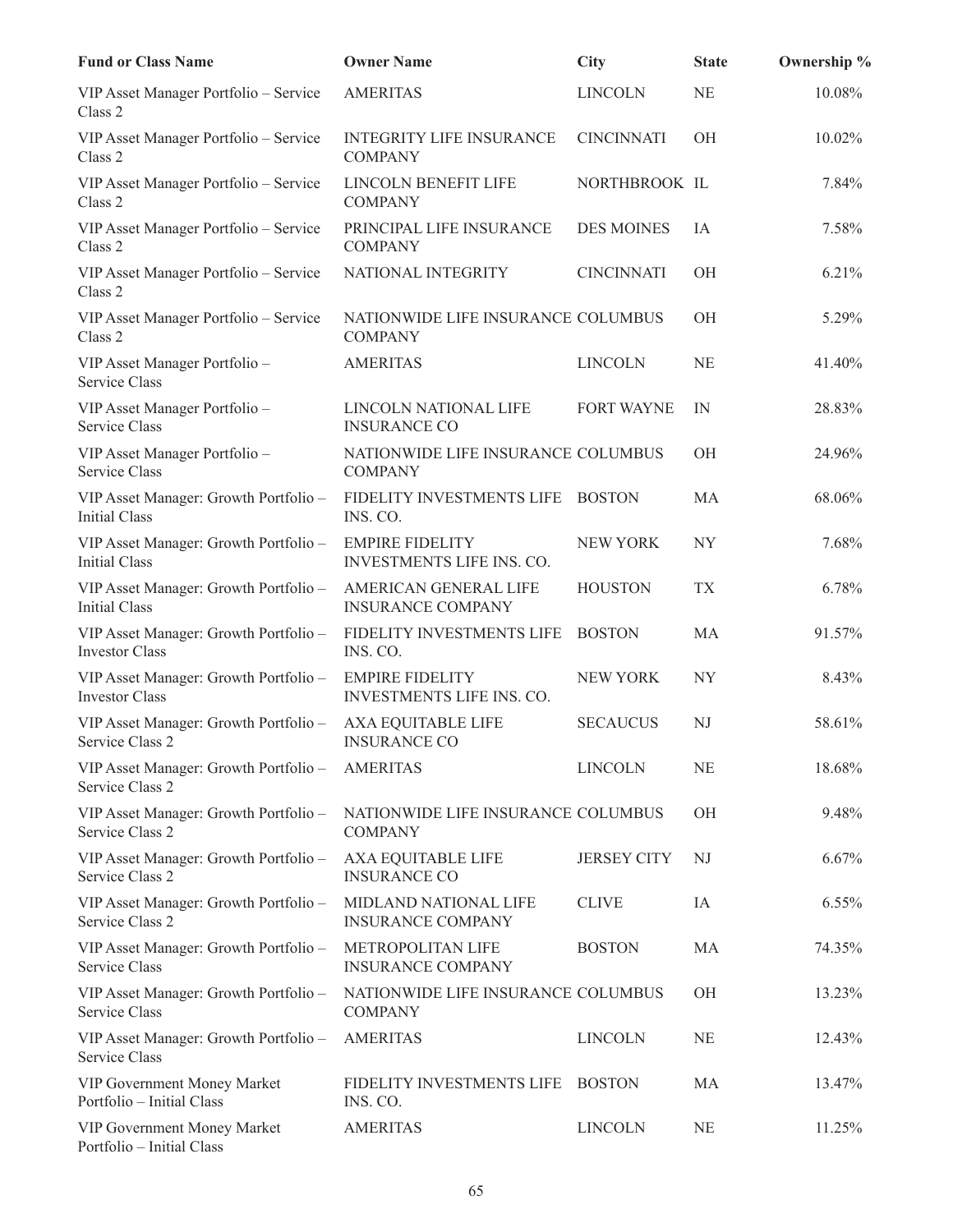| <b>Fund or Class Name</b>                                      | <b>Owner Name</b>                                    | <b>City</b>                    | <b>State</b> | Ownership % |
|----------------------------------------------------------------|------------------------------------------------------|--------------------------------|--------------|-------------|
| VIP Government Money Market<br>Portfolio - Initial Class       | <b>NYLIAC</b>                                        | PARSIPPANY                     | NJ           | 11.16%      |
| VIP Government Money Market<br>Portfolio - Initial Class       | HARTFORD LIFE INSURANCE<br><b>COMPANY</b>            | <b>HARTFORD</b>                | <b>CT</b>    | 10.14%      |
| VIP Government Money Market<br>Portfolio - Initial Class       | <b>BRIGHTHOUSE LIFE</b><br><b>INSURANCE COMPANY</b>  | <b>BOSTON</b>                  | <b>MA</b>    | 6.17%       |
| VIP Government Money Market<br>Portfolio - Initial Class       | <b>TRANSAMERICA LIFE</b><br><b>INSURANCE COMPANY</b> | <b>CEDAR RAPIDS IA</b>         |              | 5.68%       |
| VIP Government Money Market<br>Portfolio - Initial Class       | NATIONWIDE LIFE INSURANCE COLUMBUS<br><b>COMPANY</b> |                                | OH           | 5.08%       |
| VIP Government Money Market<br>Portfolio - Investor Class      | FIDELITY INVESTMENTS LIFE<br>INS. CO.                | <b>BOSTON</b>                  | MA           | 88.92%      |
| VIP Government Money Market<br>Portfolio - Investor Class      | <b>EMPIRE FIDELITY</b><br>INVESTMENTS LIFE INS. CO.  | <b>NEW YORK</b>                | <b>NY</b>    | 7.89%       |
| VIP Government Money Market<br>Portfolio – Service Class 2     | THE GUARDIAN INSURANCE<br><b>ANNUITY CO</b>          | <b>BETHLEHEM</b>               | PA           | 33.56%      |
| VIP Government Money Market<br>Portfolio - Service Class 2     | AMERICAN NATIONAL<br><b>INSURANCE COMPANY</b>        | <b>LEAGUE CITY</b>             | TX           | 19.13%      |
| VIP Government Money Market<br>Portfolio - Service Class 2     | ALLSTATE LIFE INSURANCE<br><b>COMPANY</b>            | <b>LINCOLN</b>                 | <b>NE</b>    | 17.00%      |
| VIP Government Money Market<br>Portfolio - Service Class 2     | PRINCIPAL LIFE INSURANCE<br><b>COMPANY</b>           | <b>DES MOINES</b>              | IA           | 10.21%      |
| VIP Government Money Market<br>Portfolio – Service Class 2     | SYMETRA LIFE INSURANCE<br><b>COMPANY</b>             | <b>BELLEVUE</b>                | <b>WA</b>    | 8.16%       |
| VIP Government Money Market<br>Portfolio - Service Class       | PACIFIC LIFE INSURANCE<br><b>COMPANY</b>             | <b>NEWPORT</b><br><b>BEACH</b> | CA           | 54.75%      |
| VIP Government Money Market<br>Portfolio – Service Class       | PRINCIPAL LIFE INSURANCE<br><b>COMPANY</b>           | <b>DES MOINES</b>              | IA           | 21.57%      |
| VIP Government Money Market<br>Portfolio - Service Class       | OHIO NATIONAL LIFE<br><b>INSURANCE CO</b>            | <b>CINCINNATI</b>              | OH           | 9.87%       |
| VIP Investment Grade Bond Portfolio -<br>Initial Class         | VIP FREEDOM 2020<br>PORTFOLIO <sup>SM</sup>          | <b>BOSTON</b>                  | MA           | 15.14%      |
| VIP Investment Grade Bond Portfolio -<br><b>Initial Class</b>  | FIDELITY INVESTMENTS LIFE<br>INS. CO.                | <b>BOSTON</b>                  | MA           | 12.64%      |
| VIP Investment Grade Bond Portfolio -<br><b>Initial Class</b>  | VIP FREEDOM 2030<br><b>PORTFOLIOSM</b>               | <b>BOSTON</b>                  | MA           | 11.05%      |
| VIP Investment Grade Bond Portfolio –<br><b>Initial Class</b>  | VIP FREEDOM 2010<br><b>PORTFOLIOSM</b>               | <b>BOSTON</b>                  | MA           | 9.35%       |
| VIP Investment Grade Bond Portfolio –<br><b>Initial Class</b>  | <b>NYLIAC</b>                                        | PARSIPPANY                     | NJ           | 8.85%       |
| VIP Investment Grade Bond Portfolio –<br><b>Initial Class</b>  | VIP FREEDOM 2025<br>PORTFOLIO <sup>SM</sup>          | <b>BOSTON</b>                  | MA           | 7.00%       |
| VIP Investment Grade Bond Portfolio –<br><b>Investor Class</b> | FIDELITY INVESTMENTS LIFE<br>INS. CO.                | <b>BOSTON</b>                  | MA           | 66.21%      |
| VIP Investment Grade Bond Portfolio -<br><b>Investor Class</b> | VIP INVESTOR FREEDOM 2030<br>PORTFOLIO <sup>SM</sup> | <b>BOSTON</b>                  | MA           | 6.79%       |
| VIP Investment Grade Bond Portfolio -<br><b>Investor Class</b> | <b>EMPIRE FIDELITY</b><br>INVESTMENTS LIFE INS. CO.  | <b>NEW YORK</b>                | NY.          | 5.79%       |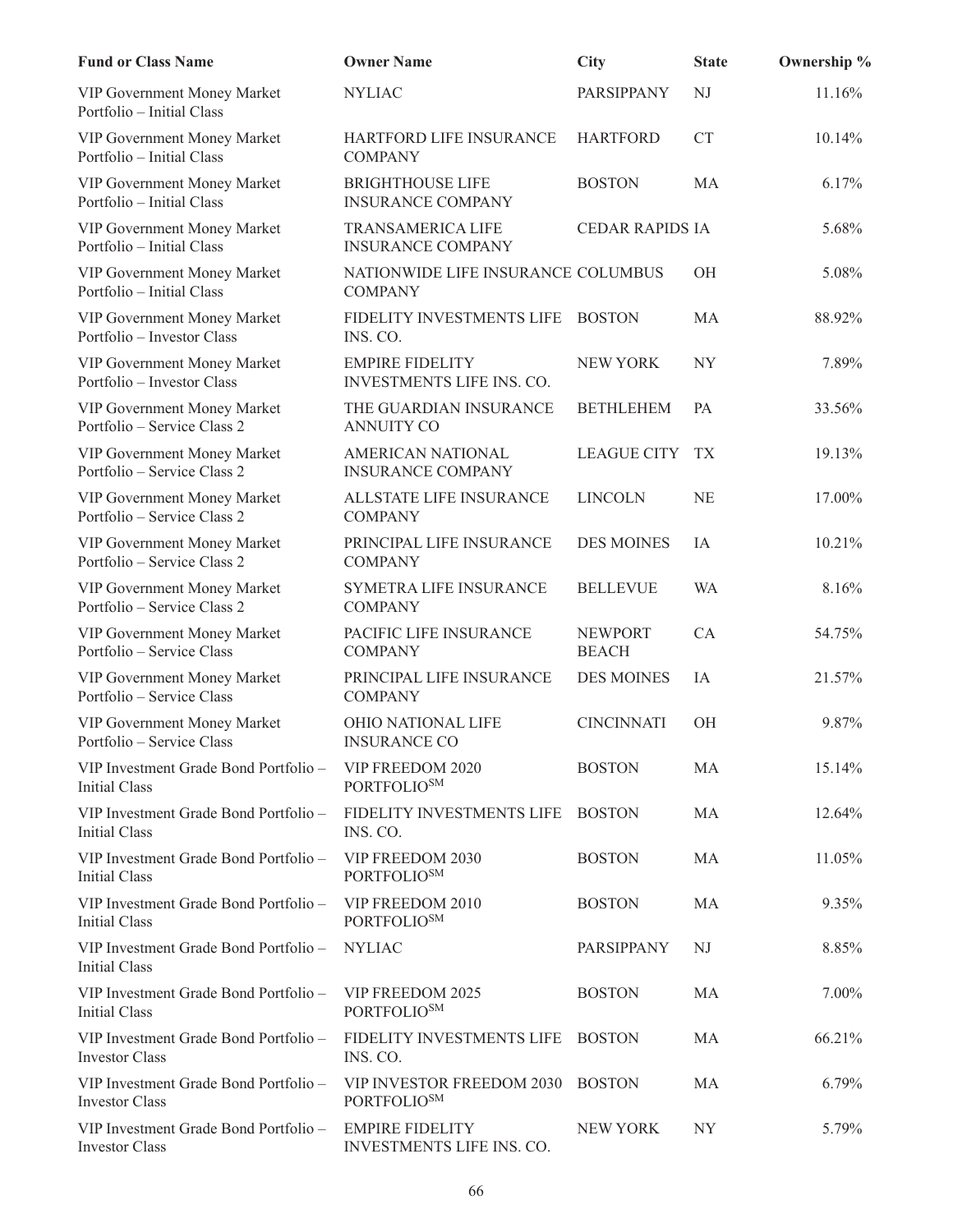| <b>Fund or Class Name</b>                                                   | <b>Owner Name</b>                                         | City                           | <b>State</b> | Ownership % |
|-----------------------------------------------------------------------------|-----------------------------------------------------------|--------------------------------|--------------|-------------|
| VIP Investment Grade Bond Portfolio -<br><b>Investor Class</b>              | VIP INVESTOR FREEDOM 2025<br>PORTFOLIO <sup>SM</sup>      | <b>BOSTON</b>                  | MA           | 5.73%       |
| VIP Investment Grade Bond Portfolio -<br><b>Investor Class</b>              | VIP INVESTOR FREEDOM 2020<br>PORTFOLIO <sup>SM</sup>      | <b>BOSTON</b>                  | MA           | 5.03%       |
| VIP Investment Grade Bond Portfolio -<br>Service Class 2                    | NATIONWIDE LIFE INSURANCE COLUMBUS<br><b>COMPANY</b>      |                                | OH           | 57.12%      |
| VIP Investment Grade Bond Portfolio -<br>Service Class 2                    | PROTECTIVE LIFE INSURANCE BIRMINGHAM AL<br><b>COMPANY</b> |                                |              | 14.19%      |
| VIP Investment Grade Bond Portfolio -<br>Service Class                      | NATIONWIDE LIFE INSURANCE COLUMBUS<br><b>COMPANY</b>      |                                | OH           | 65.82%      |
| VIP Investment Grade Bond Portfolio -<br>Service Class                      | <b>KANSAS CITY LIFE</b><br><b>INSURANCE COMPANY</b>       | <b>MADISON</b>                 | WI           | 9.13%       |
| VIP Investment Grade Bond Portfolio -<br>Service Class                      | <b>BRIGHTHOUSE LIFE</b><br><b>INSURANCE COMPANY</b>       | <b>BOSTON</b>                  | MA           | 8.36%       |
| VIP Strategic Income Portfolio -<br><b>Initial Class</b>                    | FIDELITY INVESTMENTS LIFE<br>INS. CO.                     | <b>BOSTON</b>                  | MA           | 66.29%      |
| VIP Strategic Income Portfolio -<br><b>Initial Class</b>                    | <b>AMERITAS</b>                                           | <b>LINCOLN</b>                 | <b>NE</b>    | 17.14%      |
| VIP Strategic Income Portfolio -<br><b>Initial Class</b>                    | LINCOLN NATIONAL LIFE<br><b>INSURANCE CO</b>              | <b>FORT WAYNE</b>              | IN           | 6.58%       |
| VIP Strategic Income Portfolio -<br><b>Initial Class</b>                    | <b>EMPIRE FIDELITY</b><br>INVESTMENTS LIFE INS. CO.       | <b>NEW YORK</b>                | <b>NY</b>    | 6.05%       |
| VIP Strategic Income Portfolio -<br><b>Investor Class</b>                   | FIDELITY INVESTMENTS LIFE<br>INS. CO.                     | <b>BOSTON</b>                  | MA           | 93.35%      |
| VIP Strategic Income Portfolio -<br><b>Investor Class</b>                   | <b>EMPIRE FIDELITY</b><br>INVESTMENTS LIFE INS. CO.       | <b>NEW YORK</b>                | <b>NY</b>    | 6.65%       |
| VIP Strategic Income Portfolio - Service AXA EQUITABLE LIFE<br>Class 2      | <b>INSURANCE CO</b>                                       | NEW YORK                       | <b>NY</b>    | 29.80%      |
| VIP Strategic Income Portfolio - Service RIVERSOURCE LIFE<br>Class 2        | <b>INSURANCE COMPANY</b>                                  | MINNEAPOLIS MN                 |              | 29.15%      |
| VIP Strategic Income Portfolio - Service PACIFIC LIFE INSURANCE<br>Class 2  | <b>COMPANY US</b>                                         | <b>NEWPORT</b><br><b>BEACH</b> | CA           | 16.19%      |
| VIP Strategic Income Portfolio - Service JEFFERSON NATIONAL LIFE<br>Class 2 | <b>INS CO</b>                                             | <b>LOUISVILLE</b>              | KY           | 7.25%       |
| VIP Strategic Income Portfolio - Service LINCOLN NATIONAL LIFE<br>Class 2   | <b>INSURANCE CO</b>                                       | <b>FORT WAYNE</b>              | IN           | 5.08%       |
| VIP Strategic Income Portfolio -<br>Service Class                           | <b>FMR CAPITAL</b>                                        | <b>BOSTON</b>                  | MA           | 64.02%      |
| VIP Strategic Income Portfolio -<br>Service Class                           | NATIONWIDE LIFE INSURANCE COLUMBUS<br><b>COMPANY</b>      |                                | OH           | 35.98%      |

As of February 28, 2022, the following owned of record and/or beneficially 25% or more of the outstanding shares: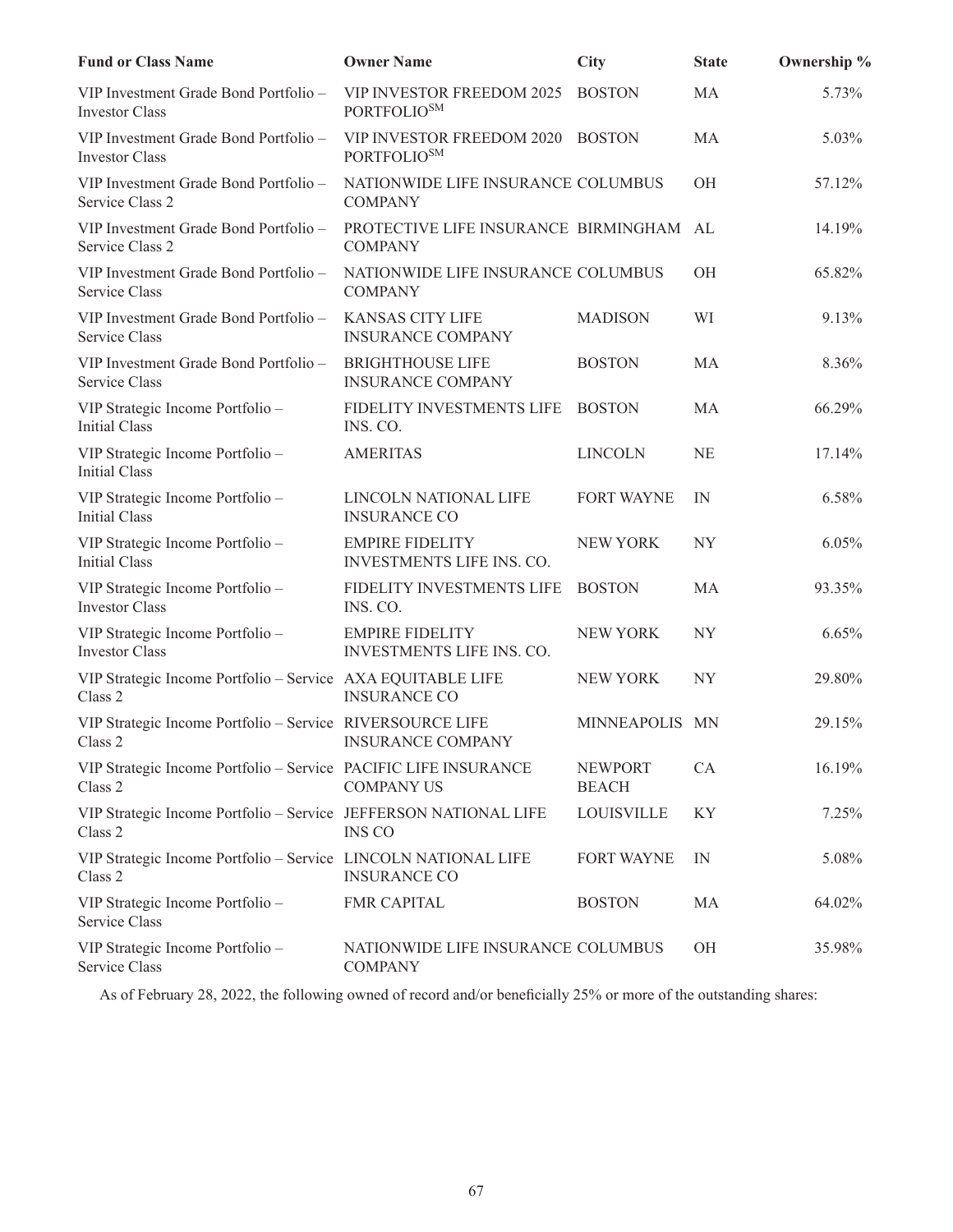| <b>Fund Name</b>                      | <b>Owner Name</b>                                    | <b>City</b>   | <b>State</b> | Ownership % |
|---------------------------------------|------------------------------------------------------|---------------|--------------|-------------|
| VIP Asset Manager Portfolio           | FIDELITY INVESTMENTS LIFE<br>INS. CO.                | <b>BOSTON</b> | MA           | 39.18%      |
| VIP Asset Manager: Growth Portfolio   | FIDELITY INVESTMENTS LIFE<br>INS. CO.                | <b>BOSTON</b> | MA           | 79.47%      |
| VIP Government Money Market Portfolio | FIDELITY INVESTMENTS LIFE<br>INS. CO.                | <b>BOSTON</b> | <b>MA</b>    | 37.38%      |
| VIP Investment Grade Bond Portfolio   | NATIONWIDE LIFE INSURANCE COLUMBUS<br><b>COMPANY</b> |               | <b>OH</b>    | 31.83%      |
| VIP Strategic Income Portfolio        | FIDELITY INVESTMENTS LIFE<br>INS. CO.                | <b>BOSTON</b> | МA           | 57.41%      |

A shareholder owning of record or beneficially more than 25% of a fund's outstanding shares may be considered a controlling person. That shareholder's vote could have a more significant effect on matters presented at a shareholders' meeting than votes of other shareholders.

## **CONTROL OF INVESTMENT ADVISERS**

FMR LLC, as successor by merger to FMR Corp., is the ultimate parent company of FMR, FMR UK, Fidelity Management & Research (Hong Kong) Limited (FMR H.K.), and Fidelity Management & Research (Japan) Limited (FMR Japan). The voting common shares of FMR LLC are divided into two series. Series B is held predominantly by members of the Johnson family, including Abigail P. Johnson, directly or through trusts, and is entitled to 49% of the vote on any matter acted upon by the voting common shares. Series A is held predominantly by non-Johnson family member employees of FMR LLC and its affiliates and is entitled to 51% of the vote on any such matter. The Johnson family group and all other Series B shareholders have entered into a shareholders' voting agreement under which all Series B shares will be voted in accordance with the majority vote of Series B shares. Under the 1940 Act, control of a company is presumed where one individual or group of individuals owns more than 25% of the voting securities of that company. Therefore, through their ownership of voting common shares and the execution of the shareholders' voting agreement, members of the Johnson family may be deemed, under the 1940 Act, to form a controlling group with respect to FMR LLC.

At present, the primary business activities of FMR LLC and its subsidiaries are: (i) the provision of investment advisory, management, shareholder, investment information and assistance and certain fiduciary services for individual and institutional investors; (ii) the provision of securities brokerage services; (iii) the management and development of real estate; and (iv) the investment in and operation of a number of emerging businesses.

FIL Limited, a Bermuda company formed in 1968, is the ultimate parent company of FIL Investment Advisors (FIA), FIL Investments (Japan) Limited (FIJ), and FIL Investment Advisors (UK) Limited (FIA(UK)). Abigail P. Johnson, other Johnson family members, and various trusts for the benefit of the Johnson family own, directly or indirectly, more than 25% of the voting common stock of FIL Limited. At present, the primary business activities of FIL Limited and its subsidiaries are the provision of investment advisory services to non-U.S. investment companies and private accounts investing in securities throughout the world.

FMR, FMR UK, FMR H.K., FMR Japan, FIA, FIA(UK), FIJ, Fidelity Distributors Company LLC (FDC), and the funds have adopted codes of ethics under Rule 17j-1 of the 1940 Act that set forth employees' fiduciary responsibilities regarding the funds, establish procedures for personal investing, and restrict certain transactions. Employees subject to the codes of ethics, including Fidelity investment personnel, may invest in securities for their own investment accounts, including securities that may be purchased or held by the funds.

## **MANAGEMENT CONTRACTS**

Each fund has entered into a management contract with FMR, pursuant to which FMR furnishes investment advisory and other services.

**Management Services.** Under the terms of its management contract with each fund, FMR acts as investment adviser and, subject to the supervision of the Board of Trustees, has overall responsibility for directing the investments of the fund in accordance with its investment objective, policies and limitations. FMR also provides each fund with all necessary office facilities and personnel for servicing the fund's investments, compensates all officers of each fund and all Trustees who are interested persons of the trust or of FMR, and compensates all personnel of each fund or FMR performing services relating to research, statistical and investment activities.

In addition, FMR or its affiliates, subject to the supervision of the Board of Trustees, provide the management and administrative services necessary for the operation of each fund. These services include providing facilities for maintaining each fund's organization; supervising relations with custodians, transfer and pricing agents, accountants, underwriters and other persons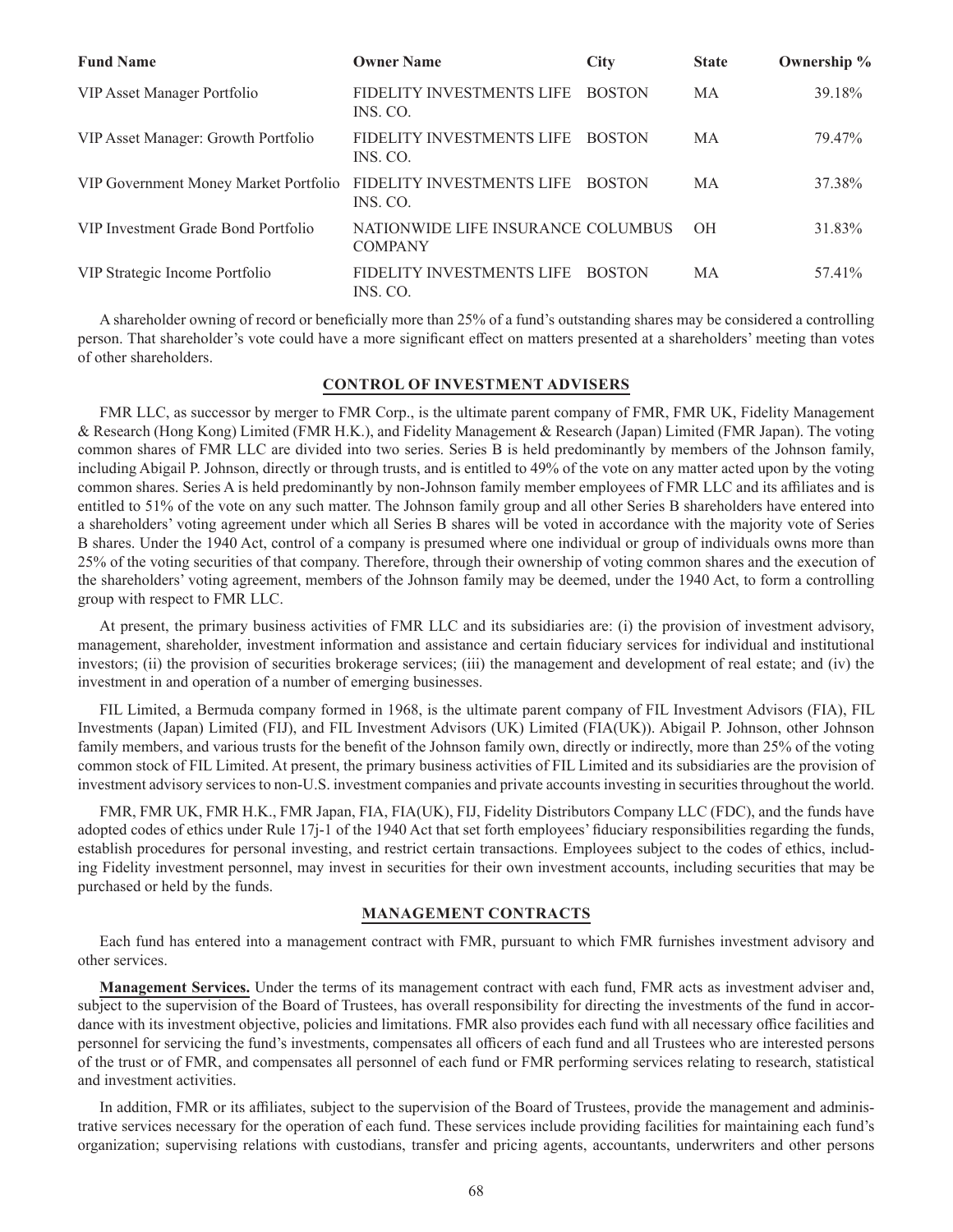dealing with each fund; preparing all general shareholder communications and conducting shareholder relations; maintaining each fund's records and the registration of each fund's shares under federal securities laws and making necessary filings under state securities laws; developing management and shareholder services for each fund; and furnishing reports, evaluations and analyses on a variety of subjects to the Trustees.

**Management-Related Expenses.** In addition to the management fee payable to FMR and the fees payable to the transfer agent and pricing and bookkeeping agent, and the costs associated with securities lending, as applicable, a fund or each class thereof, as applicable, pays all of its expenses that are not assumed by those parties. A fund pays for the typesetting, printing, and mailing of its proxy materials to shareholders, legal expenses, and the fees of the custodian, auditor, and Independent Trustees. A fund's management contract further provides that the fund will pay for typesetting, printing, and mailing prospectuses, statements of additional information, notices, and reports to shareholders. Other expenses paid by a fund include interest, taxes, brokerage commissions, fees and expenses associated with the fund's securities lending program, if applicable, the fund's proportionate share of insurance premiums and Investment Company Institute dues, and the costs of registering shares under federal securities laws and making necessary filings under state securities laws. A fund is also liable for such non-recurring expenses as may arise, including costs of any litigation to which the fund may be a party, and any obligation it may have to indemnify its officers and Trustees with respect to litigation. A fund also pays the costs related to the solicitation of fund proxies from variable product owners.

## **Management Fees.**

For the services of FMR under the management contract, VIP Asset Manager Portfolio, VIP Asset Manager: Growth Portfolio, VIP Investment Grade Bond Portfolio, and VIP Strategic Income Portfolio each pays FMR a monthly management fee which has two components: a group fee rate and an individual fund fee rate.

For the services of FMR under the management contract, VIP Government Money Market Portfolio pays FMR a monthly management fee which has two components: a group fee and an income component.

The group fee rate is based on the monthly average net assets of a group of registered investment companies with which FMR has management contracts.

The following is the fee schedule for VIP Government Money Market Portfolio, VIP Investment Grade Bond Portfolio, and VIP Strategic Income Portfolio.

| <b>GROUP FEE RATE SCHEDULE</b> |  |             |                    | <b>EFFECTIVE ANNUAL FEE</b><br><b>RATES</b> |                                 |  |  |
|--------------------------------|--|-------------|--------------------|---------------------------------------------|---------------------------------|--|--|
| Average Group<br><b>Assets</b> |  |             | Annualized<br>Rate | Group Net<br><b>Assets</b>                  | Effective<br>Annual Fee<br>Rate |  |  |
| $\boldsymbol{0}$               |  | \$3 billion | .3700%             | \$1 billion                                 | .3700%                          |  |  |
| $\mathfrak{Z}$                 |  | 6           | .3400              | 50                                          | .2188                           |  |  |
| 6                              |  | 9           | .3100              | 100                                         | .1869                           |  |  |
| 9                              |  | 12          | .2800              | 150                                         | .1736                           |  |  |
| 12                             |  | 15          | .2500              | 200                                         | .1652                           |  |  |
| 15                             |  | 18          | .2200              | 250                                         | .1587                           |  |  |
| 18                             |  | 21          | .2000              | 300                                         | .1536                           |  |  |
| 21                             |  | 24          | .1900              | 350                                         | .1494                           |  |  |
| 24                             |  | 30          | $.1800\,$          | 400                                         | .1459                           |  |  |
| 30                             |  | 36          | .1750              | 450                                         | .1427                           |  |  |
| 36                             |  | 42          | .1700              | 500                                         | .1399                           |  |  |
| 42                             |  | 48          | .1650              | 550                                         | .1372                           |  |  |
| 48                             |  | 66          | .1600              | 600                                         | .1349                           |  |  |
| 66                             |  | 84          | .1550              | 650                                         | .1328                           |  |  |
| 84                             |  | 120         | .1500              | 700                                         | .1309                           |  |  |
| 120                            |  | 156         | .1450              | 750                                         | .1291                           |  |  |
| 156                            |  | 192         | .1400              | 800                                         | .1275                           |  |  |
| 192                            |  | 228         | .1350              | 850                                         | .1260                           |  |  |
| 228                            |  | 264         | .1300              | 900                                         | .1246                           |  |  |
| 264                            |  | 300         | .1275              | 950                                         | .1233                           |  |  |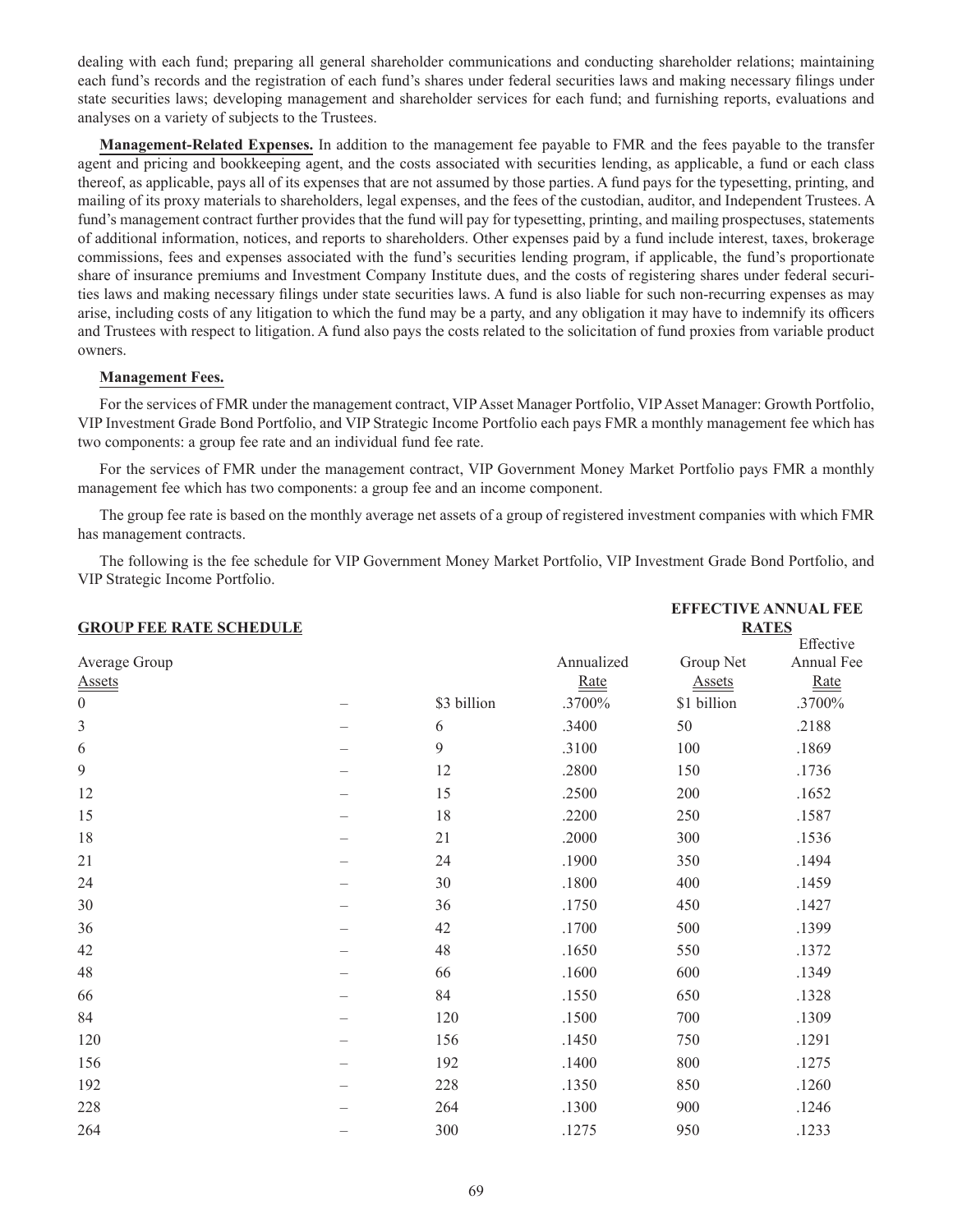### **GROUP FEE RATE SCHEDULE**

### **EFFECTIVE ANNUAL FEE RATES**

|               |   |       |            |               | Effective  |
|---------------|---|-------|------------|---------------|------------|
| Average Group |   |       | Annualized | Group Net     | Annual Fee |
| <b>Assets</b> |   |       | Rate       | <b>Assets</b> | Rate       |
| 300           |   | 336   | .1250      | 1,000         | .1220      |
| 336           |   | 372   | .1225      | 1,050         | .1209      |
| 372           |   | 408   | .1200      | 1,100         | .1197      |
| 408           |   | 444   | .1175      | 1,150         | .1187      |
| 444           |   | 480   | .1150      | 1,200         | .1177      |
| 480           |   | 516   | .1125      | 1,250         | .1167      |
| 516           |   | 587   | .1100      | 1,300         | .1158      |
| 587           |   | 646   | .1080      | 1,350         | .1149      |
| 646           |   | 711   | .1060      | 1,400         | .1141      |
| 711           |   | 782   | .1040      | 1,450         | .1132      |
| 782           |   | 860   | .1020      | 1,500         | .1125      |
| 860           |   | 946   | .1000      | 1,550         | .1117      |
| 946           |   | 1,041 | .0980      | 1,600         | .1110      |
| 1,041         |   | 1,145 | .0960      | 1,650         | .1103      |
| 1,145         |   | 1,260 | .0940      | 1,700         | .1096      |
| 1,260         | - | 1,386 | .0920      | 1,750         | .1089      |
| 1,386         |   | 1,525 | .0900      | 1,800         | .1083      |
| 1,525         |   | 1,677 | .0880      | 1,850         | .1077      |
| 1,677         |   | 1,845 | .0860      | 1,900         | .1070      |
| 1,845         |   | 2,030 | .0840      | 1,950         | .1065      |
| Over          |   | 2,030 | .0820      | 2,000         | .1059      |

The group fee rate is calculated on a cumulative basis pursuant to the graduated fee rate schedule shown above on the left. The schedule above on the right shows the effective annual group fee rate at various asset levels, which is the result of cumulatively applying the annualized rates on the left. For example, the effective annual fee rate at \$3,332 billion of group net assets – the approximate level for December 2021 – was 0.0964%, which is the weighted average of the respective fee rates for each level of group net assets up to \$3,332 billion.

For VIP Government Money Market Portfolio, one-twelfth of the group fee rate is applied to the fund's average net assets for the month, giving a dollar amount which is the fee for that month to which the income component is added.

The income component for each month is the sum of an income-based fee and an asset-based fee as follows:

If the fund's annualized gross yield is:

|              |          |                            | <b>Annual Asset-</b> |
|--------------|----------|----------------------------|----------------------|
| Equal To or  | But Less |                            | Based                |
| Greater Than | Than     | Income-Based Fee           | Fee Rate             |
| $0.00\%$     | $1.00\%$ | 2% of Monthly Gross Income | $0.05\%$             |
| $1.00\%$     | $3.00\%$ | zero                       | $0.07\%$             |
| $3.00\%$     | 11.00%   | 2% of Monthly Gross Income | $0.01\%$             |
| 11.00%       | 13.00%   | zero                       | $0.23\%$             |
| 13.00%       | 15.00%   | 2% of Monthly Gross Income | $(0.03)\%$           |
| 15.00%       |          | zero                       | $0.27\%$             |

Gross income, for this purpose, includes interest accrued and/or discount earned (including both original issue discount and market discount) on portfolio obligations, less amortization of premium on portfolio obligations. Annualized gross yield is determined by dividing the fund's gross income for the month by the average daily net assets of the fund and dividing the result by the number of days in the month divided by 365 days. One-twelfth of the annual asset-based fee rate is applied to the fund's average net assets for the month, and the resulting dollar amount (positive or negative) is the asset-based fee for that month.

The following is the fee schedule for VIP Asset Manager Portfolio and VIP Asset Manager: Growth Portfolio.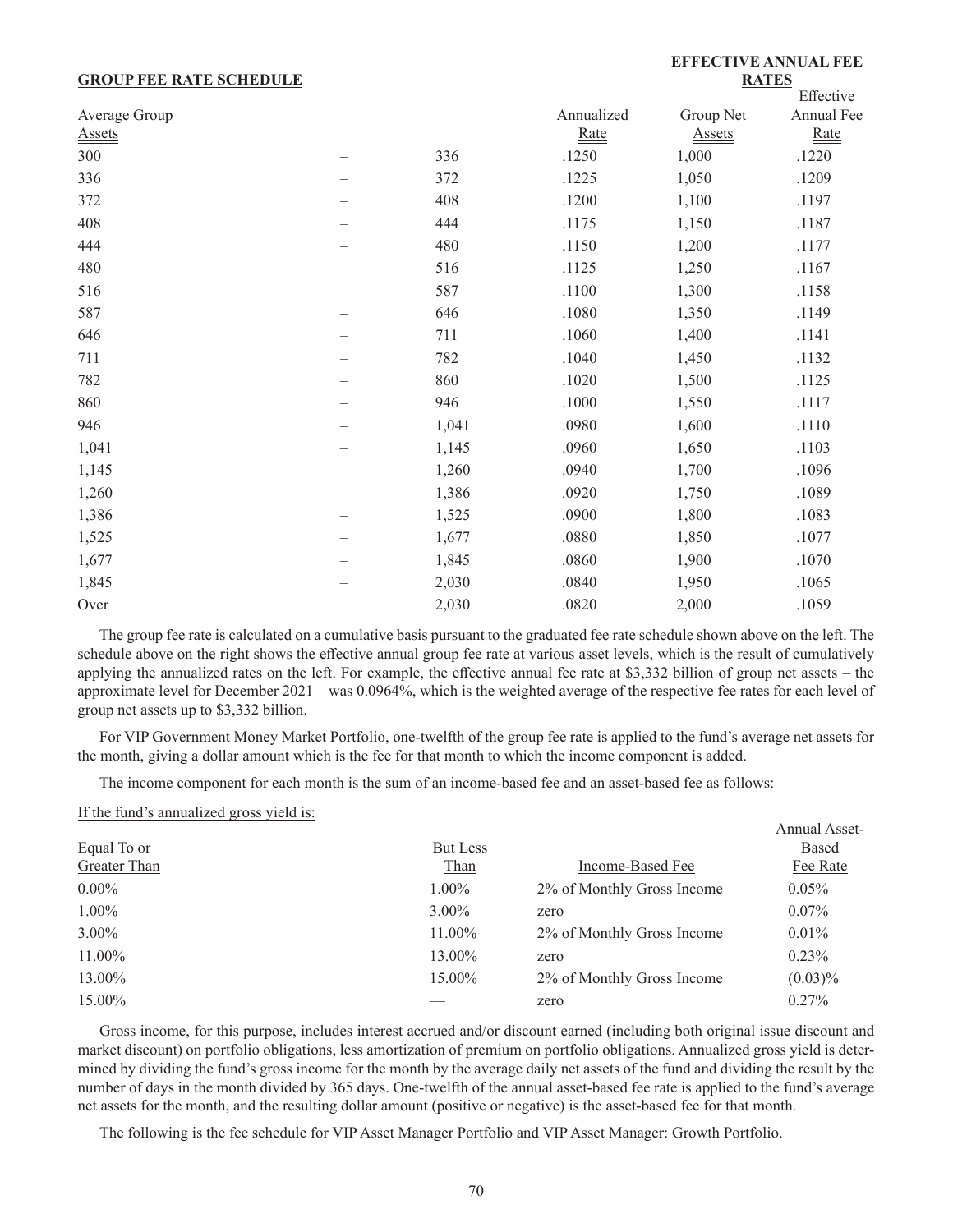## **GROUP FEE RATE SCHEDULE**

# **EFFECTIVE ANNUAL FEE RATES**

|                  |             |            |               | Effective  |
|------------------|-------------|------------|---------------|------------|
| Average Group    |             | Annualized | Group Net     | Annual Fee |
| <b>Assets</b>    |             | Rate       | <b>Assets</b> | Rate       |
| $\boldsymbol{0}$ | \$3 billion | .5200%     | \$1 billion   | .5200%     |
| $\mathfrak{Z}$   | 6           | .4900      | 50            | .3823      |
| 6                | 9           | .4600      | 100           | .3512      |
| $\mathbf{9}$     | 12          | .4300      | 150           | .3371      |
| 12               | 15          | .4000      | 200           | .3284      |
| 15               | 18          | .3850      | 250           | .3219      |
| 18               | 21          | .3700      | 300           | .3163      |
| 21               | 24          | .3600      | 350           | .3113      |
| 24               | $30\,$      | .3500      | 400           | .3067      |
| 30               | 36          | .3450      | 450           | .3024      |
| 36               | 42          | .3400      | 500           | .2982      |
| 42               | 48          | .3350      | 550           | .2942      |
| 48               | 66          | .3250      | 600           | .2904      |
| 66               | 84          | .3200      | 650           | .2870      |
| 84               | 102         | .3150      | 700           | .2838      |
| 102              | 138         | .3100      | 750           | .2809      |
| 138              | 174         | .3050      | 800           | .2782      |
| 174              | 210         | .3000      | 850           | .2756      |
| 210              | 246         | .2950      | 900           | .2732      |
| 246              | 282         | .2900      | 950           | .2710      |
| 282              | 318         | .2850      | 1,000         | .2689      |
| 318              | 354         | .2800      | 1,050         | .2669      |
| 354              | 390         | .2750      | 1,100         | .2649      |
| 390              | 426         | .2700      | 1,150         | .2631      |
| 426              | 462         | .2650      | 1,200         | .2614      |
| 462              | 498         | .2600      | 1,250         | .2597      |
| 498              | 534         | .2550      | 1,300         | .2581      |
| 534              | 587         | .2500      | 1,350         | .2566      |
| 587              | 646         | .2463      | 1,400         | .2551      |
| 646              | 711         | .2426      | 1,450         | .2536      |
| 711              | 782         | .2389      | 1,500         | .2523      |
| 782              | 860         | .2352      | 1,550         | .2510      |
| 860              | 946         | .2315      | 1,600         | .2497      |
| 946              | 1,041       | .2278      | 1,650         | .2484      |
| 1,041            | 1,145       | .2241      | 1,700         | .2472      |
| 1,145            | 1,260       | .2204      | 1,750         | .2460      |
| 1,260            | 1,386       | .2167      | 1,800         | .2449      |
| 1,386            | 1,525       | .2130      | 1,850         | .2438      |
| 1,525            | 1,677       | .2093      | 1,900         | .2427      |
| 1,677            | 1,845       | .2056      | 1,950         | .2417      |
|                  |             |            |               |            |
| 1,845            | 2,030       | .2019      | 2,000         | .2407      |
| Over             | 2,030       | .1982      | 2,050         | .2397      |

The group fee rate is calculated on a cumulative basis pursuant to the graduated fee rate schedule shown above on the left. The schedule above on the right shows the effective annual group fee rate at various asset levels, which is the result of cumulatively applying the annualized rates on the left. For example, the effective annual fee rate at \$3,332 billion of group net assets – the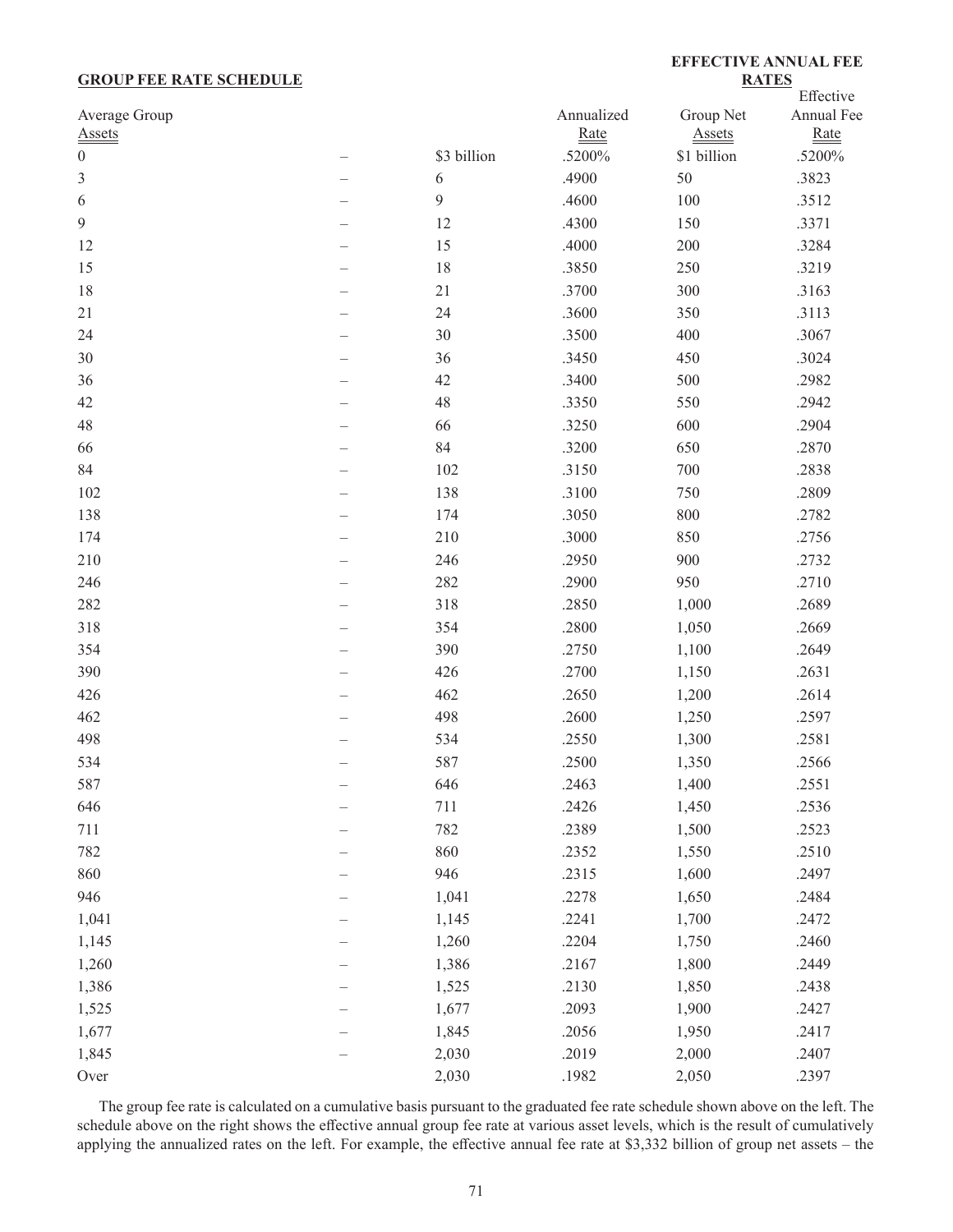approximate level for December 2021 – was 0.2237%, which is the weighted average of the respective fee rates for each level of group net assets up to \$3,332 billion.

The individual fund fee rate for each of VIP Asset Manager Portfolio, VIP Asset Manager: Growth Portfolio, VIP Investment Grade Bond Portfolio, and VIP Strategic Income Portfolio is set forth in the following table. Based on the average group net assets for December 2021, a fund's annual management fee rate would be calculated as follows:

| Fund                           | <b>Group Fee Rate</b> | Individual Fund Fee Rate |     | <b>Management Fee Rate</b> |
|--------------------------------|-----------------------|--------------------------|-----|----------------------------|
| VIP Asset Manager Portfolio    | $0.2237\%$            | $0.2500\%$               | $=$ | $0.4737\%$                 |
| VIP Asset Manager: Growth      |                       |                          |     |                            |
| Portfolio                      | $0.2237\%$            | $0.3000\%$               | $=$ | $0.5237\%$                 |
| VIP Investment Grade Bond      |                       |                          |     |                            |
| Portfolio                      | $0.0964\%$            | $0.2000\%$               | $=$ | $0.2964\%$                 |
| VIP Strategic Income Portfolio | $0.0964\%$            | $0.4500\%$               | $=$ | $0.5464\%$                 |

One-twelfth of the management fee rate is applied to the fund's average net assets for the month, giving a dollar amount which is the fee for that month.

The following table shows the amount of management fees paid by a fund for the past three fiscal years to its current manager and prior affiliated manager(s), if any.

|                                       |             | Management<br><b>Fiscal Years</b><br>Fees |            |
|---------------------------------------|-------------|-------------------------------------------|------------|
|                                       |             |                                           |            |
|                                       | Ended       |                                           | Paid to    |
| Fund                                  | December 31 | Investment Adviser                        |            |
| VIP Asset Manager Portfolio           | 2021        | \$                                        | 5,721,133  |
|                                       | 2020        | \$                                        | 5,129,373  |
|                                       | 2019        | \$                                        | 5,172,468  |
| VIP Asset Manager: Growth Portfolio   | 2021        | \$                                        | 1,387,396  |
|                                       | 2020        | \$                                        | 1,157,004  |
|                                       | 2019        | \$                                        | 1,155,320  |
| VIP Government Money Market Portfolio | 2021        | \$                                        | 8,042,895  |
|                                       | 2020        | \$                                        | 10,241,772 |
|                                       | 2019        | \$                                        | 9,342,580  |
| VIP Investment Grade Bond Portfolio   | 2021        | S                                         | 16,374,471 |
|                                       | 2020        | \$                                        | 14,729,450 |
|                                       | 2019        | \$                                        | 12,834,519 |
| VIP Strategic Income Portfolio        | 2021        | \$                                        | 8,924,134  |
|                                       | 2020        | \$                                        | 8,209,944  |
|                                       | 2019        | \$                                        | 8,233,206  |

FMR may, from time to time, voluntarily reimburse all or a portion of a fund's or, in the case of a multiple class fund, a class's operating expenses. FMR retains the ability to be repaid for these expense reimbursements in the amount that expenses fall below the limit prior to the end of the fiscal year.

Expense reimbursements will increase returns and yield, and repayment of the reimbursement will decrease returns and yield.

**Sub-Advisers – FMR UK, FMR H.K., and FMR Japan.** On behalf of each fund, FMR has entered into sub-advisory agreements with FMR H.K. and FMR Japan. On behalf of each fund, FMR has entered into a sub-advisory agreement with FMR UK. Pursuant to the sub-advisory agreements, FMR may receive from the sub-advisers investment research and advice on issuers outside the United States (non-discretionary services) and FMR may grant the sub-advisers investment management authority and the authority to buy and sell securities if FMR believes it would be beneficial to the fund (discretionary services). FMR, and not the fund, pays the sub-advisers.

**Sub-Advisers – FIA, FIA(UK), and FIJ.** On behalf of VIP Strategic Income Portfolio, FMR has entered into a sub-advisory agreement with FIA, and FIA, in turn, has entered into a sub-advisory agreement with FIA(UK). On behalf of VIP Strategic Income Portfolio, FIA, in turn, has entered into a sub-advisory agreement with FIJ. Pursuant to the sub-advisory agreements, FMR may receive from the sub-advisers investment research and advice on issuers outside the United States (non-discretionary services) and FMR may grant the sub-advisers investment management authority and the authority to buy and sell securities if FMR believes it would be beneficial to the fund (discretionary services). FMR and FIA, and not the fund, pay the sub-advisers.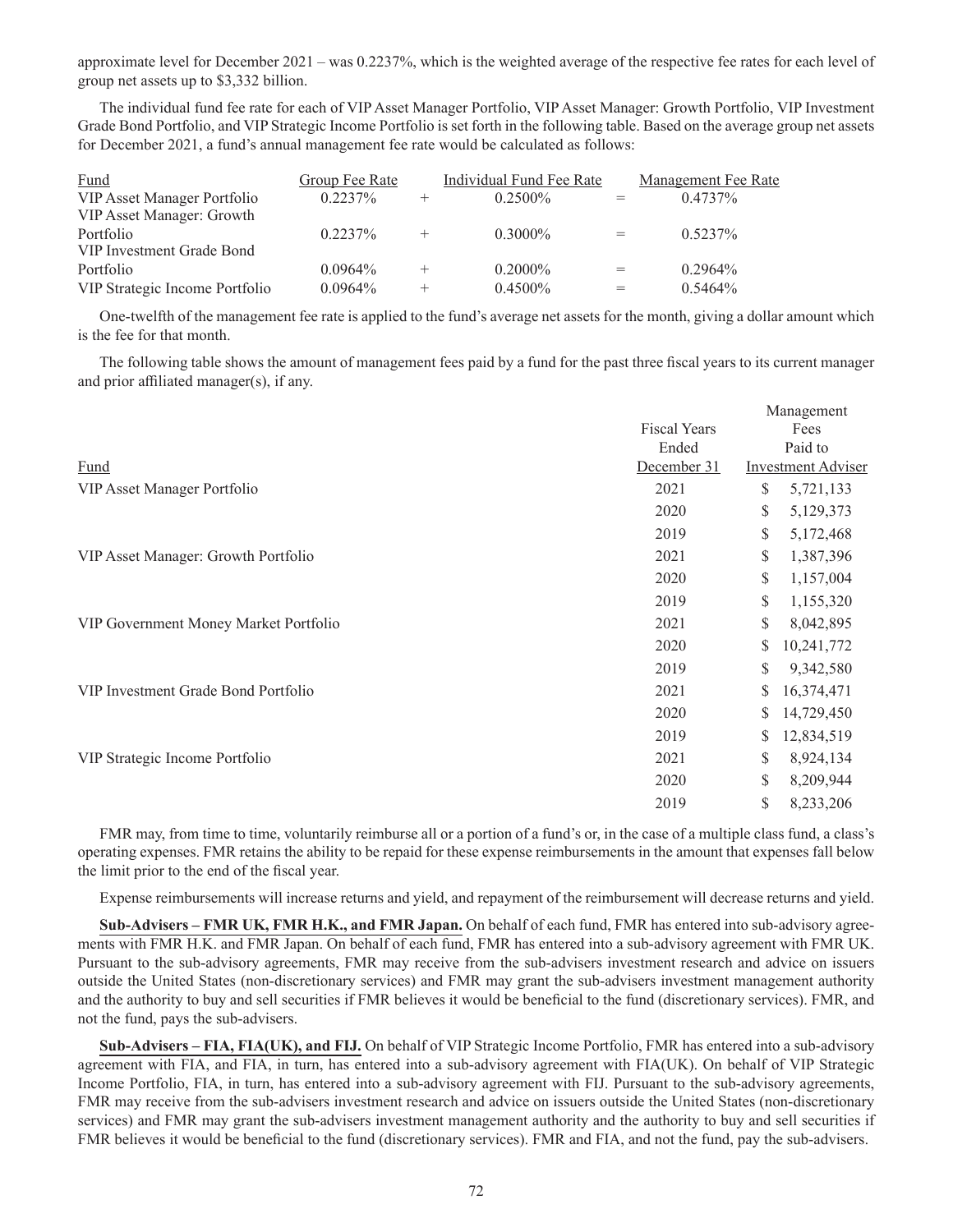Currently, FIL Investment Advisors (UK) Limited (FIA(UK)) has day-to-day responsibility for choosing certain types of investments for VIP Strategic Income Portfolio.

Avishek Hazrachoudhury is co-manager of VIP Asset Manager Portfolio and VIP Asset Manager: Growth Portfolio and receives compensation for those services. Geoffrey Stein is co-manager of VIP Asset Manager Portfolio and VIP Asset Manager: Growth Portfolio and receives compensation for those services. As of December 31, 2021, portfolio manager compensation generally consists of a fixed base salary determined periodically (typically annually), a bonus, and in certain cases, participation in several types of equity-based compensation plans. A portion of each portfolio manager's compensation may be deferred based on criteria established by FMR or at the election of the portfolio manager.

Each portfolio manager's base salary is determined by level of responsibility and tenure at FMR or its affiliates. The primary components of each portfolio manager's bonus are based on (i) the pre-tax investment performance of the portfolio manager's fund(s) and account(s) measured against a benchmark index (which may be a customized benchmark index developed by FMR) assigned to each fund or account, (ii) how the portfolio manager allocates the assets of funds and accounts among their asset classes, which results in monthly impact scores, as described below, and (iii) the investment performance of other funds and accounts. The pre-tax investment performance of each portfolio manager's fund(s) and account(s) is weighted according to the portfolio manager's tenure on those fund(s) and account(s) and the average asset size of those fund(s) and account(s) over the portfolio manager's tenure. Each component is calculated separately over the portfolio manager's tenure on those fund(s) and account(s) over a measurement period that initially is contemporaneous with the portfolio manager's tenure, but that eventually encompasses rolling periods of up to five years for the comparison to a benchmark index. The portfolio manager also receives a monthly impact score for each month of the portfolio manager's tenure as manager of a fund or account. The monthly impact scores are weighted according to the portfolio manager's tenure on the portfolio manager's fund(s) and account(s) and the average asset size of those fund(s) and account(s) over the portfolio manager's tenure. The bonus is based on the aggregate impact scores for applicable annual periods eventually encompassing periods of up to five years. A smaller, subjective component of each portfolio manager's bonus is based on the portfolio manager's overall contribution to management of FMR.

The portion of each portfolio manager's bonus that is linked to the investment performance of VIP Asset Manager Portfolio and VIP Asset Manager: Growth Portfolio is based on each fund's pre-tax investment performance relative to the performance of a customized benchmark composite index, on which the fund's target asset allocation is based. The portion of each portfolio manager's bonus that is based on impact scores is based on how the portfolio manager allocates each fund's assets among the stock, bond, and short-term/money market asset classes, which are represented by the components of each fund's composite index. Each portfolio manager's bonus is based on the percentage of each fund actually invested in each asset class. The percentage overweight or percentage underweight in each asset class relative to the neutral mix is multiplied by the performance of the index that represents that asset class over the measurement period, resulting in a positive or negative impact score. Each portfolio manager also is compensated under equity-based compensation plans linked to increases or decreases in the net asset value of the stock of FMR LLC, FMR's parent company. FMR LLC is a diverse financial services company engaged in various activities that include fund management, brokerage, retirement, and employer administrative services.

A portfolio manager's compensation plan may give rise to potential conflicts of interest. A portfolio manager's compensation is linked to the pre-tax performance of the fund, rather than its after-tax performance. A portfolio manager's base pay tends to increase with additional and more complex responsibilities that include increased assets under management and a portion of the bonus relates to marketing efforts, which together indirectly link compensation to sales. When a portfolio manager takes over a fund or an account, the time period over which performance is measured may be adjusted to provide a transition period in which to assess the portfolio. The management of multiple funds and accounts (including proprietary accounts) may give rise to potential conflicts of interest if the funds and accounts have different objectives, benchmarks, time horizons, and fees as a portfolio manager must allocate time and investment ideas across multiple funds and accounts. In addition, a fund's trade allocation policies and procedures may give rise to conflicts of interest if the fund's orders do not get fully executed due to being aggregated with those of other accounts managed by FMR or an affiliate. A portfolio manager may execute transactions for another fund or account that may adversely impact the value of securities held by a fund. Securities selected for other funds or accounts may outperform the securities selected for the fund. Portfolio managers may be permitted to invest in the funds they manage, even if a fund is closed to new investors. Trading in personal accounts, which may give rise to potential conflicts of interest, is restricted by a fund's Code of Ethics.

Portfolio managers may receive interests in certain funds or accounts managed by FMR or one of its affiliated advisers (collectively, "Proprietary Accounts"). A conflict of interest situation is presented where a portfolio manager considers investing a client account in securities of an issuer in which FMR, its affiliates or their (or their fund clients') respective directors, officers or employees already hold a significant position for their own account, including positions held indirectly through Proprietary Accounts. Because the 1940 Act, as well as other applicable laws and regulations, restricts certain transactions between affiliated entities or between an advisor and its clients, client accounts managed by FMR or its affiliates, including accounts sub-advised by third parties, are, in certain circumstances, prohibited from participating in offerings of such securities (including initial public offerings and other offerings occurring before or after an issuer's initial public offering) or acquiring such securities in the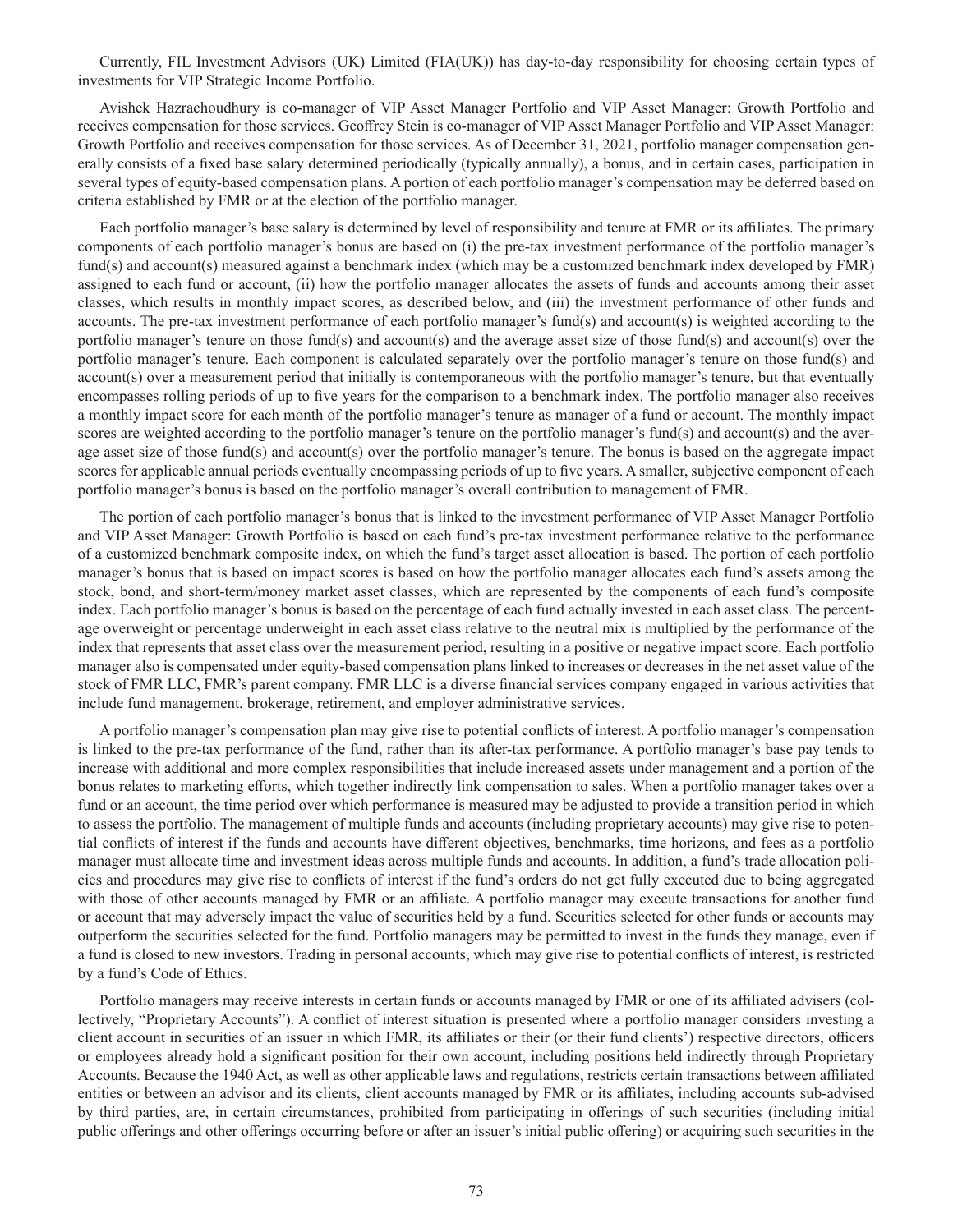secondary market. For example, ownership of a company by Proprietary Accounts has, in certain situations, resulted in restrictions on FMR's and its affiliates' client accounts' ability to acquire securities in the company's initial public offering and subsequent public offerings, private offerings, and in the secondary market, and additional restrictions could arise in the future; to the extent such client accounts acquire the relevant securities after such restrictions are subsequently lifted, the delay could affect the price at which the securities are acquired.

A conflict of interest situation is presented when FMR or its affiliates acquire, on behalf of their client accounts, securities of the same issuers whose securities are already held in Proprietary Accounts, because such investments could have the effect of increasing or supporting the value of the Proprietary Accounts. A conflict of interest situation also arises when FMR investment advisory personnel consider whether client accounts they manage should invest in an investment opportunity that they know is also being considered by an affiliate of FMR for a Proprietary Account, to the extent that not investing on behalf of such client accounts improves the ability of the Proprietary Account to take advantage of the opportunity. FMR has adopted policies and procedures and maintains a compliance program designed to help manage such actual and potential conflicts of interest.

The following table provides information relating to other accounts managed by Mr. Hazrachoudhury as of December 31, 2021:

|                                                                   | Registered<br>Investment<br>Companies* | Other Pooled<br>Investment<br>Vehicles | Other<br>Accounts |
|-------------------------------------------------------------------|----------------------------------------|----------------------------------------|-------------------|
| Number of Accounts Managed                                        |                                        |                                        |                   |
| Number of Accounts Managed with Performance-Based Advisory Fees   | none                                   | none                                   | none              |
| Assets Managed (in millions)                                      | \$59,930                               | 13                                     | S                 |
| Assets Managed with Performance-Based Advisory Fees (in millions) | none                                   | none                                   | none              |

\* Includes VIP Asset Manager Portfolio (\$1,199 (in millions) assets managed) and VIP Asset Manager: Growth Portfolio (\$273 (in millions) assets managed). The amount of assets managed of a fund reflects trades and other assets as of the close of the business day prior to the fund's fiscal year-end.

As of December 31, 2021, the dollar range of shares of VIP Asset Manager Portfolio beneficially owned by Mr. Hazrachoudhury was none, and the dollar range of shares of VIP Asset Manager: Growth Portfolio beneficially owned by Mr. Hazrachoudhury was none.

The following table provides information relating to other accounts managed by Mr. Stein as of December 31, 2021:

|                                                                   | Registered<br>Investment<br>Companies* | Other Pooled<br>Investment<br>Vehicles | Other    |
|-------------------------------------------------------------------|----------------------------------------|----------------------------------------|----------|
|                                                                   |                                        |                                        |          |
|                                                                   |                                        |                                        | Accounts |
| Number of Accounts Managed                                        | 20                                     | 47                                     | none     |
| Number of Accounts Managed with Performance-Based Advisory Fees   |                                        | none                                   | none     |
| Assets Managed (in millions)                                      | 66.545<br>S.                           | \$68,052                               | none     |
| Assets Managed with Performance-Based Advisory Fees (in millions) | 6,599                                  | none                                   | none     |

\* Includes VIP Asset Manager Portfolio (\$1,199 (in millions) assets managed) and VIP Asset Manager: Growth Portfolio (\$273 (in millions) assets managed). The amount of assets managed of a fund reflects trades and other assets as of the close of the business day prior to the fund's fiscal year-end.

As of December 31, 2021, the dollar range of shares of VIP Asset Manager Portfolio beneficially owned by Mr. Stein was none, and the dollar range of shares of VIP Asset Manager: Growth Portfolio beneficially owned by Mr. Stein was none.

Celso Munoz is co-manager of VIP Investment Grade Bond Portfolio and receives compensation for those services. Ford O'Neil is co-manager of VIP Investment Grade Bond Portfolio and receives compensation for those services. As of December 31, 2021, portfolio manager compensation generally consists of a fixed base salary determined periodically (typically annually), a bonus, and in certain cases, participation in several types of equity-based compensation plans. A portion of each portfolio manager's compensation may be deferred based on criteria established by FMR or at the election of the portfolio manager.

Each portfolio manager's base salary is determined by level of responsibility and tenure at FMR or its affiliates. The primary components of each portfolio manager's bonus are based on (i) the pre-tax investment performance of the portfolio manager's fund(s) and account(s) measured against a benchmark index assigned to each fund or account, and (ii) the investment performance of other FMR taxable bond funds and accounts. The pre-tax investment performance of each portfolio manager's fund(s) and account(s) is weighted according to the portfolio manager's tenure on those fund(s) and account(s) and the average asset size of those fund(s) and account(s) over the portfolio manager's tenure. Each component is calculated separately over the portfolio manager's tenure on those fund(s) and account(s) over a measurement period that initially is contemporaneous with the portfolio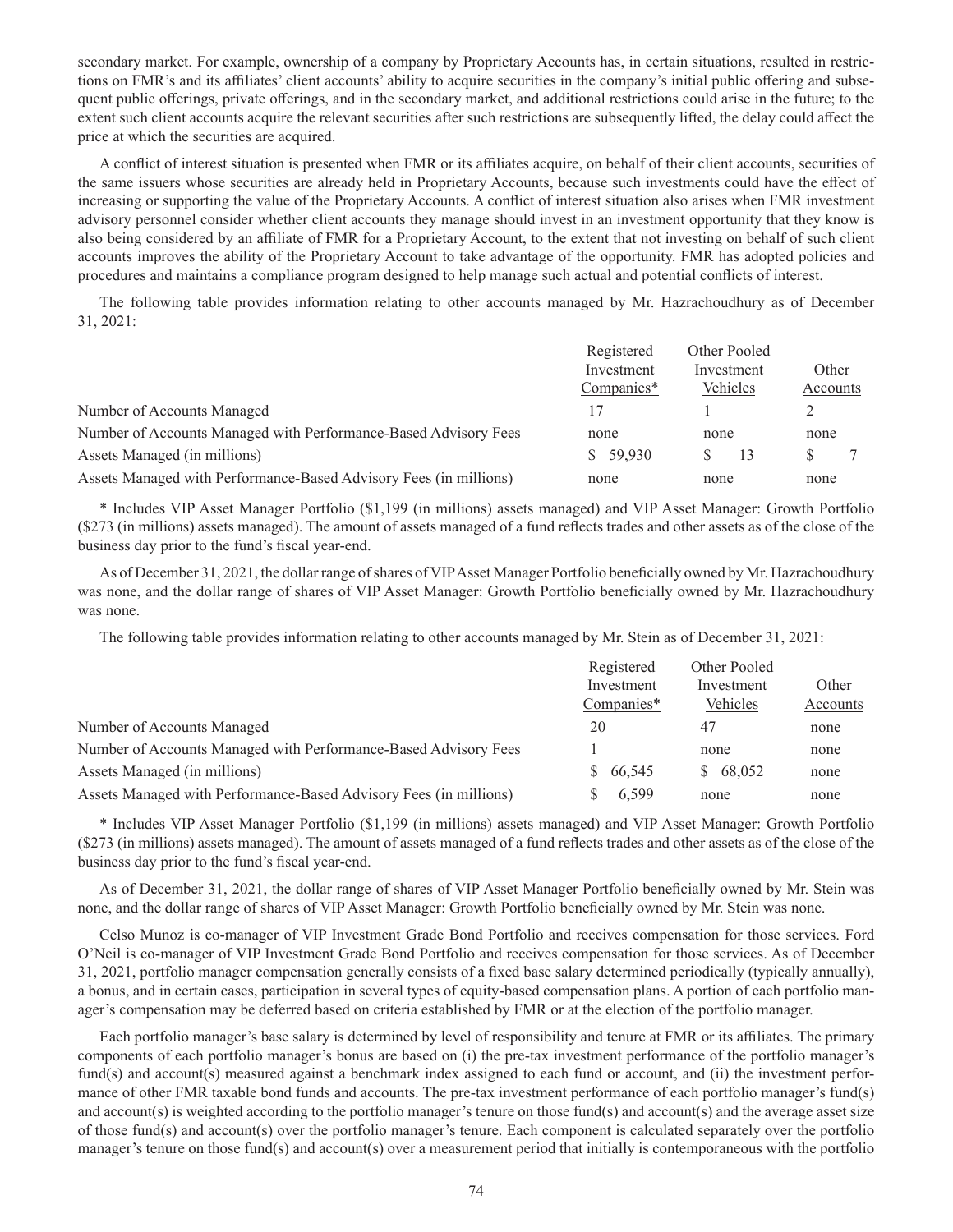manager's tenure, but that eventually encompasses rolling periods of up to three years for the comparison to a benchmark index. A smaller, subjective component of each portfolio manager's bonus is based on the portfolio manager's overall contribution to management of FMR. The portion of each portfolio manager's bonus that is linked to the investment performance of VIP Investment Grade Bond Portfolio is based on the fund's pre-tax investment performance measured against the Bloomberg U.S. Aggregate Bond Index. Each portfolio manager also is compensated under equity-based compensation plans linked to increases or decreases in the net asset value of the stock of FMR LLC, FMR's parent company. FMR LLC is a diverse financial services company engaged in various activities that include fund management, brokerage, retirement and employer administrative services.

A portfolio manager's compensation plan may give rise to potential conflicts of interest. A portfolio manager's compensation is linked to the pre-tax performance of the fund, rather than its after-tax performance. A portfolio manager's base pay tends to increase with additional and more complex responsibilities that include increased assets under management and a portion of the bonus relates to marketing efforts, which together indirectly link compensation to sales. When a portfolio manager takes over a fund or an account, the time period over which performance is measured may be adjusted to provide a transition period in which to assess the portfolio. The management of multiple funds and accounts (including proprietary accounts) may give rise to potential conflicts of interest if the funds and accounts have different objectives, benchmarks, time horizons, and fees as a portfolio manager must allocate time and investment ideas across multiple funds and accounts. In addition, a fund's trade allocation policies and procedures may give rise to conflicts of interest if the fund's orders do not get fully executed due to being aggregated with those of other accounts managed by FMR or an affiliate. A portfolio manager may execute transactions for another fund or account that may adversely impact the value of securities held by a fund. Securities selected for other funds or accounts may outperform the securities selected for the fund. Portfolio managers may be permitted to invest in the funds they manage, even if a fund is closed to new investors. Trading in personal accounts, which may give rise to potential conflicts of interest, is restricted by a fund's Code of Ethics.

Portfolio managers may receive interests in certain funds or accounts managed by FMR or one of its affiliated advisers (collectively, "Proprietary Accounts"). A conflict of interest situation is presented where a portfolio manager considers investing a client account in securities of an issuer in which FMR, its affiliates or their (or their fund clients') respective directors, officers or employees already hold a significant position for their own account, including positions held indirectly through Proprietary Accounts. Because the 1940 Act, as well as other applicable laws and regulations, restricts certain transactions between affiliated entities or between an advisor and its clients, client accounts managed by FMR or its affiliates, including accounts sub-advised by third parties, are, in certain circumstances, prohibited from participating in offerings of such securities (including initial public offerings and other offerings occurring before or after an issuer's initial public offering) or acquiring such securities in the secondary market. For example, ownership of a company by Proprietary Accounts has, in certain situations, resulted in restrictions on FMR's and its affiliates' client accounts' ability to acquire securities in the company's initial public offering and subsequent public offerings, private offerings, and in the secondary market, and additional restrictions could arise in the future; to the extent such client accounts acquire the relevant securities after such restrictions are subsequently lifted, the delay could affect the price at which the securities are acquired.

A conflict of interest situation is presented when FMR or its affiliates acquire, on behalf of their client accounts, securities of the same issuers whose securities are already held in Proprietary Accounts, because such investments could have the effect of increasing or supporting the value of the Proprietary Accounts. A conflict of interest situation also arises when FMR investment advisory personnel consider whether client accounts they manage should invest in an investment opportunity that they know is also being considered by an affiliate of FMR for a Proprietary Account, to the extent that not investing on behalf of such client accounts improves the ability of the Proprietary Account to take advantage of the opportunity. FMR has adopted policies and procedures and maintains a compliance program designed to help manage such actual and potential conflicts of interest.

The following table provides information relating to other accounts managed by Mr. Munoz as of December 31, 2021:

|                                                                   | Registered<br>Investment | Other Pooled | Other    |
|-------------------------------------------------------------------|--------------------------|--------------|----------|
|                                                                   |                          | Investment   |          |
|                                                                   | Companies*               | Vehicles     | Accounts |
| Number of Accounts Managed                                        |                          |              | 10       |
| Number of Accounts Managed with Performance-Based Advisory Fees   | none                     | none         | none     |
| Assets Managed (in millions)                                      | \$105,242                | \$8,106      | \$7,501  |
| Assets Managed with Performance-Based Advisory Fees (in millions) | none                     | none         | none     |

\* Includes VIP Investment Grade Bond Portfolio (\$5,458 (in millions) assets managed). The amount of assets managed of a fund reflects trades and other assets as of the close of the business day prior to the fund's fiscal year-end.

As of December 31, 2021, the dollar range of shares of VIP Investment Grade Bond Portfolio beneficially owned by Mr. Munoz was none.

The following table provides information relating to other accounts managed by Mr. O'Neil as of December 31, 2021: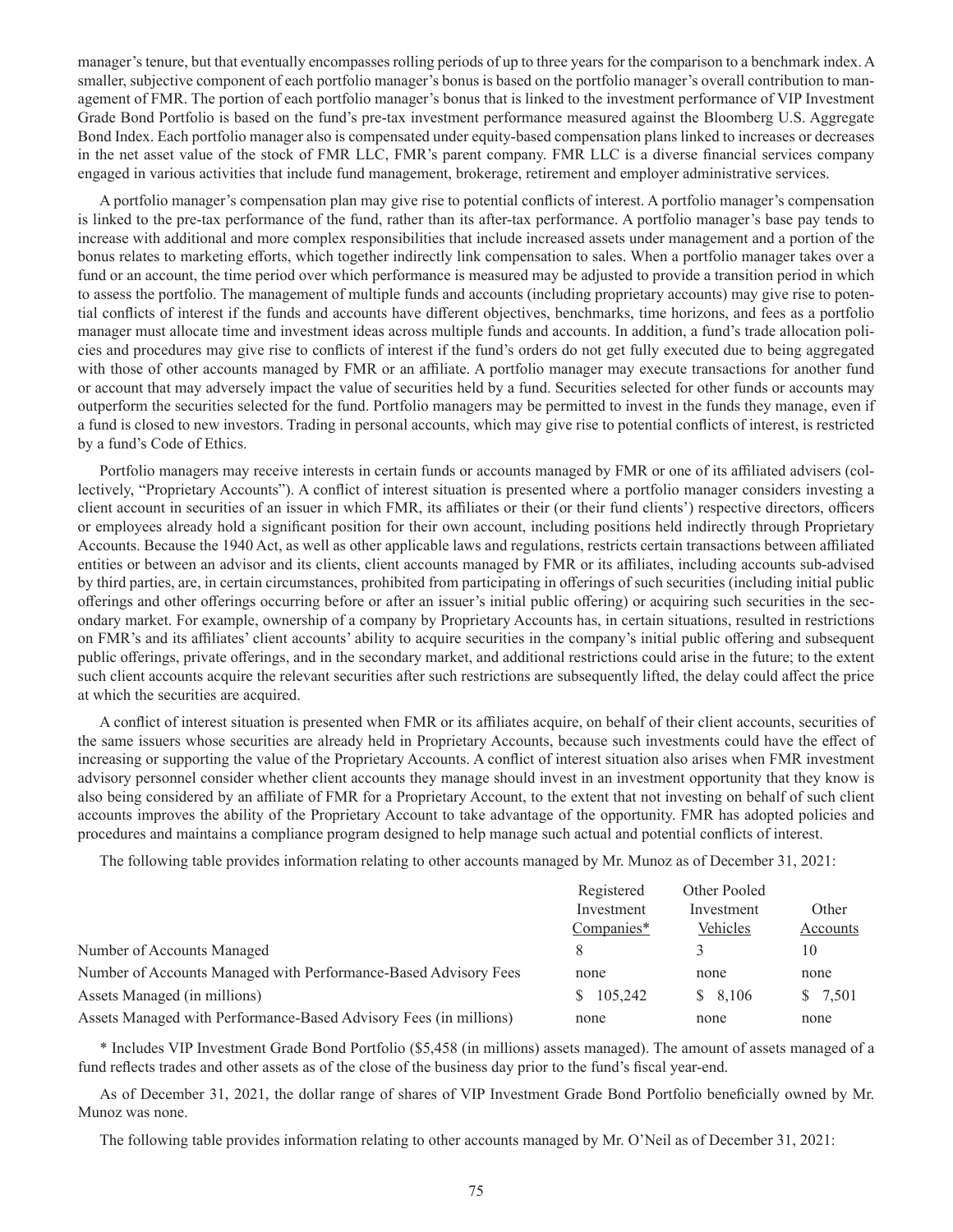|                                                                   | Registered<br>Investment | Other Pooled<br>Investment | Other    |
|-------------------------------------------------------------------|--------------------------|----------------------------|----------|
|                                                                   |                          |                            |          |
|                                                                   | Companies*               | Vehicles                   | Accounts |
| Number of Accounts Managed                                        | 13                       | 10                         |          |
| Number of Accounts Managed with Performance-Based Advisory Fees   | none                     | none                       | none     |
| Assets Managed (in millions)                                      | \$130,374                | \$ 12,091                  | \$3,371  |
| Assets Managed with Performance-Based Advisory Fees (in millions) | none                     | none                       | none     |

\* Includes VIP Investment Grade Bond Portfolio (\$5,458 (in millions) assets managed). The amount of assets managed of a fund reflects trades and other assets as of the close of the business day prior to the fund's fiscal year-end.

As of December 31, 2021, the dollar range of shares of VIP Investment Grade Bond Portfolio beneficially owned by Mr. O'Neil was none.

Adam Kramer and Ford O'Neil are co-lead portfolio managers of VIP Strategic Income Portfolio and receive compensation for their services. As of December 31, 2021, portfolio manager compensation generally consists of a fixed base salary determined periodically (typically annually), a bonus, and in certain cases, participation in several types of equity-based compensation plans. A portion of each portfolio manager's compensation may be deferred based on criteria established by FMR or at the election of the portfolio manager.

Mr. Kramer's and Mr. O'Neil's base salary is determined by level of responsibility and tenure at FMR or its affiliates. The primary components of each portfolio manager's bonus are based on (i) the pre-tax investment performance of the portfolio manager's fund(s) and account(s) measured against a benchmark index (which may be a customized benchmark index developed by FMR) assigned to each fund or account, (ii) how the portfolio manager allocates the assets of funds and accounts among their asset classes, which results in monthly impact scores, as described below, and (iii) (for Mr. Kramer only) the investment performance of other FMR high yield funds and accounts, and (for Mr. O'Neil only) the investment performance of other FMR taxable bond funds and accounts. The pre-tax investment performance of each portfolio manager's fund(s) and account(s) is weighted according to the portfolio manager's tenure on those fund(s) and account(s) and the average asset size of those fund(s) and account(s) over the portfolio manager's tenure. Each component is calculated separately over the portfolio manager's tenure on those fund(s) and account(s) over a measurement period that initially is contemporaneous with the portfolio manager's tenure, but that eventually encompasses rolling periods of up to five years for the comparison to a benchmark index. Each portfolio manager also receives a monthly impact score for each month of the portfolio manager's tenure as manager of a fund or account. The monthly impact scores are weighted according to each portfolio manager's tenure on the portfolio manager's fund(s) and account(s) and the average asset size of those fund(s) and account(s) over the portfolio manager's tenure. The bonus is based on the aggregate impact scores for applicable annual periods eventually encompassing periods of up to five years. A smaller, subjective component of each portfolio manager's bonus is based on the portfolio manager's overall contribution to management of FMR.

The portion of Mr. Kramer's and Mr. O'Neil's bonus that is linked to the investment performance of VIP Strategic Income Portfolio is based on the fund's pre-tax investment performance relative to the performance of the fund's customized benchmark index (described below), on which the fund's target asset allocation is based. The portion of each portfolio manager's bonus that is based on impact scores is based on how the portfolio manager allocates the fund's assets among the high yield, U.S. Government and investment grade, foreign developed markets, and emerging market asset classes, which are represented by the components of a composite index. The components of the composite index are 40% ICE® BofA® US High Yield Constrained Index, 25% Bloomberg U.S. Government Bond Index, 15% Bloomberg EM USD Aggregate Index, 15% Bloomberg Global Aggregate Developed Markets ex USD GDP Weighted Index (hedged), and 5% S&P/LSTA Leveraged Performing Loan Index. Each portfolio manager's bonus is based on the percentage of the fund actually invested in each asset class. The percentage overweight or percentage underweight in each asset class relative to the neutral mix is multiplied by the performance of the index that represents that asset class over the measurement period, resulting in a positive or negative impact score.

Franco Castagliuolo is co-manager of VIP Strategic Income Portfolio and receives compensation for those services. Brian Chang is co-manager of VIP Strategic Income Portfolio and receives compensation for those services. Sean Corcoran is comanager of VIP Strategic Income Portfolio and receives compensation for those services. Ario Emami Nejad is co-manager of VIP Strategic Income Portfolio and receives compensation for those services. Timothy Gill is co-manager of VIP Strategic Income Portfolio and receives compensation for those services. Nader Nazmi is co-manager of VIP Strategic Income Portfolio and receives compensation for those services. Mark Notkin is co-manager of VIP Strategic Income Portfolio and receives compensation for those services. Rick Patel is co-manager of VIP Strategic Income Portfolio and receives compensation for those services. As of December 31, 2021, portfolio manager compensation generally consists of a fixed base salary determined periodically (typically annually), a bonus, and in certain cases, participation in several types of equity-based compensation plans. A portion of each portfolio manager's compensation may be deferred based on criteria established by FMR or FIL Limited (FIL), as applicable, or at the election of the portfolio manager.

Mr. Castagliuolo's and Mr. Corcoran's base salary is determined by level of responsibility and tenure at FMR or its affiliates.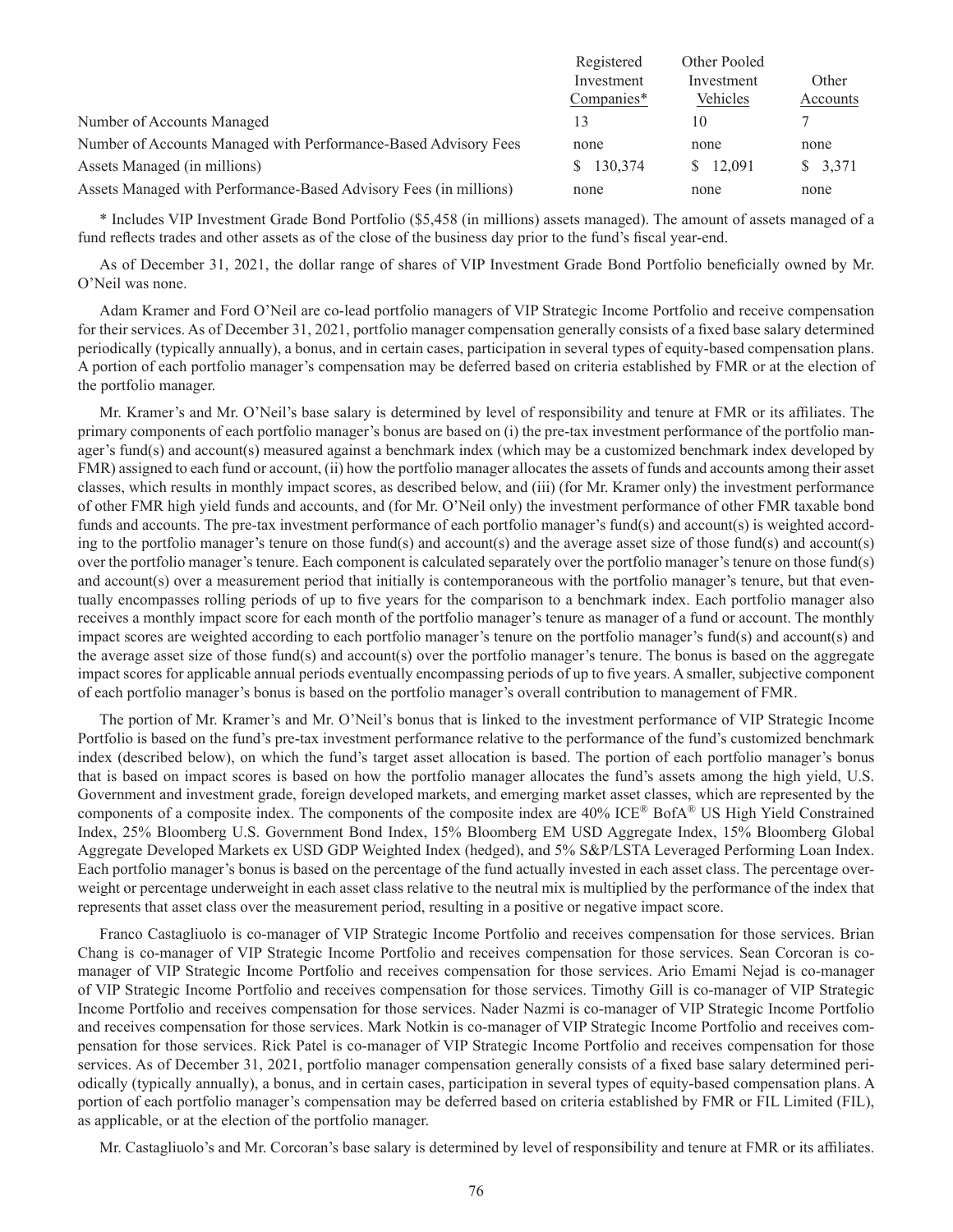The primary components of each portfolio manager's bonus are based on (i) the pre-tax investment performance of the portfolio manager's fund(s) and account(s) measured against a benchmark index assigned to each fund or account, and (ii) the investment performance of other FMR taxable bond funds and accounts. The pre-tax investment performance of each portfolio manager's fund(s) and account(s) is weighted according to the portfolio manager's tenure on those fund(s) and account(s) and the average asset size of those fund(s) and account(s) over the portfolio manager's tenure. Each component is calculated separately over the portfolio manager's tenure on those fund(s) and account(s) over a measurement period that initially is contemporaneous with the portfolio manager's tenure, but that eventually encompasses rolling periods of up to three years for the comparison to a benchmark index. A smaller, subjective component of each portfolio manager's bonus is based on the portfolio manager's overall contribution to management of FMR. The portion of each portfolio manager's bonus that is linked to the investment performance of VIP Strategic Income Portfolio is based on the pre-tax investment performance of the portion of the fund's assets the portfolio manager manages measured against the Bloomberg U.S. Government Bond Index.

Mr. Chang's and Mr. Notkin's base salary is determined by level of responsibility and tenure at FMR or its affiliates. The primary components of each portfolio manager's bonus are based on (i) the pre-tax investment performance of the portfolio manager's fund(s) and account(s) measured against a benchmark index or within a defined peer group assigned to each fund or account, and (ii) the investment performance of other FMR high yield funds and accounts. The pre-tax investment performance of each portfolio manager's fund(s) and account(s) is weighted according to the portfolio manager's tenure on those fund(s) and account(s) and the average asset size of those fund(s) and account(s) over the portfolio manager's tenure. Each component is calculated separately over the portfolio manager's tenure on those fund(s) and account(s) over a measurement period that initially is contemporaneous with the portfolio manager's tenure, but that eventually encompasses rolling periods of up to five years for the comparison to a benchmark index or a peer group. A smaller, subjective component of each portfolio manager's bonus is based on the portfolio manager's overall contribution to management of FMR. The portion of each portfolio manager's bonus that is linked to the investment performance of VIP Strategic Income Portfolio is based on the pre-tax investment performance of the portion of the fund's assets the portfolio manager manages (based on the performance of the fund's Initial Class) within the LipperSM High Current Yield Funds.

Mr. Emami Nejad's and Mr. Patel's base salary is determined by level of responsibility and tenure at FIL or its affiliates. The primary components of each portfolio manager's bonus are based on the pre-tax investment performance of the portfolio manager's fund(s) and account(s) measured against a benchmark index or within a defined peer group, as applicable, assigned to each fund or account. The pre-tax investment performance of each portfolio manager's fund(s) and account(s) is weighted according to the portfolio manager's tenure on those fund(s) and account(s) and the average asset size of those fund(s) and account(s) over the portfolio manager's tenure. Each component is calculated separately over the portfolio manager's tenure on those fund(s) and account(s) over a measurement period that initially is contemporaneous with the portfolio manager's tenure, but that eventually encompasses rolling periods of up to three years for the comparison to a benchmark index or a peer group. A smaller, subjective component of each portfolio manager's bonus is based on the co-manager's overall contribution to management of FIL. The portion of each portfolio manager's bonus that is linked to the investment performance of VIP Strategic Income Portfolio is based on the pre-tax investment performance of the portion of the fund's assets the portfolio manager manages measured against the Bloomberg Global Aggregate Developed Markets ex USD GDP Weighted Index (hedged).

Mr. Gill's and Mr. Nazmi's base salary is determined by level of responsibility and tenure at FMR or its affiliates. The primary components of each portfolio manager's bonus are based on (i) the pre-tax investment performance of the portfolio manager's fund(s) and account(s) measured against a benchmark index assigned to each fund or account, and (ii) the investment performance of other FMR emerging market funds and accounts. The pre-tax investment performance of each portfolio manager's fund(s) and account(s) is weighted according to the portfolio manager's tenure on those fund(s) and account(s) and the average asset size of those fund(s) and account(s) over the portfolio manager's tenure. Each component is calculated separately over the portfolio manager's tenure on those fund(s) and account(s) over a measurement period that initially is contemporaneous with the portfolio manager's tenure, but that eventually encompasses rolling periods of up to five years for the comparison to a benchmark index. A smaller, subjective component of each portfolio manager's bonus is based on the portfolio manager's overall contribution to management of FMR. The portion of each portfolio manager's bonus that is linked to the investment performance of VIP Strategic Income Portfolio is based on the pre-tax investment performance of the portion of the fund's assets the portfolio manager manages measured against the Bloomberg Emerging Markets Index.

Each portfolio manager (except for employees of FIL and its affiliates) also is compensated under equity-based compensation plans linked to increases or decreases in the net asset value of the stock of FMR LLC, FMR's parent company. FMR LLC is a diverse financial services company engaged in various activities that include fund management, brokerage, retirement and employer administrative services. Employees of FIL and its affiliates are compensated under equity-based compensation plans linked to increases or decreases in the net asset value of the stock of FIL.

A portfolio manager's compensation plan may give rise to potential conflicts of interest. A portfolio manager's compensation is linked to the pre-tax performance of the fund, rather than its after-tax performance. A portfolio manager's base pay tends to increase with additional and more complex responsibilities that include increased assets under management and a portion of the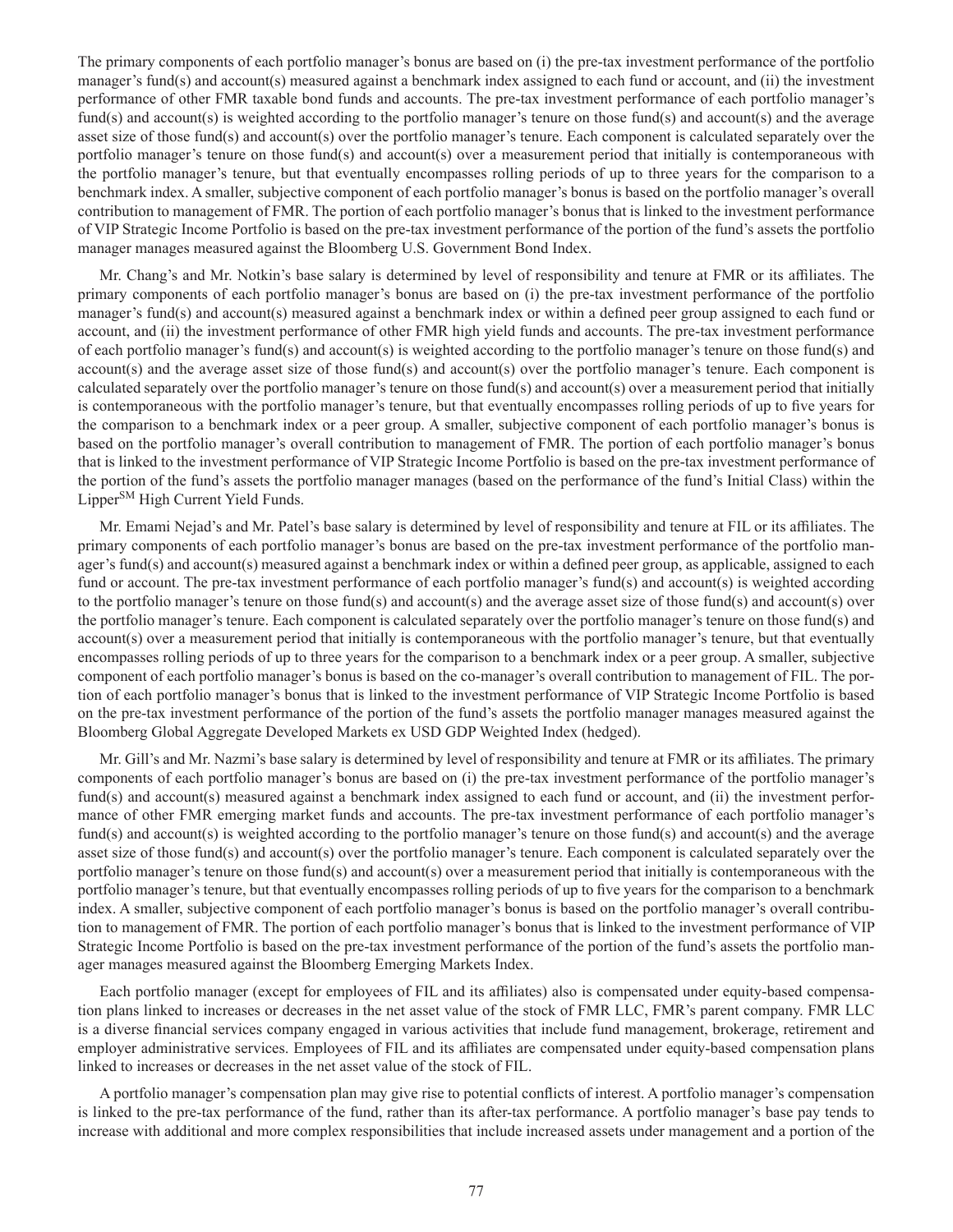bonus relates to marketing efforts, which together indirectly link compensation to sales. When a portfolio manager takes over a fund or an account, the time period over which performance is measured may be adjusted to provide a transition period in which to assess the portfolio. The management of multiple funds and accounts (including proprietary accounts) may give rise to potential conflicts of interest if the funds and accounts have different objectives, benchmarks, time horizons, and fees as a portfolio manager must allocate time and investment ideas across multiple funds and accounts. In addition, a fund's trade allocation policies and procedures may give rise to conflicts of interest if the fund's orders do not get fully executed due to being aggregated with those of other accounts managed by FMR or an affiliate. A portfolio manager may execute transactions for another fund or account that may adversely impact the value of securities held by a fund. Securities selected for other funds or accounts may outperform the securities selected for the fund. Portfolio managers may be permitted to invest in the funds they manage, even if a fund is closed to new investors. Trading in personal accounts, which may give rise to potential conflicts of interest, is restricted by a fund's Code of Ethics.

Portfolio managers may receive interests in certain funds or accounts managed by FMR or one of its affiliated advisers (collectively, "Proprietary Accounts"). A conflict of interest situation is presented where a portfolio manager considers investing a client account in securities of an issuer in which FMR, its affiliates or their (or their fund clients') respective directors, officers or employees already hold a significant position for their own account, including positions held indirectly through Proprietary Accounts. Because the 1940 Act, as well as other applicable laws and regulations, restricts certain transactions between affiliated entities or between an advisor and its clients, client accounts managed by FMR or its affiliates, including accounts sub-advised by third parties, are, in certain circumstances, prohibited from participating in offerings of such securities (including initial public offerings and other offerings occurring before or after an issuer's initial public offering) or acquiring such securities in the secondary market. For example, ownership of a company by Proprietary Accounts has, in certain situations, resulted in restrictions on FMR's and its affiliates' client accounts' ability to acquire securities in the company's initial public offering and subsequent public offerings, private offerings, and in the secondary market, and additional restrictions could arise in the future; to the extent such client accounts acquire the relevant securities after such restrictions are subsequently lifted, the delay could affect the price at which the securities are acquired.

A conflict of interest situation is presented when FMR or its affiliates acquire, on behalf of their client accounts, securities of the same issuers whose securities are already held in Proprietary Accounts, because such investments could have the effect of increasing or supporting the value of the Proprietary Accounts. A conflict of interest situation also arises when FMR investment advisory personnel consider whether client accounts they manage should invest in an investment opportunity that they know is also being considered by an affiliate of FMR for a Proprietary Account, to the extent that not investing on behalf of such client accounts improves the ability of the Proprietary Account to take advantage of the opportunity. FMR has adopted policies and procedures and maintains a compliance program designed to help manage such actual and potential conflicts of interest.

The following table provides information relating to other accounts managed by Mr. Kramer as of December 31, 2021:

|                                                                   | Registered<br>Investment | Other Pooled<br>Investment | Other    |
|-------------------------------------------------------------------|--------------------------|----------------------------|----------|
|                                                                   |                          |                            |          |
|                                                                   | Companies*               | Vehicles                   | Accounts |
| Number of Accounts Managed                                        |                          | 10                         |          |
| Number of Accounts Managed with Performance-Based Advisory Fees   |                          | none                       | none     |
| Assets Managed (in millions)                                      | \$29,167                 | \$3,173                    | 517      |
| Assets Managed with Performance-Based Advisory Fees (in millions) | 2.125                    | none                       | none     |

\* Includes VIP Strategic Income Portfolio (\$1,690 (in millions) assets managed). The amount of assets managed of the fund reflects trades and other assets as of the close of the business day prior to the fund's fiscal year-end.

As of December 31, 2021, the dollar range of shares of VIP Strategic Income Portfolio beneficially owned by Mr. Kramer was none.

The following table provides information relating to other accounts managed by Mr. O'Neil as of December 31, 2021:

|                                                                   | Registered | Other Pooled |          |
|-------------------------------------------------------------------|------------|--------------|----------|
|                                                                   | Investment | Investment   | Other    |
|                                                                   | Companies* | Vehicles     | Accounts |
| Number of Accounts Managed                                        | 13         | 10           |          |
| Number of Accounts Managed with Performance-Based Advisory Fees   | none       | none         | none     |
| Assets Managed (in millions)                                      | \$130,374  | \$12,091     | \$3,371  |
| Assets Managed with Performance-Based Advisory Fees (in millions) | none       | none         | none     |

\* Includes VIP Strategic Income Portfolio (\$1,690 (in millions) assets managed). The amount of assets managed of the fund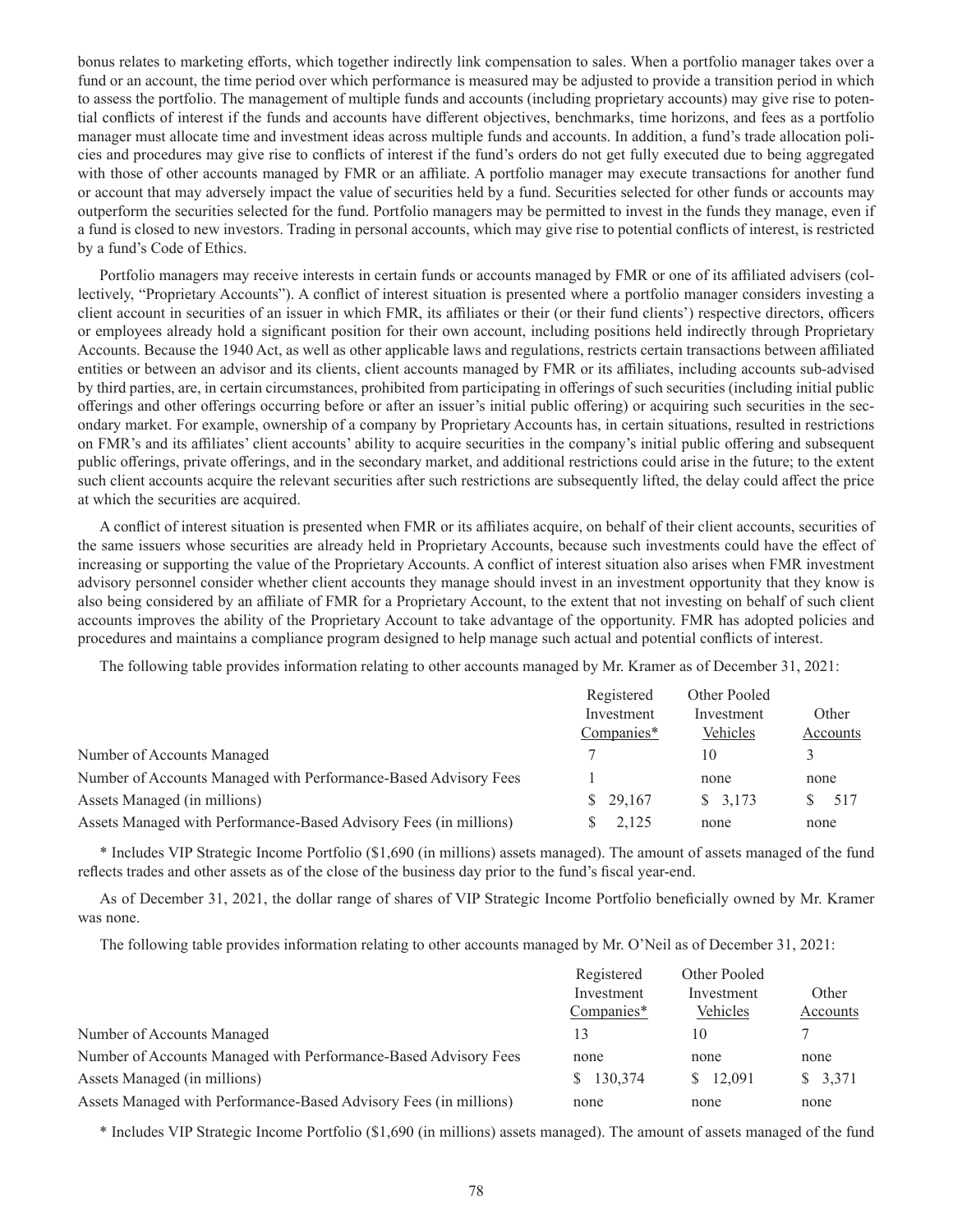reflects trades and other assets as of the close of the business day prior to the fund's fiscal year-end.

As of December 31, 2021, the dollar range of shares of VIP Strategic Income Portfolio beneficially owned by Mr. O'Neil was none.

The following table provides information relating to other accounts managed by Mr. Castagliuolo as of December 31, 2021:

|                                                                   | Registered<br>Investment | Other Pooled<br>Investment |          |
|-------------------------------------------------------------------|--------------------------|----------------------------|----------|
|                                                                   |                          |                            | Other    |
|                                                                   | Companies*               | Vehicles                   | Accounts |
| Number of Accounts Managed                                        | 19                       |                            |          |
| Number of Accounts Managed with Performance-Based Advisory Fees   | none                     | none                       | none     |
| Assets Managed (in millions)                                      | \$45,745                 | $\frac{\$}{2.232}$         | 222      |
| Assets Managed with Performance-Based Advisory Fees (in millions) | none                     | none                       | none     |

\* Includes assets of VIP Strategic Income Portfolio managed by Mr. Castagliuolo (\$418 (in millions) assets managed). The amount of assets managed of the fund reflects trades and other assets as of the close of the business day prior to the fund's fiscal year-end.

As of December 31, 2021, the dollar range of shares of VIP Strategic Income Portfolio beneficially owned by Mr. Castagliuolo was none.

The following table provides information relating to other accounts managed by Mr. Chang as of December 31, 2021:

|                                                                   | Registered | Other Pooled |          |
|-------------------------------------------------------------------|------------|--------------|----------|
|                                                                   | Investment | Investment   | Other    |
|                                                                   | Companies* | Vehicles     | Accounts |
| Number of Accounts Managed                                        |            | none         | 3        |
| Number of Accounts Managed with Performance-Based Advisory Fees   | none       | none         | none     |
| Assets Managed (in millions)                                      | \$30,491   | none         | 517      |
| Assets Managed with Performance-Based Advisory Fees (in millions) | none       | none         | none     |

\* Includes assets of VIP Strategic Income Portfolio managed by Mr. Chang (\$693 (in millions) assets managed). The amount of assets managed of the fund reflects trades and other assets as of the close of the business day prior to the fund's fiscal year-end.

As of December 31, 2021, the dollar range of shares of VIP Strategic Income Portfolio beneficially owned by Mr. Chang was none.

The following table provides information relating to other accounts managed by Mr. Corcoran as of December 31, 2021:

| Registered | Other Pooled       |          |
|------------|--------------------|----------|
| Investment | Investment         | Other    |
| Companies* | Vehicles           | Accounts |
| 19         | 4                  |          |
| none       | none               | none     |
| \$45,745   | $\frac{\$}{2,344}$ | 222      |
| none       | none               | none     |
|            |                    |          |

\* Includes assets of VIP Strategic Income Portfolio managed by Mr. Corcoran (\$418 (in millions) assets managed). The amount of assets managed of the fund reflects trades and other assets as of the close of the business day prior to the fund's fiscal year-end.

As of December 31, 2021, the dollar range of shares of VIP Strategic Income Portfolio beneficially owned by Mr. Corcoran was none.

The following table provides information relating to other accounts managed by Mr. Emami Nejad as of December 31, 2021:

|                                                                 | Registered | Other Pooled |          |
|-----------------------------------------------------------------|------------|--------------|----------|
|                                                                 | Investment | Investment   | Other    |
|                                                                 | Companies* | Vehicles     | Accounts |
| Number of Accounts Managed                                      |            |              | 18       |
| Number of Accounts Managed with Performance-Based Advisory Fees | none       | none         | none     |
| Assets Managed (in millions)                                    | 1,682      | \$25.939     | \$6.242  |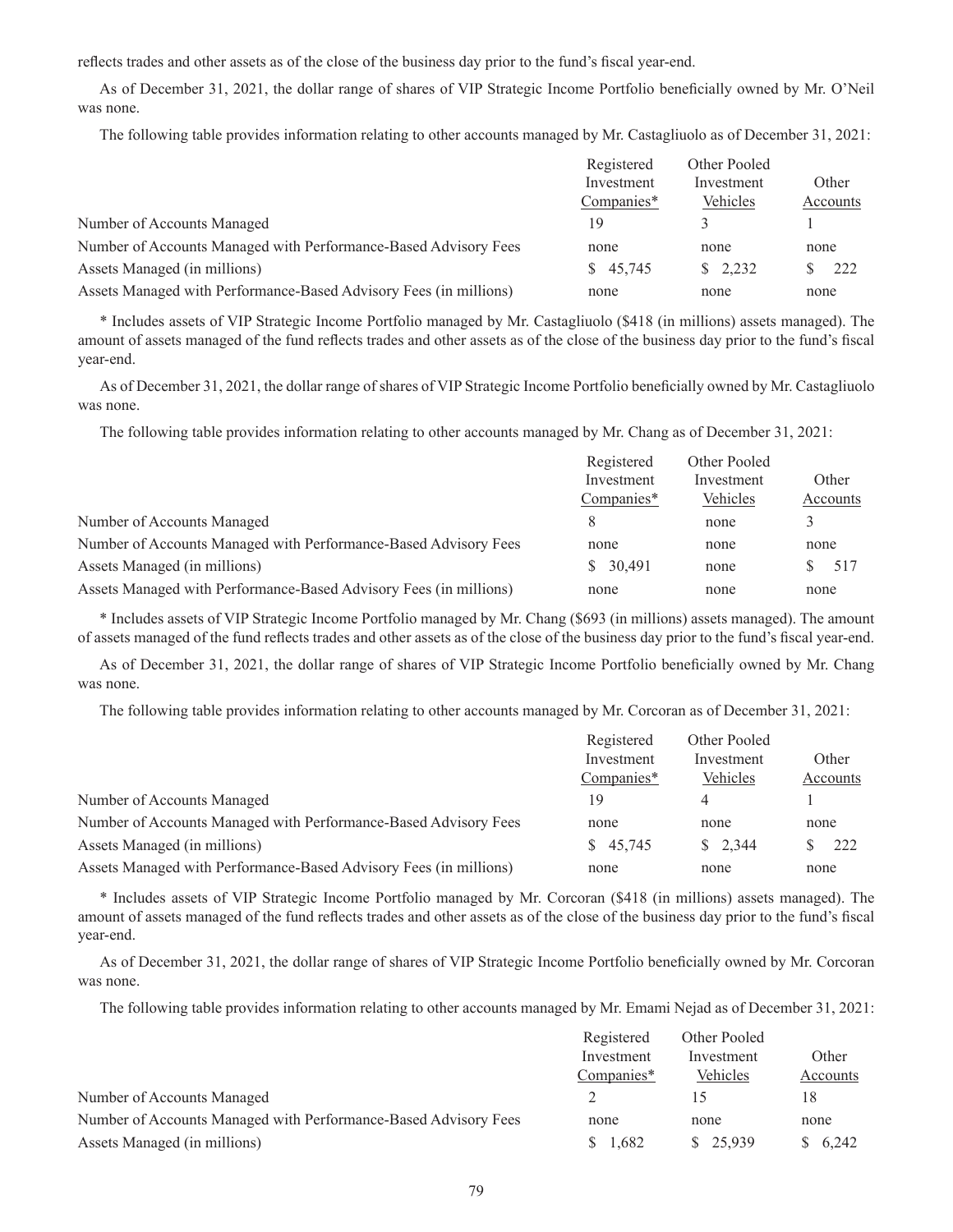|                                                                   | Registered | Other Pooled |          |
|-------------------------------------------------------------------|------------|--------------|----------|
|                                                                   | Investment | Investment   | Other    |
|                                                                   | Companies* | Vehicles     | Accounts |
| Assets Managed with Performance-Based Advisory Fees (in millions) | none       | none         | none     |

\* Includes assets of VIP Strategic Income Portfolio managed by Mr. Emami Nejad (\$152 (in millions) assets managed). The amount of assets managed of the fund reflects trades and other assets as of the close of the business day prior to the fund's fiscal year-end.

As of December 31, 2021, the dollar range of shares of VIP Strategic Income Portfolio beneficially owned by Mr. Emami Nejad was none.

The following table provides information relating to other accounts managed by Mr. Gill as of December 31, 2021:

|                                                                   | Registered<br>Investment<br>Companies* | Other Pooled<br>Investment | Other        |
|-------------------------------------------------------------------|----------------------------------------|----------------------------|--------------|
|                                                                   |                                        |                            |              |
|                                                                   |                                        | Vehicles                   | Accounts     |
| Number of Accounts Managed                                        | 10                                     |                            | <sub>(</sub> |
| Number of Accounts Managed with Performance-Based Advisory Fees   | none                                   | none                       | none         |
| Assets Managed (in millions)                                      | \$28,394                               | \$1.765                    | 666          |
| Assets Managed with Performance-Based Advisory Fees (in millions) | none                                   | none                       | none         |

\* Includes assets of VIP Strategic Income Portfolio managed by Mr. Gill (\$255 (in millions) assets managed). The amount of assets managed of the fund reflects trades and other assets as of the close of the business day prior to the fund's fiscal year-end.

As of December 31, 2021, the dollar range of shares of VIP Strategic Income Portfolio beneficially owned by Mr. Gill was none.

The following table provides information relating to other accounts managed by Mr. Nazmi as of December 31, 2021:

|                                                                   | Registered | Other Pooled |          |
|-------------------------------------------------------------------|------------|--------------|----------|
|                                                                   | Investment | Investment   | Other    |
|                                                                   | Companies* | Vehicles     | Accounts |
| Number of Accounts Managed                                        |            |              | 6        |
| Number of Accounts Managed with Performance-Based Advisory Fees   | none       | none         | none     |
| Assets Managed (in millions)                                      | \$28,440   | \$1.765      | 666      |
| Assets Managed with Performance-Based Advisory Fees (in millions) | none       | none         | none     |

\* Includes assets of VIP Strategic Income Portfolio managed by Mr. Nazmi (\$255 (in millions) assets managed). The amount of assets managed of the fund reflects trades and other assets as of the close of the business day prior to the fund's fiscal year-end.

As of December 31, 2021, the dollar range of shares of VIP Strategic Income Portfolio beneficially owned by Mr. Nazmi was none.

The following table provides information relating to other accounts managed by Mr. Notkin as of December 31, 2021:

|                                                                   | Registered | Other Pooled |          |
|-------------------------------------------------------------------|------------|--------------|----------|
|                                                                   | Investment | Investment   | Other    |
|                                                                   | Companies* | Vehicles     | Accounts |
| Number of Accounts Managed                                        | 6          | none         | none     |
| Number of Accounts Managed with Performance-Based Advisory Fees   | none       | none         | none     |
| Assets Managed (in millions)                                      | \$29,452   | none         | none     |
| Assets Managed with Performance-Based Advisory Fees (in millions) | none       | none         | none     |

\* Includes assets of VIP Strategic Income Portfolio managed by Mr. Notkin (\$693 (in millions) assets managed). The amount of assets managed of the fund reflects trades and other assets as of the close of the business day prior to the fund's fiscal year-end.

As of December 31, 2021, the dollar range of shares of VIP Strategic Income Portfolio beneficially owned by Mr. Notkin was none.

The following table provides information relating to other accounts managed by Mr. Patel as of December 31, 2021: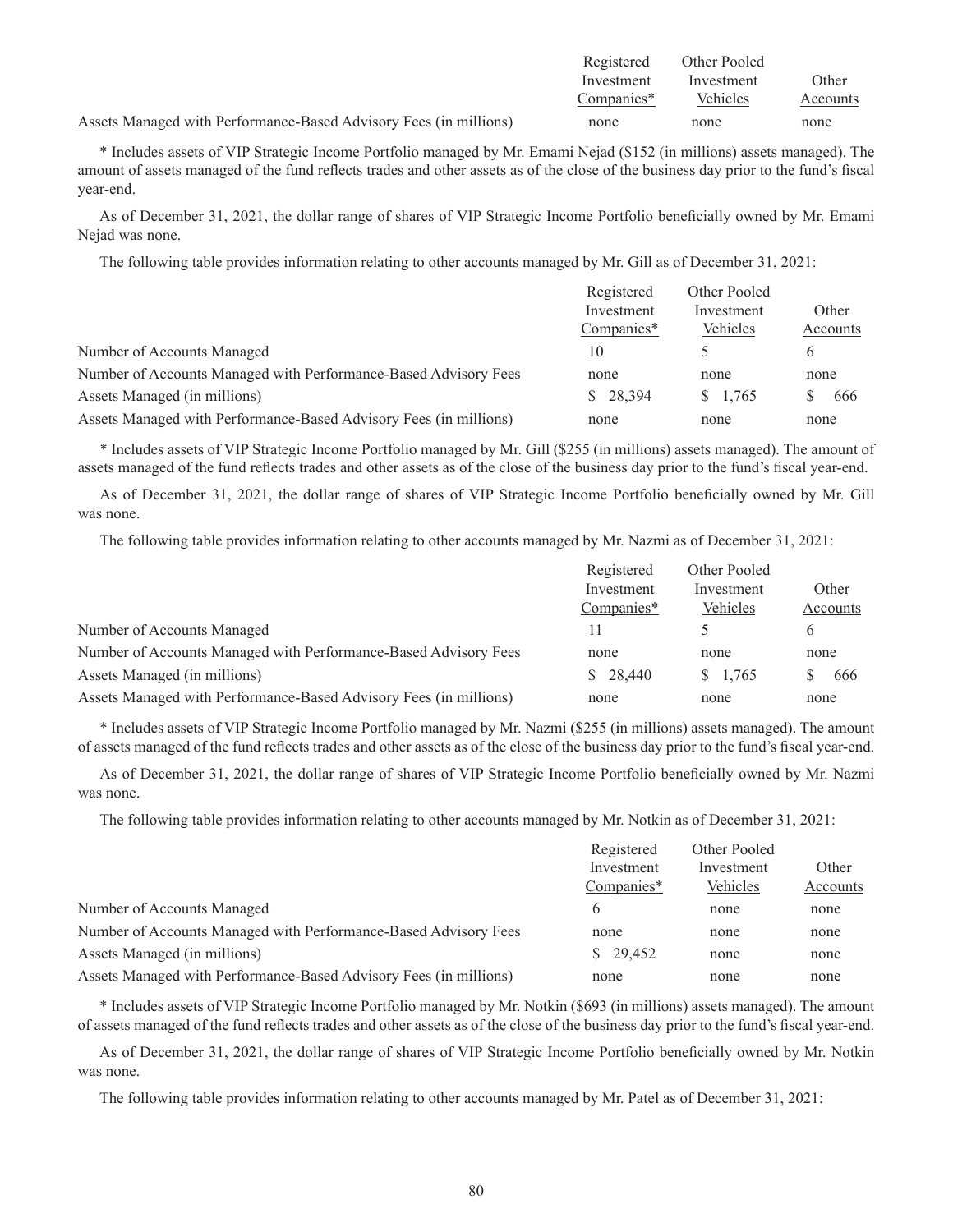|                                                                   | Registered | Other Pooled |          |
|-------------------------------------------------------------------|------------|--------------|----------|
|                                                                   | Investment | Investment   | Other    |
|                                                                   | Companies* | Vehicles     | Accounts |
| Number of Accounts Managed                                        |            |              | 22       |
| Number of Accounts Managed with Performance-Based Advisory Fees   | none       | none         | none     |
| Assets Managed (in millions)                                      | \$1,682    | \$26,514     | \$6,271  |
| Assets Managed with Performance-Based Advisory Fees (in millions) | none       | none         | none     |

\* Includes assets of VIP Strategic Income Portfolio managed by Mr. Patel (\$152 (in millions) assets managed). The amount of assets managed of the fund reflects trades and other assets as of the close of the business day prior to the fund's fiscal year-end.

As of December 31, 2021, the dollar range of shares of VIP Strategic Income Portfolio beneficially owned by Mr. Patel was none.

## **PROXY VOTING GUIDELINES**

# **Fidelity® Funds' Proxy Voting Guidelines**

## **I. Introduction**

These guidelines are intended to help Fidelity's customers and the companies in which Fidelity invests understand how Fidelity votes proxies to further the values that have sustained Fidelity for over 70 years. In particular, these guidelines are animated by two fundamental principles: 1) putting first the long-term interests of our customers and fund shareholders; and 2) investing in companies that share our approach to creating value over the long-term. Fidelity generally adheres to these guidelines in voting proxies and our **Stewardship Principles** serve as the foundation for these guidelines. Our evaluation of proxies reflects information from many sources, including management or shareholders of a company presenting a proposal and proxy voting advisory firms. Fidelity maintains the flexibility to vote individual proxies based on our assessment of each situation.

In evaluating proxies, we recognize that companies can conduct themselves in ways that have important environmental and social consequences. While Fidelity always remains focused on maximizing long-term shareholder value, we also consider potential environmental, social and governance (ESG) impacts that we believe are material to individual companies and investing funds' investment objectives and strategies.

Fidelity will vote on proposals not specifically addressed by these guidelines based on an evaluation of a proposal's likelihood to enhance the long-term economic returns or profitability of the company or to maximize long-term shareholder value. Fidelity will not be influenced by business relationships or outside perspectives that may conflict with the interests of the funds and their shareholders.

## **II. Board of Directors and Corporate Governance**

Directors of public companies play a critical role in ensuring that a company and its management team serve the interests of its shareholders. Fidelity believes that through proxy voting, it can help ensure accountability of management teams and boards of directors, align management and shareholder interests, and monitor and assess the degree of transparency and disclosure with respect to executive compensation and board actions affecting shareholders' rights. The following general guidelines are intended to reflect these proxy voting principles.

### **A. Election of Directors**

Fidelity will generally support director nominees in elections where all directors are unopposed (uncontested elections), except where board composition raises concerns, and/or where a director clearly appears to have failed to exercise reasonable judgment or otherwise failed to sufficiently protect the interests of shareholders.

Fidelity will evaluate board composition and generally will oppose the election of certain or all directors if, by way of example:

1. Inside or affiliated directors serve on boards that are not composed of a majority of independent directors.

2. There are no women on the board or if a board of ten or more members has fewer than two women directors.

3. The director is a public company CEO who sits on more than two unaffiliated public company boards.

Fidelity will evaluate board actions and generally will oppose the election of certain or all directors if, by way of example:

1. The director attended fewer than 75% of the total number of meetings of the board and its committees on which the director served during the company's prior fiscal year, absent extenuating circumstances.

2. The company made a commitment to modify a proposal or practice to conform to these guidelines, and failed to act on that commitment.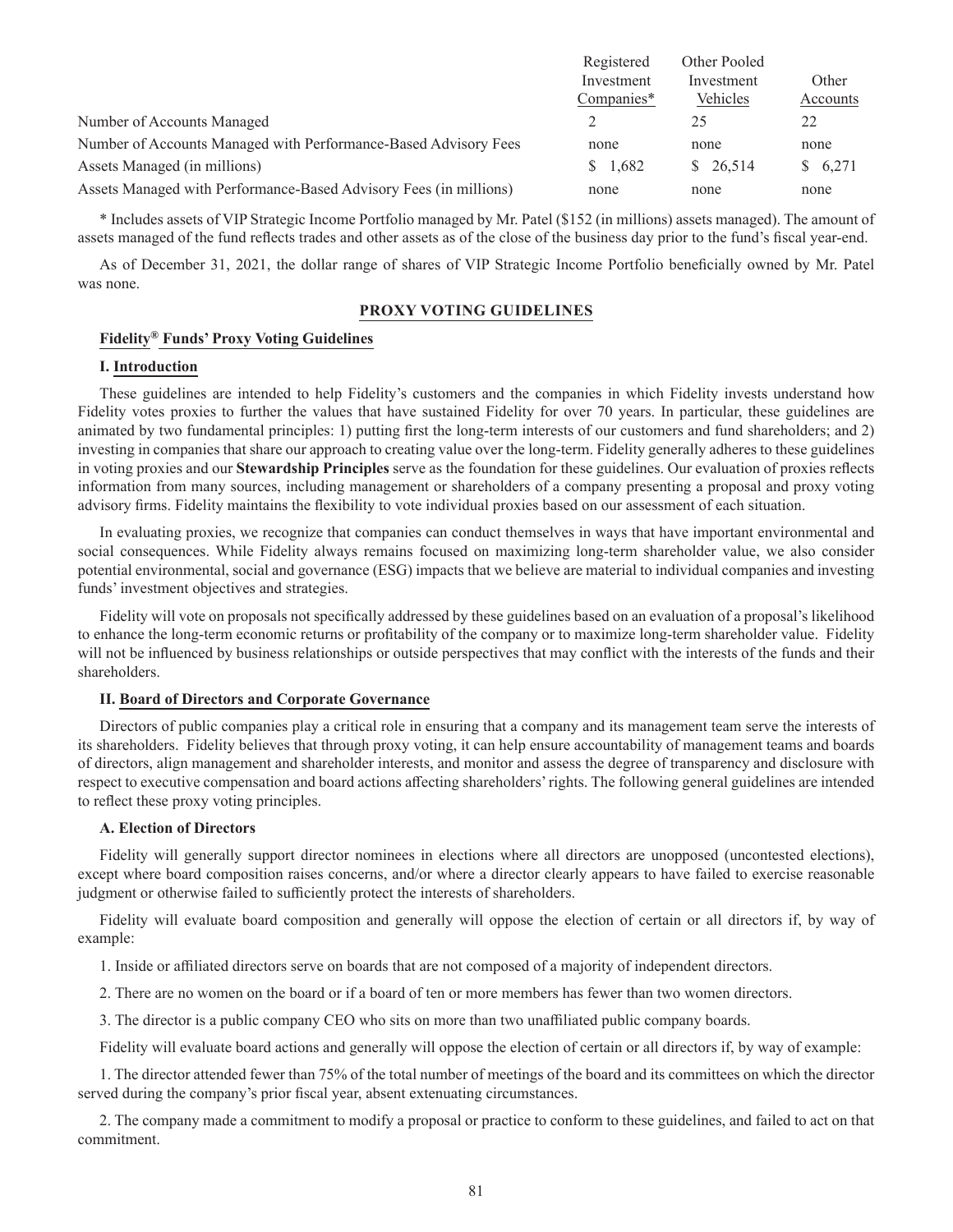3. For reasons described below under the sections entitled Compensation and Anti-Takeover Provisions and Director Elections.

## **B. Contested Director Elections**

On occasion, directors are forced to compete for election against outside director nominees (contested elections). Fidelity believes that strong management creates long-term shareholder value. As a result, Fidelity generally will vote in support of management of companies in which the funds' assets are invested. Fidelity will vote its proxy on a case-by-case basis in a contested election, taking into consideration a number of factors, amongst others:

- 1. Management's track record and strategic plan for enhancing shareholder value;
- 2. The long-term performance of the company compared to its industry peers; and
- 3. The qualifications of the shareholder's and management's nominees.

Fidelity will vote for the outcome it believes has the best prospects for maximizing shareholder value over the long-term.

### **C. Cumulative Voting Rights**

Under cumulative voting, each shareholder may exercise the number of votes equal to the number of shares owned multiplied by the number of directors up for election. Shareholders may cast all of their votes for a single nominee (or multiple nominees in varying amounts). With regular (non-cumulative) voting, by contrast, shareholders cannot allocate more than one vote per share to any one director nominee. Fidelity believes that cumulative voting can be detrimental to the overall strength of a board. Generally, therefore, Fidelity will oppose the introduction of, and support the elimination of, cumulative voting rights.

## **D. Classified Boards**

A classified board is one that elects only a percentage of its members each year (usually one-third of directors are elected to serve a three-year term). This means that at each annual meeting only a subset of directors is up for re-election. Fidelity believes that, in general, classified boards are not as accountable to shareholders as declassified boards. For this and other reasons, Fidelity generally will oppose a board's adoption of a classified board structure and support declassification of existing boards.

## **E. Independent Chairperson**

In general, Fidelity believes that boards should have a process and criteria for selecting the board chair, and will oppose shareholder proposals calling for, or recommending the appointment of, a non-executive or independent chairperson. If, however, based on particular facts and circumstances, Fidelity believes that appointment of a non-executive or independent chairperson appears likely to further the interests of shareholders and promote effective oversight of management by the board of directors, Fidelity will consider voting to support a proposal for an independent chairperson under such circumstances.

### **F. Majority Voting in Director Elections**

In general, Fidelity supports proposals calling for directors to be elected by a majority of votes cast if the proposal permits election by a plurality in the case of contested elections (where, for example, there are more nominees than board seats). Fidelity may oppose a majority voting shareholder proposal where a company's board has adopted a policy requiring the resignation of an incumbent director who fails to receive the support of a majority of the votes cast in an uncontested election.

## **G. Proxy Access**

Proxy access proposals generally require a company to amend its by-laws to allow a qualifying shareholder or group of shareholders to nominate directors on a company's proxy ballot. Fidelity believes that certain safeguards as to ownership threshold and duration of ownership are important to assure that proxy access is not misused by those without a significant economic interest in the company or those driven by short term goals. Fidelity will evaluate proxy access proposals on a case-by-case basis, but generally will support proposals that include ownership of at least 3% (5% in the case of small-cap companies) of the company's shares outstanding for at least three years; limit the number of directors that eligible shareholders may nominate to 20% of the board; and limit to 20 the number of shareholders that may form a nominating group.

## **H. Indemnification of Directors and Officers**

In many instances there are sound reasons to indemnify officers and directors, so that they may perform their duties without the distraction of unwarranted litigation or other legal process. Fidelity generally supports charter and by-law amendments expanding the indemnification of officers or directors, or limiting their liability for breaches of care unless Fidelity is dissatisfied with their performance or the proposal is accompanied by anti-takeover provisions (see Anti-Takeover Provisions and Shareholders Rights Plans below).

## **III. Compensation**

Incentive compensation plans can be complicated and many factors are considered when evaluating such plans. Fidelity evaluates such plans based on protecting shareholder interests and our historical knowledge of the company and its management.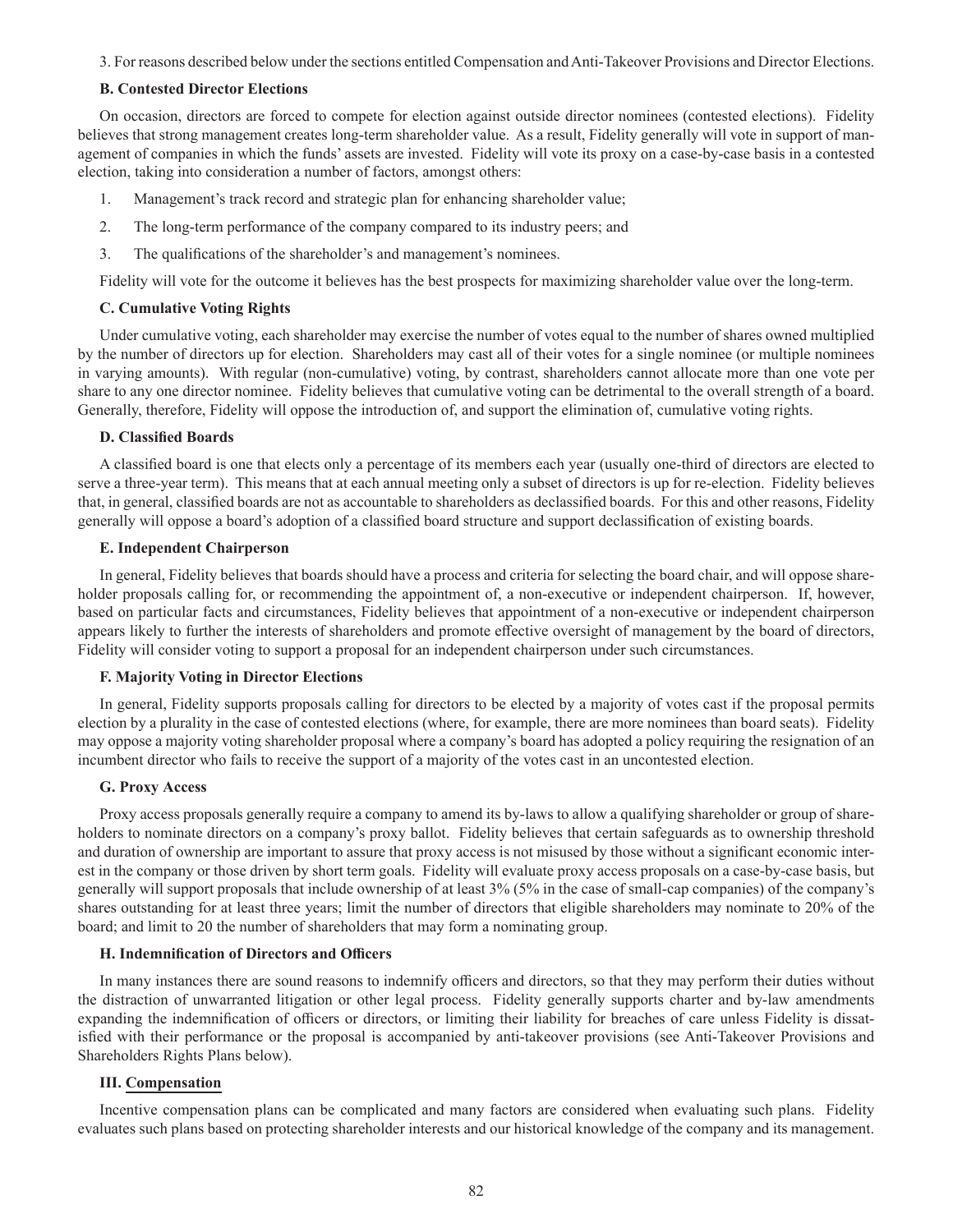# **A. Equity Compensation Plans**

Fidelity encourages the use of reasonably designed equity compensation plans that align the interest of management with those of shareholders by providing officers and employees with incentives to increase long-term shareholder value. Fidelity considers whether such plans are too dilutive to existing shareholders because dilution reduces the voting power or economic interest of existing shareholders as a result of an increase in shares available for distribution to employees in lieu of cash compensation. Fidelity will generally oppose equity compensation plans or amendments to authorize additional shares under such plans if:

1. The company grants stock options and equity awards in a given year at a rate higher than a benchmark rate ("burn rate") considered appropriate by Fidelity and there were no circumstances specific to the company or the compensation plans that leads Fidelity to conclude that the rate of awards is otherwise acceptable.

The plan includes an evergreen provision, which is a feature that provides for an automatic increase in the shares available for grant under an equity compensation plan on a regular basis.

3. The plan provides for the acceleration of vesting of equity compensation even though an actual change in control may not occur.

As to stock option plans, considerations include the following:

1. Pricing: We believe that options should be priced at 100% of fair market value on the date they are granted. We generally oppose options priced at a discount to the market, although the price may be as low as 85% of fair market value if the discount is expressly granted in lieu of salary or cash bonus.

2. Re-pricing: An "out-of-the-money" (or underwater) option has an exercise price that is higher than the current price of the stock. We generally oppose the re-pricing of underwater options because it is not consistent with a policy of offering options as a form of long-term compensation. Fidelity also generally opposes a stock option plan if the board or compensation committee has re-priced options outstanding in the past two years without shareholder approval.

Fidelity generally will support a management proposal to exchange, re-price or tender for cash, outstanding options if the proposed exchange, re-pricing, or tender offer is consistent with the interests of shareholders, taking into account a variety of factors such as:

- 1. Whether the proposal excludes senior management and directors;
- 2. Whether the exchange or re-pricing proposal is value neutral to shareholders based upon an acceptable pricing model;
- 3. The company's relative performance compared to other companies within the relevant industry or industries;
- 4. Economic and other conditions affecting the relevant industry or industries in which the company competes; and

5. Any other facts or circumstances relevant to determining whether an exchange or re-pricing proposal is consistent with the interests of shareholders.

## **B. Employee Stock Purchase Plans**

These plans are designed to allow employees to purchase company stock at a discounted price and receive favorable tax treatment when the stock is sold. Fidelity generally will support employee stock purchase plans if the minimum stock purchase price is equal to or greater than 85% (or at least 75% in the case of non-U.S. companies where a lower minimum stock purchase price is equal to the prevailing "best practices" in that market) of the stock's fair market value and the plan constitutes a reasonable effort to encourage broad based participation in the company's stock.

# **IV. Advisory Vote on Executive Compensation (Say on Pay) and Frequency of Say on Pay Vote**

Current law requires companies to allow shareholders to cast non-binding votes on the compensation for named executive officers, as well as the frequency of such votes. Fidelity generally will support proposals to ratify executive compensation unless the compensation appears misaligned with shareholder interests or is otherwise problematic, taking into account:

The actions taken by the board or compensation committee in the previous year, including whether the company repriced or exchanged outstanding stock options without shareholder approval; adopted or extended a golden parachute without shareholder approval; or adequately addressed concerns communicated by Fidelity in the process of discussing executive compensation;

The alignment of executive compensation and company performance relative to peers; and

The structure of the compensation program, including factors such as whether incentive plan metrics are appropriate, rigorous and transparent; whether the long-term element of the compensation program is evaluated over at least a three-year period; the sensitivity of pay to below median performance; the amount and nature of non-performance-based compensation; the justification and rationale behind paying discretionary bonuses; the use of stock ownership guidelines and amount of executive stock ownership; and how well elements of compensation are disclosed.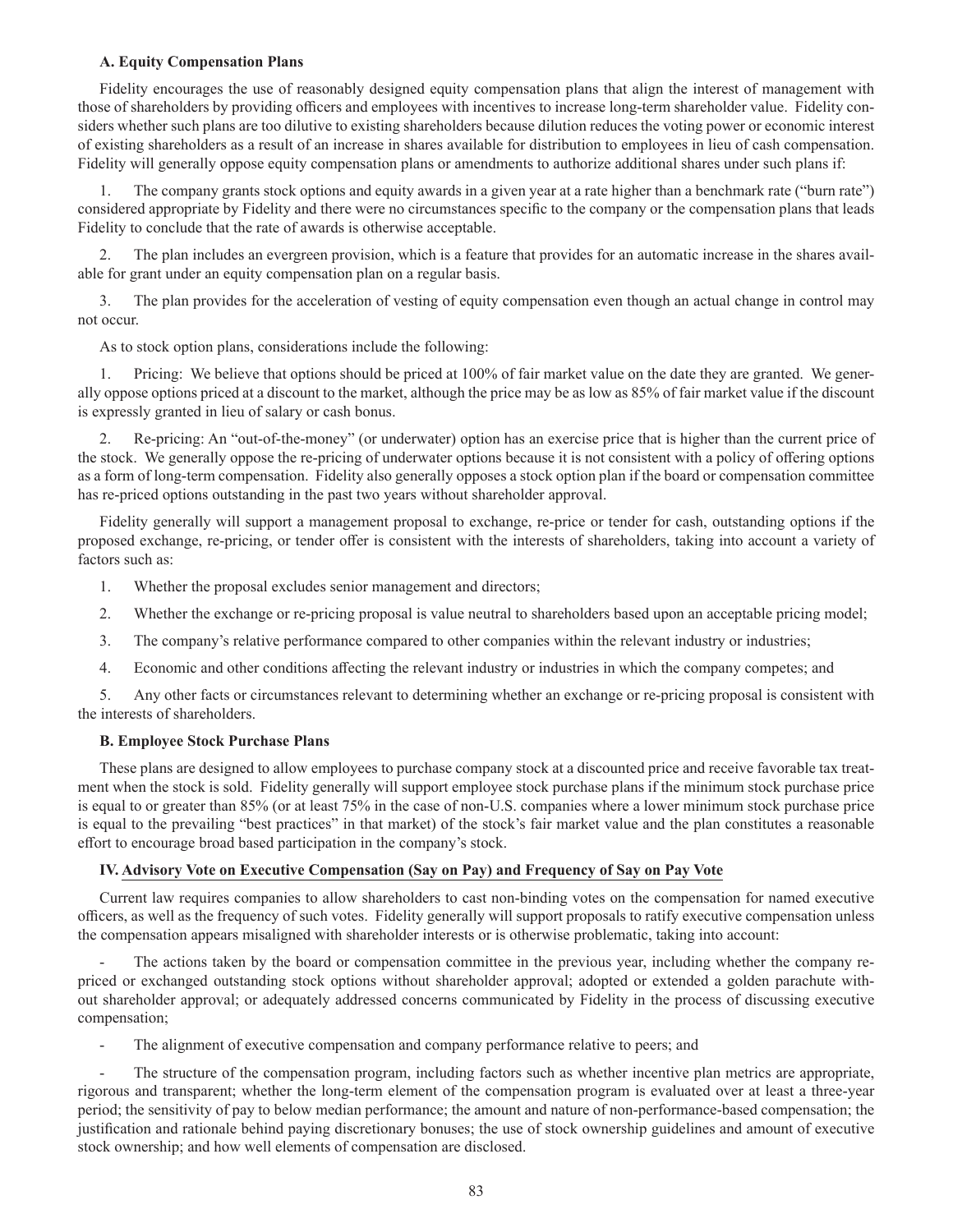When presented with a frequency of Say on Pay vote, Fidelity generally will support holding an annual advisory vote on Say on Pay.

# **A. Compensation Committee**

Directors serving on the compensation committee of the Board have a special responsibility to ensure that management is appropriately compensated and that compensation, among other things, fairly reflects the performance of the company. Fidelity believes that compensation should align with company performance as measured by key business metrics. Compensation policies should align the interests of executives with those of shareholders. Further, the compensation program should be disclosed in a transparent and timely manner.

Fidelity will oppose the election of directors on the compensation committees if:

1. The company has not adequately addressed concerns communicated by Fidelity in the process of discussing executive compensation.

2. Within the last year, and without shareholder approval, a company's board of directors or compensation committee has either:

- a) Re-priced outstanding options, exchanged outstanding options for equity, or tendered cash for outstanding options; or
- b) Adopted or extended a golden parachute.

## **B. Executive Severance Agreements**

Executive severance compensation and benefit arrangements resulting from a termination following a change in control are known as "golden parachutes." Fidelity generally will oppose proposals to ratify golden parachutes where the arrangement includes an excise tax gross-up provision; single trigger for cash incentives; or may result in a lump sum payment of cash and acceleration of equity that may total more than three times annual compensation (salary and bonus) in the event of a termination following a change in control.

## **V. Environmental and Social Issues**

Grounded in our **Stewardship Principles**, these guidelines outline our views on corporate governance. As part of our efforts to maximize long-term shareholder value, we incorporate environmental and social issues into our evaluation of a company, particularly if we believe an issue is material to that company and the investing fund's investment objective and strategies.

Fidelity generally considers management's recommendation and current practice when voting on shareholder proposals concerning environmental or social issues because it generally believes that management and the board are in the best position to determine how to address these matters. Fidelity, however, also believes that transparency is critical to sound corporate governance. Therefore, Fidelity may support shareholder proposals that request additional disclosures from companies regarding environmental or social issues, including where it believes that the proposed disclosures could provide meaningful information to the investment management process without unduly burdening the company. This means that Fidelity may support shareholder proposals calling for reports on sustainability, renewable energy, and environmental impact issues. Fidelity also may support proposals on issues in other areas, including but not limited to equal employment, board diversity and workforce diversity.

## **VI. Anti-Takeover Provisions and Shareholders Rights Plans**

Fidelity generally will oppose a proposal to adopt an anti-takeover provision.

Anti-takeover provisions include:

classified boards;

"blank check" preferred stock (whose terms and conditions may be expressly determined by the company's board, for example, with differential voting rights);

- golden parachutes;

supermajority provisions (that require a large majority (generally between 67-90%) of shareholders to approve corporate changes as compared to a majority provision that simply requires more than 50% of shareholders to approve those changes);

- poison pills;
- restricting the right to call special meetings;
- provisions restricting the right of shareholders to set board size; and
- any other provision that eliminates or limits shareholder rights.

# **A. Shareholders Rights Plans ("poison pills")**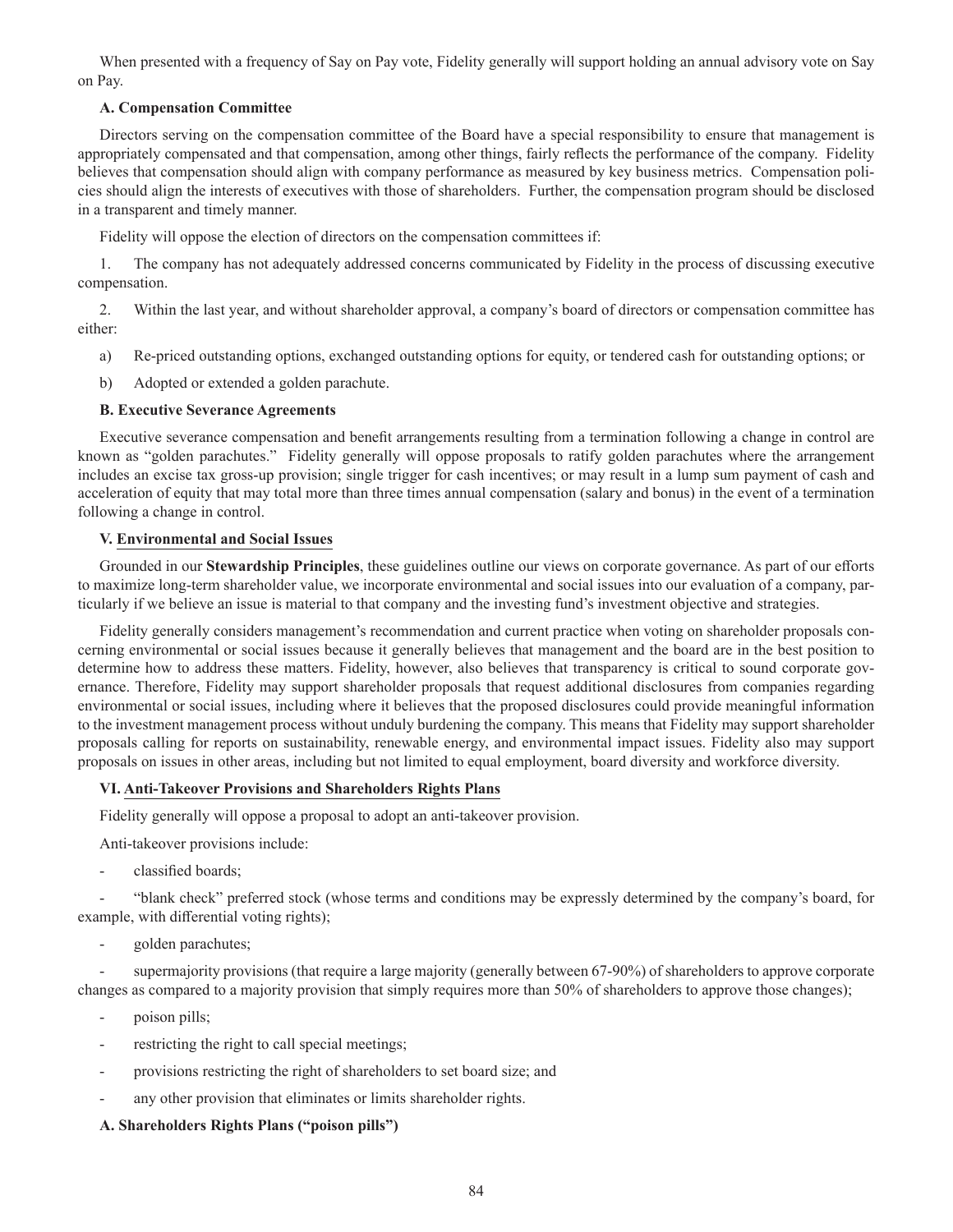Poison pills allow shareholders opposed to a takeover offer to purchase stock at discounted prices under certain circumstances and effectively give boards veto power over any takeover offer. While there are advantages and disadvantages to poison pills, they can be detrimental to the creation of shareholder value and can help entrench management by deterring acquisition offers not favored by the board, but that may, in fact, be beneficial to shareholders.

Fidelity generally will support a proposal to adopt or extend a poison pill if the proposal:

- 1. Includes a condition in the charter or plan that specifies an expiration date (sunset provision) of no greater than five years;
- 2. Is integral to a business strategy that is expected to result in greater value for the shareholders;
- 3. Requires shareholder approval to be reinstated upon expiration or if amended;

4. Contains a mechanism to allow shareholders to consider a bona fide takeover offer for all outstanding shares without triggering the poison pill; and

5. Allows the Fidelity funds to hold an aggregate position of up to 20% of a company's total voting securities, where permissible.

Fidelity generally also will support a proposal that is crafted only for the purpose of protecting a specific tax benefit if it also believes the proposal is likely to enhance long-term economic returns or maximize long-term shareholder value.

# **B. Shareholder Ability to Call a Special Meeting**

Fidelity generally will support shareholder proposals regarding shareholders' right to call special meetings if the threshold required to call the special meeting is no less than 25% of the outstanding stock.

# **C. Shareholder Ability to Act by Written Consent**

Fidelity generally will support proposals regarding shareholders' right to act by written consent if the proposals include appropriate mechanisms for implementation. This means that proposals must include record date requests from at least 25% of the outstanding stockholders and consents must be solicited from all shareholders.

# **D. Supermajority Shareholder Vote Requirement**

Fidelity generally will support proposals regarding supermajority provisions if Fidelity believes that the provisions protect minority shareholder interests in companies where there is a substantial or dominant shareholder.

# **VII. Anti-Takeover Provisions and Director Elections**

Fidelity will oppose the election of all directors or directors on responsible committees if the board adopted or extended an anti-takeover provision without shareholder approval.

Fidelity will consider supporting the election of directors with respect to poison pills if:

- All of the poison pill's features outlined under the Anti-Takeover Provisions and Shareholders Rights section above are met when a poison pill is adopted or extended.

- A board is willing to consider seeking shareholder ratification of, or adding the features outlined under the Anti-Takeover Provisions and Shareholders Rights Plans section above to, an existing poison pill. If, however, the company does not take appropriate action prior to the next annual shareholder meeting, Fidelity will oppose the election of all directors at that meeting.

It determines that the poison pill was narrowly tailored to protect a specific tax benefit, and subject to an evaluation of its likelihood to enhance long-term economic returns or maximize long-term shareholder value.

# **VIII. Capital Structure and Incorporation**

These guidelines are designed to protect shareholders' value in the companies in which the Fidelity funds invest. To the extent a company's management is committed and incentivized to maximize shareholder value, Fidelity generally votes in favor of management proposals; Fidelity may vote contrary to management where a proposal is overly dilutive to shareholders and/or compromises shareholder value or other interests. The guidelines that follow are meant to protect shareholders in these respects.

## **A. Increases in Common Stock**

Fidelity may support reasonable increases in authorized shares for a specific purpose (a stock split or re-capitalization, for example). Fidelity generally will oppose a provision to increase a company's authorized common stock if such increase will result in a total number of authorized shares greater than three times the current number of outstanding and scheduled to be issued shares, including stock options.

In the case of REITs, however, Fidelity will oppose a provision to increase the REIT's authorized common stock if the increase will result in a total number of authorized shares greater than five times the current number of outstanding and scheduled to be issued shares.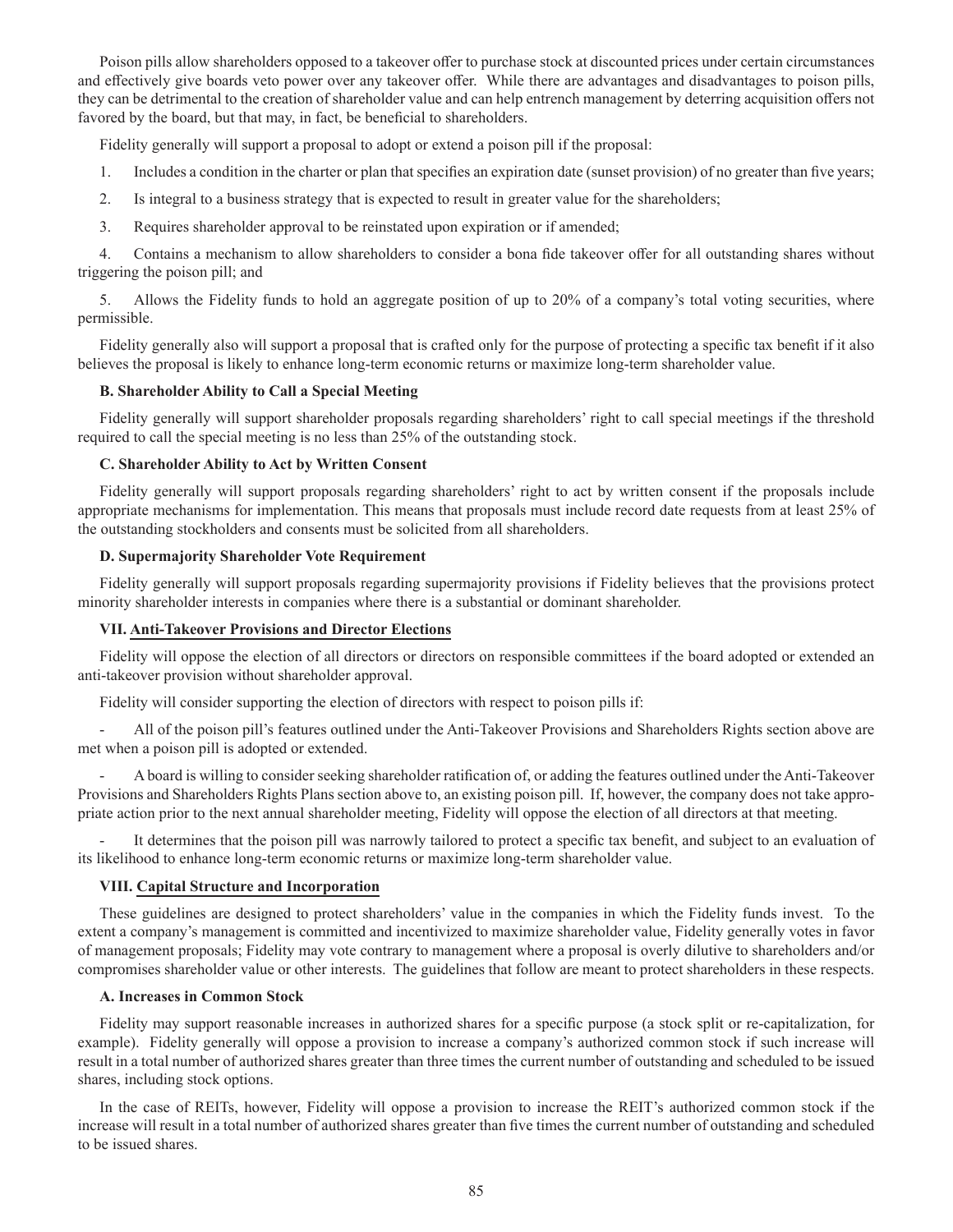#### **B. Multi-Class Share Structures**

Fidelity generally will support proposals to recapitalize multi-class share structures into structures that provide equal voting rights for all shareholders, and generally will oppose proposals to introduce or increase classes of stock with differential voting rights. However, Fidelity will evaluate all such proposals in the context of their likelihood to enhance long-term economic returns or maximize long-term shareholder value.

### **C. Incorporation or Reincorporation in another State or Country**

Fidelity generally will support management proposals calling for, or recommending that, a company reincorporate in another state or country if, on balance, the economic and corporate governance factors in the proposed jurisdiction appear reasonably likely to be better aligned with shareholder interests, taking into account the corporate laws of the current and proposed jurisdictions and any changes to the company's current and proposed governing documents. Fidelity will consider supporting these shareholder proposals in limited cases if, based upon particular facts and circumstances, remaining incorporated in the current jurisdiction appears misaligned with shareholder interests.

#### **IX. Shares of Fidelity Funds, ETFs, or other non-Fidelity Mutual Funds and ETFs**

When a Fidelity fund invests in an underlying Fidelity fund with public shareholders, an exchange traded fund (ETF), or fund that is not affiliated, Fidelity will vote in the same proportion as all other voting shareholders of the underlying fund (this is known as "echo voting"). Fidelity may not vote if "echo voting" is not operationally practical or not permitted under applicable laws and regulations. For Fidelity fund investments in a Fidelity Series Fund, Fidelity generally will vote in a manner consistent with the recommendation of the Fidelity Series Fund's Board of Trustees on all proposals.

#### **X. Foreign Markets**

Many Fidelity funds invest in voting securities issued by companies that are domiciled outside the United States and are not listed on a U.S. securities exchange. Corporate governance standards, legal or regulatory requirements and disclosure practices in foreign countries can differ from those in the United States. When voting proxies relating to non-U.S. securities, Fidelity generally will evaluate proposals under these guidelines and where applicable and feasible, take into consideration differing laws, regulations and practices in the relevant foreign market in determining how to vote shares.

In certain non-U.S. jurisdictions, shareholders voting shares of a company may be restricted from trading the shares for a period of time around the shareholder meeting date. Because these trading restrictions can hinder portfolio management and could result in a loss of liquidity for a fund, Fidelity generally will not vote proxies in circumstances where such restrictions apply. In addition, certain non-U.S. jurisdictions require voting shareholders to disclose current share ownership on a fund-byfund basis. When such disclosure requirements apply, Fidelity generally will not vote proxies in order to safeguard fund holdings information.

#### **XI. Securities on Loan**

Securities on loan as of a record date cannot be voted. In certain circumstances, Fidelity may recall a security on loan before record date (for example, in a particular contested director election or a noteworthy merger or acquisition). Generally, however, securities out on loan remain on loan and are not voted because, for example, the income a fund derives from the loan outweighs the benefit the fund receives from voting the security. In addition, Fidelity may not be able to recall and vote loaned securities if Fidelity is unaware of relevant information before record date, or is otherwise unable to timely recall securities on loan.

### **XII. Avoiding Conflicts of Interest**

Voting of shares is conducted in a manner consistent with the best interests of the Fidelity funds. In other words, securities of a company generally will be voted in a manner consistent with these guidelines and without regard to any other Fidelity companies' business relationships.

Fidelity takes its responsibility to vote shares in the best interests of the funds seriously and has implemented policies and procedures to address actual and potential conflicts of interest.

### **XIII. Conclusion**

Since its founding more than 70 years ago, Fidelity has been driven by two fundamental values: 1) putting the long-term interests of our customers and fund shareholders first; and 2) investing in companies that share our approach to creating value over the long-term. With these fundamental principles as guideposts, the funds are managed to provide the greatest possible return to shareholders consistent with governing laws and the investment guidelines and objectives of each fund.

Fidelity believes that there is a strong correlation between sound corporate governance and enhancing shareholder value. Fidelity, through the implementation of these guidelines, puts this belief into action through consistent engagement with portfolio companies on matters contained in these guidelines, and, ultimately, through the exercise of voting rights by the funds.

#### **Glossary**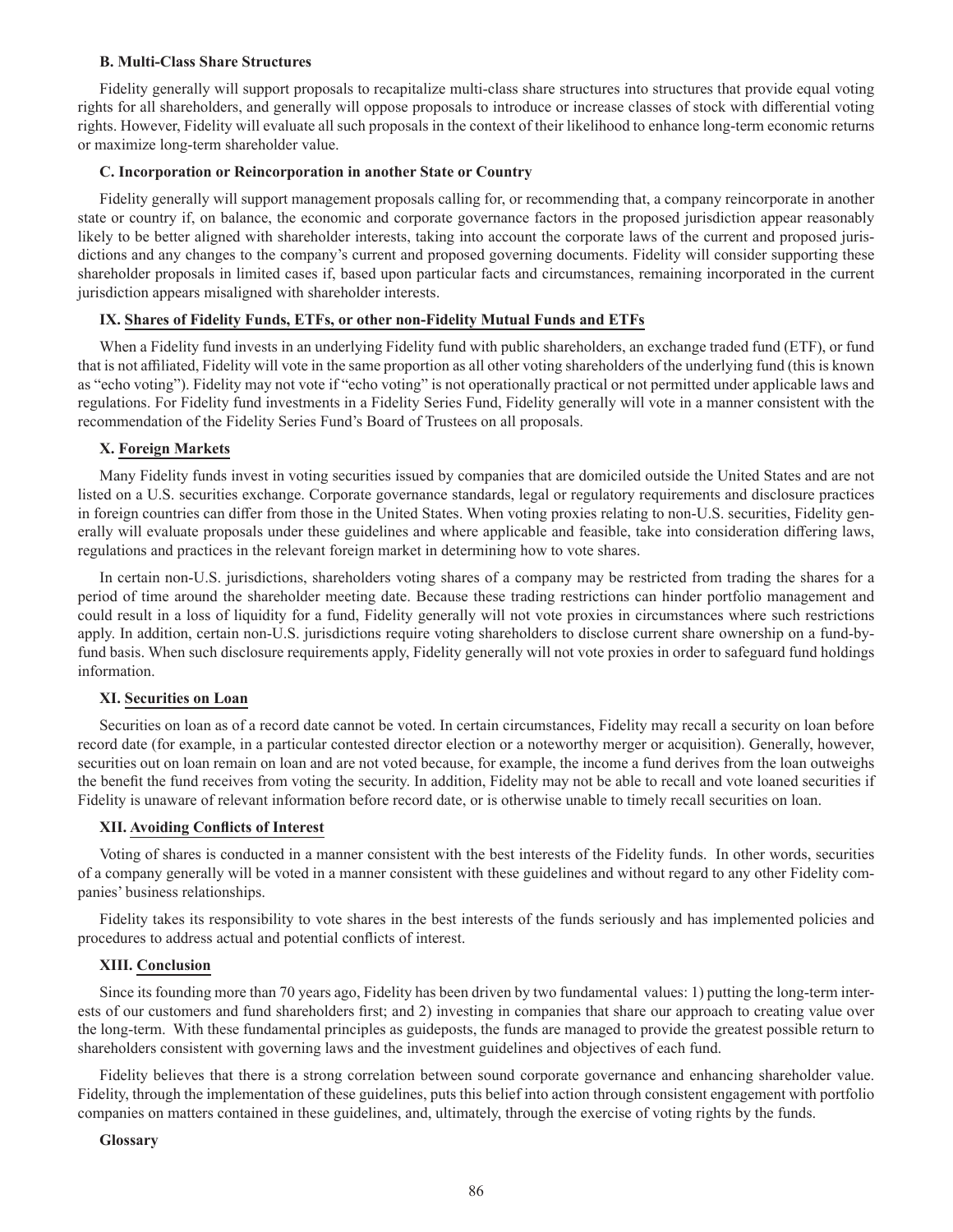• Burn rate means the total number of stock option and full value equity awards granted as compensation in a given year divided by the weighted average common stock outstanding for that same year.

- For a large-capitalization company, burn rate higher than 1.5%.
- For a small-capitalization company, burn rate higher than 2.5%.
- For a micro-capitalization company, burn rate higher than 3.5%.

• Golden parachute means employment contracts, agreements, or policies that include an excise tax gross-up provision; single trigger for cash incentives; or may result in a lump sum payment of cash and acceleration of equity that may total more than three times annual compensation (salary and bonus) in the event of a termination following a change in control.

• Large-capitalization company means a company included in the Russell 1000® Index or the Russell Global ex-U.S. Large Cap Index.

• Micro-capitalization company means a company with market capitalization under US \$300 million.

• Poison pill refers to a strategy employed by a potential takeover / target company to make its stock less attractive to an acquirer. Poison pills are generally designed to dilute the acquirer's ownership and value in the event of a takeover.

• Small-capitalization company means a company not included in the Russell 1000® Index or the Russell Global ex-U.S. Large Cap Index that is not a Micro-Capitalization Company.

## **Fidelity International's Proxy Voting Guidelines.**

**1 General principles and application**

**1.1 Voting authority and decision-making**

**1.1.1 Voting execution and oversight:** The Sustainable Investing Team of Fidelity International ("Fidelity") is responsible for the execution of voting, the oversight, decision-making and application of Fidelity's policies on voting.

**1.1.2 Non-routine investment proposals and special circumstances:** Where necessary, non-routine investment proposals or other special circumstances are evaluated, in conjunction with the Sustainable Investing Team, by the appropriate Fidelity investment research analysts or portfolio managers.

**1.1.3 SIOC authority:** All votes are subject to the authority of the Global Head of Stewardship and Sustainable Investing and the Sustainable Investing Operating Committee (SIOC).

## **1.2 Voting approach**

**1.2.1 Voting coverage:** We seek to vote all equity securities where possible. In certain special situations, we may determine not to submit a vote where the costs outweigh the associated benefits. Fixed income managers are consulted on voting matters related to bondholder meetings.

**1.2.2 Routine proposals:** Except as set forth in these guidelines, we will usually vote in favour of the recommendations set out by company management and routine proposals.

**1.2.3 Abstentions:** We will vote to abstain on proposals if doing so is deemed to be in the best interests of investors or in some cases where the necessary information has not been provided. In certain limited circumstances, we may also vote to abstain in order to send a cautionary message to a company.

**1.2.4 Voting policy application:** We make voting decisions on a case-by-case basis and take account of the specific company, sector considerations, prevailing local market standards and best practice, and our voting principles and guidelines. The application of our approach will also vary regionally based on factors including relevant agenda items, current expectations and phased implementation of policies. Where voting differently to our general approach is in the best interests of our clients, we will address these instances on a case- by-case basis. We seek to ensure that our approach to voting is aligned to our principles and in the best interests of our clients. Our voting application will also take into account our engagement strategy, focus areas and current prioritisation criteria.

**1.2.5 Issues not covered by principles or guidelines:** We will assess where necessary on a case-by-case basis items or issues not clearly covered by our voting principles or guidelines.

**1.2.6 Voting application to agenda items:** We will generally vote against items that directly correlate to any concern we have. Where there is no corresponding agenda item, we may vote against other proposals to signal our view and in more severe situations may vote against all agenda items to express our dissatisfaction.

**1.2.7 Engagement:** We assess the merits of each proposal using company disclosure and internal as well as external research. When deemed necessary, we engage with companies to seek a better understanding of the proposal in order to make a more informed voting decision. We will also endeavour to engage with relevant stakeholders if needed to achieve a comprehensive and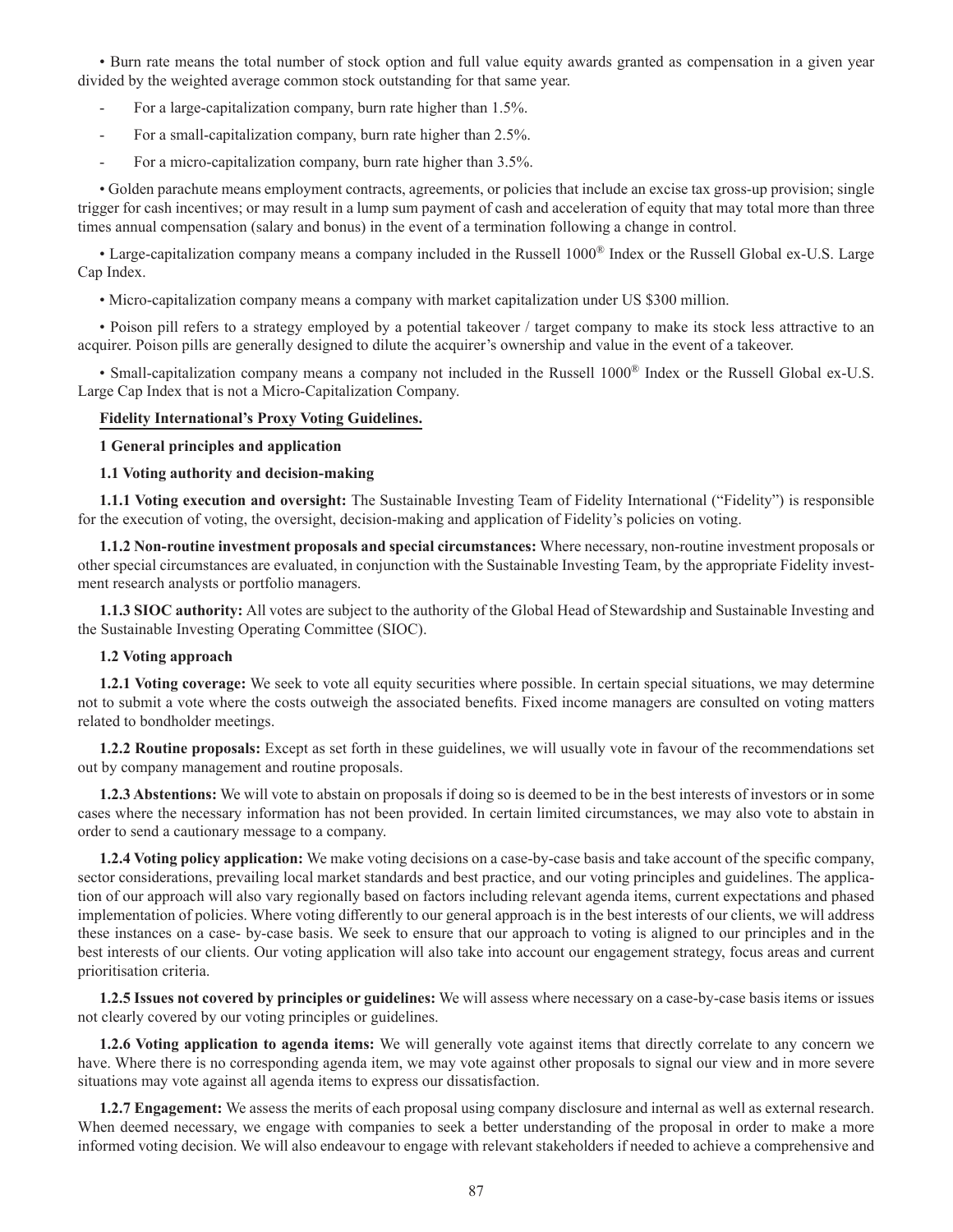fair view of the item under review.

## **1.3 Voting integration with sustainable investing factors**

**1.3.1 Sustainability-related proposals:** We evaluate proposals that relate to sustainability issues on a case-by-case basis, guided by our sustainable investing policy, our investment approach and policies, and widely accepted sustainable principles and frameworks such as the UN Sustainable Development Goals (SDGs). We also reference standards from organisations including the Sustainability Accounting Standards Board (SASB), the Global Reporting Initiative (GRI), and the CDP (formerly the Carbon Disclosure Project).

**1.3.2 Escalation of ESG concerns to voting:** We seek to integrate voting as a tool to signal our concerns, and promote positive change, in relation to ESG issues that have been identified and discussed with the company but have seen no sign of improvement over a prolonged period. We will consider voting against the re- election of the chair or directors that are considered most accountable in this case.

# **1.4 Conflicts of interest**

**1.4.1 Conflicts of interest:** In instances where there may be a conflict, we will either vote in accordance with the recommendation of our principal third-party research provider or, if no recommendation is available, we will either not vote or abstain in accordance with local regulations.

**1.4.2 Votes on our funds:** Fidelity's Sustainable Investing Team will not vote at shareholder meetings of any Fidelity funds unless specifically instructed by a client.

# **2 Shareholder rights and authority**

**2.1 Multiple voting rights:** We support the principle of one share, one vote and will vote against the authorisation of stock with differential voting rights if the issuance of such stock would adversely affect the voting rights of existing shareholders.

**2.2 Transfer of authority from shareholders to directors:** We will generally vote against any limitation on shareholder rights or the transfer of authority from shareholders to directors. Furthermore, we will typically always support proposals that enhance shareholder rights or maximise shareholder value.

**2.3 Anti-takeover measures:** We will vote against anti-takeover proposals including share authorities that can be used as a control-enhancing mechanism.

**2.4 Poison pill without approval:** We will consider voting against senior management if a poison pill has been implemented without shareholder approval in the last year.

**2.5 Cumulative voting:** We will support cumulative voting rights when it is determined they are favourable to the interests of minority shareholders.

**2.6 Voting by poll and disclosure of results:** We support proposals to adopt mandatory voting by poll and full disclosure of voting outcomes.

**2.7 Voting practice:** We will support proposals to adopt confidential voting and independent vote tabulation practices.

**2.8 Detailed documentation provided in a timely manner:** We expect companies to provide adequate detail in shareholder meeting materials and for these materials to be made public sufficiently in advance of the shareholder meeting to enable all investors to make informed decisions.

**2.9 Conversion of stock:** We will consider conversion of stock on a case-by-case basis.

**2.10 Shareholder ownership enhanced disclosure:** We generally support enhanced shareholder ownership disclosure. However, we may vote against it where, in our view, the threshold obligations are unreasonably onerous.

**2.11 Shareholder ownership disclosure thresholds:** We review proposals to reduce ownership percentage disclosure thresholds on a case-by-case basis.

**2.12 Other business:** We will vote against proposals that request approval of non-specific items under a request for approval of other business.

# **3 Corporate culture and conduct**

# **3.1 Board composition and independence**

**3.1.1 Board independence:** We favour robust independent representation on boards and may not support proposals relating to the election of directors where we deem there is an insufficient independence level on the board.

**3.1.2 Board committee independence:** We support boards establishing audit, remuneration and nomination committees to enhance the management and scrutiny of these governance areas but will vote against election of directors where we feel the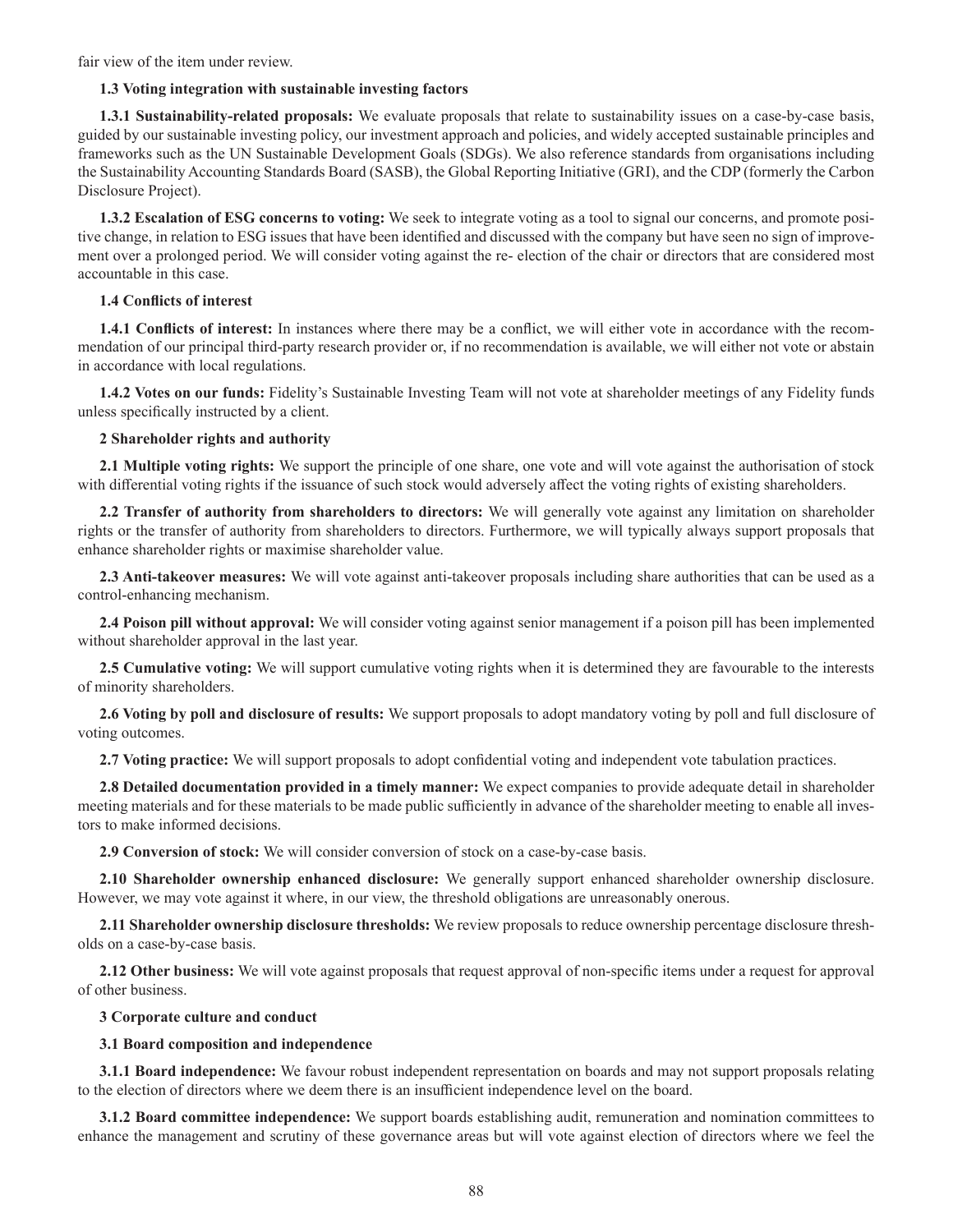objectivity of these committees is compromised.

**3.1.3 Director independence:** We will vote against the election of nominees as independent directors, supervisors, and statutory auditors if, in our view, they lack sufficient independence from the company, its management or its controlling shareholders.

**3.1.4 CEO and chair separation:** We favour a separation of the roles of chair and chief executive and will vote in favour of this outcome when the opportunity arises. In markets where there is established separation of the two roles, we will consider voting against nominees deviating from best practice.

**3.1.5 Nominee disclosure:** We will vote against director elections in cases where the names of the nominees are not disclosed to shareholders on a timely basis.

**3.1.6 Board renewal:** We support periodic and orderly board refreshment and may vote against directors where, in our view, a significant proportion of the board is comprised of directors with excessively long tenures.

# **3.2 Board effectiveness, conduct, diversity, inclusion and expertise**

**3.2.1 Board effectiveness:** Companies should articulate how the board is undertaking its role and functions and demonstrate this by providing key information on material issues. The board should also comment on the skill set, diversity and experience of its members.

**3.2.2 Director attendance:** We will vote against the re-election of directors with poor attendance records at previous board or committee meetings without clear justification for the absence.

**3.2.3 Outside directorships on public company boards:** We do not support directors serving on a significant number of boards because this may compromise their capacity to fully meet their board responsibilities. The assessment will consider the type of role they undertake at the company and will take into account the positions at related companies and the nature of their business and the differences in market development.

**3.2.4 Tenure of independent directors:** We recognise that the independence of directors can diminish over time and we may not support the re-election of directors to independent director roles if their tenure is excessive. Where deemed valuable to the board, we may support a candidate's re-election to the board in a non-independent non-executive role.

**3.2.5 Board size:** We will not support changes to increase a company's board size, or the election of directors, where we deem the size of the board is excessive. We will also not support reductions in board size that could compromise board effectiveness.

**3.2.6 Contested elections:** We will review contested elections on a case-by-case basis.

**3.2.7 Diversity and inclusion:** We support enhancing board effectiveness through diversity and inclusion of necessary talents and skill sets on a company board. This includes our support for gender, racially and ethnically diverse boards. Companies that fall short of market or sector best practice with respect to board gender, race and ethnic diversity are expected to adopt objectives for improvement and demonstrate progress over time. In circumstances where we conclude that a board is not addressing this issue with the seriousness or urgency it deserves, additional measures may be considered, including, where appropriate, voting against the re-election of members of the board, which may include the chairman or the chairman of the nomination committee.

**3.2.8 Gender-balanced boards:** We support gender diversity on a company's board and will vote against the election of directors where boards do not have at least 30% female representation at companies in the most developed markets (including the UK, EU, USA and Australia) and 15% female representation in all other markets where standards on gender diversity are still developing. We may also take into account factors including the board size, industry and corporate structure.

**3.2.9 Racially and ethnically diverse and inclusive boards:** We support racial and ethnic diversity on a company's board and will consider voting against the election of accountable directors where there are serious concerns relating to racial or ethnic underrepresentation on the board, or the number is inadequate, based on factors including the board size, industry, and market.

**3.2.10 Mandatory retirement age:** We are generally not supportive of mandatory retirement ages for directors and employees.

## **3.3 Conduct and accountability**

**3.3.1 Corporate culture and conduct:** We believe that companies should foster a culture across their organisations of acting lawfully, ethically and responsibly, including enforcing anti-corruption and anti-bribery policies and processes, and where it is clear that there has been serious conduct to the contrary, we will vote against the election of the accountable directors.

**3.3.2 Integrity and competence:** We will vote against the election of directors if, in our view, they lack the necessary integrity, competence or capacity to carry out their duties as directors. Relevant factors which may lead us to conclude that a director's election should not be supported include but are not limited to: involvement in material failures of governance or risk oversight that call into question the nominee's fitness to serve as a fiduciary; qualifications and experience; and abuse of minority shareholder rights.

**3.3.3 Whistleblowing and risk practice:** We support companies meeting minimum legal protection standards with regard to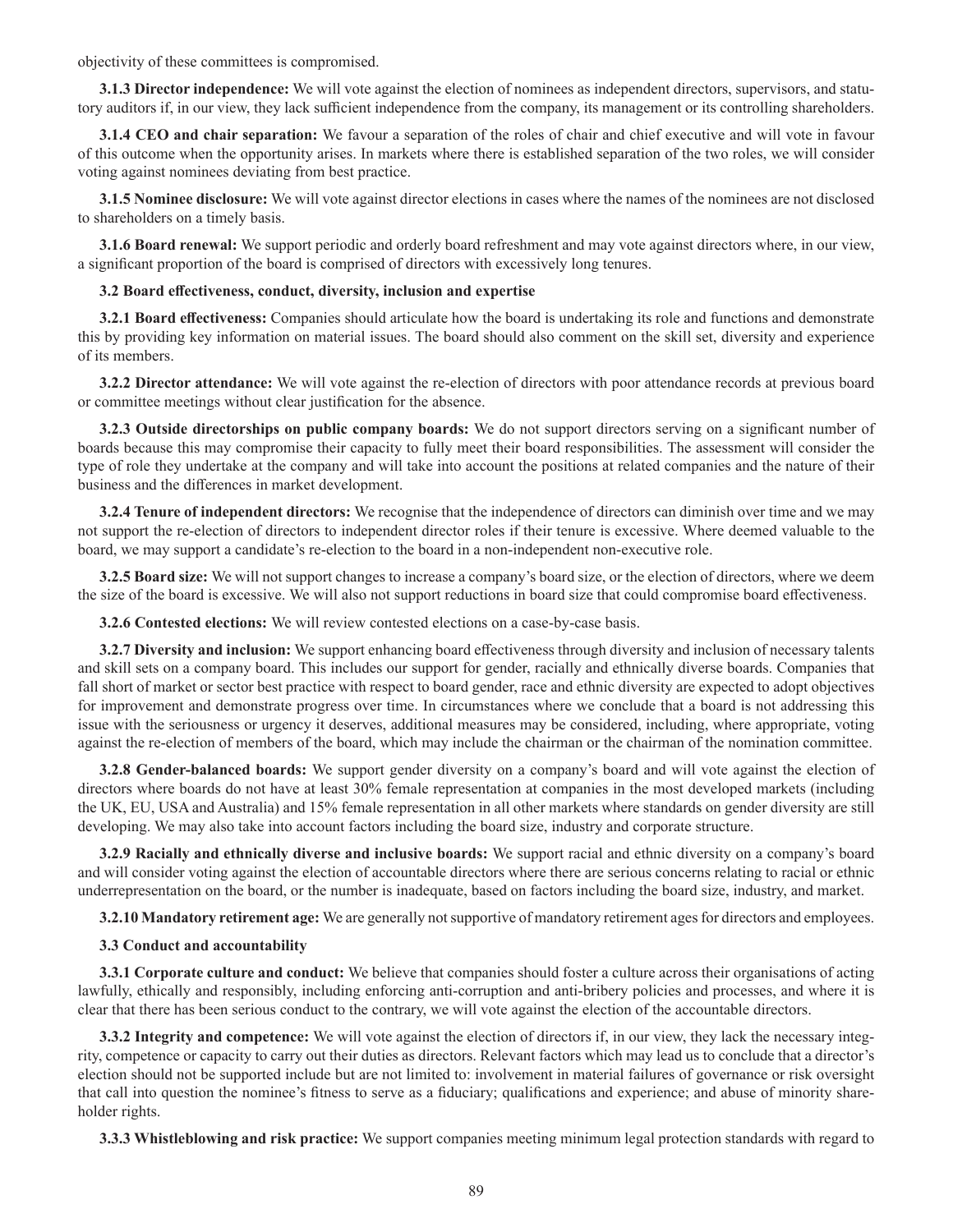whistleblowing and risk management practices and will vote against directors where we have been made aware that there have been clear significant breaches of expected standards.

**3.3.4 Contingency planning and accountability:** We encourage companies to undertake comprehensive contingency planning, taking into account ESG factors, and we may vote against the election of directors where we assess this has been clearly inadequate.

**3.3.5 Majority shareholder abuse:** We will vote against board members, where appropriate, in cases where there have been abuses to minority shareholder interests by the company's controlling shareholder.

**3.3.6 Bundled voting items:** Shareholder approval for the election of each director should be sought under individual agenda items. We will generally vote against bundled elections or bundled proposals where we are not supportive of any one or more components of the proposal.

**3.3.7 Local governance codes:** We support companies following their local market corporate governance code for best practice and may vote against items where there is a material failing to meet basic local practice.

### **4 Audit and financial reporting**

**4.1 Audit committee independence:** We will vote against members of the audit committee where the committee is not fully composed of non-executive directors and/ or a majority is not independent.

**4.2 Qualified or delayed audit:** We will vote against relevant proposals where the audit report is either qualified, we have concerns about its integrity, or it is delayed without sufficient rationale.

**4.3 Auditor independence:** We will vote against the appointment of an auditor where there are concerns in relation to their independence based on tenure and remuneration or controversies related to the audit firm.

**4.4 Auditor rotation:** We will vote against the auditor appointment where the auditor's tenure has, in our view, become excessive.

**4.5 Auditor fees:** We will consider voting against the auditor appointment and the chairman of the audit committee where non-audit related service fees appear excessive relative to audit fees.

**4.6 Audit independence:** We will vote against members of the audit committee where there are concerns in relation to the independence or quality of the audit report or the auditor.

**4.7 Financial reporting:** We will vote against financial statements where we have concerns about the content or accuracy of a company's financial position and reporting.

**4.8 Financial reporting and adherence to accounting practices:** We will vote against financial statements where we believe the statements have failed to meet required levels of accounting practice.

**4.9 Financial reporting transparency:** We will not support financial statements where we have concerns about the transparency of key issues including material weaknesses and fairness in the company's tax policies.

### **5 Remuneration**

### **5.1 Approach, alignment and outcomes**

**5.1.1 Alignment of interests:** We aim to vote against remuneration-related proposals or appropriate directors where we believe there is a clear misalignment between a company's remuneration structure and the interests of shareholders. Remuneration committees must remain mindful of ensuring that variable pay outcomes broadly reflect shareholders' experience, and appropriate discretion should be applied when this is not reflected in formulaic outcomes.

**5.1.2 Poor transparency and complexity:** We support simple and clear remuneration arrangements and believe these factors help make the expectations placed on participants clearer.

**5.1.3 Votes on remuneration:** We will support proposals to give shareholders the right to vote on executive pay practices.

**5.1.4 Remuneration concerns:** We will generally vote against remuneration proposals when payments made to executives are considered excessive, overly short-term in nature, or not reflective of company performance.

**5.1.5 Ongoing remuneration concerns:** In markets that provide shareholders with the opportunity to vote on a company's remuneration report, we will consider voting against the re-election of the chairman of the remuneration committee if we vote against the report of the remuneration committee for the second year in a row (assuming no change in personnel in the interim).

**5.1.6 Remuneration committee independence:** We do not support the presence of executive directors on the remuneration committee (or its equivalent) of the companies which employ them, and we will consider voting against directors or the remuneration report in these instances when given an opportunity to do so.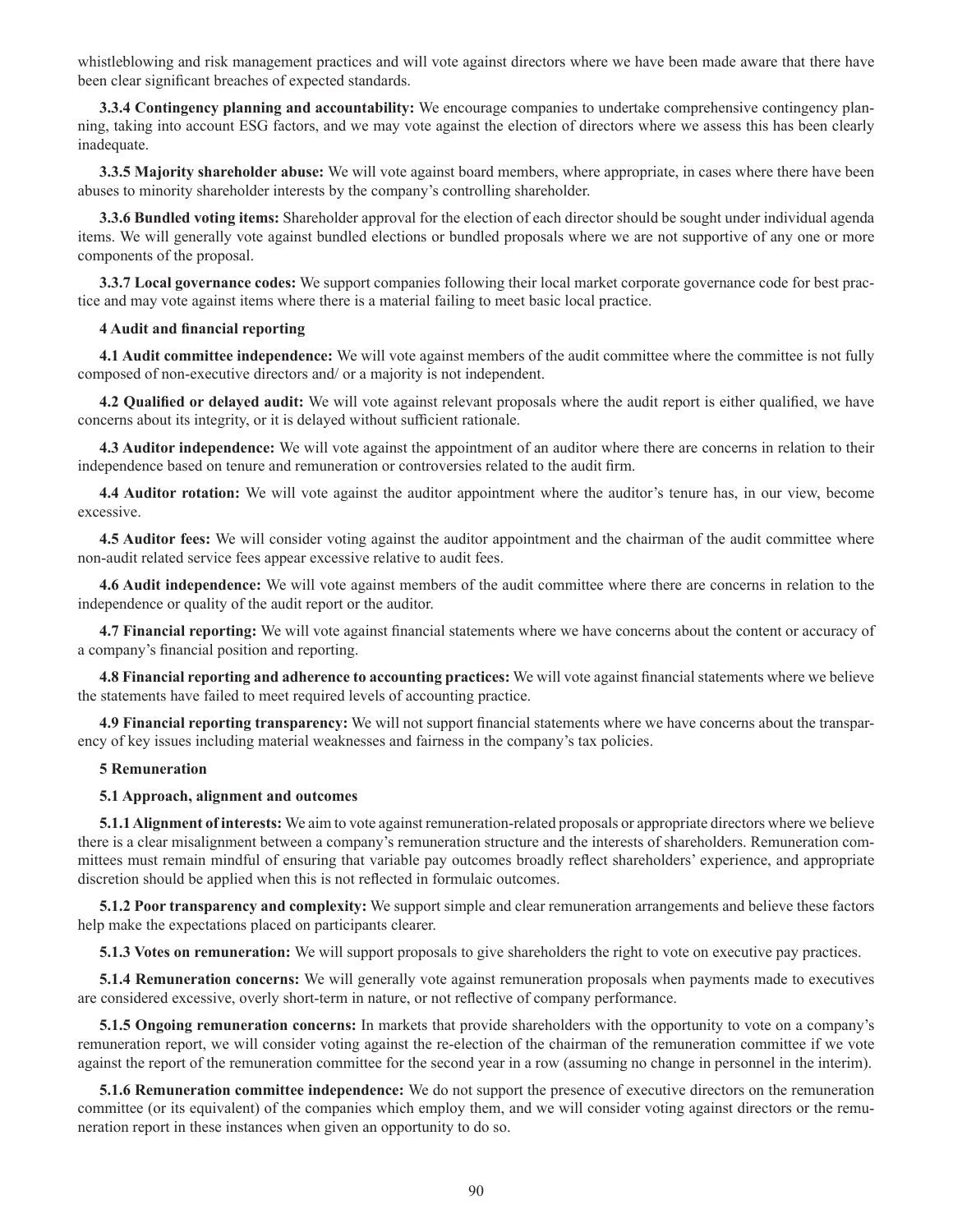**5.1.7 Independent non-executive director pay:** We will vote against remuneration granted to independent non-executive directors if the payment may compromise the directors' objectivity, although the circumstances of individual companies and rationale for pay structure will be considered. We will generally not support arrangements where independent and non-executive directors receive significant fee increases, share options, or payments in cash or shares that are subject to performance targets.

## **5.2 Practice and implementation**

**5.2.1 Misalignment of remuneration outcomes:** We will vote against remuneration proposals where we believe there is a clear misalignment between executive pay and the experience of shareholders, or where material negative outcomes for stakeholders are not appropriately taken into consideration for pay outcomes.

**5.2.2 Pay quantum:** We will vote against remuneration proposals where the size of pay or increases in executive pay levels are in our view excessive.

**5.2.3 Aggregate compensation ceiling:** We will vote against proposals that seek to make adjustment to an aggregate compensation ceiling for directors where we believe this is excessive or we believe it is not necessary.

**5.2.4 Share ownership:** We strongly encourage the long-term retention of shares, and we will consider voting against remuneration proposals if the company lacks policies requiring executives to build up a significant share ownership within a reasonable timeframe. In some markets, we expect share ownership guidelines to require the retention of shares for a period after the director's mandate has ended. We encourage the use of broad-based share incentive plans for executives and rank-and-file staff. For shares awarded to executives as part of a long-term incentive plan, we will have particular regard for minimum required retention periods. Practice in this regard differs globally but over time we expect all companies to move towards a minimum guaranteed share retention period of at least five years from the date of grant.

**5.2.5 Dilution:** We will vote against incentive arrangements if the dilutive effect of shares authorised under the plan is excessive.

**5.2.6 Discounted awards:** We will generally vote against options offered with an exercise price of less than 100% of fair market value at the date of grant. Employee share-save schemes may be supported provided the offering price of shares is not less than 80% of the fair market value on the date of grant.

**5.2.7 Re-pricing:** We do not support the re- pricing of stock options and will vote against proposals that seek approval for this practice.

**5.2.8 Uncapped awards:** We do not favour non-routine remuneration arrangements where the potential awards are uncapped or provide no clarity on the quantum of awards, such as those found in certain value creation plans.

**5.2.9 Re-testing of performance criteria:** We do not support arrangements where performance re-testing is permitted. In our view, if performance targets for a given year are not met, then awards for that year should be foregone.

**5.2.10 Material changes to remuneration arrangements:** We are not supportive of remuneration arrangements that provide discretion to permit material changes without shareholder approval.

**5.2.11 Holding period:** We believe companies should put in place longer holding periods for share awards and our preference is for a minimum retention period of five years for shares granted to top executives. We will vote against arrangements where we deem the holding period too short.

**5.2.12 Performance hurdles reduced:** We will generally vote against proposals where performance hurdles attached to remuneration arrangements have been reduced.

**5.2.13 Incentive arrangement criteria:** Subject to local market standards, we will generally vote against incentive arrangements where any of the following are met:

• No performance conditions: We will vote against proposals where there are no performance conditions attached to any of the incentive awards.

• No disclosure of performance conditions: We will vote against proposals where there is no disclosure of the performance measures to be used.

• Insufficiently challenging targets: We will vote against proposals where the performance targets are insufficiently challenging.

• Inadequate proportion of award subject to targets: We will vote against proposals where the proportion of the performance targets attached to the incentive is insufficient.

• Inadequate vesting period: We will vote against proposals where there is an inadequate vesting period attached to the awards.

• Vesting on change of control: We will vote against proposals where there is full vesting on a change of control.

**5.2.14 Non-standard incentive arrangements:** We will review non-standard features relating to incentive arrangements on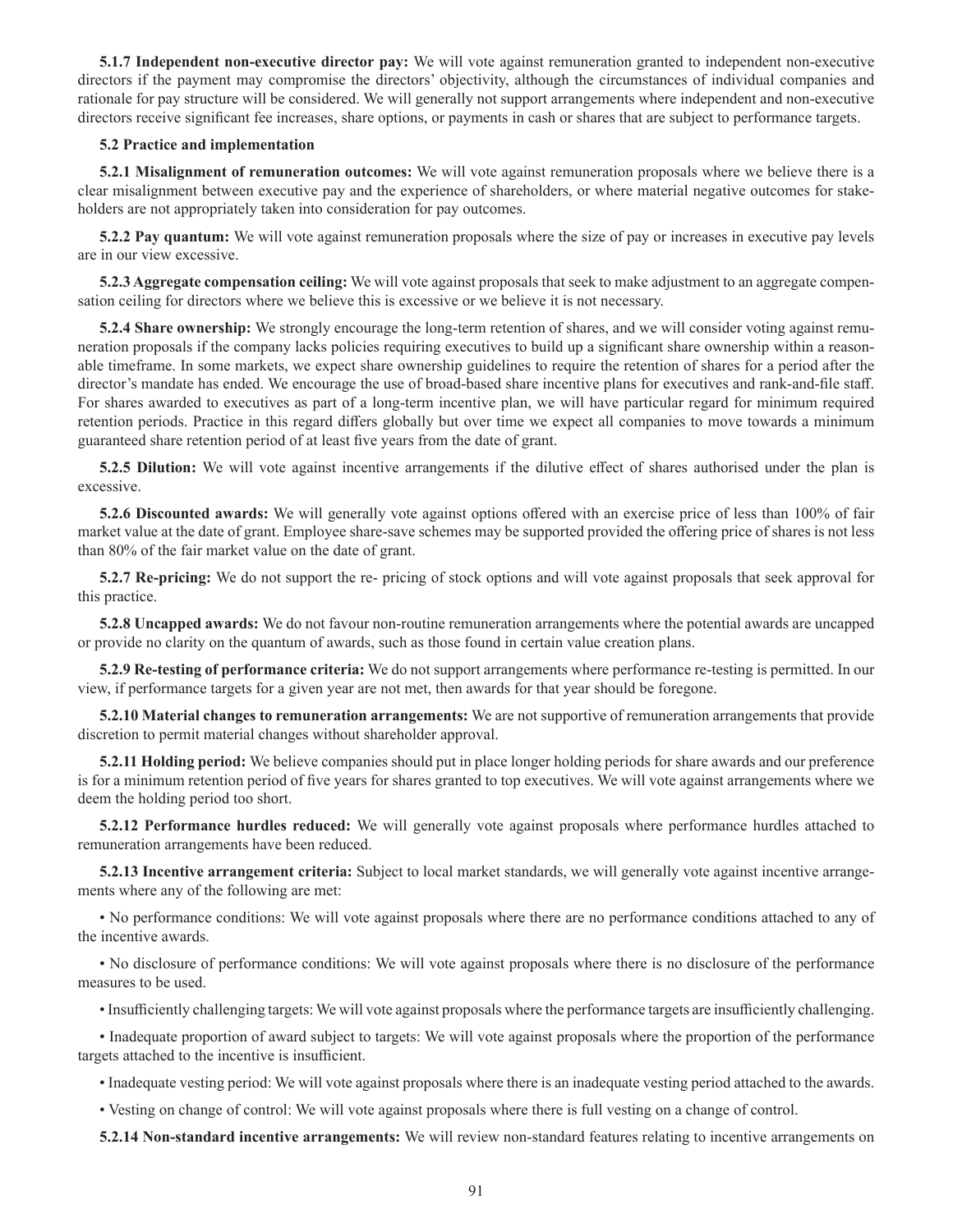a case-by-case basis.

**5.2.15 No long-term incentive plan:** In certain markets, based on local practices, we may vote against proposals such as the election of directors or the remuneration report, where there is no long-term incentive plan in place at the company.

**5.2.16 Severance packages:** We will generally vote against severance packages that are contrary to best practice.

**5.2.17 Non-financial criteria:** We will assess the use of non-financial performance criteria in long-term incentive arrangements on a case-by-case basis. Non-financial considerations, either directly linked with strategy implementation or focused on positive stakeholder outcomes, should be integrated into the remuneration policy as appropriate, either through the use of specific targets, modifiers, gateways/ underpins, or in the context of the ex- post review of formulaic remuneration outcomes by the board or remuneration committee. We will consider voting against proposals where we believe companies are not taking non-financial factors adequately into consideration.

**5.2.18 Board and management contracts:** We will consider voting against the election of directors or remuneration-related proposals where executive director service contracts do not meet local market best practice.

**5.2.19 Remuneration-related employee loans:** We will not support companies providing loans to facilitate participation in their remuneration plans. Employees should access required credit from banks or other third parties.

**5.2.20 Ex gratia payment:** We will not generally support ex gratia payments to directors of the company.

**5.2.21 Authority to omit executive compensation disclosure:** We will vote against proposals that seek to omit or reduce executive compensation disclosure.

### **6 Articles and charter amendments**

**6.1 Articles of association:** We will vote against changes to a company's articles of association that are not in the interests of shareholders.

**6.2 Lower quorum requirement:** We will vote against amendments to reduce the quorum level for special resolutions and changes to articles of incorporation.

**6.3 Limit number of shareholder representatives at meetings:** We do not support proposals that have the potential to restrict or result in a detrimental effect on shareholder rights.

**6.4 Amend provisions on number of directors (increase or decrease maximum board size):** We do not support proposals seeking to make changes in board size that would result in the board being too small or too large to function effectively.

**6.5 Require supermajority vote to remove director:** We do not support the introduction of provisions that increase the potential difficulty in the removal of a director.

**6.6 Extend directors' terms:** We do not support article amendments seeking to extend directors' terms.

**6.7 Takeover defence provisions:** We do not support anti-takeover devices and accordingly would vote against proposals seeking to add or change provisions to adopt control- enhancing mechanisms.

### **7 Investment-related matters**

**7.1 Mergers, acquisitions and disposals:** We will consider mergers, acquisitions and disposals on a case-by-case basis and vote against where we are not supportive of the transactions.

**7.2 Reorganisations and restructuring:** We vote on a case-by-case basis with regard to company reorganisations and restructuring.

**7.3 Takeover bids:** We review takeover bids on a case- by-case basis and although usually supportive of current management, where management has failed consistently to deliver on reasonable expectations for shareholder returns and the bid fully recognises the prospects of the company, we may support the proposal.

**7.4 Management buyouts:** We review management buyouts on a case-by-case basis and review the opportunity to deliver value to shareholders along with potential conflicts of interest among other factors.

**7.5 Re-incorporation and changes in listings venue:** Where a company seeks to make changes to re-incorporate or change its place of listing, we will review these on a case-by-case basis and assess the rationale for the change. We will vote against where there is no merit to the change or it appears contrary to the long-term interests of shareholders.

#### **8 Capital management**

**8.1 Capital allocation:** We encourage efficient capital allocation measures but where, in our view, excess cash should be returned to shareholders, we may vote against dividend-related items, directors or in support of shareholder proposals that facilitate improvement.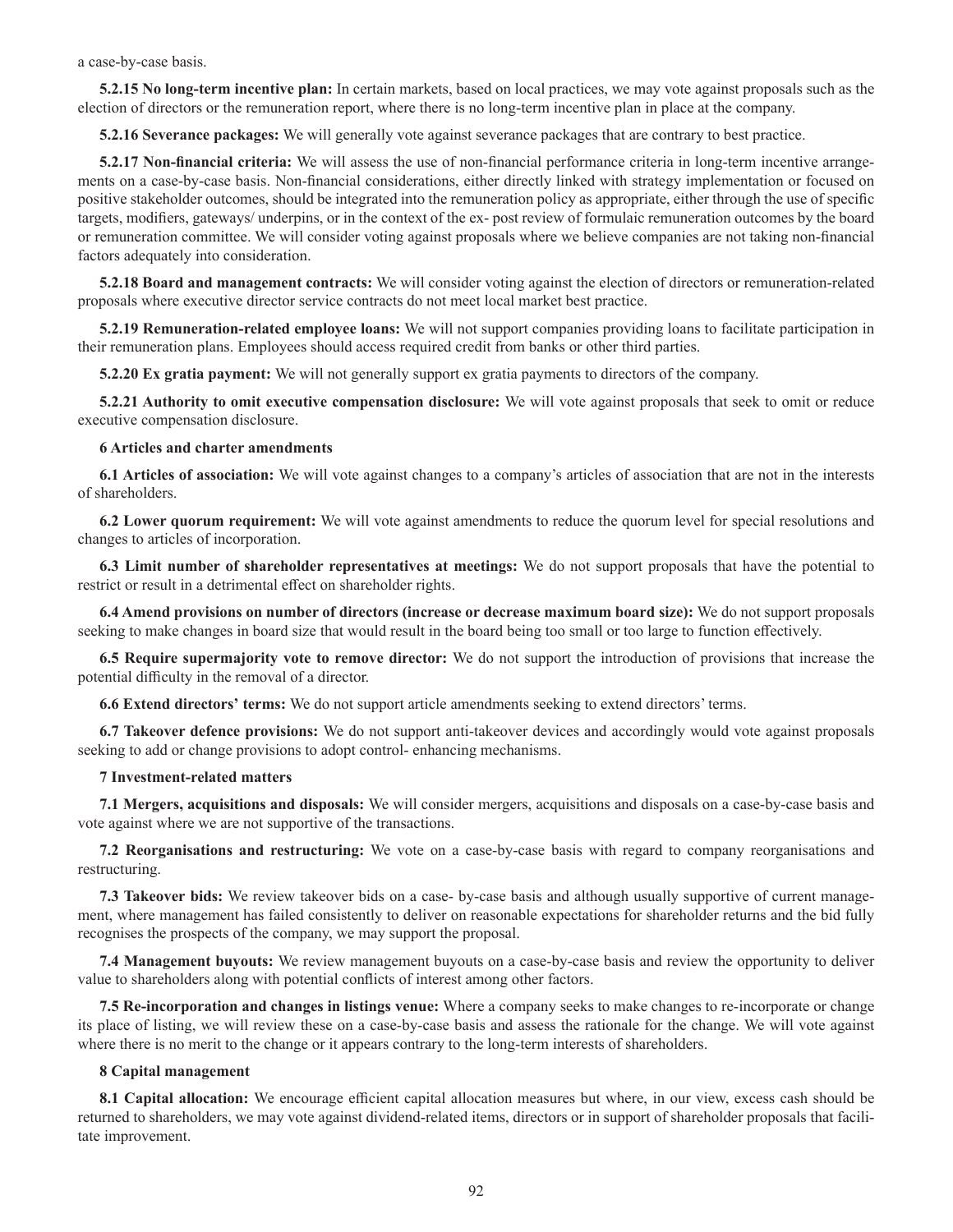**8.2 Authority to increase share capital:** We will vote against unusual or excessive requests to increase share capital, particularly in respect of proposed increases for companies in jurisdictions without assured pre-emptive rights or where this is to facilitate an anti-takeover device.

**8.3 Issuances with and without pre-emptive rights:** We will vote against issuance requests with or without pre-emptive rights that we believe are excessive.

**8.4 Private placements:** We will consider voting against board members where private placements have been made with limited offering or contrary to the interests of minority shareholders.

**8.5 Debt issuance:** We are generally supportive of companies seeking approval for the issuance of debt providing the terms are not contrary to the interests of existing shareholders.

**8.6 Borrowing powers:** We evaluate proposals related to the approval of company borrowing on a case-by-case basis.

**8.7 Share repurchase plans:** We are generally supportive of companies seeking to repurchase shares but evaluate these considering broader factors related to the capital allocation.

**8.8 Reissuance of repurchased shares:** We consider companies reissuing repurchased shares on a case-by-case basis and may vote against relevant proposals where this is deemed unnecessary or egregious.

**8.9 Corporate guarantees and loan agreements:** We evaluate proposals related to the approval of corporate guarantees and loan agreements on a case-by-case basis.

**8.10 Investment of company funds into financial products:** We are generally supportive of proposals seeking approval to use idle funds to invest in financial instruments for cash management or capital preservation unless, in our view, the investment would expose shareholders to unnecessary risk.

**8.11 Pledging of assets for debt:** We assess proposals seeking the pledging of assets for debt on a case-by-case basis.

## **9 Related-party transactions**

**9.1 Related-party transactions:** We believe that all material related- party transactions should be put to a shareholder vote. We will vote against related-party transactions that are not aligned with the interests of the company's minority shareholders.

**9.1.1 Conflicted related-party transactions:** We will vote against where the terms of a related-party transaction are not equivalent to those that would prevail in an arm's-length transaction.

**9.1.2 Transaction disclosures:** We will vote against where there is inadequate disclosure of key information or supporting evidence including the review of independent directors or financial advisors.

**9.1.3 Transaction pricing:** We will not support related-party transactions where there are any concerns about the pricing of the transactions.

**9.1.4 Transaction rationale and timing:** We will not support a transaction if the company has not provided adequate detail on the rationale for the transaction and its timing.

## **10 Governance of climate change oversight, practice and action**

**10.1 Minimum standards of climate change oversight and practice:** We aim to vote against the election of members of a company's board, including the chairman and CEO, and other relevant proposals where, in our view, the company has not met our expectations of standards of climate change oversight and practice. We will take into consideration factors including the markets and industries in which the company is operating.

10.1.1 We will vote against directors at companies that do not adequately meet our climate change-related expectations, taking into account if they are within industries most affected by climate change and the degree of urgency, where we believe they should be addressing these issues. We believe that all companies should be disclosing:

- A stated policy on climate change
- Emissions data
- Confirmation of discussion and oversight of climate change at the board level

10.1.2 For companies we believe should be addressing climate change-related issues most urgently, including those within industries most affected by climate change, we believe that they should be undertaking and disclosing:

- Targets for reducing greenhouse gas emissions
- Description of the impacts of climate-related risks and opportunities on their businesses, strategy and financial planning
- Scenario planning including multiple scenarios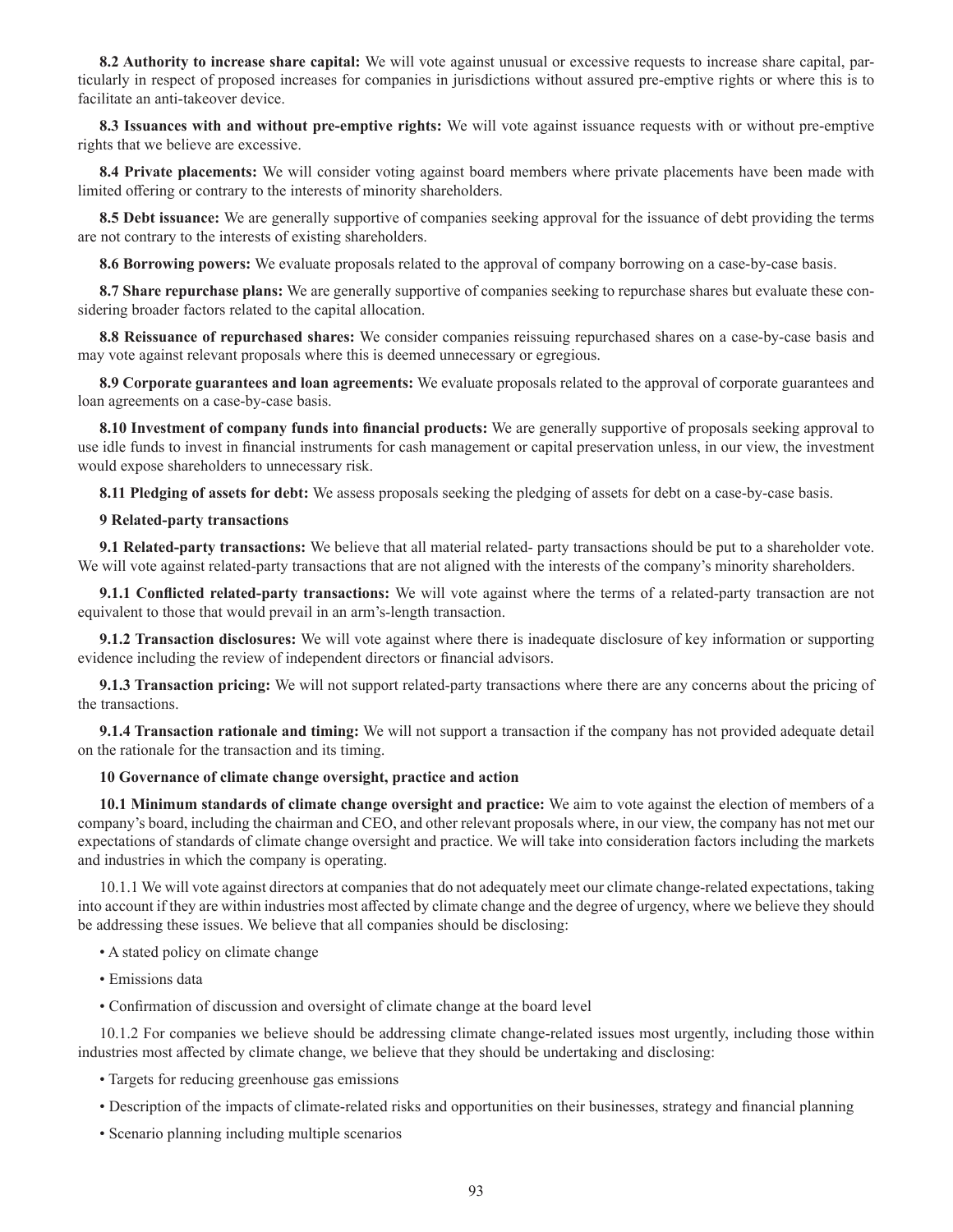• Impact scenario referencing a 1.5 °C limit

**10.2 Financing climate change:** We will vote against directors where there are material concerns or failures with practices related to financing climate change.

**10.3 Climate change and engagement:** In relation to ESG engagements on climate practices with company management, we will vote against the election of members of a company's board or other appropriate agenda items where the company has not adequately addressed our concerns.

**10.4 Climate action plans ('Say on Climate'):** We support companies setting out climate action plans and improvements that result in votes at AGMs to act as accountability mechanisms for the execution of these plans.

**10.5 Climate change-related shareholder proposals:** Our firm-wide positioning on climate, including support of the Paris Agreement, informs our climate voting approach both on holding boards accountable for not meeting minimum standards and on supporting shareholder proposals that improve climate-related corporate behaviours and disclosures. Climate- related shareholder proposal votes are evaluated on the merits of the proposal. In all cases however we take a holistic view of factors when determining our final decision.

**10.6 Climate change-related shareholder proposals on improved disclosure:** We support shareholder proposals that call for enhanced disclosure on climate-related reporting and practice, encouraging this to be in accordance with the Task Force on Climate- related Financial Disclosures (TCFD) recommendations, and will consider supporting all shareholder proposals that promote this objective and are reasonable for the company to implement.

**10.7 Climate change-related and lobbying-related shareholder proposals:** We support enhanced disclosure and best practice in relation to company practices on climate-related lobbying and will support all shareholder proposals that are reasonable for the company to implement and are aligned with their commitments and future development.

**10.8 Climate change-related shareholder proposals on the management of greenhouse gas emissions:** We believe it is critical that all companies properly take into account and manage their greenhouse gas emissions and targets and will support, where reasonable, shareholder proposals seeking to improve these practices.

# **11 Environmental and social responsibilities**

**11.1 Environmental and social responsibility engagement:** We will vote against directors that we consider accountable for major corporate failures in relation to their duties to manage relationships with stakeholders on material environmental or social concerns.

**11.2 Waste and pollution:** We will vote against directors where it is clear there have been material failings by a company to minimise the negative externalities caused by its businesses or failure to monitor product quality and the chemical safety of its products for the environment and human health upon disposal.

**11.3 Water and aquaculture:** We will vote against directors where a company has clearly failed to properly manage the sourcing of water, failed to mitigate potential water scarcity risks, or are accountable for failings resulting in material pollution or contamination.

**11.4 Sustainable protein:** We will vote against directors where there are material concerns or failures with practices related to sustainable protein.

**11.5 Biodiversity:** We will vote against directors where they have clearly failed to manage or implement the capabilities to monitor and assess material environmental risks related to biodiversity matters and reduce the ecological impact of their operations.

**11.6 Responsible palm oil:** We will vote against directors where there are material concerns or failures with practices related to responsible palm oil.

**11.7 Supply chain sustainability, human rights, labour rights, and modern slavery:** We will vote against the election of members of a company's board of directors, including the chair and CEO, and other appropriate proposals where, in our view, the company has not met the minimum standards of monitoring and overseeing itself and its suppliers with regard to human rights and minimising the risk of modern slavery or human rights violations occurring within its organisation or supply chain.

**11.8 Health and safety:** We will vote against directors where there are failings in the provision of safe working conditions and managing health and safety risks.

**11.9 Data privacy, cyber security and digital ethics:** Where a company has failed to meet our expectations on matters of data privacy, cybersecurity or digital ethics, we will vote against directors we view as accountable.

**11.10 Political donations and lobbying:** We support robust disclosures on corporate political lobbying activities. We will consider voting against management, typically on shareholder proposals, where there is a misalignment between involvement with political donations and lobbying activities and a company's own stated strategy or commitments or such lobbying activity is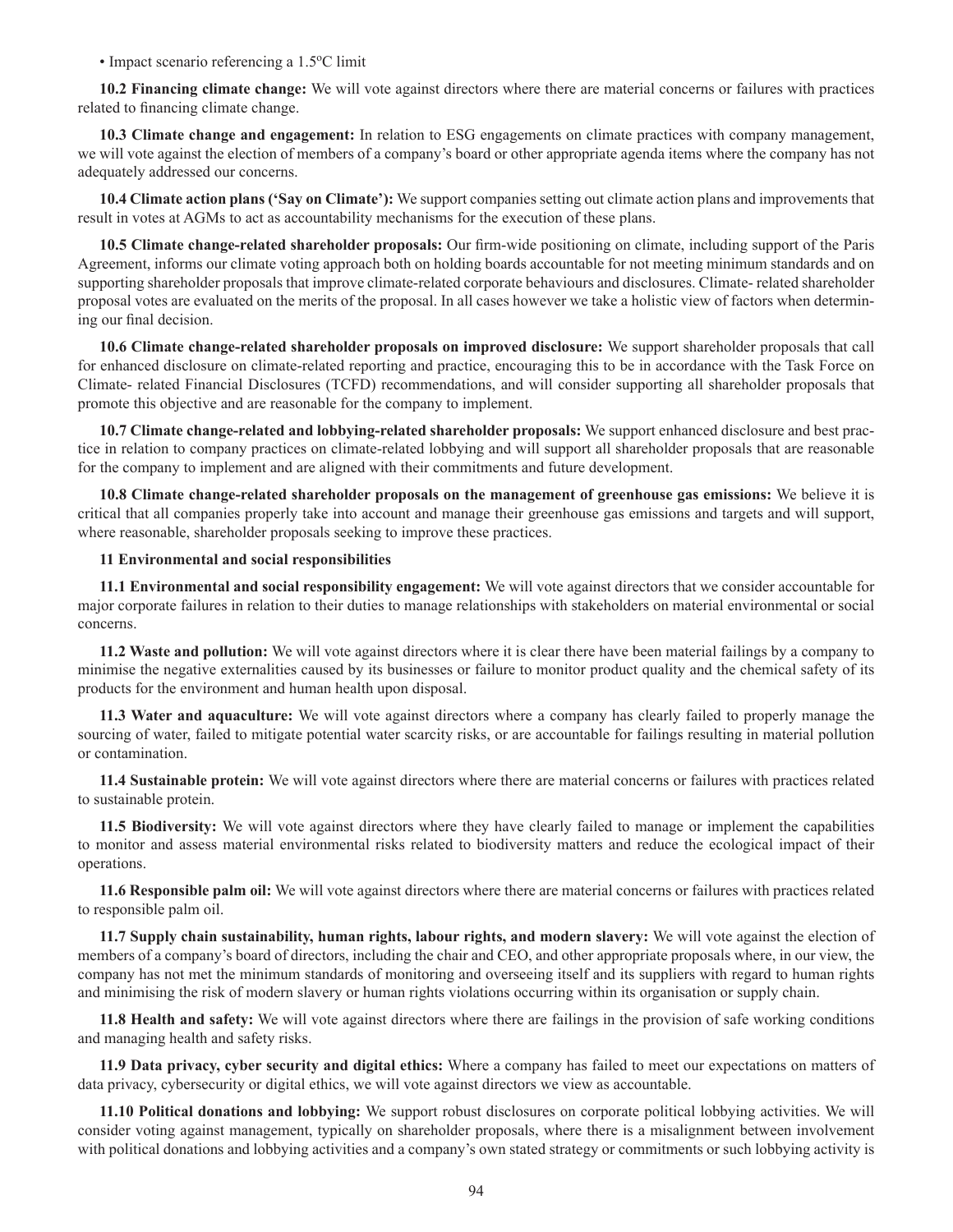in conflict with the interests of stakeholders.

**11.11 Corporate sustainability reporting:** We will vote against directors where there are material issues or inaccuracies included within a company's sustainability reporting or the reporting level is significantly below expected standards.

# **12 Shareholder-sponsored proposals**

**12.1 Shareholder proposals:** We evaluate shareholder proposals on a case-by-case basis and our consideration includes the company's perspective and response to the proposal, the proponents' case and the proposal's intention, whether the proposal is binding or advisory in nature, current market best practices, impact on shareholder value, and Fidelity's sustainable investing policies.

**12.2 Voting in favour of reasonable shareholder proposals:** We aim to support ESG shareholder proposals that address and improve issues of material importance to the company and its stakeholders. Shareholder proposals are evaluated based on the merit of the proposal.

**12.3 Shareholder proposals seeking environmental and social improvement:** We will support all shareholder proposals we deem reasonable that relate to improvements in the practices, disclosure and management of environmental and social impacts of company operations which include areas of our thematic engagement and general focus areas including:

- Climate change
- Diversity and inclusion
- Waste and pollution
- Water and aquaculture
- Sustainable protein
- Biodiversity
- Responsible palm oil
- Deforestation
- Supply chain sustainability, human rights, labour rights, and modern slavery
- Health and safety
- Data privacy, cyber security and digital ethics
- Political donations and lobbying
- Corporate sustainability reporting

**12.4 Failure to implement previously approved shareholder proposals:** If a shareholder proposal receives majority support but is not implemented by the company, we will consider voting against board members at subsequent shareholder meetings.

To view a fund's proxy voting record for the most recent 12-month period ended June 30, if applicable, visit www.fidelity. com/proxyvotingresults or visit the SEC's web site at www.sec.gov.

# **DISTRIBUTION SERVICES**

Each fund has entered into a distribution agreement with FDC, an affiliate of FMR. The principal business address of FDC is 900 Salem Street, Smithfield, Rhode Island 02917. FDC is a broker-dealer registered under the Securities Exchange Act of 1934 and a member of the Financial Industry Regulatory Authority, Inc. The distribution agreements call for FDC to use all reasonable efforts, consistent with its other business, to secure purchasers for shares of the funds, which are continuously offered at NAV. Promotional and administrative expenses in connection with the offer and sale of shares are paid by FMR.

The Trustees have approved Distribution and Service Plans on behalf of Initial Class, Service Class and Service Class 2 of each fund (the Plans) pursuant to Rule 12b-1 under the 1940 Act (the Rule). The Rule provides in substance that a fund may not engage directly or indirectly in financing any activity that is primarily intended to result in the sale of shares of the fund except pursuant to a plan approved on behalf of the fund under the Rule. The Plans, as approved by the Trustees, allow shares of the funds and/or FMR to incur certain expenses that might be considered to constitute direct or indirect payment by the funds of distribution expenses.

The Plan adopted for each class of each fund is described in the prospectus.

The table below shows the service fees paid for the fiscal year ended December 31, 2021.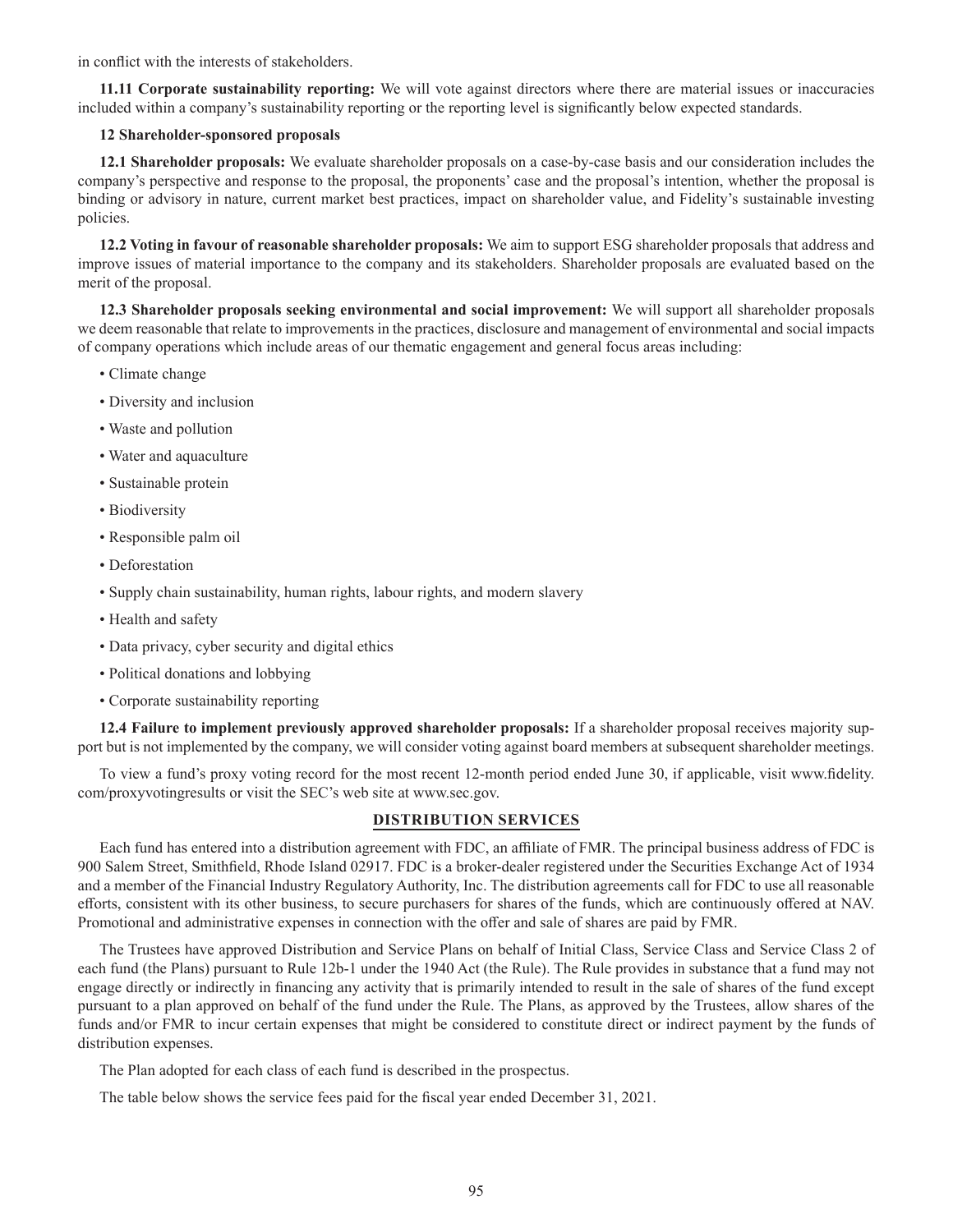|                                                         | Service |            | Service Fees |                |                     | Service  |
|---------------------------------------------------------|---------|------------|--------------|----------------|---------------------|----------|
|                                                         |         | Fees       |              | Paid by        | Fees<br>Retained by |          |
|                                                         |         | Paid to    | FDC to       |                |                     |          |
| Fund $(s)$                                              |         | <b>FDC</b> |              | Intermediaries | <b>FDC</b>          |          |
| VIP Asset Manager Portfolio – Service Class 2           | S       | 49.980     | S            | 49,980         | S                   | $\theta$ |
| VIP Asset Manager Portfolio – Service Class             | S       | 4,597      | S            | 4,597          | \$                  | $\theta$ |
| VIP Asset Manager: Growth Portfolio – Service Class 2   | S       | 9.192      | S            | 9,192          | \$                  | $\theta$ |
| VIP Asset Manager: Growth Portfolio – Service Class     | S       | 3.498      | S            | 3,498          | \$                  | $\theta$ |
| VIP Government Money Market Portfolio - Service Class 2 | S       | 534,013    | S.           | 534,013        | \$                  | $\theta$ |
| VIP Government Money Market Portfolio – Service Class   | S       | 1,540,961  | S.           | 1,540,961      | S                   | $\theta$ |
| VIP Investment Grade Bond Portfolio – Service Class 2   | S       | 5,235,561  | S.           | 5,235,561      | \$                  | $\theta$ |
| VIP Investment Grade Bond Portfolio – Service Class     | S       | 686,818    | S            | 686,818        | \$                  | $\theta$ |
| VIP Strategic Income Portfolio – Service Class 2        |         | 1,451,122  | S.           | 1,451,122      | \$                  | $\theta$ |
| VIP Strategic Income Portfolio – Service Class          | S       | 447        | S            | 447            |                     | $\theta$ |

Under each Initial Class Plan, if the payment of management fees by the fund to FMR is deemed to be indirect financing by the fund of the distribution of its shares, such payment is authorized by the Plan. Each Initial Class Plan specifically recognizes that FMR may use its management fee revenue, as well as its past profits or its other resources, to pay FDC for expenses incurred in connection with providing services intended to result in the sale of Initial Class shares and/or shareholder support services. In addition, each Initial Class Plan provides that FMR, directly or through FDC, may pay significant amounts to intermediaries that provide those services. Currently, the Board of Trustees has authorized such payments for Initial Class shares.

Under each Service Class and Service Class 2 Plan, if the payment of management fees by the fund to FMR is deemed to be indirect financing by the fund of the distribution of its shares, such payment is authorized by each Plan. Each Service Class and Service Class 2 Plan specifically recognizes that FMR may use its management fee revenue, as well as its past profits or its other resources, to pay FDC for expenses incurred in connection with providing services intended to result in the sale of Service Class and Service Class 2 shares and/or support services that benefit variable product owners, including payments of significant amounts made to intermediaries that provide those services. Currently, the Board of Trustees has authorized such payments for Service Class and Service Class 2 shares.

Prior to approving each Plan, the Trustees carefully considered all pertinent factors relating to the implementation of the Plan, and determined that there is a reasonable likelihood that the Plan will benefit the applicable class of the fund and variable product owners. In particular, the Trustees noted that each Initial Class Plan does not authorize payments by Initial Class of a fund other than those made to FMR under its management contract with the fund. To the extent that each Plan gives FMR and FDC greater flexibility in connection with the distribution of shares, additional sales of shares or stabilization of cash flows may result. Furthermore, certain support services that benefit variable product owners may be provided more effectively under the Plans by insurance companies and their affiliates with whom variable product owners have other relationships.

Each Service Class and Service Class 2 Plan does not provide for specific payments by Service Class and Service Class 2 of any of the expenses of FDC, or obligate FDC or FMR to perform any specific type or level of distribution activities or incur any specific level of expense in connection with distribution activities.

In addition to the distribution and/or service fees paid by FDC to intermediaries, shown in the table above, FDC or an affiliate may compensate intermediaries that distribute and/or service the funds. A number of factors are considered in determining whether to pay these additional amounts. Such factors may include, without limitation, the level or type of services provided by the intermediary, the level or expected level of assets or sales of shares, the placing of the funds on a preferred or recommended fund list, access to an intermediary's personnel, and other factors. The total amount paid to intermediaries in the aggregate currently will not exceed 0.10% of the total assets of all VIP funds on an annual basis. In addition to such payments, FDC or an affiliate may offer other incentives such as sponsorship of educational or client seminars relating to current products and issues, assistance in training and educating the intermediaries' personnel, payments or reimbursements for travel and related expenses associated with due diligence trips that an intermediary may undertake in order to explore possible business relationships with affiliates of FDC, and/or payments of costs and expenses associated with attendance at seminars, including travel, lodging, entertainment, and meals. FDC anticipates that payments will be made to over a hundred intermediaries, including some of the largest broker-dealers and other financial firms, and certain of the payments described above may be significant to an intermediary. As permitted by SEC and Financial Industry Regulatory Authority rules and other applicable laws and regulations, FDC or an affiliate may pay or allow other incentives or payments to intermediaries.

A fund's transfer agent or an affiliate may also make payments and reimbursements from its own resources to certain intermediaries (who may be affiliated with the transfer agent) for performing recordkeeping and other services. Please see "Transfer and Service Agent Agreements" in this statement of additional information (SAI) for more information.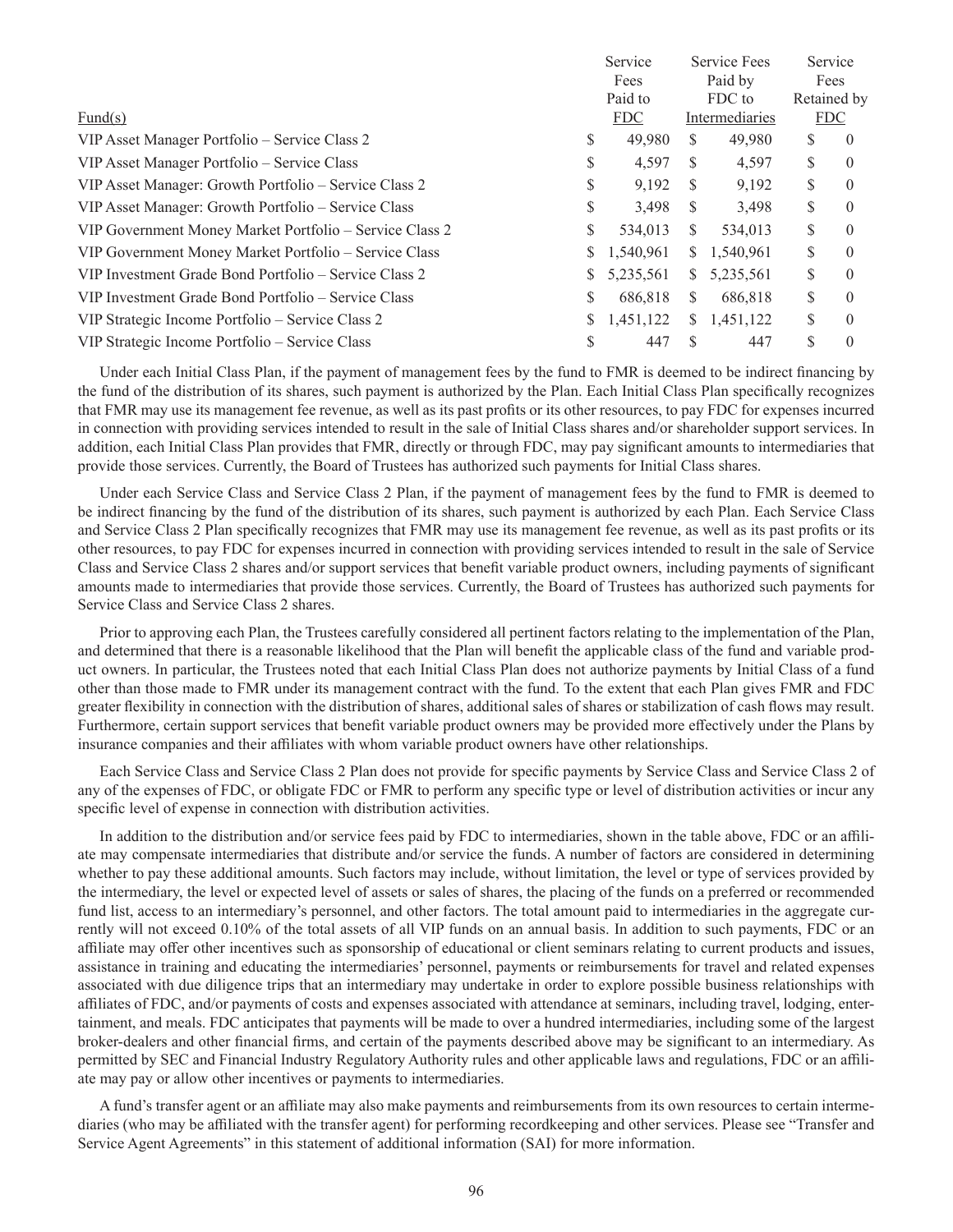If you have purchased shares of a fund through an investment professional, please speak with your investment professional to learn more about any payments his or her firm may receive from FMR, FDC, and/or their affiliates, as well as fees and/or commissions the investment professional charges. You should also consult disclosures made by your investment professional at the time of purchase.

Any of the payments described in this section may represent a premium over payments made by other fund families. Investment professionals may have an added incentive to sell or recommend a fund or a share class over others offered by competing fund families.

## **TRANSFER AND SERVICE AGENT AGREEMENTS**

Each fund has entered into a transfer agent agreement with Fidelity Investments Institutional Operations Company LLC (FIIOC), an affiliate of FMR, which is located at 245 Summer Street, Boston, Massachusetts 02210. Under the terms of each agreement, FIIOC (or an agent, including an affiliate) performs transfer agency services.

For providing transfer agency services, FIIOC receives an asset-based fee, calculated and paid monthly on the basis of a class's average daily net assets, with respect to each account in a fund.

For VIP Asset Manager Portfolio and VIP Asset Manager: Growth Portfolio, the asset-based fees are subject to adjustment in any month in which the total return of the S&P 500® Index exceeds a positive or negative 15% from a pre-established base value.

FIIOC may collect fees charged in connection with providing certain types of services such as exchanges, closing out fund balances, maintaining fund positions with low balances, checkwriting, wire transactions, and providing historical account research, as applicable.

FIIOC bears the expense of typesetting, printing, and mailing prospectuses, statements of additional information, and all other reports, notices, and statements to existing shareholders (including variable product owners), with the exception of proxy statements.

FIIOC or an affiliate may make payments out of its own resources to intermediaries (including affiliates of FIIOC) for transfer agency and related recordkeeping services with respect to variable product owners' accounts.

Each fund has entered into a service agent agreement with FSC, an affiliate of FMR (or an agent, including an affiliate). Under the terms of the agreement, FSC calculates the NAV and dividends for shares, maintains each fund's portfolio and general accounting records, and administers each fund's securities lending program.

For providing pricing and bookkeeping services, FSC receives a monthly fee based on each fund's average daily net assets throughout the month.

The annual rates for pricing and bookkeeping services for VIP Investment Grade Bond Portfolio and VIP Strategic Income Portfolio are 0.0415% of the first \$500 million of average net assets, 0.0301% of average net assets between \$500 million and \$3.5 billion, 0.0041% of average net assets between \$3.5 billion and \$25 billion, and 0.0019% of average net assets in excess of \$25 billion.

The annual rates for pricing and bookkeeping services for VIP Government Money Market Portfolio are 0.0156% of the first \$500 million of average net assets, 0.0078% of average net assets between \$500 million and \$10 billion, 0.0041% of average net assets between \$10 billion and \$25 billion, and 0.0019% of average net assets in excess of \$25 billion.

The annual rates for pricing and bookkeeping services for VIP Asset Manager Portfolio and VIP Asset Manager: Growth Portfolio are 0.0492% of the first \$500 million of average net assets, 0.0353% of average net assets between \$500 million and \$3.5 billion, 0.0041% of average net assets between \$3.5 billion and \$25 billion, and 0.0019% of average net assets in excess of \$25 billion.

Pricing and bookkeeping fees paid by a fund to FSC for the past three fiscal years are shown in the following table.

| Fund                                  |    | 2021      | 2020        | 2019        |
|---------------------------------------|----|-----------|-------------|-------------|
| VIP Asset Manager Portfolio           |    | 494.639   | 446.081     | 444.941     |
| VIP Asset Manager: Growth Portfolio   |    | 130.017   | 107,243     | 105,986     |
| VIP Government Money Market Portfolio |    | 460.673   | 543,473     | 459,217     |
| VIP Investment Grade Bond Portfolio   | S. | 1,192,969 | \$1,168,079 | \$1,140,452 |
| VIP Strategic Income Portfolio        |    | 547,988   | 506.011     | 504,805     |

Payments for securities lending for the past three fiscal years are shown in the following table.

| Fund                        | 2021 |                                                                                        | $\frac{2020^{(1)}}{2019}$ 2019 |  |  |  |
|-----------------------------|------|----------------------------------------------------------------------------------------|--------------------------------|--|--|--|
| VIP Asset Manager Portfolio |      | $\begin{array}{ccccccc}\n\text{\$} & 0 & \text{\$} & 0 & \text{\$} & 832\n\end{array}$ |                                |  |  |  |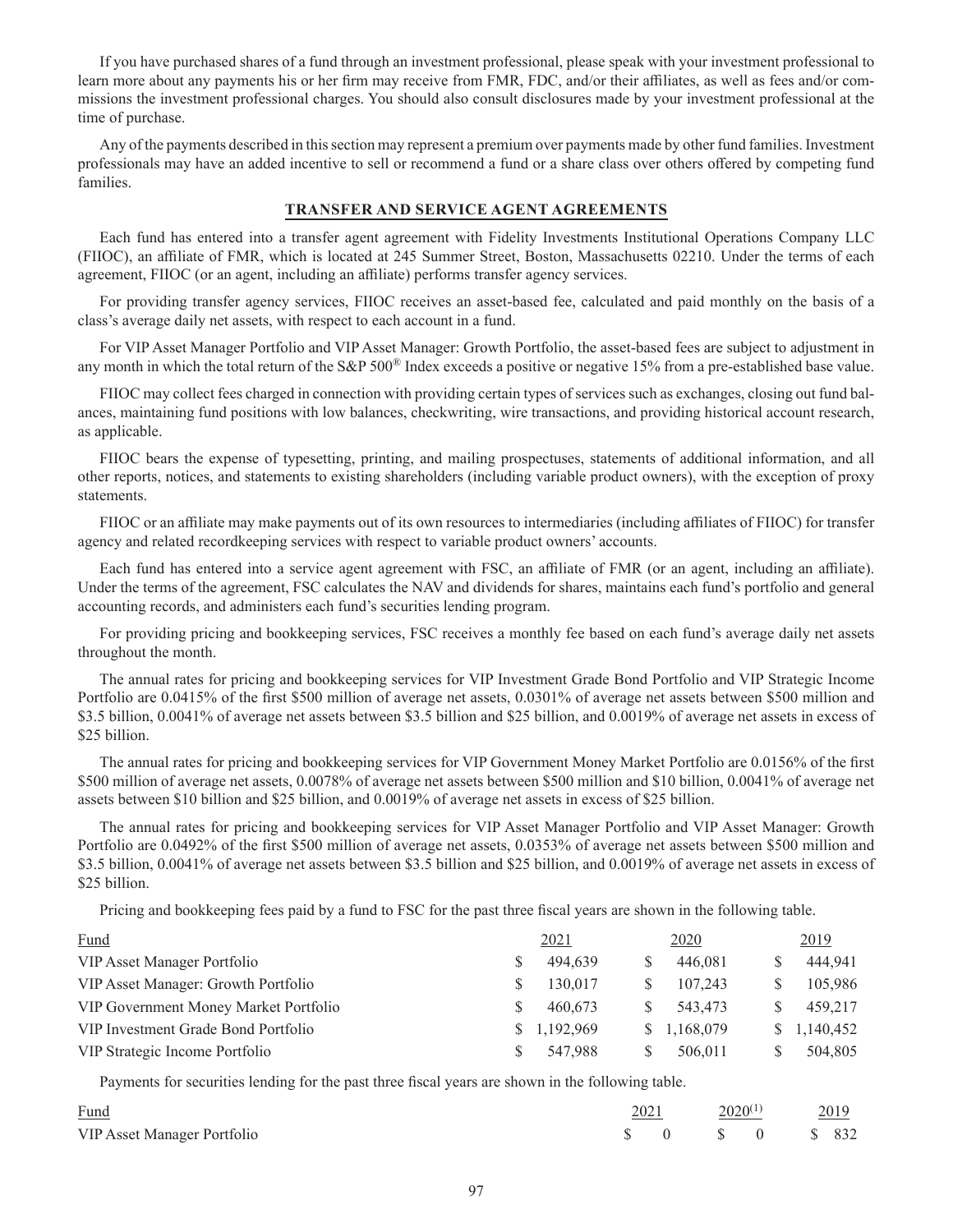| Fund                                  | 2021 |          | $2020^{(1)}$  |                  | 2019 |          |  |
|---------------------------------------|------|----------|---------------|------------------|------|----------|--|
| VIP Asset Manager: Growth Portfolio   |      |          |               | $\Omega$         | -SS  | 160      |  |
| VIP Government Money Market Portfolio |      |          | $\mathcal{S}$ | $\left( \right)$ |      | $\theta$ |  |
| VIP Investment Grade Bond Portfolio   |      | $\Omega$ | $\mathcal{S}$ | $\Omega$         |      | $\theta$ |  |
| VIP Strategic Income Portfolio        |      |          | $\mathcal{S}$ | $\left( \right)$ |      |          |  |

(1) The securities lending administration agreement was terminated effective March 31, 2019 and the services provided under that agreement have moved to the pricing and bookkeeping agreement.

### **SECURITIES LENDING**

During the fiscal year, the securities lending agent, or the investment adviser (where the fund does not use a securities lending agent) monitors loan opportunities for each fund, negotiates the terms of the loans with borrowers, monitors the value of securities on loan and the value of the corresponding collateral, communicates with borrowers and the fund's custodian regarding marking to market the collateral, selects securities to be loaned and allocates those loan opportunities among lenders, and arranges for the return of the loaned securities upon the termination of the loan. Income and fees from securities lending activities for the fiscal year ended December 31, 2021, are shown in the following table:

| <b>Security Lending Activities</b>              |              | Fund(s)          |    |                                                           |    |                |    |                       |
|-------------------------------------------------|--------------|------------------|----|-----------------------------------------------------------|----|----------------|----|-----------------------|
|                                                 |              | <b>VIP</b> Asset |    | <b>VIP</b> Asset                                          |    | VIP Government |    | <b>VIP</b> Investment |
|                                                 |              | Manager          |    | Manager:                                                  |    | Money Market   |    | Grade Bond            |
|                                                 |              | Portfolio        |    | Portfolio <sup><math>(1)</math></sup><br>Growth Portfolio |    |                |    | Portfolio             |
| Gross income from securities lending activities | S.           | 58,058           | \$ | 13,078                                                    | \$ | $\overline{0}$ | S  | 18,785                |
| Fees paid to securities lending agent from a    |              |                  |    |                                                           |    |                |    |                       |
| revenue split                                   | S            | $\theta$         | S  | $\theta$                                                  | \$ | $\overline{0}$ | S  | $\theta$              |
| Administrative fees                             | \$           | $\theta$         | \$ | $\Omega$                                                  | \$ | $\theta$       | \$ | $\theta$              |
| Rebate (paid to borrower)                       | \$           | $\theta$         | \$ | $\theta$                                                  | \$ | $\theta$       | S  | 209                   |
| Other fees not included in the revenue split    |              |                  |    |                                                           |    |                |    |                       |
| (lending agent fees to NFS)                     | S.           | 5,651            | \$ | 1,272                                                     | \$ | $\overline{0}$ | S  | 1,826                 |
| Aggregate fees/compensation for securities      |              |                  |    |                                                           |    |                |    |                       |
| lending activities                              | <sup>S</sup> | 5,651            | \$ | 1,272                                                     | \$ | $\theta$       | S  | 2,035                 |
| Net income from securities lending activities   |              | 52,407           | S  | 11,806                                                    | \$ | $\theta$       | S  | 16,750                |
|                                                 |              |                  |    |                                                           |    |                |    |                       |

(1) The fund did not lend securities during the year.

### Security Lending Activities

|                                                                          | VIP Strategic Income |
|--------------------------------------------------------------------------|----------------------|
|                                                                          | Portfolio            |
| Gross income from securities lending activities                          | 9                    |
| Fees paid to securities lending agent from a revenue split               | $\overline{0}$<br>S  |
| Administrative fees                                                      | $\overline{0}$<br>У. |
| Rebate (paid to borrower)                                                | $\overline{0}$       |
| Other fees not included in the revenue split (lending agent fees to NFS) | S                    |
| Aggregate fees/compensation for securities lending activities            |                      |
| Net income from securities lending activities                            | 8                    |

A fund does not pay cash collateral management fees, separate indemnification fees, or other fees not reflected above.

## **DESCRIPTION OF THE TRUST**

**Trust Organization.** Asset Manager Portfolio, Asset Manager: Growth Portfolio, Government Money Market Portfolio, Investment Grade Bond Portfolio, and Strategic Income Portfolio are funds of Variable Insurance Products Fund V, an open-end management investment company created under an initial declaration of trust dated September 9, 1989. The Trustees are permitted to create additional funds in the trust and to create additional classes of the funds.

The assets of the trust received for the issue or sale of shares of each fund and all income, earnings, profits, and proceeds thereof, subject to the rights of creditors, are allocated to such fund, and constitute the underlying assets of such fund. The underlying assets of each fund in the trust shall be charged with the liabilities and expenses attributable to such fund, except that liabilities and expenses may be allocated to a particular class. Any general expenses of the trust shall be allocated between or among any one or more of its funds or classes.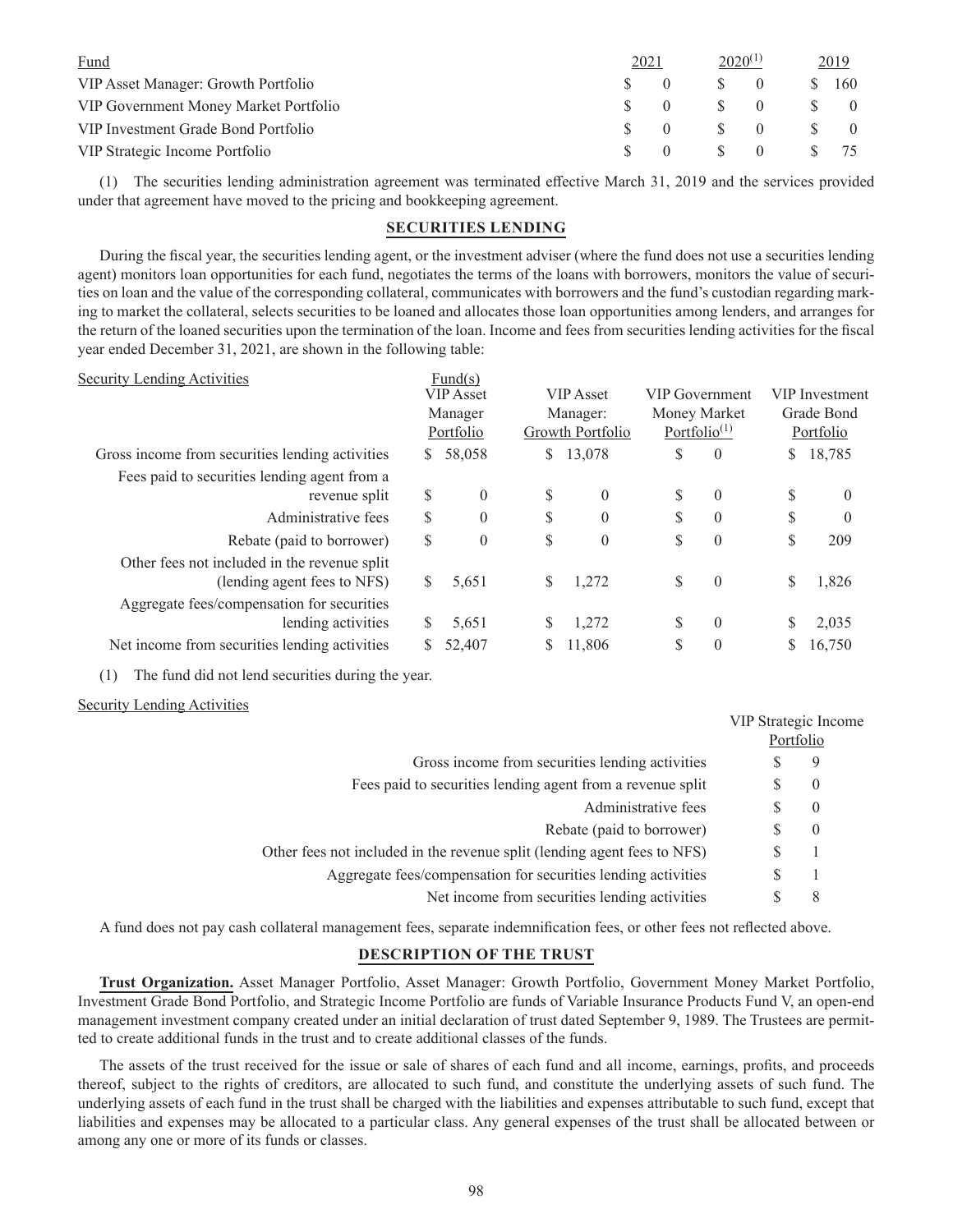**Shareholder Liability.** The trust is an entity commonly known as a "Massachusetts business trust." Under Massachusetts law, shareholders of such a trust may, under certain circumstances, be held personally liable for the obligations of the trust.

The Declaration of Trust contains an express disclaimer of shareholder liability for the debts, liabilities, obligations, and expenses of the trust or fund. The Declaration of Trust provides that the trust shall not have any claim against shareholders except for the payment of the purchase price of shares and requires that each agreement, obligation, or instrument entered into or executed by the trust or the Trustees relating to the trust or to a fund shall include a provision limiting the obligations created thereby to the trust or to one or more funds and its or their assets. The Declaration of Trust further provides that shareholders of a fund shall not have a claim on or right to any assets belonging to any other fund.

The Declaration of Trust provides for indemnification out of a fund's property of any shareholder or former shareholder held personally liable for the obligations of the fund solely by reason of his or her being or having been a shareholder and not because of his or her acts or omissions or for some other reason. The Declaration of Trust also provides that a fund shall, upon request, assume the defense of any claim made against any shareholder for any act or obligation of the fund and satisfy any judgment thereon. Thus, the risk of a shareholder incurring financial loss on account of shareholder liability is limited to circumstances in which a fund itself would be unable to meet its obligations. FMR believes that, in view of the above, the risk of personal liability to shareholders is remote. Claims asserted against one class of shares may subject holders of another class of shares to certain liabilities.

**Voting Rights.** Each fund's capital consists of shares of beneficial interest. Shareholders are entitled to one vote for each dollar of net asset value they own. The voting rights of shareholders can be changed only by a shareholder vote. Shares may be voted in the aggregate, by fund, and by class.

The shares have no preemptive or conversion rights. Shares are fully paid and nonassessable, except as set forth under the heading "Shareholder Liability" above.

The trust or a fund or a class may be terminated upon the sale of its assets to, or merger with, another open-end management investment company, series, or class thereof, or upon liquidation and distribution of its assets. The Trustees may reorganize, terminate, merge, or sell all or a portion of the assets of the trust or a fund or a class without prior shareholder approval. In the event of the dissolution or liquidation of the trust, shareholders of each of its funds are entitled to receive the underlying assets of such fund available for distribution. In the event of the dissolution or liquidation of a fund or a class, shareholders of that fund or that class are entitled to receive the underlying assets of the fund or class available for distribution.

**Custodians.** State Street Bank and Trust Company, 1 Lincoln Street, Boston, Massachusetts, is custodian of the assets of VIP Asset Manager Portfolio, VIP Asset Manager: Growth Portfolio, and VIP Strategic Income Portfolio. The Bank of New York Mellon, 1 Wall Street, New York, New York, is custodian of the assets of VIP Government Money Market Portfolio and VIP Investment Grade Bond Portfolio. Each custodian is responsible for the safekeeping of a fund's assets and the appointment of any subcustodian banks and clearing agencies. The Bank of New York Mellon and JPMorgan Chase Bank, each headquartered in New York, and State Street Bank and Trust Company, headquartered in Massachusetts, also may serve as special purpose custodians of certain assets of taxable funds in connection with repurchase agreement transactions. From time to time, subject to approval by a fund's Treasurer, a Fidelity® fund may enter into escrow arrangements with other banks if necessary to participate in certain investment offerings.

FMR, its officers and directors, its affiliated companies, Members of the Advisory Board (if any), and Members of the Board of Trustees may, from time to time, conduct transactions with various banks, including banks serving as custodians for certain funds advised by FMR or an affiliate. Transactions that have occurred to date include mortgages and personal and general business loans. In the judgment of each fund's adviser, the terms and conditions of those transactions were not influenced by existing or potential custodial or other fund relationships.

**Independent Registered Public Accounting Firms.** PricewaterhouseCoopers LLP, 101 Seaport Boulevard, Boston, Massachusetts, independent registered public accounting firm, audits financial statements for VIP Government Money Market Portfolio and VIP Strategic Income Portfolio and provides other audit, tax, and related services.

Deloitte & Touche LLP, 200 Berkeley Street, Boston, Massachusetts, independent registered public accounting firm, and its affiliates, audit the financial statements for VIP Asset Manager Portfolio, VIP Asset Manager: Growth Portfolio, and VIP Investment Grade Bond Portfolio and provide other audit, tax, and related services.

# **FUND HOLDINGS INFORMATION**

Each fund views holdings information as sensitive and limits its dissemination. The Board authorized FMR to establish and administer guidelines for the dissemination of fund holdings information, which may be amended at any time without prior notice. FMR's Disclosure Policy Committee (comprising executive officers of FMR) evaluates disclosure policy with the goal of serving a fund's best interests by striking an appropriate balance between providing information about a fund's portfolio and protecting a fund from potentially harmful disclosure. The Board reviews the administration and modification of these guidelines and receives reports from the funds' chief compliance officer periodically.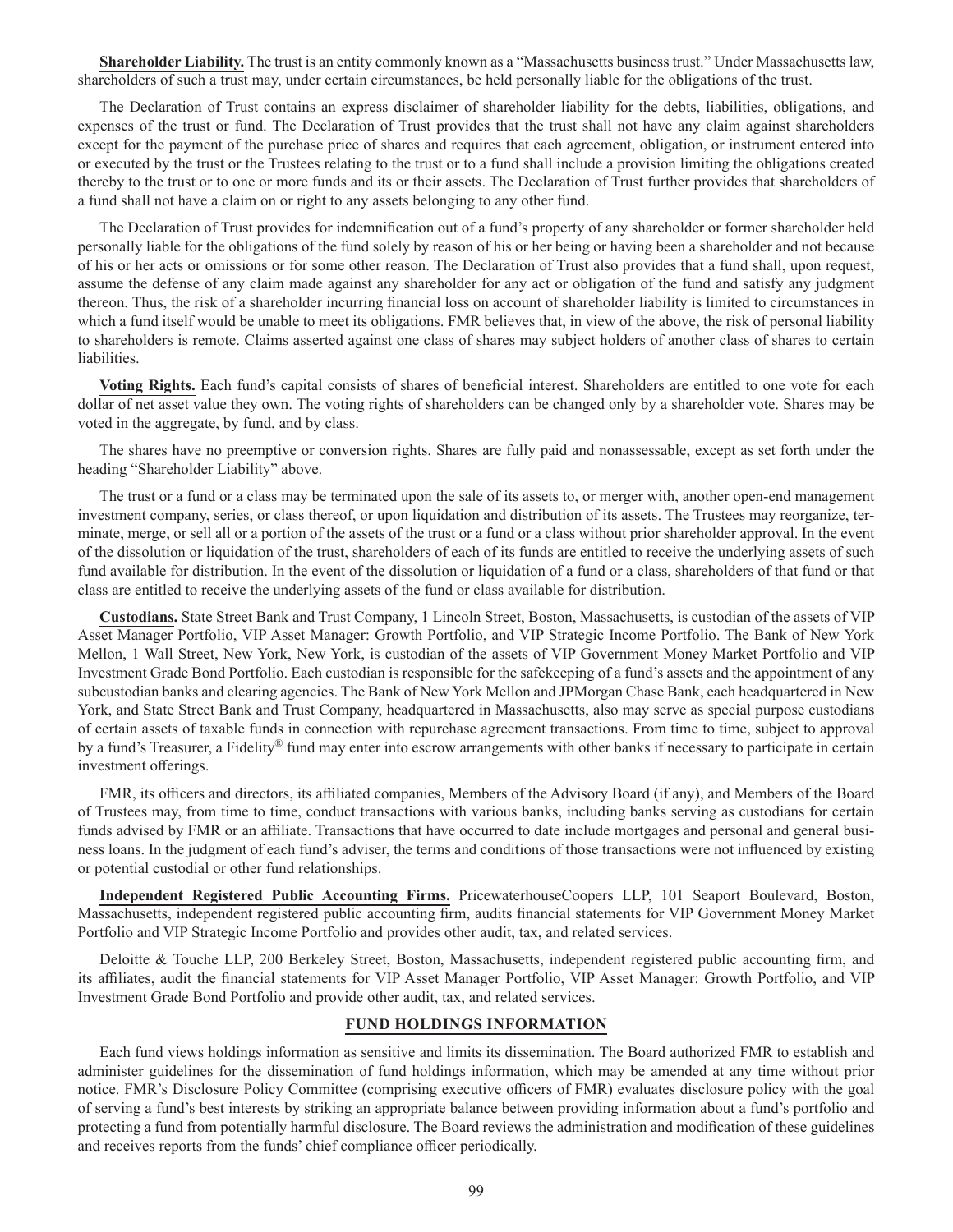VIP Asset Manager Portfolio, VIP Asset Manager: Growth Portfolio, and VIP Strategic Income Portfolio will provide a full list of holdings monthly on institutional.fidelity.com 30 days after the month-end (excluding high income security holdings, which generally will be presented collectively monthly and included in a list of full holdings 60 days after month-end). This information may also be provided to insurance companies via an electronic reporting tool at that time.

VIP Investment Grade Bond Portfolio will provide a full list of holdings monthly on institutional.fidelity.com 30 days after the month-end (excluding high income security holdings, which generally will be presented collectively monthly and included in a list of full holdings 60 days after month-end). This information may also be provided to insurance companies via an electronic reporting tool at that time.

VIP Government Money Market Portfolio will provide a full list of holdings as of the last day of the previous month on institutional.fidelity.com. This information will be provided monthly by no later than the fifth business day of each month, and may also be provided to insurance companies via an electronic reporting tool at that time. The information will be available on the web site for a period of not less than six months.

VIP Asset Manager Portfolio, VIP Asset Manager: Growth Portfolio, and VIP Strategic Income Portfolio will provide its top ten holdings (excluding cash and futures) on institutional.fidelity.com monthly, 15 days after month-end. This information may also be provided to insurance companies via an electronic reporting tool at that time.

Unless otherwise indicated, this information will be available on the web site until updated for the next applicable period.

A full list of holdings may be obtained from a money market fund more frequently, including daily, upon request. A full list of a money market fund's holdings (as of the previous business day) may also be obtained on a continuous basis by submitting a standing request to the fund. A fund may also from time to time provide or make available to the Board or third parties upon request specific fund level performance attribution information and statistics, or holdings information with respect to a specific security or company. Third parties may include variable product owners or prospective variable product owners, members of the press, consultants, and ratings and ranking organizations. FMR reserves the right to refuse to fulfill any request for portfolio holdings information if it believes that providing such information may adversely affect the fund or its shareholders. Nonexclusive examples of performance attribution information and statistics may include (i) the allocation of a fund's portfolio holdings and other investment positions among various asset classes, sectors, industries, and countries, (ii) the characteristics of the stock and bond components of a fund's portfolio holdings and other investment positions, (iii) the attribution of fund returns by asset class, sector, industry, and country and (iv) the volatility characteristics of a fund.

FMR's Disclosure Policy Committee may approve a request for fund level performance attribution and statistics as long as (i) such disclosure does not enable the receiving party to recreate the complete or partial portfolio holdings of any Fidelity fund prior to such fund's public disclosure of its portfolio holdings and (ii) Fidelity has made a good faith determination that the requested information is not material given the particular facts and circumstances. Fidelity may deny any request for performance attribution information and other statistical information about a fund made by any person, and may do so for any reason or for no reason.

Disclosure of non-public portfolio holdings information for a Fidelity fund's portfolio may only be provided pursuant to the guidelines below.

**The Use of Holdings In Connection With Fund Operations.** Material non-public holdings information may be provided as part of the activities associated with managing Fidelity® funds to: entities which, by explicit agreement or by virtue of their respective duties to the fund, are required to maintain the confidentiality of the information disclosed; other parties if legally required; or persons FMR believes will not misuse the disclosed information. These entities, parties, and persons include, but are not limited to: a fund's trustees; a fund's manager, its sub-advisers, if any, and their affiliates whose access persons are subject to a code of ethics (including portfolio managers of affiliated funds of funds); contractors who are subject to a confidentiality agreement; a fund's auditors; a fund's custodians; proxy voting service providers; financial printers; pricing service vendors; broker-dealers in connection with the purchase or sale of securities or requests for price quotations or bids on one or more securities; securities lending agents; counsel to a fund or its Independent Trustees; regulatory authorities; stock exchanges and other listing organizations; parties to litigation; third parties in connection with a bankruptcy proceeding relating to a fund holding; and third parties who have submitted a standing request to a money market fund for daily holdings information. Non-public holdings information may also be provided to an issuer regarding the number or percentage of its shares that are owned by a fund and in connection with redemptions in kind.

**Other Uses Of Holdings Information.** In addition, each fund may provide material non-public holdings information to (i) third parties that calculate information derived from holdings for use by FMR, a sub-adviser, or their affiliates, (ii) ratings and rankings organizations, and (iii) an investment adviser, trustee, or their agents to whom holdings are disclosed for due diligence purposes or in anticipation of a merger involving a fund. Each individual request is reviewed by the Disclosure Policy Committee which must find, in its sole discretion that, based on the specific facts and circumstances, the disclosure appears unlikely to be harmful to a fund. Entities receiving this information must have in place control mechanisms to reasonably ensure or otherwise agree that, (a) the holdings information will be kept confidential, (b) no employee shall use the information to effect trading or for their personal benefit, and (c) the nature and type of information that they, in turn, may disclose to third parties is limited. FMR